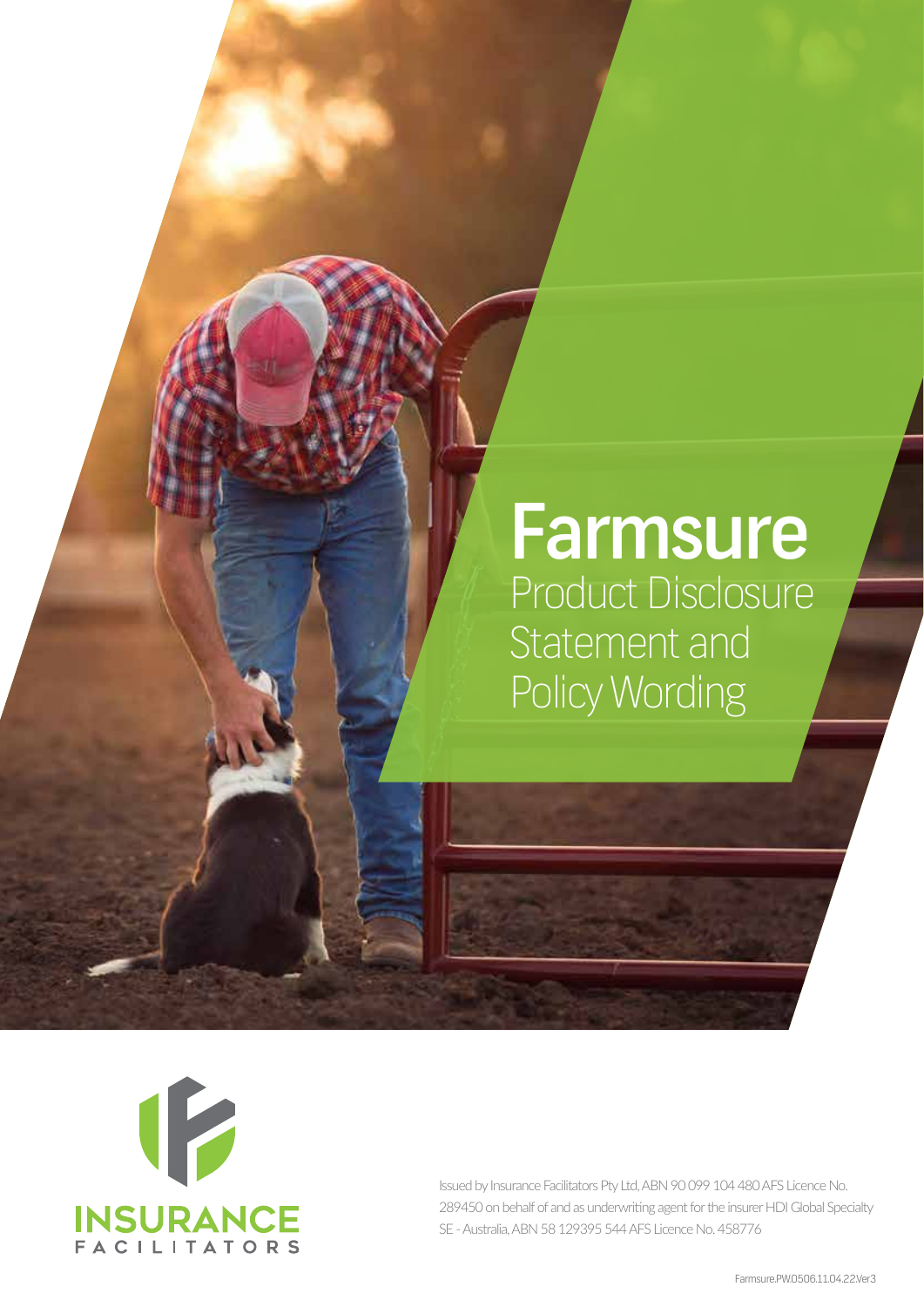

| PRODUCT DISCLOSURE STATEMENT                          | 5  |
|-------------------------------------------------------|----|
| <b>INTRODUCTION</b>                                   | 5  |
| <b>OUR WORDS</b>                                      | 5  |
| WHO IS THE INSURER                                    | 5  |
| WHO IS THE UNDERWRITING AGENT                         | 5  |
| <b>APPLYING FOR COVER</b>                             | 6  |
| HOW WE CALCULATE YOUR PREMIUM                         | 6  |
| MAKE SURE YOUR SUMS INSURED ARE ADEQUATE              | 6  |
| UNDERSTANDING YOUR POLICY                             | 6  |
| <b>SUMMARY OF COVERS</b>                              | 7  |
| WHAT MAKES UP YOUR POLICY                             | 8  |
| OUR CONTRACT WITH YOU                                 | 8  |
| <b>UPDATING THE PDS</b>                               | 9  |
| YOUR DUTY TO TAKE REASONABLE CARE NOT TO MISREPRESENT | 9  |
| <b>GOVERNMENT CHARGES</b>                             | 9  |
| CHANGING THE TERMS OF ANY OF YOUR POLICIES            | 10 |
| FINANCIAL CLAIMS SCHEME                               | 10 |
| <b>COMPLAINTS HANDLING &amp; DISPUTE RESOLUTION</b>   | 10 |
| PRIVACY STATEMENT                                     | 11 |
| <b>GENERAL DEFINITIONS</b>                            | 12 |
| <b>GENERAL CONDITIONS</b>                             | 15 |
| <b>CLAIMS CONDITIONS</b>                              | 19 |
| <b>GENERAL EXCLUSIONS</b>                             | 21 |
| <b>SECTION 1 - DOMESTIC PROPERTY</b>                  | 24 |
| DEFINITIONS SPECIFIC TO THIS SECTION                  | 24 |
| PART A: DOMESTIC BUILDING AND DOMESTIC CONTENTS       | 25 |
| PART B: PERSONAL ITEMS                                | 34 |
| PART C: DOMESTIC LIABILITY                            | 39 |
| <b>EXCESS</b>                                         | 42 |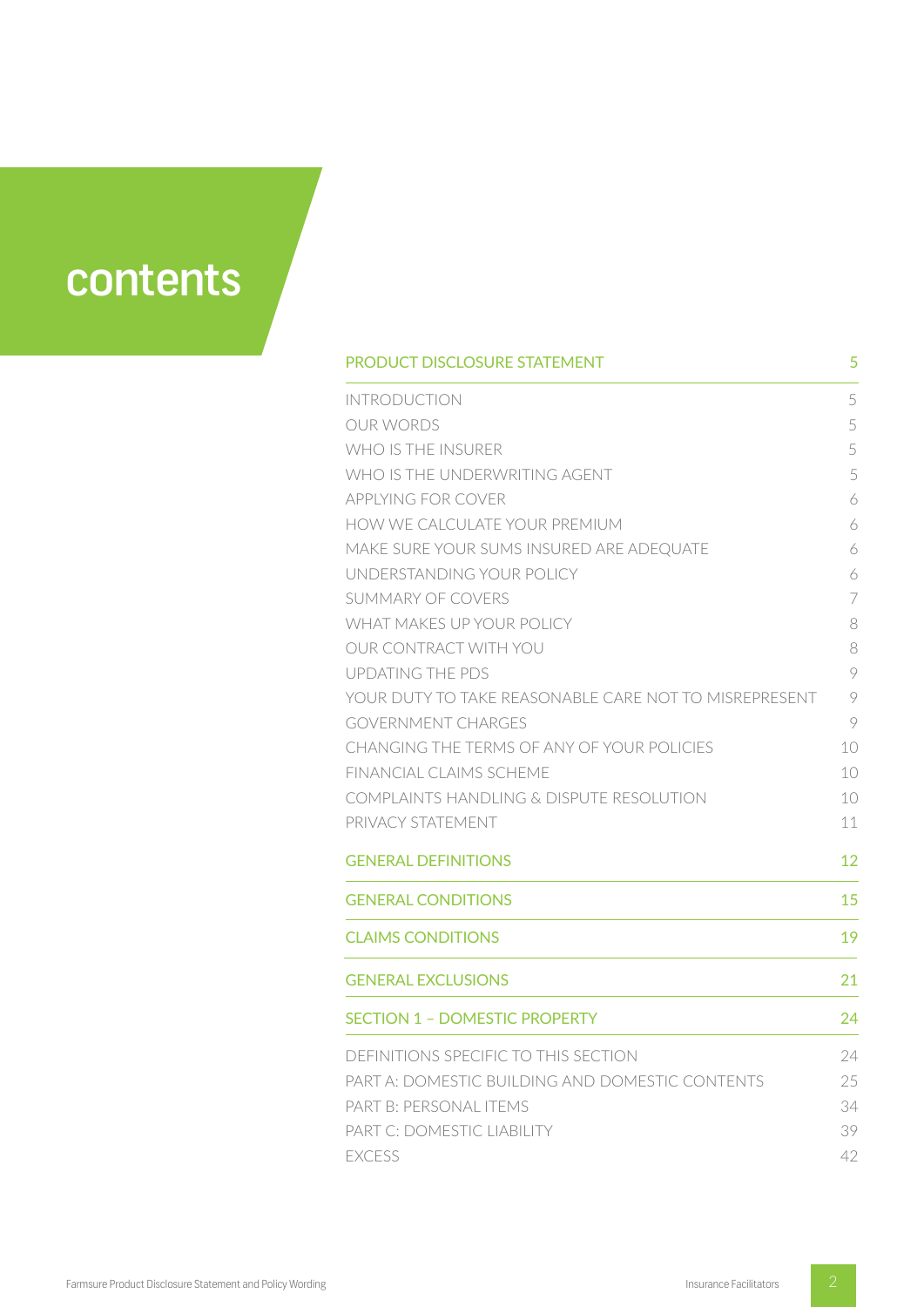

| <b>SECTION 2 - FARM PROPERTY</b>     | 43 |
|--------------------------------------|----|
| DEFINITIONS SPECIFIC TO THIS SECTION | 43 |
| ACCIDENTAL DAMAGE COVER              | 46 |
| DEFINED EVENTS COVER                 | 47 |
| ADDITIONAL BENEFITS                  | 48 |
| ADDITIONAL COVER OPTIONS             | 50 |
| <b>BASIS OF CLAIM SETTLEMENT</b>     | 51 |
| WHAT IS NOT COVERED                  | 53 |
| SPECIAL CONDITION - UNOCCUPANCY      | 55 |
| <b>FXCESS</b>                        | 55 |
| <b>SECTION 3 - FARM THEFT</b>        | 56 |
| DEFINITIONS SPECIFIC TO THIS SECTION | 56 |
| <b>WHAT IS COVERED</b>               | 56 |
| <b>ADDITIONAL BENEFITS</b>           | 56 |
| <b>BASIS OF CLAIM SETTLEMENT</b>     | 57 |
| <b>WHAT IS NOT COVERED</b>           | 57 |
| <b>EXCESS</b>                        | 57 |
| <b>SECTION 4 - FARM LIABILITY</b>    | 58 |
| DEFINITIONS SPECIFIC TO THIS SECTION | 58 |
| <b>WHAT IS COVERED</b>               | 59 |
| <b>ADDITIONAL BENEFITS</b>           | 59 |
| ADDITIONAL COVER OPTIONS             | 61 |
| <b>WHAT IS NOT COVERED</b>           | 61 |
| SPECIAL CONDITIONS FOR THIS SECTION  | 66 |
| <b>FXCESS</b>                        | 66 |
| <b>SECTION 5 - FARM TRANSIT</b>      | 67 |
| DEFINITIONS SPECIFIC TO THIS SECTION | 67 |
| <b>WHAT IS COVERED</b>               | 67 |
| <b>ADDITIONAL BENEFITS</b>           | 68 |
| <b>BASIS OF CLAIM SETTLEMENT</b>     | 68 |
| WHAT IS NOT COVERED                  | 69 |
| <b>EXCESS</b>                        | 69 |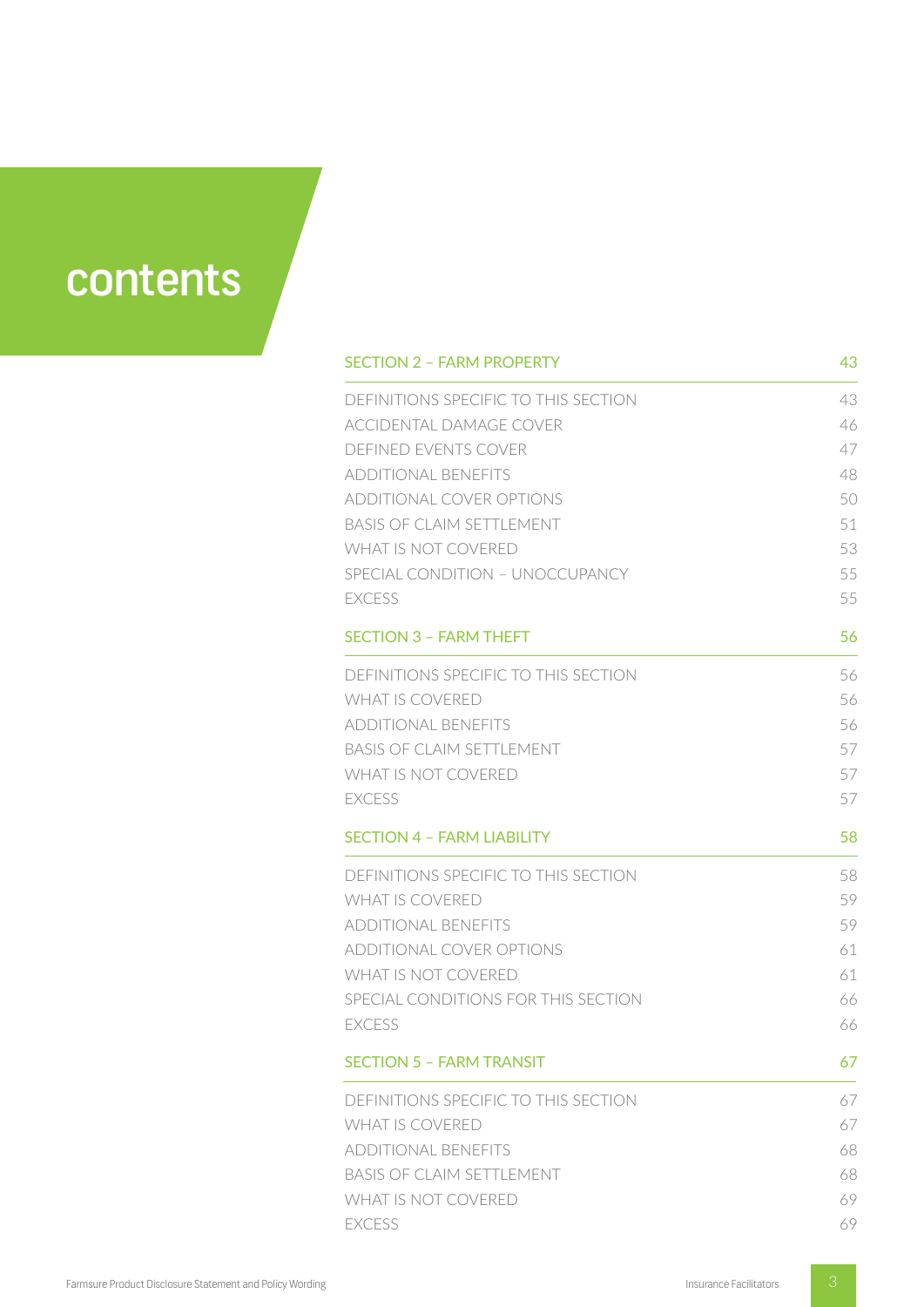

| <b>SECTION 6 - MACHINERY BREAKDOWN</b> | 70 |
|----------------------------------------|----|
| DEFINITIONS SPECIFIC TO THIS SECTION   | 70 |
| WHAT IS COVERED                        | 70 |
| ADDITIONAL BENEFITS                    | 70 |
| ADDITIONAL COVER OPTION                | 71 |
| <b>BASIS OF CLAIM SETTLEMENT</b>       | 71 |
| WHAT IS NOT COVERED                    | 71 |
| SPECIAL CONDITIONS FOR THIS SECTION    | 73 |
| <b>FXCESS</b>                          | 73 |
| <b>SECTION 7 - MOTOR VEHICLE</b>       | 74 |
| DEFINITIONS SPECIFIC TO THIS SECTION   | 74 |
| WHAT IS COVERED                        | 75 |
| COVER OPTIONS                          | 75 |
| <b>ADDITIONAL BENEFITS</b>             | 76 |
| ADDITIONAL COVER OPTIONS               | 83 |
| <b>BASIS OF CLAIM SETTLEMENT</b>       | 84 |
| WHAT IS NOT COVERED                    | 87 |
| SPECIAL CONDITIONS FOR THIS SECTION    | 90 |
| <b>EXCESS APPLICATION AND TYPES</b>    | 91 |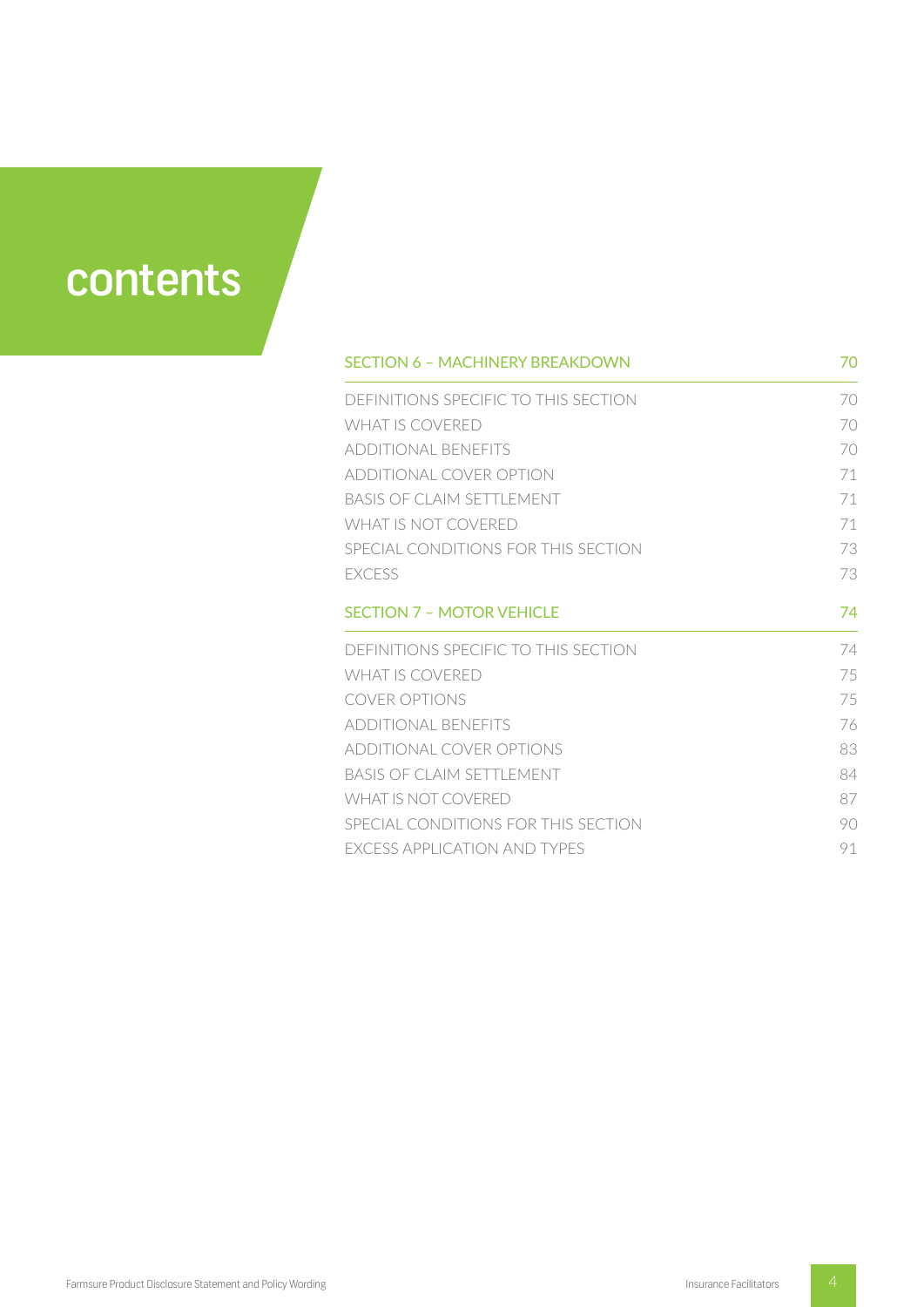# PRODUCT DISCLOSURE **STATEMENT**

# **INTRODUCTION**

This document is a Product Disclosure Statement (PDS) and Policy Wording. The PDS is designed to assist You in making informed choices about the cover which is available under this Policy.

We are required by law to provide You with a PDS if You are an individual, if You employ fewer than 20 people in Your Farm Business, and if You plan to take out any of the following insurance covers:

- § Domestic Home
- Domestic Contents
- Private Motor.

To be able to take out any of the above three (3) covers with Insurance Facilitators, You also need to take out Farm Property and Farm Liability insurance with Us.

# **OUR WORDS**

To make it easier to understand this Policy, We have written the document in plain English.

Also, the "General Definitions" and "Definitions Specific To This Section" will help You understand what we mean by certain words, and these words start with a capital letter throughout the document. "Definitions Specific To This Section" can be found at the start of each Section of the Policy.

Words that are capitalised in headings do not necessarily have definitions.

# **WHO IS THE INSURER**

The Insurer of the Policy is HDI Global Specialty SE – Australia (HDI Global Specialty) (ABN 58 129 395 544, AFS License number 458776) and its registered address is Tower 1, Level 33, 100 Barangaroo Avenue, Sydney NSW 2000, Australia. The Insurer is regulated by the Australian Prudential Regulation Authority ("APRA").

HDI Global Specialty SE is registered in Germany, with its registered office at Podbielskistrasse 396, 30659 Hannover, Germany with registraton number HRB211924 and authorised by Bundesanstalt für Finanzdienstleistungsaufsicht ("BaFin"). It is authorised to carry on insurance Business in Germany under the German Insurance Supervisory Act ("Versicherungsaufsichtsgesetz").

# **WHO IS THE UNDERWRITING AGENT**

In effecting this contract of Insurance Facilitators Pty Ltd (ABN 90 099 104 480, AFSL 289450), will be acting under a binder for the Insurer to provide Products, and to deal with complaints on behalf of the Insurer. Insurance Facilitators Pty Ltd will be acting as agent for the Insurer, and not for You.

# **Contacting Insurance Facilitators Pty Ltd**

The contact details for Insurance Facilitators Pty Ltd are:

119 Glen Osmond Road EASTWOOD SA 5063 PO Box 106 FULLARTON SA 5063 Ph: +61 (0)8 8372 4020 Fax: +61 (0)8 8372 4030 Web: Underwriting email: Claims email: Claims phone: Accounts email: www.if.net.au farm@if.net.au claims@if.net.au 1300 131 100 accounts@if.net.au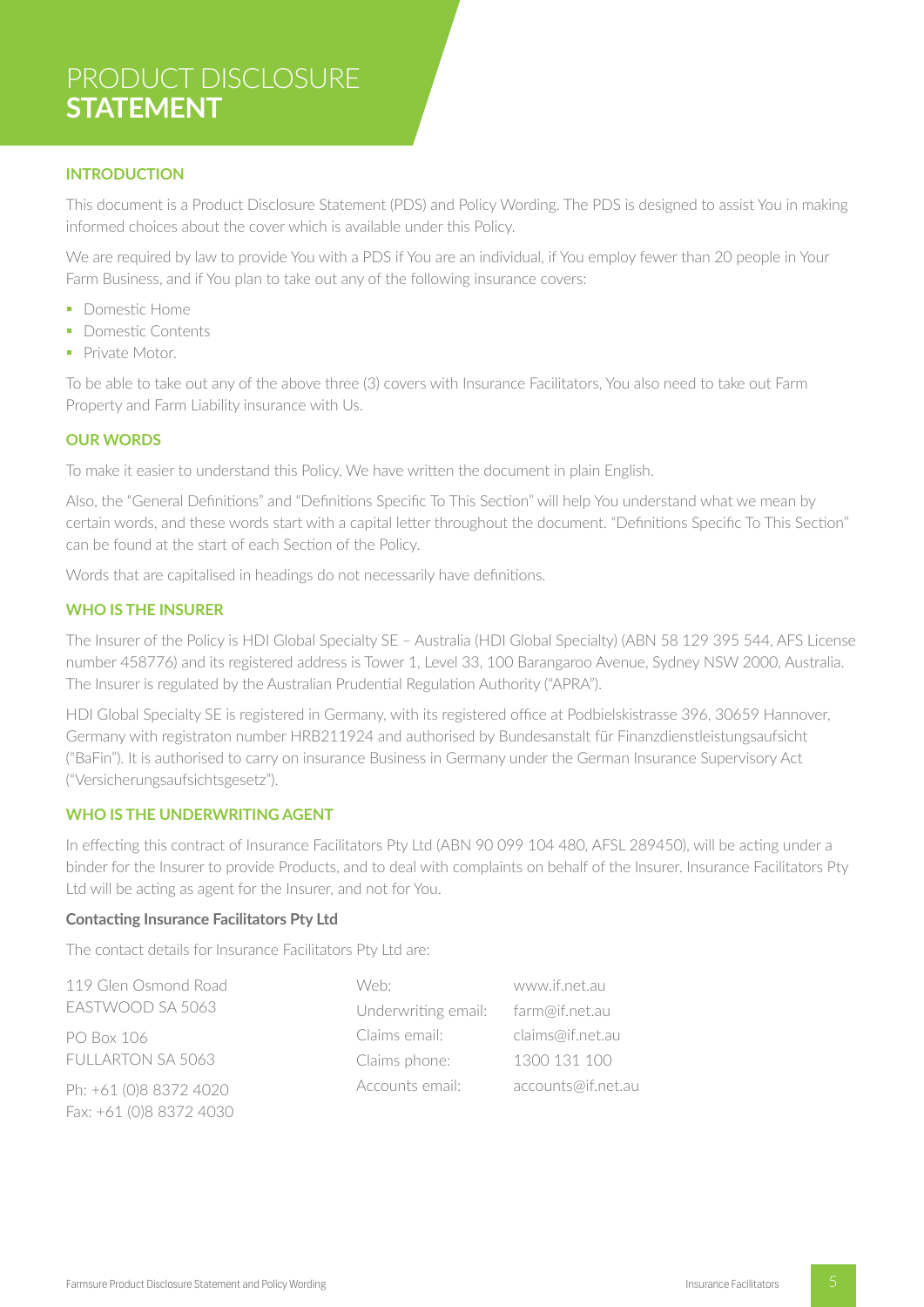# **APPLYING FOR COVER**

The proposal form is completed by You or on Your behalf when You apply for cover under this Policy.

We may request as part of Our underwriting criteria, additional specific information in the form of questionnaires or surveys which will form part of the proposal form. We rely on this information to decide whether to offer insurance and the terms on which We provide cover.

We will:

- identify the Sections You want and matters particular to them, i.e. the property You want to cover, the Sums Insured, any variations to the standard terms and any Excesses that may apply;
- identify the Period of Insurance during which Your Policy will operate;
- inform You about the cover We are able to offer You and the total premium You need to pay for Your Policy;
- advise whether any of the standard terms need to be varied by way of endorsement;
- § prior to expiry, send You a renewal notice via Your Broker, which tells You whether We will renew the Policy and if so, on what terms.

The above details are recorded in Your Policy Schedule We issue to You. You need to read it carefully to ensure You are happy with the cover provided and check that the details are correct. You should keep Your Policy Schedule and the Policy documents in a safe place.

# **HOW WE CALCULATE YOUR PREMIUM**

We determine the premium by considering certain information, such as:

- the property being insured its size, construction materials, and where it is located;
- the level of cover You choose, the Sum Insured and whether You choose to have a higher Excess;
- the type of farming activity You undertake;
- the age of Your Vehicles, their model, use and the accessories or modifications they have;
- whether You have had any previous insurance claims.

The premium may increase where there are factors that increase Our risk, e.g. higher Sums Insured, inferior construction materials or higher incidents of previous claims for this class of insurance. On the other hand, the premium may decrease where there are factors that decrease Our risk such as higher Excess levels, low claims history and superior fire protection.

We tell You when You apply for insurance how and when the premium needs to be paid. It is a term of Your Policy that You pay the premium to Us by the required time. If Your premium is not paid by the due date, or if payment is dishonoured, Your Policy will automatically cease.

# **MAKE SURE YOUR SUMS INSURED ARE ADEQUATE**

We will pay up to the Sum Insured or other specified limits for the insured items and their covers, so it is important You make sure these amounts are adequate for Your needs. If not, some of Your losses may not be covered. You should also review Your Sums Insured whenever Your situation changes.

# **UNDERSTANDING YOUR POLICY**

You need to read Your Policy carefully to ensure that You understand its significant features, benefits and risks. You need to read:

- about each cover type and its benefits, along with what is not covered under each Section;
- § the Duty to take Reasonable Care not to Misrepresent, that You need to meet before We can insure You, Our information on how to make a complaint and Our Privacy Statement;
- the General Definitions and the definitions specific to the Section, which explain what We mean by certain words used in the Policy;
- the General Exclusions, which set out the exclusions and limits that are applicable to all Sections in the Policy;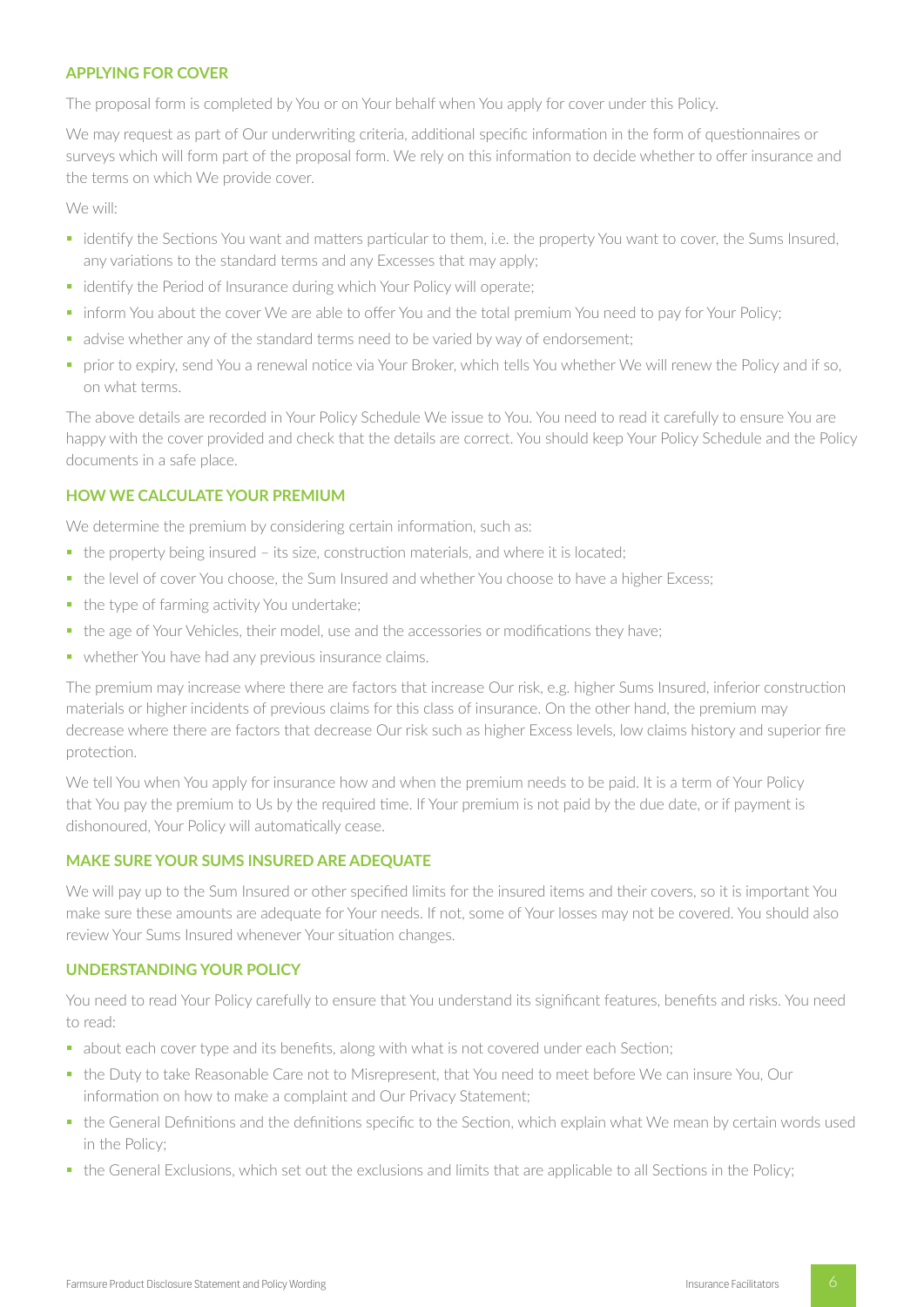- § the General Conditions, which set out certain general rights and obligations that You have and We have under the Policy. If You do not meet Your obligations We may refuse to pay a claim, or where We have suffered prejudice as a result of Your failure to meet Your obligations, We may reduce the amount We pay You by the extent to which We have suffered prejudice;
- Your Policy Schedule, including any endorsement or other written changes to Your cover We issue You with, as these contain specific details relevant to You which can affect the cover.

# **SUMMARY OF COVERS**

The table below provides a summary of each of the seven (7) Sections available under this Policy. Each Section contains details of the limits, exclusions, and specific conditions that apply.

| Section                  | <b>Summary of Covers</b>                                                                                                                                                                                                                                                                                                                                                                                                                                                                                                                                                                                                |
|--------------------------|-------------------------------------------------------------------------------------------------------------------------------------------------------------------------------------------------------------------------------------------------------------------------------------------------------------------------------------------------------------------------------------------------------------------------------------------------------------------------------------------------------------------------------------------------------------------------------------------------------------------------|
| <b>Domestic Property</b> | The "Domestic Property" Section:<br>• covers Your Domestic Building and Domestic Contents for accidental damage, up to the<br>nominated Sum Insured;<br>· includes \$20,000,000 domestic liability cover.<br>Automatic Additional Benefits include:<br>• temporary accommodation;<br>contents in transit.<br><b>Additional Cover Options:</b><br>• Personal Items cover for items such as jewellery, sporting or computing equipment.                                                                                                                                                                                   |
| <b>Farm Property</b>     | The "Farm Property" Section:<br>• covers accidental loss or damage to Your Farm Property assets including Farm Buildings,<br>Farm Contents, Fencing, Hay, Grain, Silage, and Aboveground Farm Improvements caused by<br>accidental damage;<br>• covers Livestock and Mobile Farm Machinery<br>Automatic Additional Benefits include:<br>• new Farm Buildings, additions and alterations;<br>• firefighting expenses;<br>removal of debris.<br>Additional Cover Options:<br>• Unspecified Farm Buildings<br>• Unspecified Mobile Farm Machinery<br>• Unspecified Aboveground Farm Improvements<br>• Disruption Expenses; |
| <b>Farm Theft</b>        | The "Farm Theft" Section covers:<br>• loss or damage to Your Insured Property as a result of Theft or attempted Theft at the<br>Situation, up to the nominated Sum Insured.<br>Automatic Additional Benefits include:<br>keys and locks;<br>temporary protection;<br>temporary removal.<br>ш                                                                                                                                                                                                                                                                                                                            |
| <b>Farm Liability</b>    | The "Farm Liability" Section covers:<br>• You anywhere in Australia, for amounts You may be legally liable to pay for Personal Injury or<br>Property Damage to a third party;<br>Incidental Farm Contracting if it is related to the Farm Business and the revenue derived is<br>no more than 20% of Your gross annual revenue or \$100,000, whichever is the lesser.<br>Automatic Additional Benefits include:<br>Drones:<br>٠<br>• ground overspray damage;<br>property in Your physical or legal control.<br>٠<br><b>Additional Cover Options:</b><br>• aerial spraying;<br>• Farm Hosting.                          |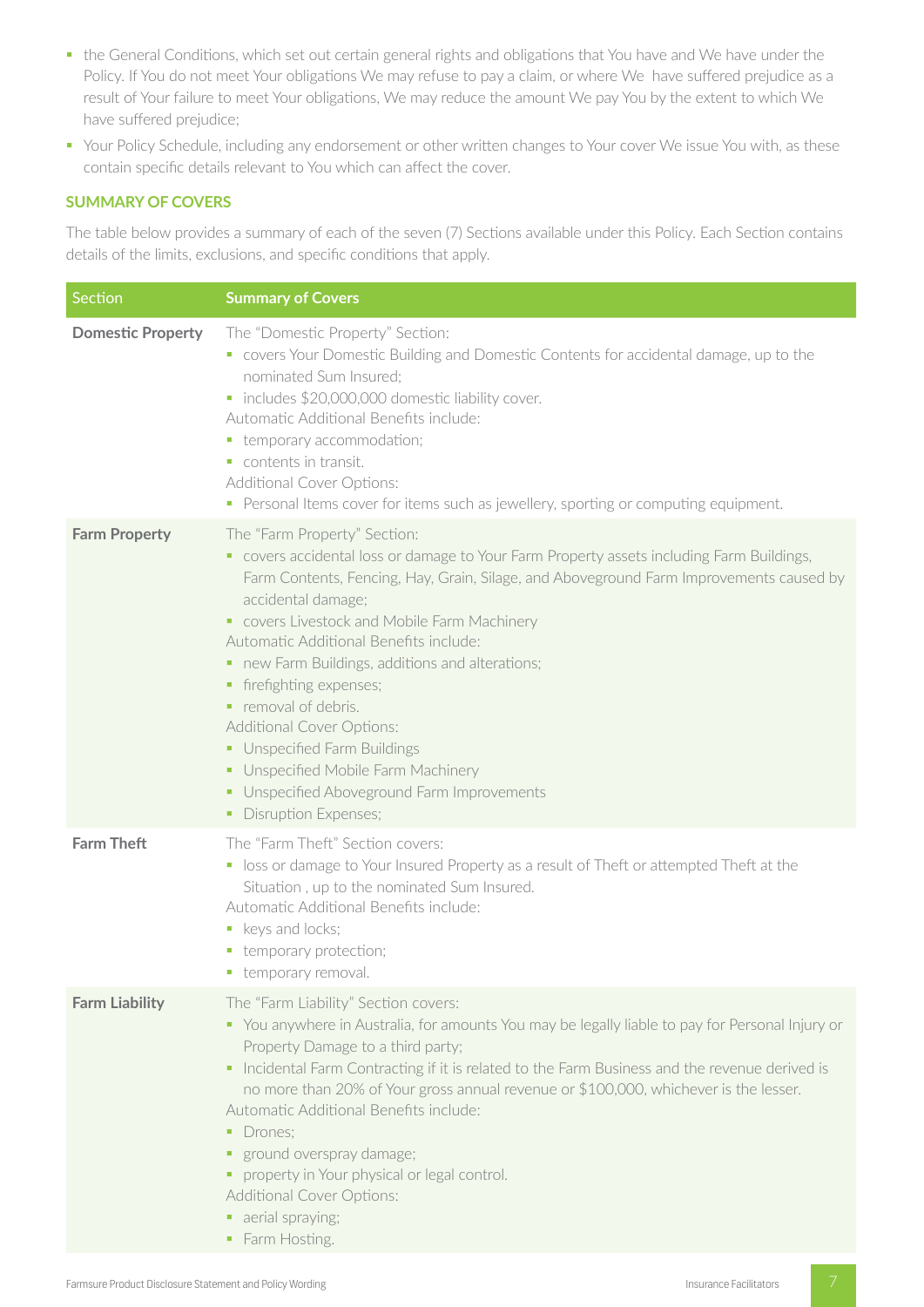| <b>Farm Transit</b>                  | The "Farm Transit" Section covers:<br>• You anywhere in Australia up to the nominated Sum Insured for loss or damage to Your<br>Insured Property while in transit by a Conveying Vehicle, caused by one of the defined<br>events in that section;<br>Insured Property can include Livestock, Your Farm Produce, as well as domestic and farm<br>supplies.<br>Automatic Additional Benefits include:<br>• temporary herding and/or vet services;<br>• removal of debris and Insured Property following an Insured Loss.<br>Replacement property hire<br>$\blacksquare$                                                                                     |
|--------------------------------------|-----------------------------------------------------------------------------------------------------------------------------------------------------------------------------------------------------------------------------------------------------------------------------------------------------------------------------------------------------------------------------------------------------------------------------------------------------------------------------------------------------------------------------------------------------------------------------------------------------------------------------------------------------------|
| <b>Machinery</b><br><b>Breakdown</b> | The "Machinery Breakdown" Section can cover:<br>Specified Machinery items for Breakdown up to the nominated Sum Insured;<br>٠<br>• Unspecified Machinery Breakdown cover is also available.<br>Automatic Additional Benefits include:<br>• hire of temporary equipment;<br>• overtime and express freight.<br><b>Additional Cover Options:</b><br>• deterioration of Your Farm Produce while in cold storage.                                                                                                                                                                                                                                             |
| <b>Motor Vehicle</b>                 | Under the "Motor Vehicle" Section, You can insure passenger vehicles, utility vehicles, vans<br>and four-wheel drive, as well as vehicles used in the Farm Business such as tractors, headers<br>and harvesters.<br>Vehicles can be covered for<br>• Comprehensive, or;<br>• Third-Party Property Damage Only cover.<br>Automatic Additional Benefits include:<br>additions and deletions of Vehicles;<br>• towing, storage and protection;<br>locks and keys.<br>Additional Cover Options:<br>• hire Vehicle after an accidental loss or damage claim;<br>Excess-free windscreen:<br>• Cover for Miscellaneous Farm Vehicles or Miscellaneous Farm Bikes |

# **WHAT MAKES UP YOUR POLICY**

In accordance with the Policy terms and conditions, Your Policy is made up of Your proposal, this Policy Wording, Your Policy Schedule and any subsequent written endorsements We issue to You. They should all be read carefully and kept in a safe place. The Policy terms will apply even if You have not read them.

We only provide You with insurance under the terms of the Policy and only for the Period of Insurance shown on Your Policy Schedule. The insurance provided under any of Our Sections is also subject to Our General Exclusions and General Conditions, together with the provisions shown on the Policy Schedule issued to You.

# **OUR CONTRACT WITH YOU**

The contract of insurance is based on the information You gave Us when You applied for the insurance, and any subsequent information which You have supplied.

We will provide cover for those Sections of the Policy You have selected and that are shown on Your Policy Schedule.

You must pay the premium and any relevant government charges for the Period of Insurance and comply with all the Policy terms and conditions.

The Policy, any other declarations You make and any endorsement, amendment or alteration to Your cover will form the legal contract between You and Us.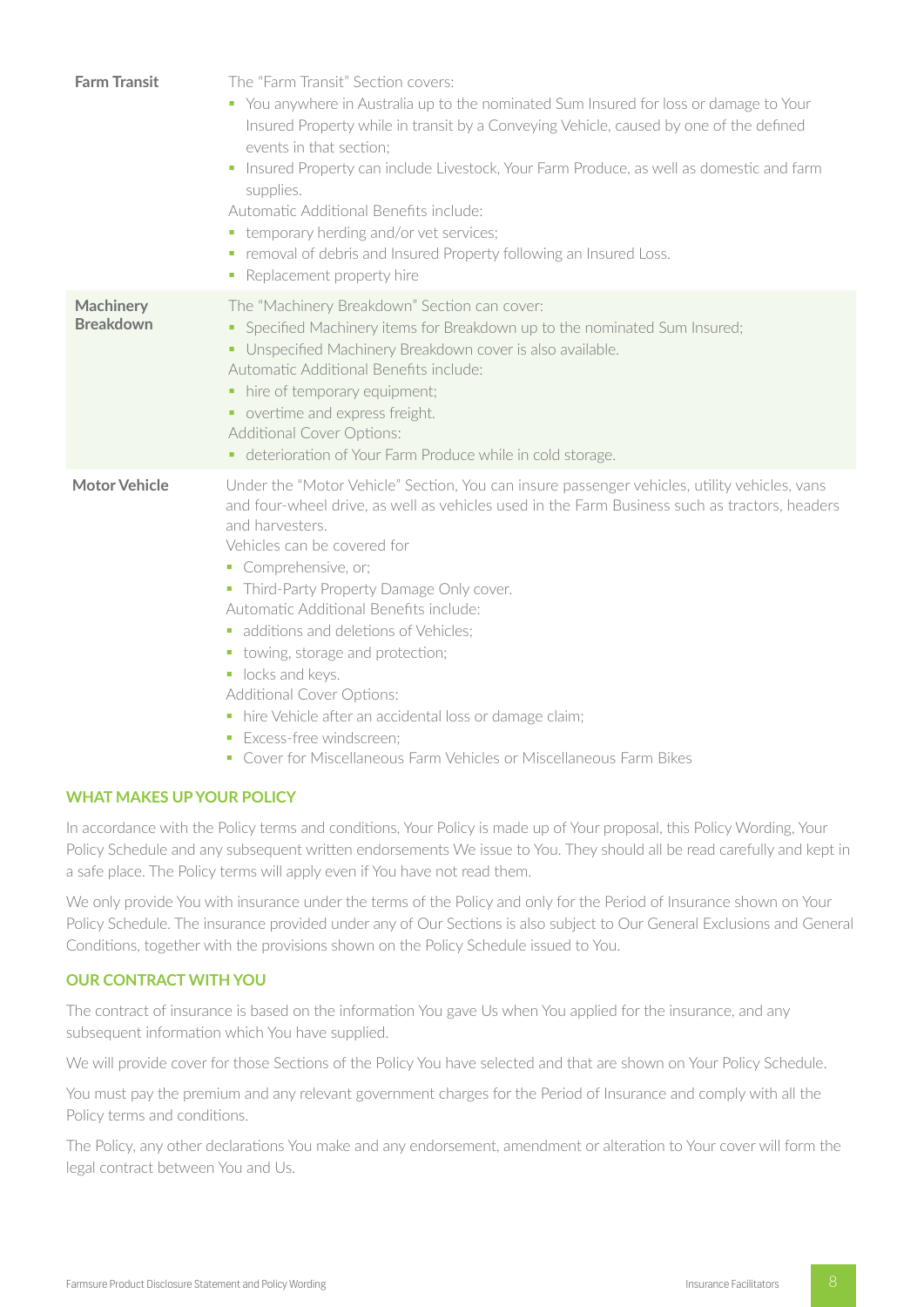# **UPDATING THE PDS**

We may be required by law to update the PDS and in these cases, We will provide You with a new PDS or a Supplementary PDS. Where there is information that a reasonable person would decide is not materially important when making a decision on purchasing this insurance, We will include this information on the Insurance Facilitators website – www.if.net.au.We give You a cooling-off period of fourteen (14) days from the start date of the Period of Insurance, in which You can review Your Policy documents to ensure You have made the right decision. If You have not made a claim within that period and decide that You do not want the insurance, You can cancel it from the start date if You request cancellation within the fourteen (14) day period. We will give You a full refund of any premium You have paid.

After the cooling-off period has ended, You still have cancellation rights as per the "General Conditions" applicable to this Policy.

#### **YOUR DUTY TO TAKE REASONABLE CARE NOT TO MISREPRESENT**

You have a duty to take reasonable care not to make any misrepresentation when entering into, varying, extending or renewing the Policy.

This means that it is essential that You respond to specific questions that We ask honestly and to the best of your knowledge, including where We ask You to confirm or update information that You have previously given to Us when entering into, varying, extending or renewing the Policy.

To assist You with providing Us with honest and accurate responses to any questions We ask of You, We have endeavoured to ensure that any question We ask is clear and easy to understand. Further, where possible, We have also included examples of the types of responses We are looking for when asking a particular question.

If You are unclear of any particular question or would like Us to explain it to You, please get in touch with Us and We will explain this to You.

In determining whether You have fulfilled this duty to take reasonable care not to make a misrepresentation to Us, We will consider all of the relevant circumstances of a particular case. If You do not respond honestly and accurately to specific questions that We ask, We may (acting reasonably) cancel Your Policy or reduce the amount We will pay You if You make a claim, or both. It is therefore vital that You be honest and specific in Your responses. If Your failure to tell Us is fraudulent, We may refuse to pay a claim and treat the Policy as if it never existed (this does not mean that We will refund any premiums that You have already paid).

# **GOVERNMENT CHARGES**

Your total premium will also include compulsory government charges such as the Goods and Services Tax (GST), Stamp Duty and Emergency Services Levy depending on the class of insurance and the State or Territory of Australia where the risk is located. These amounts will all be shown separately on Your Policy Schedule.

If We are required to pay the Emergency Services Levy based on an estimated amount, it is based on criteria set by the Government. We allocate to the Policy Our estimate of the amount We will be required to pay. This may result in a discrepancy, however, We will not alter Your premium at the end of the Period of Insurance.

The Goods and Services Tax (GST) and Your Insurance (GST-Registered Policyholders only)

#### **THE GOODS AND SERVICES TAX (GST) AND YOUR INSURANCE (GST-REGISTERED POLICYHOLDERS ONLY)**

Information You must give Us:

If You are registered, or required to be registered, for GST purposes, You must provide Us in writing with Your ABN when requested. You must also advise Us in writing what Your Input Tax Credit (ITC) entitlement is for the insurance premium, either:

a) on or before entry into, renewal or variation of this Policy; or

b) if permitted under the GST Law, at any other time at or before You first notify Us of a claim under this Policy.

If You have told Us Your ITC entitlement under (a) above and Your ITC entitlement later alters, You must tell Us in writing about that alteration.

If You are registered and cease to be registered for GST purposes, You must tell Us immediately in writing.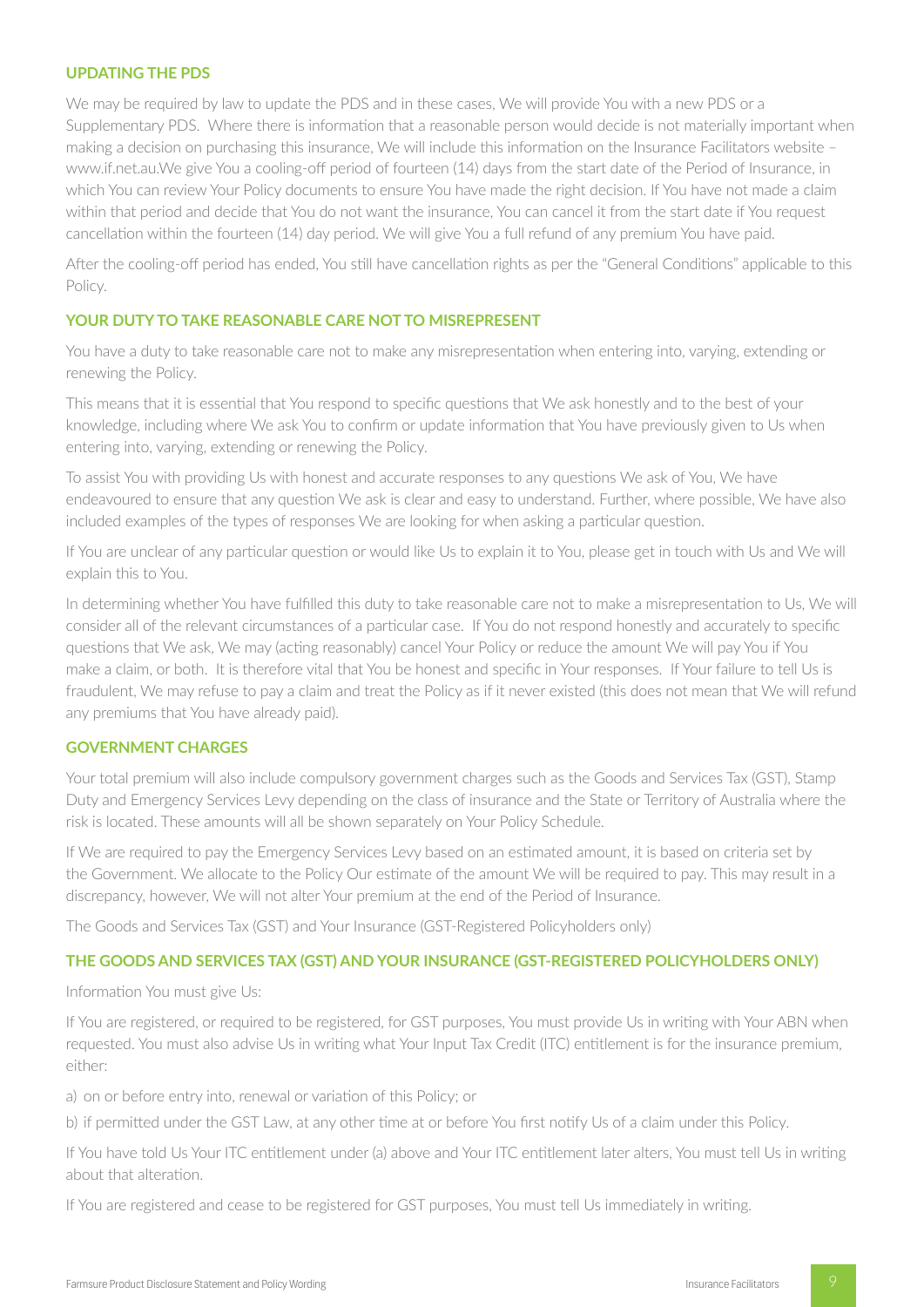# **CHANGING THE TERMS AND CONDITIONS OF YOUR POLICY**

You may ask Us to change Your cover. If We agree, We will confirm the change in writing.

### **FINANCIAL CLAIMS SCHEME**

In the event of the insolvency of HDI Global Specialty SE - Australia, You may be entitled to payment under the Financial Claims Scheme. Access to the scheme is subject to eligibility criteria. Information about the scheme can be found at www.apra.gov.au and the APRA hotline on 1300 558 849.

# **COMPLAINTS HANDLING & DISPUTE RESOLUTION**

IF are committed to raising standards of service to Our customers.

The following standards apply to all complaints handling.

- 1. We will conduct complaints handling in a fair, transparent and timely manner.
- 2. We will make available information about Our complaints handling procedures.

We will only ask for and take into account relevant information when deciding on Your complaint.

- 1. You will have access to information about You that we have relied on in assessing Your complaint and an opportunity to correct any mistakes or inaccuracies. In special circumstances or where a claim is being or has been investigated, We may decline to release information but We will not do so unreasonably. In these circumstances, We will give You reasons. We will provide Our reasons in writing upon request.
- 2. Where an error or mistake in handling Your complaint is identified, We will immediately initiate action to correct it.

# The satisfaction of Our clients is extremely important. As such, We would like You to tell Us if any of Our products or services has not met Your expectations in any way.

If You have a complaint which You wish Us to review, You can get in touch with Us by mail, fax, phone, in person or email. Remember to include Your name, policy number and some details relating to Your complaint.

Within 1 business day of receiving Your compliant, Insurance Facilitators will acknowledge Your compliant in written form (Email, post and/or fax). You will be provided with the contact details of the person reviewing the complaint, the timeframes in which action will be taken and the steps within the complaints process, including the details of ACFA.

When You first speak to Insurance Facilitators about Your complaint or concern, the person trying to resolve Your complaint will listen to You, consider the facts and attempt to resolve Your complaint immediately. Further information to support Your complaint may be requested. Insurance Facilitators will make a decision on Your compliant within 7 days.

If we do not resolve the compliant to Your satisfaction, then we will hand over the Compliant File to HDI immediately.

Your dispute will be acknowledged in writing within 1 business days of receipt. The length of time required to resolve a particular dispute will depend on the individual issues raised, however in most cases You will receive a full written response to Your dispute within 13 business days of receipt, provided we have received all necessary information and have completed any investigation required. HDI may require additional information from You when we hand over Your complaint file.

If Your complaint is not resolved by HDI at day 22 and it looks unlikely that a decision can be made by Day 30 due to varying complexities or severe circumstances, You will be updated immediately and afforded the opportunity to take Your compliant to the Australian Financial Complaints Authority (AFCA). If You decide to keep the compliant with HDI, then with approval from ACFA, HDI will be given a 14-day extension to make a decision on Your complaint.

When HDI makes a decision on Your compliant it will be in writing. Your written decision will include the final outcome of the compliant, reasons behind the decision, Your rights if You are not happy with the decision and the contact details of AFCA.

HDI will provide You with enough detail to understand the basis of the decision and be fully informed when deciding whether to escalate the matter to AFCA or another forum.

AFCA is an ASIC approved external dispute resolution body. AFCA resolves certain insurance disputes between consumers and insurers and will provide an independent review at no cost to You. We are bound by the determination of AFCA but the determination is not binding on You.

You can contact AFCA at: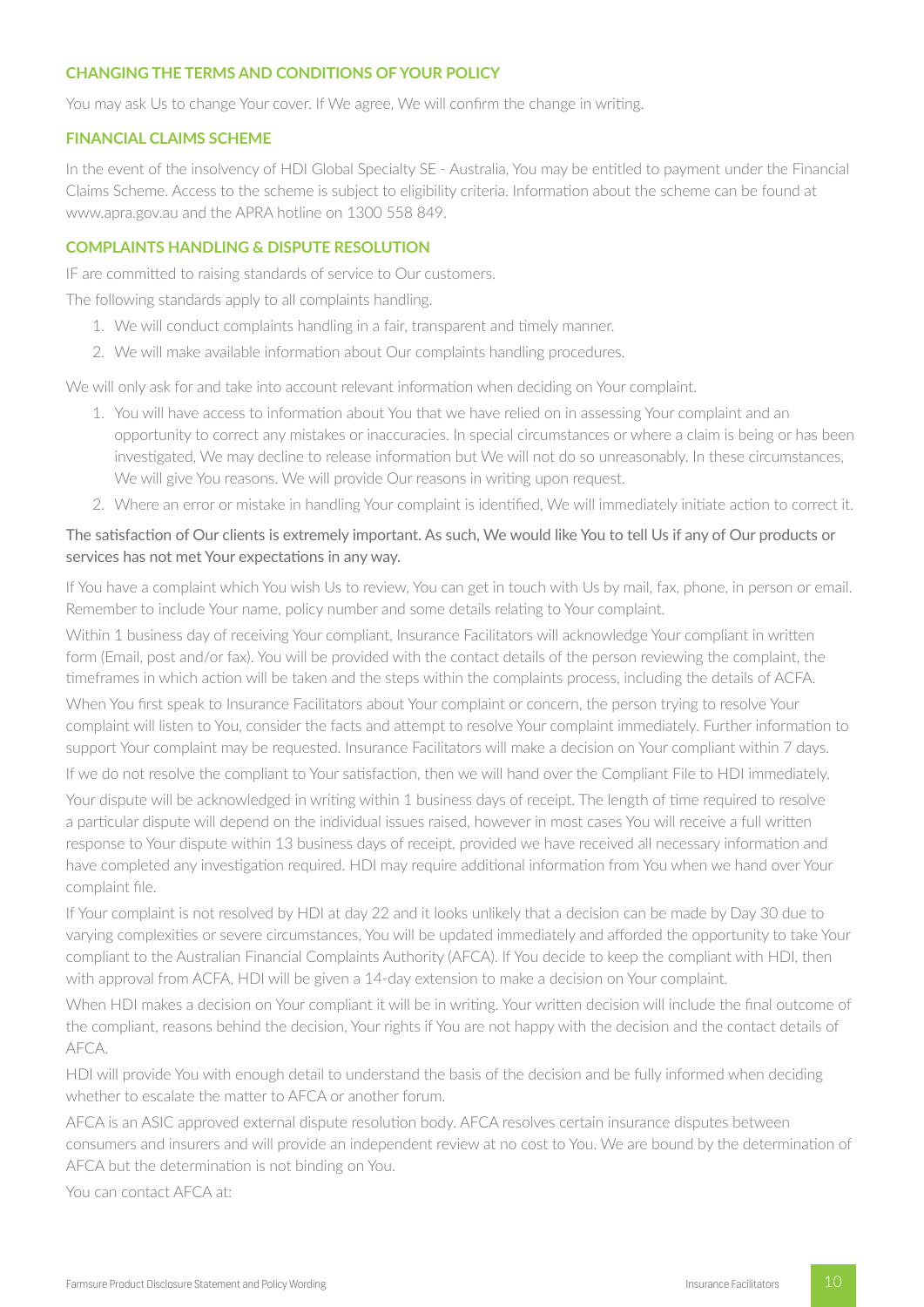# Australian Financial Complaints Authority

Online: www.afca.org.au Email: info@afca.org.au Phone: 1800 931 678 Mail: Australian Financial Complaints Authority GPO Box 3 Melbourne VIC 3001

# **GENERAL CODE OF PRACTICE**

From 1 January 2022, the Insurer is a signatory to the General Insurance Code of Practice (the Code). The Code was developed by the Insurance Council of Australia to further raise standards of practice and service across the insurance industry. The Code Governance Committee (CGC) is an independent body that monitors and enforces insurers' compliance with the Code. For more information on the Code of Practice and Code Governance Committee (CGC) visit insurancecode.org.au.

# **PRIVACY STATEMENT**

Privacy legislation regulates the way private sector organisations can collect, use, keep secure and disclose personal information. We are bound by the Privacy Act 1988 (Cth), when collecting and handling Your personal information. We have developed a Privacy Policy, which explains what sort of personal information We hold about You and what We do with it. You can access HDI Global Specialty's Privacy Policy and Privacy Statement at https://www.hdi-specialty.com/ int/en/legals/privacy, and Insurance Facilitator's Privacy Policy at www.if.net.au. We will only collect personal information from or about You for the purpose of assessing Your application for insurance and administering Your insurance Policy, including any claims You make or claims made against You. We will only collect, use and disclose Your personal information for a purpose You would reasonably expect.

We may need to disclose personal information to other entities within Our group, reinsurers (who may be located overseas including United Kingdom and European Union), insurance intermediaries, insurance reference bureaux, credit reference agencies, Our advisers, Our agents, Our administrators and those involved in the claims handling process (including assessors, investigators and others), for the purpose of assisting Us and them in providing relevant services and Products, or the purpose of recovery or litigation. We may disclose personal information to people listed as co-Insured on Your Policy and to family members or agents authorised by You. Disclosures may also be made to government, law enforcement, dispute resolution, statutory or regulatory bodies, or as required by law. We will request Your consent to any other purpose.

By providing Your personal information to Us, You consent to Us making the disclosures set out above that require consent. This consent to the use and disclosure of Your personal information remains valid unless You alter or revoke it by giving Us written notice. Without Your personal information, We may not be able to issue insurance cover to You or process Your claim.

You also have the opportunity to find out what personal information We hold about You and, when necessary, correct any errors in this information. Generally, We will do this without restriction or charge.

For further information about Our Privacy Policy or to access or correct Your personal information, please contact Us at the following address:

# HDI Global Specialty SE - Australia

Tower One, Level 33, 100 Barangaroo Avenue, Sydney, NSW, 2000 PrivacyAustralianBranch@hdi-specialty.com

If You believe that We have interfered with Your privacy in Our handling of Your personal information, You may lodge a complaint by contacting Us.

We will attempt to resolve Your complaint in accordance with Our Privacy Complaints Procedure.

If You are not satisfied with the resolution of Your complaint or with the way that We have handled Your complaint through the Privacy Complaints Procedure, You may be able to refer the matter to the Office of the Australian Information Commissioner.

If You would like more information about Our Privacy Complaints Procedure, please contact Us.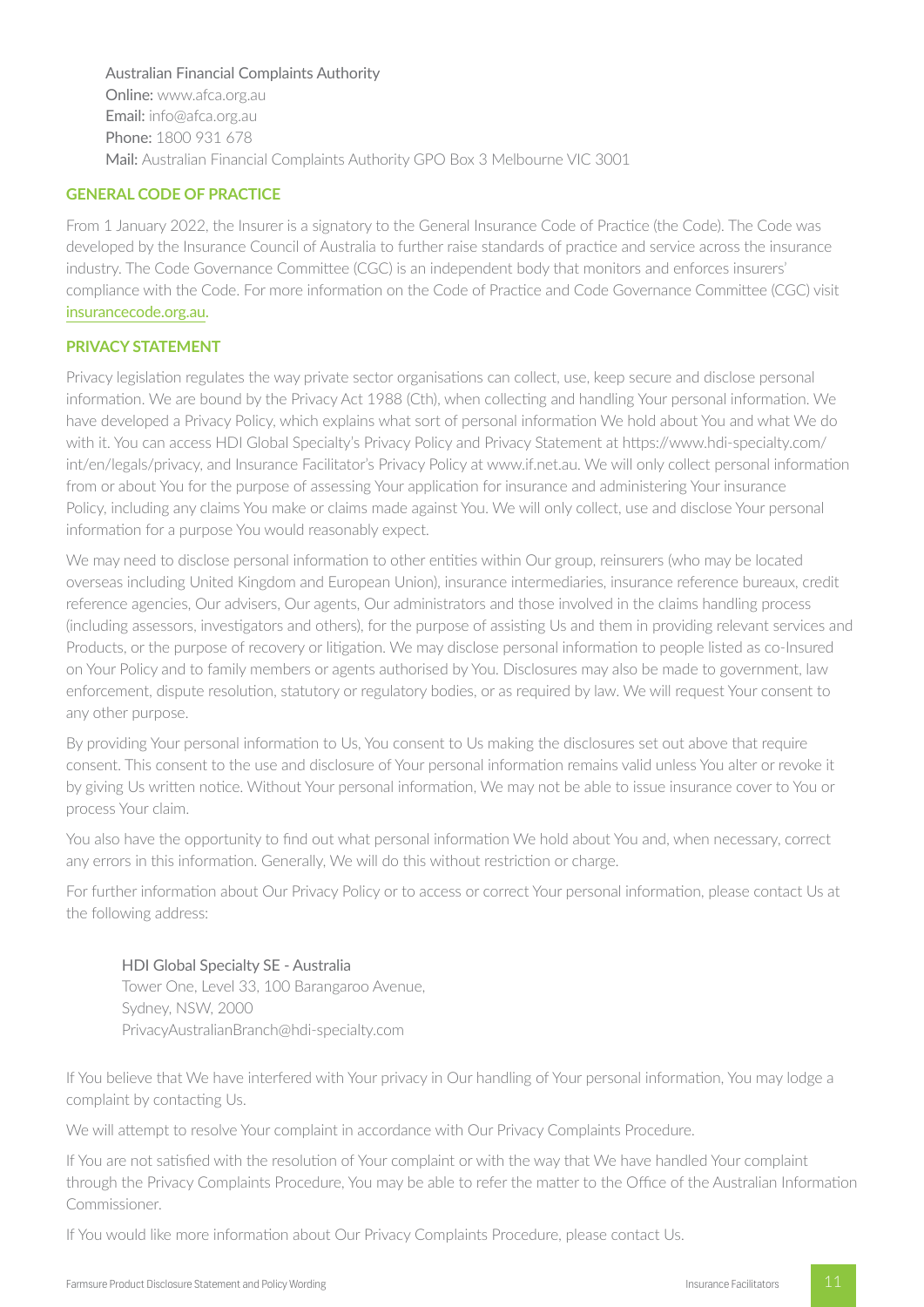# GENERAL **DEFINITIONS**

There are some words which have been given special meanings in this Policy; these are listed along with their meaning in the table below:

| <b>Aircraft</b>                 | Means any machine or device, excluding Drones, capable of atmospheric flight through air<br>or space.                                                                                                                                                                                                                                                                                                                                                                                                                                                          |
|---------------------------------|----------------------------------------------------------------------------------------------------------------------------------------------------------------------------------------------------------------------------------------------------------------------------------------------------------------------------------------------------------------------------------------------------------------------------------------------------------------------------------------------------------------------------------------------------------------|
| <b>Aircraft Landing</b><br>Area | Means land, property or structure from where Aircraft land, take-off, are housed,<br>maintained or operated when they are not airborne.                                                                                                                                                                                                                                                                                                                                                                                                                        |
| <b>Burglary</b>                 | Means Theft involving forced and violent entry into a Domestic Building.                                                                                                                                                                                                                                                                                                                                                                                                                                                                                       |
| Compensation                    | Means monies paid or agreed to be paid by judgment, award or settlement in respect of<br>Personal Injury and/or Property Damage, provided such Compensation is only payable in<br>respect of an Occurrence to which this Policy applies.                                                                                                                                                                                                                                                                                                                       |
| <b>Dangerous Goods</b>          | Means freight that consists of goods defined as dangerous by the Dangerous Goods<br>Code, however this definition does not include Dangerous Goods in Classes 1, 6 and 7<br>under this code.                                                                                                                                                                                                                                                                                                                                                                   |
| <b>Dangerous Goods</b><br>Code  | Means the current Australian Code for the Transport of Dangerous Goods by Road and<br>Rail.                                                                                                                                                                                                                                                                                                                                                                                                                                                                    |
| <b>Drone</b>                    | Means a Remotely Piloted Aircraft System with gross weight of no more than 2kg.                                                                                                                                                                                                                                                                                                                                                                                                                                                                                |
| <b>Employee</b>                 | Means any person for whom You are required to have cover for Workers' Compensation<br>or similar cover under workers' compensation legislation.                                                                                                                                                                                                                                                                                                                                                                                                                |
| <b>Excess</b>                   | Is costs inclusive and means the first amount of each and every claim or series of claims,<br>arising out of any one Insured Loss or Occurrence, which You must pay and for which<br>You are responsible. The Excess applicable to any Section will be shown on Your Policy<br>Schedule.<br>If a claim arises from a single Insured Loss or Occurrence and You can obtain cover under<br>more than one Section of this Policy, You will only be required to pay the highest single<br>Excess applicable, regardless of the number of Excesses which may apply. |
| <b>Farm Business</b>            | Means the farming business activities carried out by You at the Situation as advised to Us<br>and shown on Your Policy Schedule, along with any Incidental Farm Contracting.                                                                                                                                                                                                                                                                                                                                                                                   |
| <b>Farm Produce</b>             | Means all primary Products produced at the Situation, including harvested crops, stored<br>produce and feed owned by You or for which You are legally responsible.                                                                                                                                                                                                                                                                                                                                                                                             |
| Flood                           | Means the covering of normally dry land by water that has escaped or been released from<br>the normal confines of:<br>• any lake, or any river, creek or other natural watercourse, whether or not it has been<br>altered or modified; or<br>• any reservoir, canal, or dam.                                                                                                                                                                                                                                                                                   |
| Grain                           | Means seed that is stored in a soundly-built, three-or-four sided and weatherproof shed,<br>silo or silo bag owned by You or for which You are legally responsible.                                                                                                                                                                                                                                                                                                                                                                                            |
| Hay                             | Means any crop (but not while growing), owned by You or for which You are legally<br>responsible, that has been harvested/cut, baled, rolled, stacked, or stored.                                                                                                                                                                                                                                                                                                                                                                                              |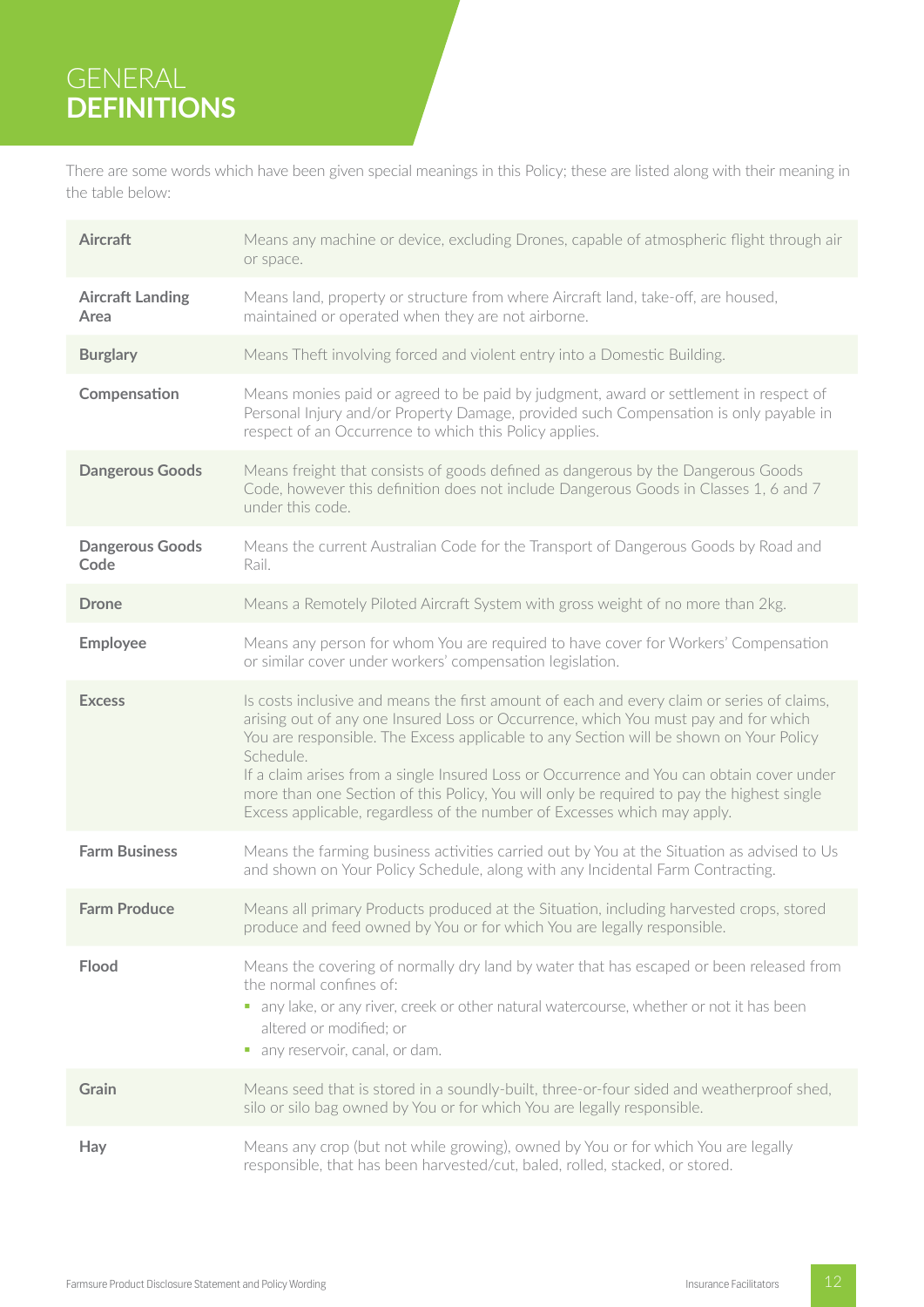| <b>Horse Activities</b>               | Means horse riding activities performed by others.                                                                                                                                                                                                                                                                                                                          |
|---------------------------------------|-----------------------------------------------------------------------------------------------------------------------------------------------------------------------------------------------------------------------------------------------------------------------------------------------------------------------------------------------------------------------------|
| <b>Incidental Farm</b><br>Contracting | Means farm services provided for third parties by You that:<br>relate specifically to the same activities as Your Farm Business;<br>are something You receive payment for;<br>• generate no more than 20% of Your gross annual revenue or \$100,000, whichever is the<br>lesser, or such other amount as We agree to in writing; and<br>• occur at an alternative location. |
| <b>Indemnity Value</b>                | Means the value of Your Insured Property at the time of loss or damage taking into<br>consideration the age, condition and state of repair.                                                                                                                                                                                                                                 |
| <b>Insured Property</b>               | Means the property stated in each Section of Your Policy Schedule owned by You or<br>for which You are legally responsible. In some Sections, Insured Property has a special<br>meaning which is explained in the "Definitions Specific to This Section" for that Section.                                                                                                  |
| <b>Insured Loss</b>                   | Means an unforeseen and unintended incident causing loss or damage including a series<br>of incidents arising out of the one event that results in an accepted claim under a relevant<br>Section of the Policy.                                                                                                                                                             |
| <b>Micro RPA</b>                      | Means an RPA (remotely piloted aircraft) with a gross weight of 100g or less.                                                                                                                                                                                                                                                                                               |
| Money                                 | Means:<br>• cash, coins or bank notes and securities of all denominations currently in circulation;<br>• negotiable and non-negotiable instruments.                                                                                                                                                                                                                         |
| <b>Occurrence</b>                     | Means an event including repeated, continuous exposure to substantially the same<br>general conditions, resulting in Personal Injury or Property Damage that is neither<br>expected nor intended. All incidents of a series consequent on or attributable to one<br>source or original cause are deemed as one Occurrence.                                                  |
| <b>Open Air</b>                       | Means the parts of the Situation that are not within a fully enclosed and lockable<br>structure comprising of walls and a roof. This can include in or on a vehicle, unless that<br>vehicle is within a lockable structure comprising of walls and a roof.                                                                                                                  |
| <b>Period of Insurance</b>            | Means the period of time stated in Your Policy Schedule when cover commences and<br>ends, unless cancelled earlier by You or the Insurer. Each Period of Insurance is treated<br>separately and does not refer to any previous or future Period of Insurance.                                                                                                               |
| <b>Personal Injury</b>                | Means death, bodily injury, sickness, disease, disability, shock, fright, mental injury, mental<br>anguish or loss of consortium resulting from any of them.                                                                                                                                                                                                                |
| <b>Policy</b>                         | Means the Product Disclosure Statement (PDS), Policy Wording, Your Policy Schedule,<br>as well as the proposal form, declarations and statements made by You to Us and any<br>endorsements/documents issued to You that amends the Policy Schedule.<br>The Policy also includes any supplementary PDS that We may send You.                                                 |
| <b>Policy Schedule</b>                | Means the most recently dated Policy Schedule or renewal Policy Schedule, including any<br>endorsements We have issued to You.                                                                                                                                                                                                                                              |
| <b>Pollutants</b>                     | Means any solid, liquid, gaseous or thermal irritant or contaminant, including, but not<br>limited to, smoke, vapour, soot, fumes, acids, alkalis, chemicals and waste materials. Waste<br>includes material to be recycled, reconditioned or reclaimed.                                                                                                                    |
| <b>Property Damage</b>                | Means damage to tangible property (including Vehicles) as a result of physical loss,<br>destruction or damage.                                                                                                                                                                                                                                                              |
| Rainwater                             | Means rain falling naturally from the sky onto Insured Property and/or the ground.                                                                                                                                                                                                                                                                                          |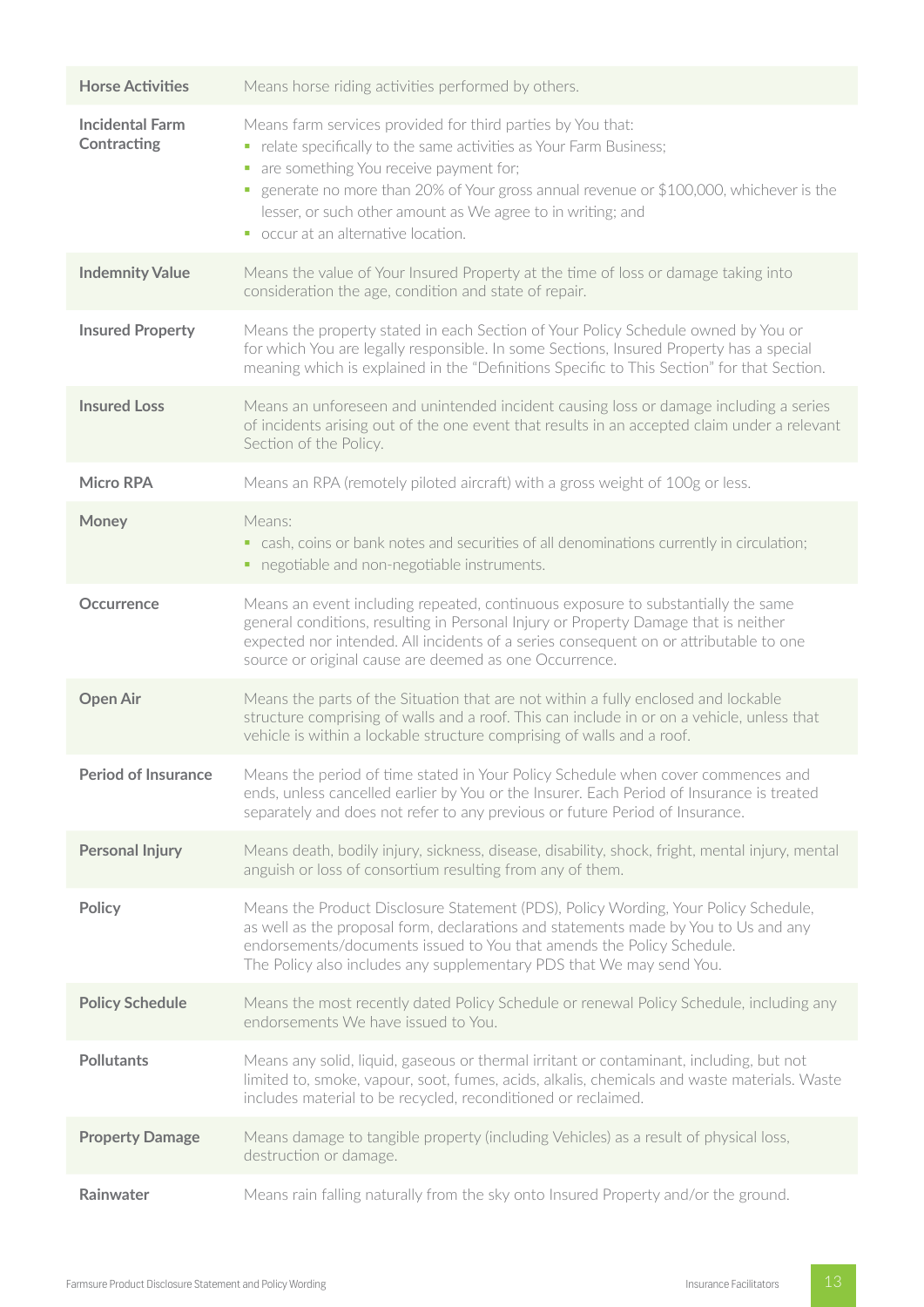| Section                                 | Means any part of the Policy that is numbered as a Section.                                                                                                                                                                                                                                                                                                                                                   |
|-----------------------------------------|---------------------------------------------------------------------------------------------------------------------------------------------------------------------------------------------------------------------------------------------------------------------------------------------------------------------------------------------------------------------------------------------------------------|
| <b>Silage</b>                           | Means a high moisture fodder owned by You or for which You are legally responsible that<br>has been stored at the Situation after it has been harvested.                                                                                                                                                                                                                                                      |
| Situation                               | Means the physical address of each location(s) You have insured with Us, identified by way<br>of the geographic coordinates within the land title boundary of such location(s), as shown<br>on Your Policy Schedule.                                                                                                                                                                                          |
| <b>Storm</b>                            | Means violent weather with strong winds (including cyclones and tornadoes), sometimes<br>combined with thunder, hail, snow or heavy falls of rain. Storm does not mean persistent<br>bad weather or heavy or persistent rain by itself.                                                                                                                                                                       |
| <b>Storm Surge</b>                      | Means a short period rise or fall of the sea level produced by a low pressure system.                                                                                                                                                                                                                                                                                                                         |
| <b>Sum Insured</b>                      | Means the amount shown in Your Policy Schedule as the Sum Insured you have chosen<br>for the particular cover, Section and/or item.                                                                                                                                                                                                                                                                           |
| <b>Theft</b>                            | Means Theft without forcible entry.                                                                                                                                                                                                                                                                                                                                                                           |
| <b>Tool of Trade</b>                    | Means a Vehicle that has tools, implements, machinery or plant attached to or towed<br>by the Vehicle and is being used by You but only while engaged in and undertaking its<br>designed purpose at the Situation or any worksite in connection with the Farm Business.                                                                                                                                       |
| <b>Total Loss</b>                       | Means an Insured Loss or Occurrence results in the property You have insured with Us<br>being damaged or destroyed, as determined by Us beyond economic repair, or if that<br>property is lost or stolen and can't be retrieved, it will be considered a Total Loss                                                                                                                                           |
| Vehicle                                 | Means any type of machine on wheels or on self-laid tracks made or intended to be<br>propelled by other than manual or animal power, including any trailer or other attachment<br>to be utilised in conjunction with or drawn by such machine.                                                                                                                                                                |
| <b>Very Small RPA</b>                   | Means an RPA (remotely piloted aircraft) with a gross weight of more than 100g but less<br>than 2kg.                                                                                                                                                                                                                                                                                                          |
| <b>Visitor</b>                          | Means a person invited or allowed to enter the Situation.                                                                                                                                                                                                                                                                                                                                                     |
| <b>Watercraft</b>                       | Means a boat or vessel no greater than four (4) metres long, designed to float, move in, on<br>or through water. Excludes hovercraft, jet-skis, wave runners, and any Watercraft capable<br>of being completely submerging underwater.                                                                                                                                                                        |
| We, Us, Our, the<br><b>Insurer</b>      | Means HDI Global Specialty SE - Australia (ABN 58 129 395 544, AFSL 458776).                                                                                                                                                                                                                                                                                                                                  |
| You, Your, Yours,<br><b>The Insured</b> | Means the person(s) or legal entity named in Your Policy Schedule as the Insured.<br>The following people are also insured, provided they live with You:<br>• The Insured's partner.<br>• The Insured's children.<br>• The Insured's partner's children.<br>• The Insured's parents.<br>• The Insured's partner's parents.<br>• The children specified above while at boarding school, college or university. |
| <b>Your Vehicle</b>                     | Means the Vehicle described on Your Policy Schedule, as well as any Vehicle which<br>permanently replaces it.                                                                                                                                                                                                                                                                                                 |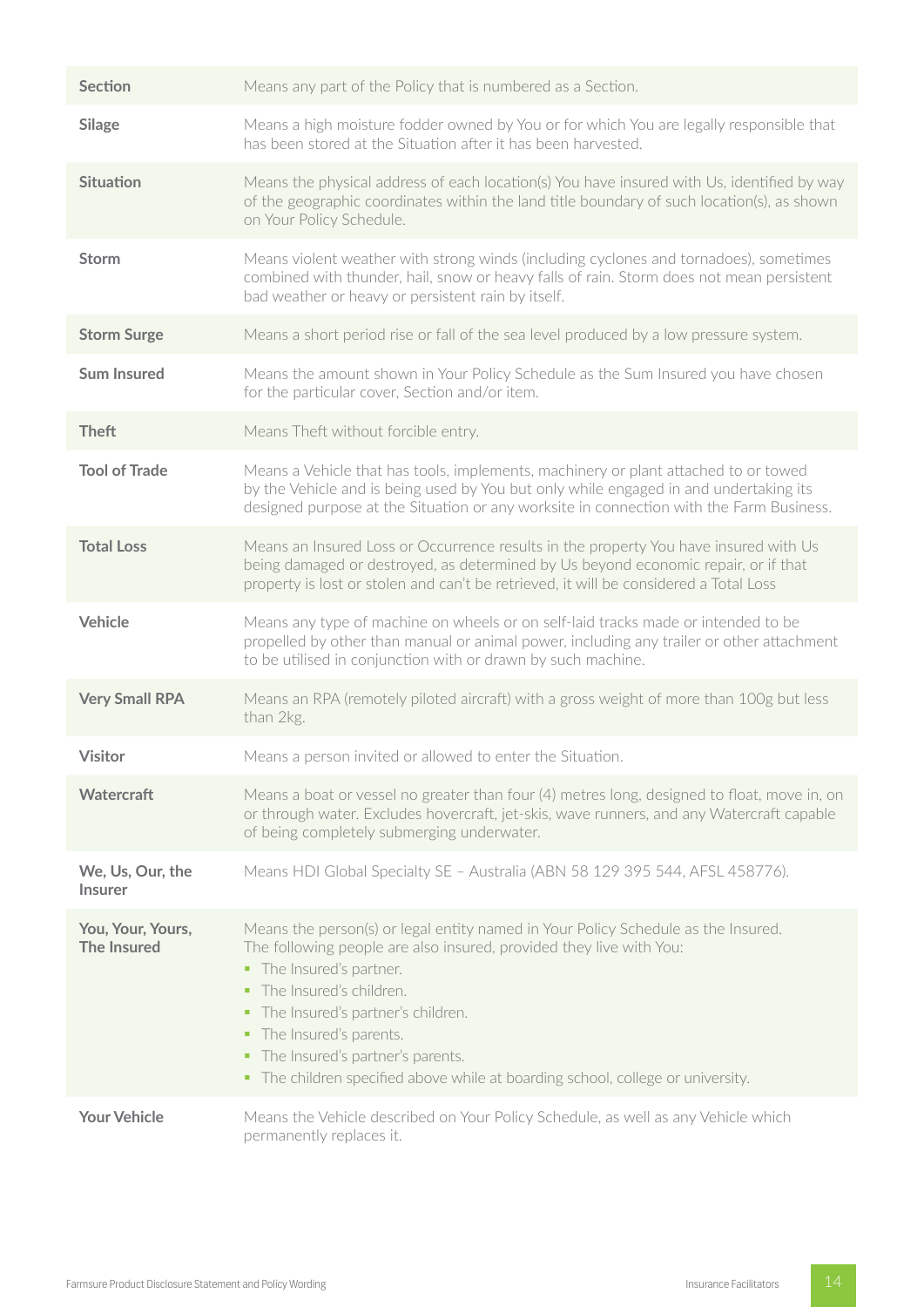# GENERAL **CONDITIONS**

There are certain conditions that You must meet to ensure Your Policy remains operative.

Conditions under numbered Sections of this Policy are in addition and more specific to those shown under these "General Conditions". However, both these "General Conditions" and the more specific Section conditions will apply at all times unless otherwise stated.

| <b>Additional</b><br>interests         | Where the separate interests of more than one party in the Insured Property are insured under<br>this Policy, any act or neglect of one party will not prejudice the rights of the remaining party or<br>parties, provided that the remaining party or parties are entirely innocent of and have no prior<br>knowledge of any such act or neglect.<br>You cannot transfer the Policy into someone else's name without Our written consent.<br>All persons entitled to claim under the Policy are bound by the terms and conditions of the<br>Policy.<br>When a claim is paid under the Policy and is also recoverable under another Policy or policies,<br>You agree to permit Us to seek contribution from the other insurer or insurers.                                                                                                                                                                                                                                                                                                                                                                                                                                                                                                                                                                                                         |
|----------------------------------------|----------------------------------------------------------------------------------------------------------------------------------------------------------------------------------------------------------------------------------------------------------------------------------------------------------------------------------------------------------------------------------------------------------------------------------------------------------------------------------------------------------------------------------------------------------------------------------------------------------------------------------------------------------------------------------------------------------------------------------------------------------------------------------------------------------------------------------------------------------------------------------------------------------------------------------------------------------------------------------------------------------------------------------------------------------------------------------------------------------------------------------------------------------------------------------------------------------------------------------------------------------------------------------------------------------------------------------------------------|
| Adjustment<br>of premium<br>on renewal | Where a claim is made from the previous Period of Insurance and You do not notify Us until<br>after the premium for the current Period of Insurance has been calculated, We may request an<br>additional premium that would have been included in the calculation had We been made aware<br>of the claim.                                                                                                                                                                                                                                                                                                                                                                                                                                                                                                                                                                                                                                                                                                                                                                                                                                                                                                                                                                                                                                          |
| <b>Alterations</b><br>to the Policy    | During the Period of Insurance, You must give Us immediate written notice of any change in<br>circumstances or any material fact concerning Your Farm Business, from those which existed at<br>the time this Policy was accepted, which may increase the risk and the continuing acceptance of<br>the risk under this Policy. These include but are not limited to:<br>• change of the Situation or address;<br>• changes in the risk and type of activities carried out as the Farm Business;<br>• alterations and/or additions to farm assets;<br>• Your interest in the Farm Business ceasing by will or operation;<br>• if the Farm Business is wound up or carried on by an insolvency practitioner or permanently<br>discontinued.<br>Wherever the risk of an Insured Loss or Occurrence has increased, You must give documented<br>notice to Us and shall on demand pay such reasonable additional premium as We may require.<br>When We receive the written notification of change, We may decide to either:<br>amend the Policy terms and adjust the premium; or<br>п,<br>• cancel the Policy if permitted in accordance with the provisions of the Insurance Contracts Act<br>1984.<br>Changes to the Policy only become effective when We have agreed to them and You have been<br>sent a new Policy Schedule which details the change. |
| <b>Bankruptcy</b><br>or insolvency     | Should You become insolvent or bankrupt, We shall not be relieved of the payment of any claims<br>hereunder because of such insolvency or bankruptcy.<br>In the case of execution against You of any final judgment covered by this Policy being returned<br>"unsatisfied" by reason of such bankruptcy or insolvency, then an action may be maintained by<br>the other party or their representative against Us in the same manner, and to the same extent as<br>You, but not in excess of the Sum Insured.                                                                                                                                                                                                                                                                                                                                                                                                                                                                                                                                                                                                                                                                                                                                                                                                                                       |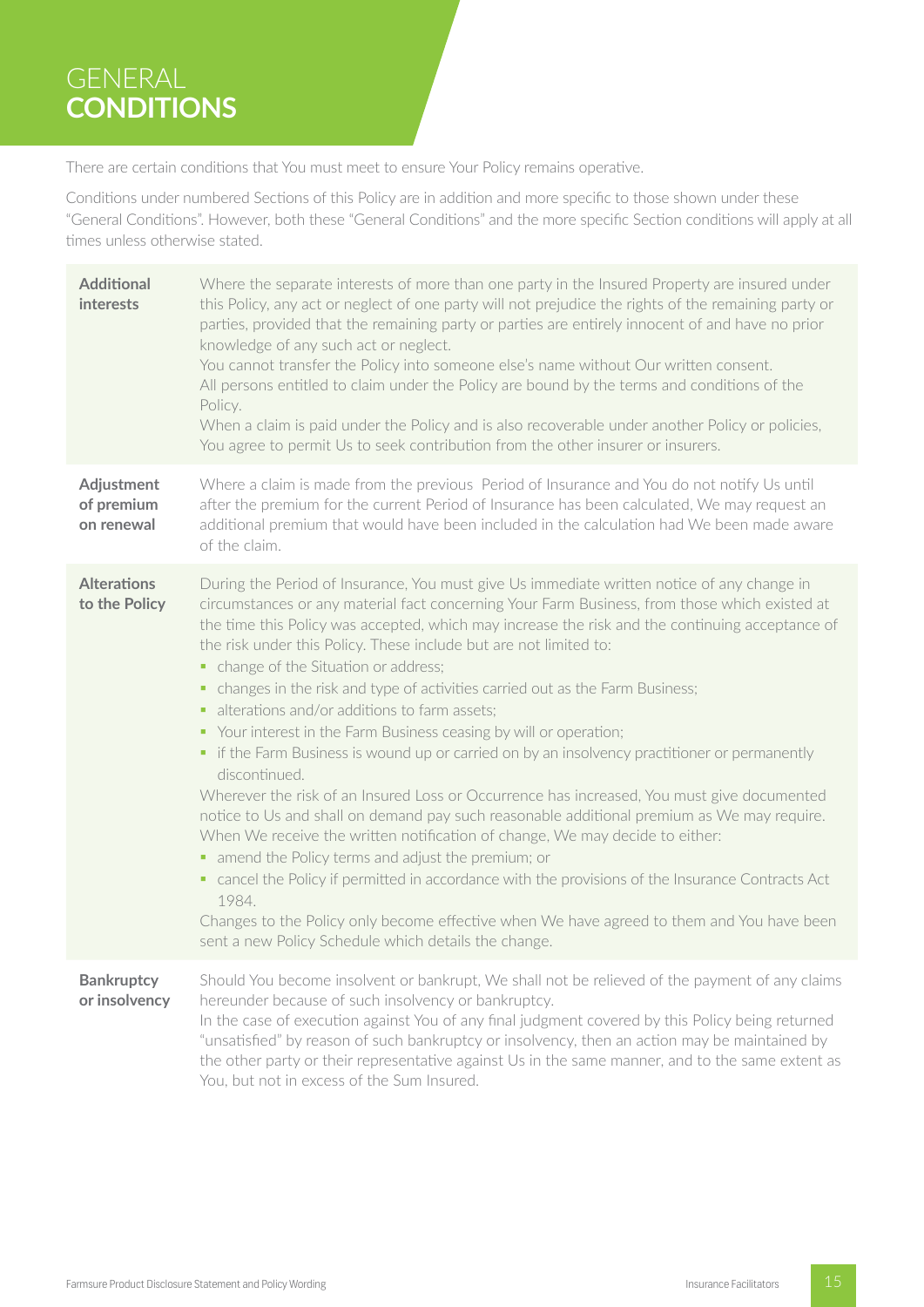| <b>Bushfire</b><br>or named<br>cyclone                  | This insurance will not apply to Your Insured Property under any Section of this Policy for a<br>period of forty-eight (48) hours from the time of the commencement of Your insurance, for loss<br>or damage caused by:<br>• a bushfire or grass fire; or<br>• a named cyclone.<br>Unless:<br>In respect of the "Farm Property" and "Domestic Property" Sections:<br>• the risk passed to You as purchaser of Your Insured Property immediately before You took out<br>this Policy; or<br>• You signed a lease contract for Your Insured Property immediately before You took out this<br>Policy; or<br>• Your Policy commenced immediately after another Policy covering the same expired risk without<br>a gap in cover.<br>In respect of the "Motor Vehicles" Section:<br>• the cover commences directly after another insurance policy covering the same Vehicle expired<br>without a gap in cover;<br>• You have entered into a contract of sale to purchase the Vehicle; or<br>• You have entered into a contract to lease the Vehicle.                                                                                                                                                                                                                                                                                                                                                                                                                                                                                                                                                                                                                                                                                                                                   |
|---------------------------------------------------------|---------------------------------------------------------------------------------------------------------------------------------------------------------------------------------------------------------------------------------------------------------------------------------------------------------------------------------------------------------------------------------------------------------------------------------------------------------------------------------------------------------------------------------------------------------------------------------------------------------------------------------------------------------------------------------------------------------------------------------------------------------------------------------------------------------------------------------------------------------------------------------------------------------------------------------------------------------------------------------------------------------------------------------------------------------------------------------------------------------------------------------------------------------------------------------------------------------------------------------------------------------------------------------------------------------------------------------------------------------------------------------------------------------------------------------------------------------------------------------------------------------------------------------------------------------------------------------------------------------------------------------------------------------------------------------------------------------------------------------------------------------------------------------|
| <b>Business</b><br>record and<br>property<br>inspection | You may be required to allow Us or Our agents, by appointment, to:<br>• inspect and examine any Insured Property in relation to risk underwriting, risk management,<br>claims, compliance and occupational health and safety issues;<br>• examine and audit Your Farm Business books and records and other documents at any time as<br>may be, when in Our opinion it is required and relevant to the Policy or claims.                                                                                                                                                                                                                                                                                                                                                                                                                                                                                                                                                                                                                                                                                                                                                                                                                                                                                                                                                                                                                                                                                                                                                                                                                                                                                                                                                         |
| <b>Cancelling</b><br>this Policy                        | In addition to Your cooling-off rights detailed in this Policy, You may cancel and return this Policy<br>at any time by notifying Us in writing.<br>You may also cancel any Section at any time during the Period of Insurance by notifying Us<br>in writing, the request becoming effective when received by Us however You cannot cancel a<br>compulsory Section by itself as this will cancel this Policy. If in doubt, please contact Insurance<br>Facilitators.<br>We have the right to cancel this Policy where permitted by law. For example, We may cancel:<br>if You fail to comply with Your Duty to take Reasonable Care not to Misrepresent; or<br>• where You have made a misrepresentation to Us during negotiations prior to the issue of this<br>Policy; or<br>• where You have failed to comply with a provision of Your Policy, including the term relating to<br>the payment of premium; or<br>where You have made a fraudulent claim under Your Policy, or under some other contract of<br>insurance that provides cover during the same period of time as Our Policy covers You.<br>Where You represent more than one person or entity, We will only require a request from one of<br>You to carry out the cancellation<br>In the event You make a claim under this Policy and We have agreed to pay the full Sum Insured<br>for Your Insured Property, no return premium will be made for any unused portion of the<br>premium for those Sections under which the full Sum Insured has been paid.<br>If You cancel the Policy, We may deduct a pro-rata proportion of the premium for time on risk,<br>reasonable administrative costs related to the acquisition and termination of the Policy, and any<br>Government taxes or duties We cannot recover. |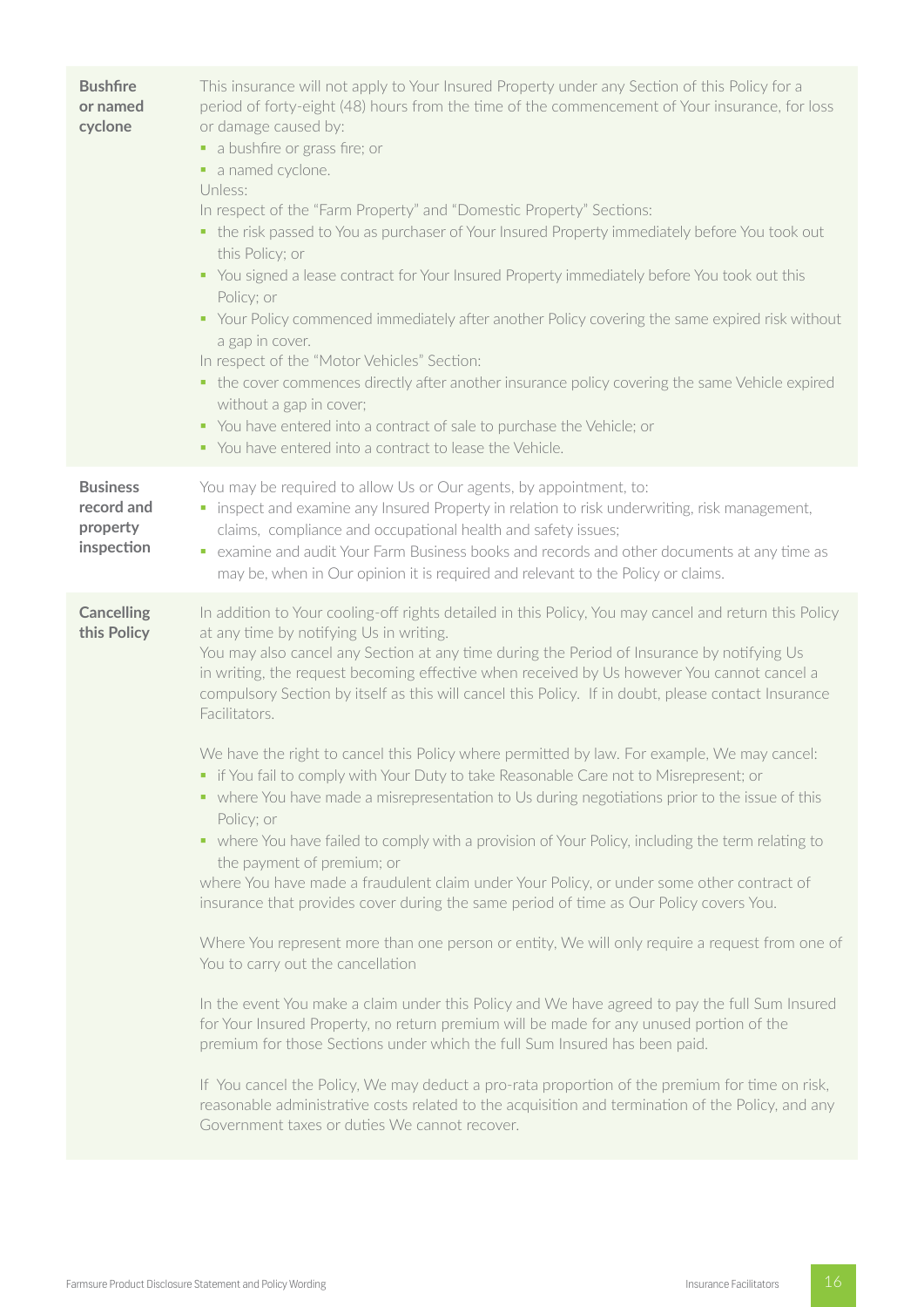| Company<br>acquisitions             | Provided an acquired business is similar to Your current Farm Business, We will provide cover<br>subject to Your acceptance of Our terms, and the payment of any additional premium that may<br>be required.<br>You must notify Us in writing within thirty (30) days of the details of any acquisition during the<br>Period of Insurance, which includes:<br>any company or other legal entity acquired;<br>ш<br>• any Insured Property or liability associated with such company or other legal entity or business<br>undertaking or operation.<br>Our liability shall not exceed the Sum Insured, or any sub-limit of liability applicable under the<br>relevant Policy Section(s) making up Your Policy for each category of Insured Property.                                                                                                                                                                                        |
|-------------------------------------|-------------------------------------------------------------------------------------------------------------------------------------------------------------------------------------------------------------------------------------------------------------------------------------------------------------------------------------------------------------------------------------------------------------------------------------------------------------------------------------------------------------------------------------------------------------------------------------------------------------------------------------------------------------------------------------------------------------------------------------------------------------------------------------------------------------------------------------------------------------------------------------------------------------------------------------------|
| <b>Cross liability</b>              | Where the Insured comprises more than one legal entity, We will treat and indemnify each party<br>as a separate Insured in the same manner as if a separate Policy had been issued, provided that:<br>• each party shall be subject to the terms, conditions, exclusions and definitions of this Policy; and<br>• the limits of liability/Sum Insured under this Policy will not be affected or increased as a<br>consequence of this condition.                                                                                                                                                                                                                                                                                                                                                                                                                                                                                          |
| <b>Dangerous</b><br>Goods           | When Dangerous Goods as defined under "General Definitions" are covered under this Policy,<br>they must be used, stored or transported strictly in accordance with all statutory obligations,<br>bylaws, regulations, public authority and occupational health and safety requirements in relation<br>to the normal Farm Business.                                                                                                                                                                                                                                                                                                                                                                                                                                                                                                                                                                                                        |
| <b>Interested</b><br>parties        | We will not accept any financial interests over Insured Property of any party other than You,<br>unless You have notified Us of such interest and:<br>• requested the interest be noted on the Policy;<br>• authorise Us to use that party's personal information about You in connection with that Policy.<br>We must have agreed and noted that interest.<br>That party is not covered nor do they become an Insured under the Policy. If the interests of<br>another party have been noted on the Policy, then in the event of a claim We are obliged to<br>enquire from that interested party whether the claim is subject to that interest. If so, We are<br>then obliged to first make payment of the claim to the interested party and thereafter make<br>payment to You of any balance. A payment by Us to an interested party constitutes a discharge<br>of Our liability to You under the Policy to the extent of that payment. |
| Joint<br><i>insurance</i>           | When this insurance is arranged in names of more than one Insured, as described in the<br>definitions of "You, Your, Yours", it is agreed that:<br>• each Insured shall be insured as if he, she or it made his, her or its own proposal for this<br>insurance;<br>a statement, omission, act or claim made by any Insured will be treated as having been made by<br>ш<br>all Insureds:<br>• a request from one (1) Insured will be sufficient to alter or cancel Your Policy.                                                                                                                                                                                                                                                                                                                                                                                                                                                            |
| Jurisdiction                        | This Policy is governed by those laws within the State or Territory that the insured risk is located<br>and all parties are governed by the courts within that State or Territory.                                                                                                                                                                                                                                                                                                                                                                                                                                                                                                                                                                                                                                                                                                                                                        |
| <b>Notices and</b><br>notifications | Any notice We give You will be in writing and where You means more than one legal person or<br>entity, any notice given by Us to You under Your Policy will be deemed to be notice given to all<br>persons or entities.<br>Any notice and/or notification will be effective if it is:<br>• delivered to You personally; or<br>delivered or posted to Your address last known to Us which may include electronic addresses.<br>$\sim$<br>All communications to Us must be made or confirmed in writing by You or Your Broker.                                                                                                                                                                                                                                                                                                                                                                                                              |
| Other<br><i>insurances</i>          | We require written details of any other insurance cover taken out or which may be subsequently<br>taken out covering, whether wholly or in part, any risk or subject matter of this Policy.                                                                                                                                                                                                                                                                                                                                                                                                                                                                                                                                                                                                                                                                                                                                               |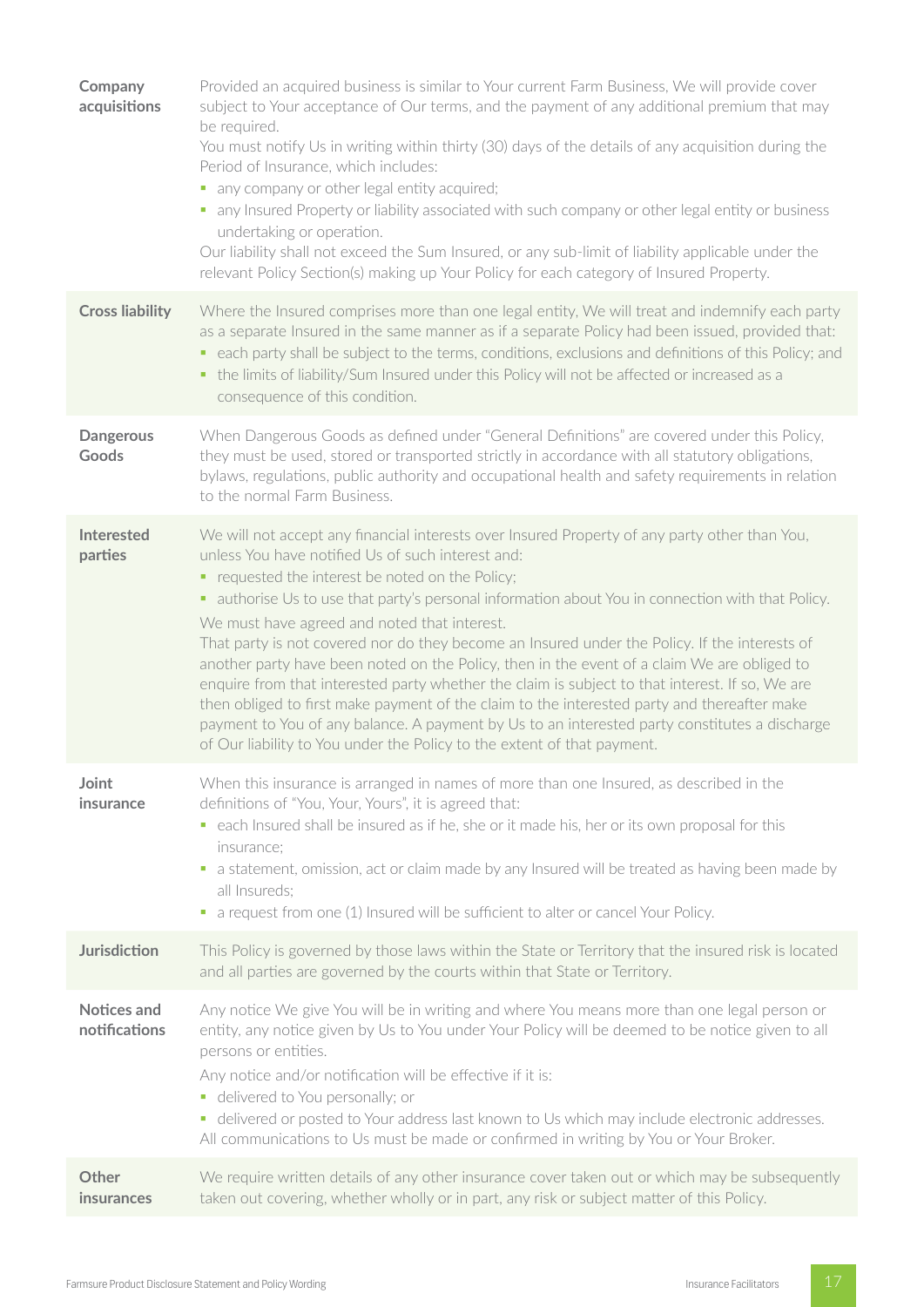| Premium<br>refund                                           | When the Policy is cancelled by You before the expiry date:<br>We will keep the pro-rata premium for the period the Policy or Section was in force; and<br>ш<br>We will return the pro-rata premium for the period from cancellation to the expiry date.<br>ш<br>• We will be entitled to retain any tax or duty paid or owing for which We are unable to obtain a<br>refund;<br>in the event of a claim where We have paid out the full Sum Insured, no return premium will<br>u.<br>apply.<br>When the Policy is cancelled by Us,<br>• You will be entitled to a refund on a pro-rata basis in relation to the unexpired Period of<br>Insurance.                                                                                                                                                                                                                                                                                    |
|-------------------------------------------------------------|---------------------------------------------------------------------------------------------------------------------------------------------------------------------------------------------------------------------------------------------------------------------------------------------------------------------------------------------------------------------------------------------------------------------------------------------------------------------------------------------------------------------------------------------------------------------------------------------------------------------------------------------------------------------------------------------------------------------------------------------------------------------------------------------------------------------------------------------------------------------------------------------------------------------------------------|
| <b>Reasonable</b><br>care and<br>maintenance<br>obligations | You, Your Employees and/or agents, must, at Your own expense, take all reasonable precautions<br>to prevent and minimise Personal Injury, Property Damage, loss, legal liability and Theft, which<br>includes taking all reasonable steps and using due diligence to:<br>• maintain the Insured Property, Vehicles, machinery and equipment in proper repair and sound<br>condition:<br>comply with all statutory obligations, bylaws, regulations, codes of practice, public authority and<br>٠<br>occupational health and safety requirements;<br>protect Insured Property and equipment by ensuring that any safety system or security device<br>installed to protect Insured Property is in working order and activated;<br>obtain and maintain certificates of inspection for all equipment as required by any statute or<br>٠<br>regulation to be so certified;<br>employ competent Employees and use safe work practices.<br>٠ |
| <b>Sum Insured</b><br>indexation                            | At each renewal of Your Policy, the Sum(s) Insured may be indexed and this may impact the<br>renewal premium. This only applies to the following Sections:<br>Farm Buildings;<br>ш<br>Farm Contents;<br>I.<br>Farm Theft:<br>ш<br>Domestic Buildings;<br>E<br>Domestic Contents.<br>ш                                                                                                                                                                                                                                                                                                                                                                                                                                                                                                                                                                                                                                                 |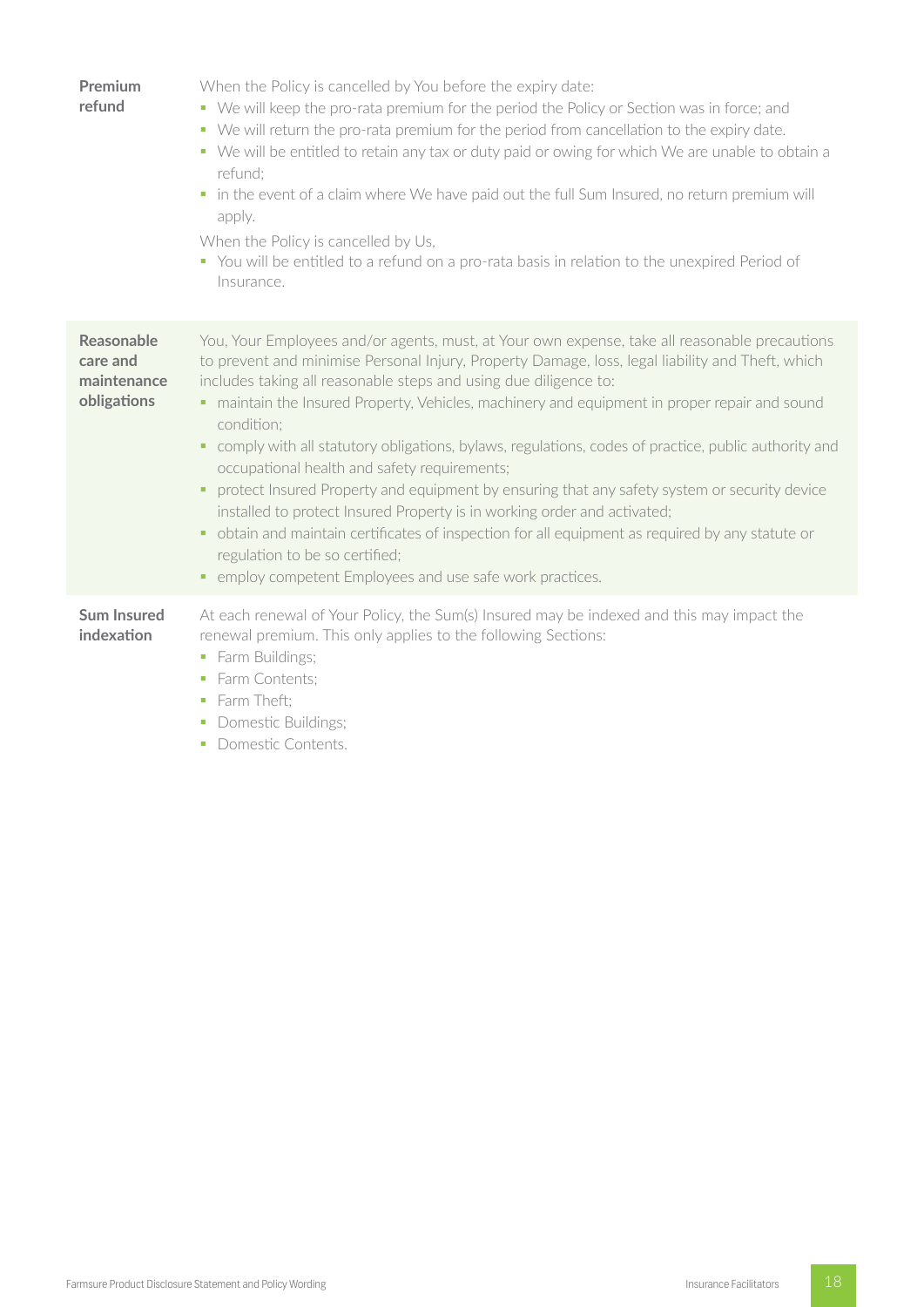# CLAIMS **CONDITIONS**

As soon as You become aware of anything happening which may result in a claim under this Policy, You must, at Your own expense, follow the procedures outlined below. If You do not, We may refuse Your claim or reduce the amount We pay You.

To make a claim contact Your Insurance Broker or Us:

For Motor Claims, please email IFMotorClaims@hdi-specialty.com or call 1300 070 339; for all other claims please email IFPropertyClaims@hdi-specialty.com or call 1300 070 336.

| In the event<br>of a claim     | In the event of a claim, You must:<br>• immediately inform the Police of any malicious damage, Theft, fraudulent conduct, attempted Theft<br>or loss of Insured Property;<br>advise Your Broker as soon as possible and if requested, complete and return a Claims Notification;<br>٠<br>• advise Us immediately of any notice of commencement of any legal proceedings against You,<br>including notice of any impending prosecution or details of any inquest or official inquiry;<br>give Us all information, proof and assistance We may need to prosecute, defend or settle Your<br>٠<br>claim, including details of any other insurance effected by You or on Your behalf;<br>• within reason, keep any damaged Insured Property until We have had an opportunity to inspect it;<br>• if We request, provide Us with evidence of the value and ownership of the Insured Property;<br>• inform us immediately if You recover or find any lost or stolen Insured Property for which We have<br>paid a claim. You must give Us the recovered or found Insured Property if We request You to do so.<br>In the event of a claim You must not:<br>admit liability for, offer or agree to settle any claim without Our written consent;<br>п<br>• authorise any repair or replacement without Our agreement, unless for safety reasons;<br>do or say anything which may disadvantage Our ability to defend any claim made against You or<br>٠<br>recover from the person responsible. |
|--------------------------------|--------------------------------------------------------------------------------------------------------------------------------------------------------------------------------------------------------------------------------------------------------------------------------------------------------------------------------------------------------------------------------------------------------------------------------------------------------------------------------------------------------------------------------------------------------------------------------------------------------------------------------------------------------------------------------------------------------------------------------------------------------------------------------------------------------------------------------------------------------------------------------------------------------------------------------------------------------------------------------------------------------------------------------------------------------------------------------------------------------------------------------------------------------------------------------------------------------------------------------------------------------------------------------------------------------------------------------------------------------------------------------------------------------------------------------------------------------------------------------------|
| <b>Breach of</b><br>conditions | We may refuse to pay a claim, or may reduce the amount payable under a claim, where a breach<br>of any condition of this Policy causes or contributes to loss, damage or liability, or prejudices Our<br>interests in respect of that claim. This does not apply to the cancellation General Condition.<br>Breaching of a condition without Your knowledge or consent, or error in name, description or<br>situation of the Insured Property, may not prejudice Your rights under this Policy, provided notice<br>in writing is given to Us when such breach or error comes to Your knowledge.<br>Our rights will be subject to the Insurance Contracts Act 1984.                                                                                                                                                                                                                                                                                                                                                                                                                                                                                                                                                                                                                                                                                                                                                                                                                    |
| <b>Dishonest</b><br>claims     | If You make a dishonest claim, We can refuse to pay it. We may also cancel the Policy.                                                                                                                                                                                                                                                                                                                                                                                                                                                                                                                                                                                                                                                                                                                                                                                                                                                                                                                                                                                                                                                                                                                                                                                                                                                                                                                                                                                               |
| <b>GST</b>                     | When You are paid a claim under this Policy, We will pay the claim including the GST and deduct<br>the payments for any input tax credits that You are, or would have been, entitled to receive from<br>the amount of Your claim.                                                                                                                                                                                                                                                                                                                                                                                                                                                                                                                                                                                                                                                                                                                                                                                                                                                                                                                                                                                                                                                                                                                                                                                                                                                    |
| <b>Insured</b><br>Property     | If You advise Us of loss or damage to Insured Property, as set out in this "Claim Conditions"<br>Section, without admission of liability<br>We may, or anybody We appoint, may:<br>• enter, take or keep possession of the Insured Property as We may reasonably require for the<br>purposes of Our investigations;<br>• if We accept liability for the loss, sell such Insured Property or dispose of it in a reasonable manner;<br>• act in Your name and on Your behalf to negotiate, defend or settle any claim at Our expense.<br>However, You are not entitled to abandon property to Us.<br>If We elect or become bound to reinstate or replace any Insured Property, You must at Your<br>own expense produce and give Us all such plans, documents, books and information as We<br>reasonably may require.<br>We will not be bound to reinstate exactly or completely, but only in a reasonable manner given<br>the circumstances. In no case will We be bound to pay in respect of any of the Insured Property<br>more than the Sum Insured.                                                                                                                                                                                                                                                                                                                                                                                                                                |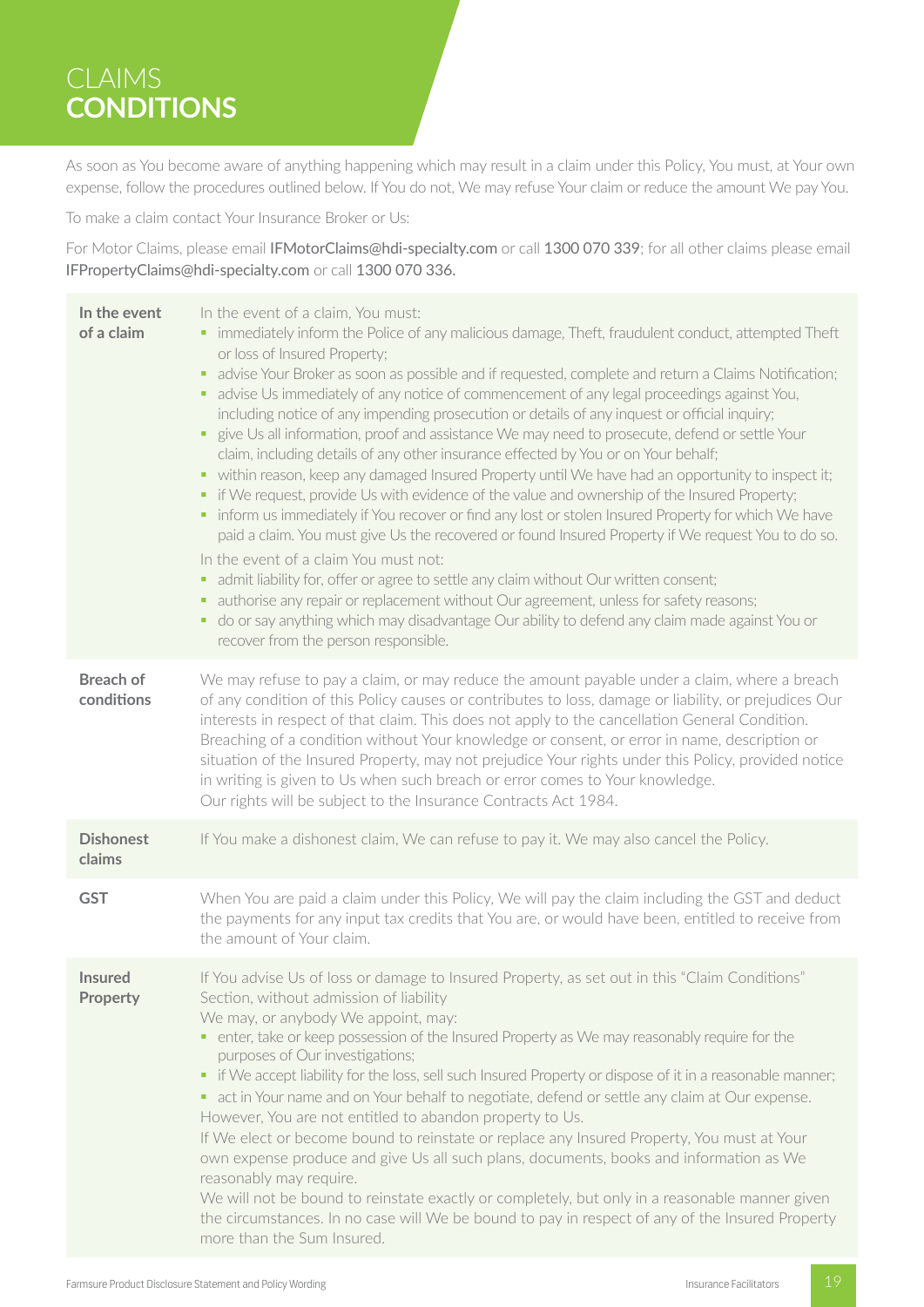| Mortgagee's<br>rights                            | We may pay all or part of a claim for loss or damage to Your Farm Building or Domestic Building<br>to any mortgagee or creditor who is noted in Your Policy Schedule. We will only do this if We<br>agree to pay the claim on a cash basis, i.e. make a payment in lieu of paying the cost of repairs.<br>We will not pay the mortgagee or creditor more than the amount outstanding under Your<br>mortgage or credit arrangement. If this is less than the amount We agree to pay in settlement of<br>the claim, We will pay You the balance. Any amount that We pay to a mortgagee or creditor will<br>satisfy Our obligation to You for the amount paid.                                |
|--------------------------------------------------|--------------------------------------------------------------------------------------------------------------------------------------------------------------------------------------------------------------------------------------------------------------------------------------------------------------------------------------------------------------------------------------------------------------------------------------------------------------------------------------------------------------------------------------------------------------------------------------------------------------------------------------------------------------------------------------------|
| One event for<br>earthquake<br>and/or<br>tsunami | All damage resulting from earthquake and/or tsunami that occurs during a period of seventy-two<br>(72) consecutive hours will be considered one event, and this applies to the application of any<br>Excess.                                                                                                                                                                                                                                                                                                                                                                                                                                                                               |
| Preventing<br>our right of<br>recovery           | Where another person, other than a person exempted by law, is liable to compensate You for<br>any loss or damage covered by this Policy, but You have agreed, or given an undertaking to that<br>person without Our written consent, either before or after the loss, damage or liability occurred,<br>that You would not seek to recover any monies from that person, We will not cover You under<br>Your Policy for any such loss, damage or liability.                                                                                                                                                                                                                                  |
| <b>Reinstatement</b><br>of Sum Insured           | When We have settled partial losses of Insured Property, We will reinstate from the date of loss<br>or damage the Sum Insured which was shown on Your Policy Schedule at the time of loss.<br>This does not apply to any total losses of items listed on Your Policy Schedule, or losses under<br>"Section 4 - Farm Liability", or under "Section 1 - Domestic Property; Part C Domestic Liability".<br>We will reinstate the Sum Insured unless:<br>• You request otherwise, or We advise you otherwise;<br>• We state otherwise in the relevant Section of this Policy wording.<br>If We request an additional premium, this must be paid for the reinstated Sum Insured to<br>continue. |
| Subrogation<br>rights                            | In the event of any payments made by Us under this Policy, You will subrogate Your rights of<br>recovery against any person or organisation at Our expense and in Your name. You must provide<br>Us with all reasonable assistance including appropriate papers. Any amount recovered shall be<br>applied in accordance with the provisions of s67 of the Insurance Contracts Act 1984.                                                                                                                                                                                                                                                                                                    |
| <b>Waiver of</b><br>subrogation<br>rights        | We shall waive any rights and remedies or relief to which We are or may become entitled by<br>subrogation against:<br>any co-Insured (including directors, officers and Employees); or<br>any corporation or entity (including its directors, officers and Employees) owned or controlled by<br>any Insured or against any co-owner of the Insured Property.                                                                                                                                                                                                                                                                                                                               |
| Withdrawing<br>Your claim                        | If You withdraw Your claim or We refuse to accept it, You may have to pay any costs You have<br>incurred as a result of the Insured Loss or Occurrence as well as any investigation of the claim.                                                                                                                                                                                                                                                                                                                                                                                                                                                                                          |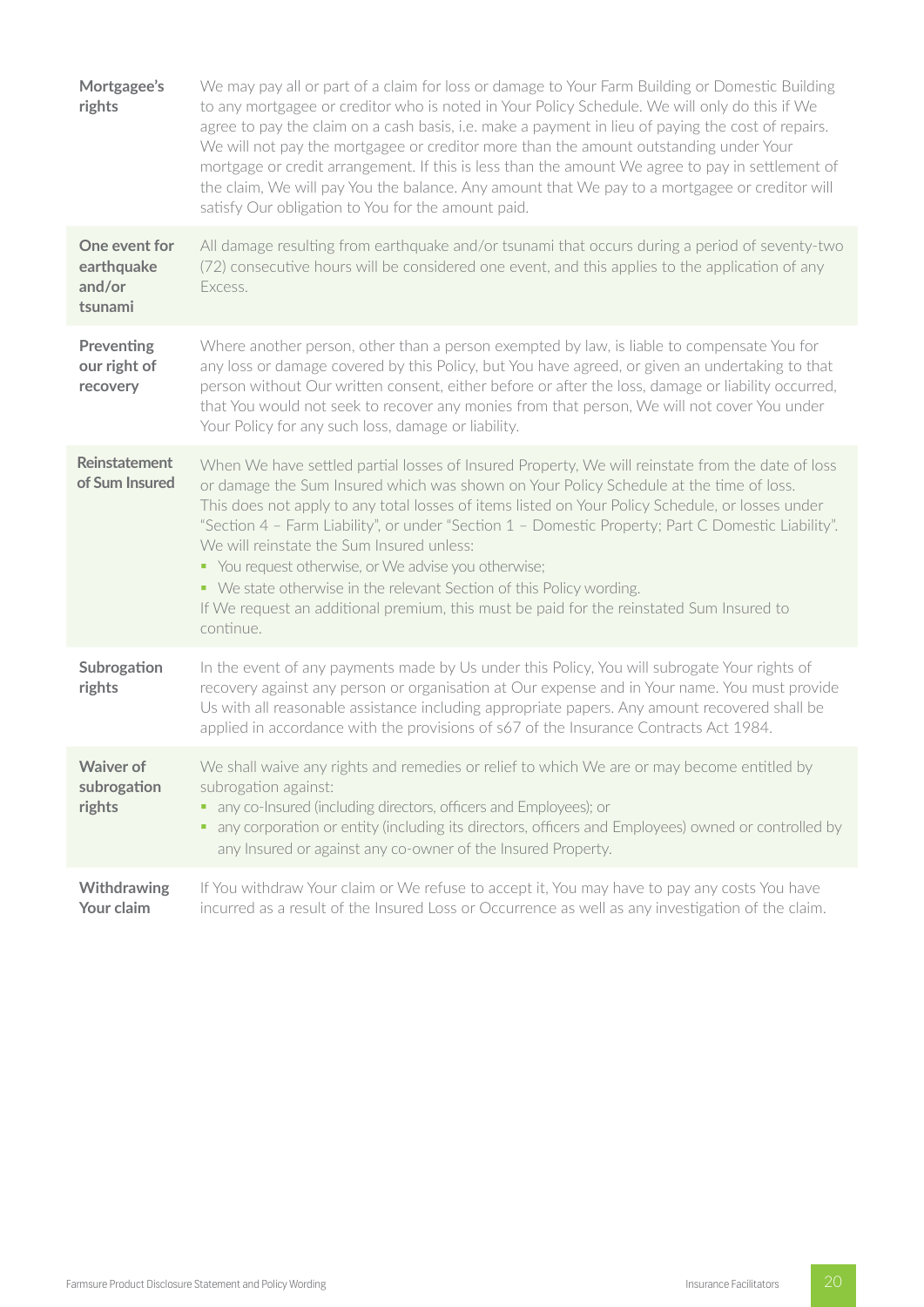# GENERAL **EXCLUSIONS**

These General Exclusions apply to all Sections of this Policy and the exclusions in the individual Sections are in addition to these General Exclusions.

We will not cover any loss, damage, destruction or liability caused by, or arising directly or indirectly out of:

| <b>Admitted</b><br>insurance                        | An insurer or organisation licensed in a country, state or territory outside of Australia<br>requiring insurance to be issued in that country, state or territory, making a claim or<br>instituting an action against You.                                                                                                                                                                                                                                                                                                                                                                                                                                                                                                                                                                                                                                                                                                                                                                                                                                                                                                                                                                                                                                                                                                                                                                                                                                                                                                               |  |  |
|-----------------------------------------------------|------------------------------------------------------------------------------------------------------------------------------------------------------------------------------------------------------------------------------------------------------------------------------------------------------------------------------------------------------------------------------------------------------------------------------------------------------------------------------------------------------------------------------------------------------------------------------------------------------------------------------------------------------------------------------------------------------------------------------------------------------------------------------------------------------------------------------------------------------------------------------------------------------------------------------------------------------------------------------------------------------------------------------------------------------------------------------------------------------------------------------------------------------------------------------------------------------------------------------------------------------------------------------------------------------------------------------------------------------------------------------------------------------------------------------------------------------------------------------------------------------------------------------------------|--|--|
| <b>Asbestos</b>                                     | Any direct, indirect, or actual:<br>• exposure to asbestos; or<br>• injury, disease or illness caused or contributed to by exposure to asbestos or materials<br>containing asbestos.                                                                                                                                                                                                                                                                                                                                                                                                                                                                                                                                                                                                                                                                                                                                                                                                                                                                                                                                                                                                                                                                                                                                                                                                                                                                                                                                                     |  |  |
| Consequential<br>loss, loss of use,<br>Compensation | • any consequential loss or loss of use of any kind or description.                                                                                                                                                                                                                                                                                                                                                                                                                                                                                                                                                                                                                                                                                                                                                                                                                                                                                                                                                                                                                                                                                                                                                                                                                                                                                                                                                                                                                                                                      |  |  |
| <b>Cyber Exclusion</b>                              | Notwithstanding any provision to the contrary, this Policy excludes any Cyber Loss. A Cyber<br>Loss means any loss, damage, liability, expense, fines or penalties or any other amount<br>directly or indirectly caused by:<br>• the use or operation of any Computer System or Computer Network;<br>• the reduction in or loss of ability to use or operate any Computer System, Computer<br>Network or Data;<br>• access to, processing, transmission, storage or use of any Data;<br>inability to access, process, transmit, store or use any Data;<br>т<br>any threat of or any hoax relating to the points above;<br>×<br>any error or omission or accident in respect of any Computer System, Computer Network<br>u.<br>or Data.<br>"Computer System" means any computer, hardware, software, application, process, code,<br>programme, information technology, communications system or electronic device owned or<br>operated by the Insured or any other party. This includes any similar system and any associat-<br>ed input, output or data storage device or system, networking equipment or back up facility.<br>"Computer Network" means a group of Computer Systems and other electronic devices or<br>network facilities connected via a form of communications technology, including the internet,<br>intranet and virtual private networks (VPN), allowing the networked computing devices to<br>exchange Data.<br>"Data" means information used, accessed, processed, transmitted or stored by a Computer<br>System. |  |  |
|                                                     |                                                                                                                                                                                                                                                                                                                                                                                                                                                                                                                                                                                                                                                                                                                                                                                                                                                                                                                                                                                                                                                                                                                                                                                                                                                                                                                                                                                                                                                                                                                                          |  |  |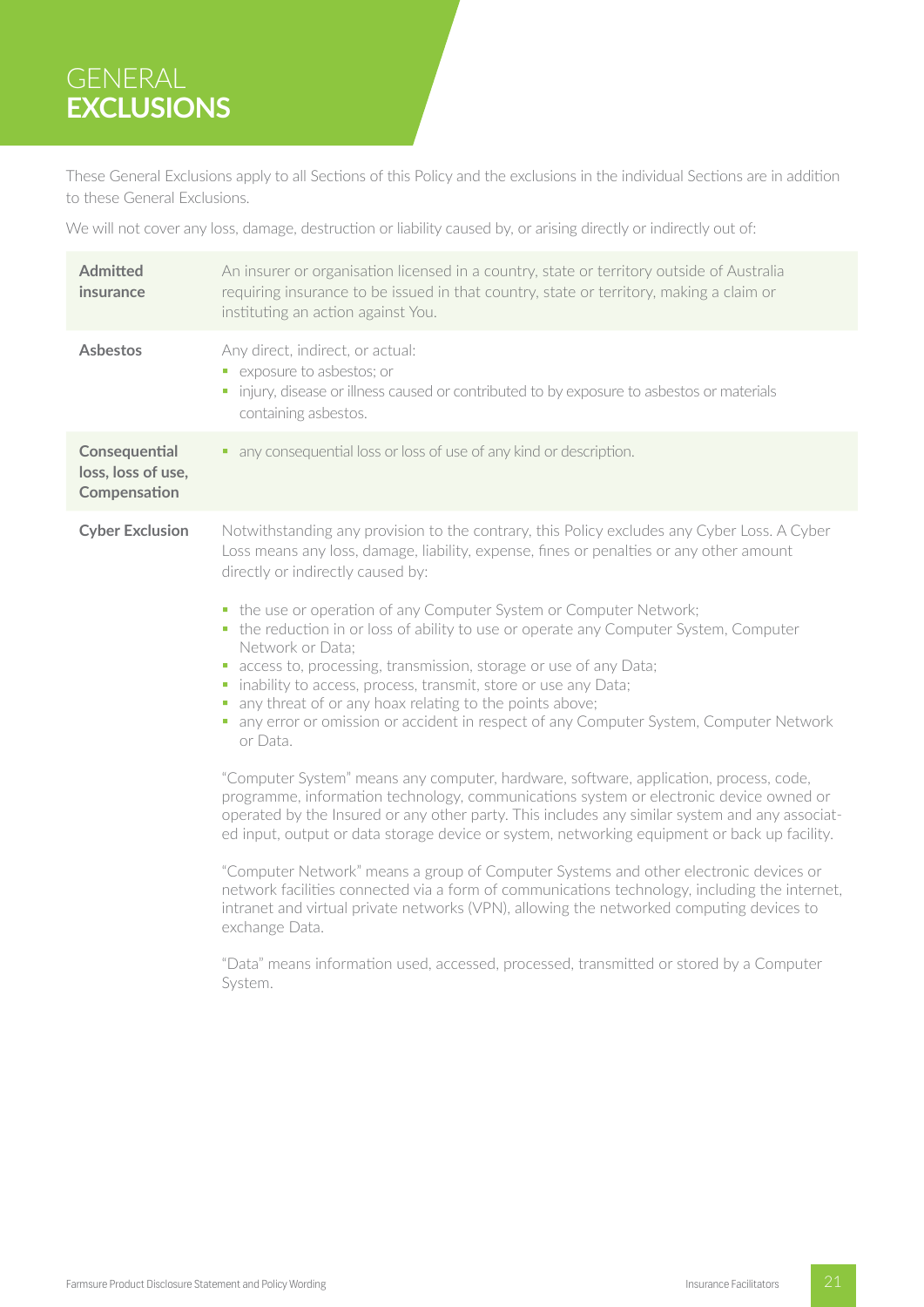| <b>Electronic data</b>                      | • loss or damage to an Insured Property computer, (including but not limited to computer<br>chip and control logic) which does not function or perform in the manner for which it was<br>designed, due to the performance or functionality of the computer technology (including<br>but not limited to the computer chip or control logic);<br>communication, display, distribution or publication of electronic data, provided that this<br>exclusion does not apply to Personal Injury arising therefrom;<br>• total or partial damage or destruction, distortion, erasure, corruption, alteration,<br>misrepresentation or misappropriation of electronic data;<br>unavailability of data or reduction in the functionality, availability or operation of hardware,<br>software and embedded chips;<br>• error in creating, amending, entering, deleting or using electronic data;<br>• the total or partial inability to receive, send, access or use electronic data.<br>Electronic data means facts, concepts and information converted to a form useable for<br>communications, display, distribution, interpretation or electronically controlled equipment<br>and includes programs, software and other coded instructions for such equipment. |
|---------------------------------------------|---------------------------------------------------------------------------------------------------------------------------------------------------------------------------------------------------------------------------------------------------------------------------------------------------------------------------------------------------------------------------------------------------------------------------------------------------------------------------------------------------------------------------------------------------------------------------------------------------------------------------------------------------------------------------------------------------------------------------------------------------------------------------------------------------------------------------------------------------------------------------------------------------------------------------------------------------------------------------------------------------------------------------------------------------------------------------------------------------------------------------------------------------------------------------------------------------------------------------------------------------------|
| Fines, penalties<br>and damages             | Fines, penalties and criminal sanctions of any description or punitive, exemplary or<br>aggravated damages including additional damages resulting from the multiplication of<br>compensatory damages.                                                                                                                                                                                                                                                                                                                                                                                                                                                                                                                                                                                                                                                                                                                                                                                                                                                                                                                                                                                                                                                   |
| <b>Deliberate</b><br>application of<br>heat | Any Insured Property undergoing a process involving the deliberate application of heat.                                                                                                                                                                                                                                                                                                                                                                                                                                                                                                                                                                                                                                                                                                                                                                                                                                                                                                                                                                                                                                                                                                                                                                 |
| <b>Inherent defects</b>                     | Defect(s) or fault(s) known to You or any Employee, whose knowledge would be deemed to<br>be Yours in law but was not disclosed to Us when the Policy was taken out.<br>We will pay for any loss or damage that is caused directly by an Insured Loss, if You did not<br>know (or could not reasonably have been expected to know) about the defect(s) or fault(s) at<br>the time the Insured Loss took place.<br>We will not under any circumstances repair any defect or fault that is not directly caused by<br>an Insured Loss.                                                                                                                                                                                                                                                                                                                                                                                                                                                                                                                                                                                                                                                                                                                     |
| Intentional,<br>criminal and<br>other acts  | Any deliberate or wilful act causing Property Damage, Personal Injury or loss of income by:<br>• You or anyone with whom You reside;<br>• anyone acting with Your express or implied consent;<br>anyone whom You invite onto the Situation; or<br>п<br>• anyone who could make a claim under this Policy.<br>and also does not cover any dishonest, fraudulent, illegal, criminal or malicious act committed<br>by You or any other party with Your knowledge and consent, and which You were capable of<br>preventing.                                                                                                                                                                                                                                                                                                                                                                                                                                                                                                                                                                                                                                                                                                                                 |
| Lawful seizure                              | Any lawful seizure, repossession, confiscation, destruction, detention or nationalisation.<br>However, We will pay for damage that occurs from a Government order (e.g. emergency<br>secondment) which may prevent or attempt to prevent a loss that would be covered under<br>this Policy.                                                                                                                                                                                                                                                                                                                                                                                                                                                                                                                                                                                                                                                                                                                                                                                                                                                                                                                                                             |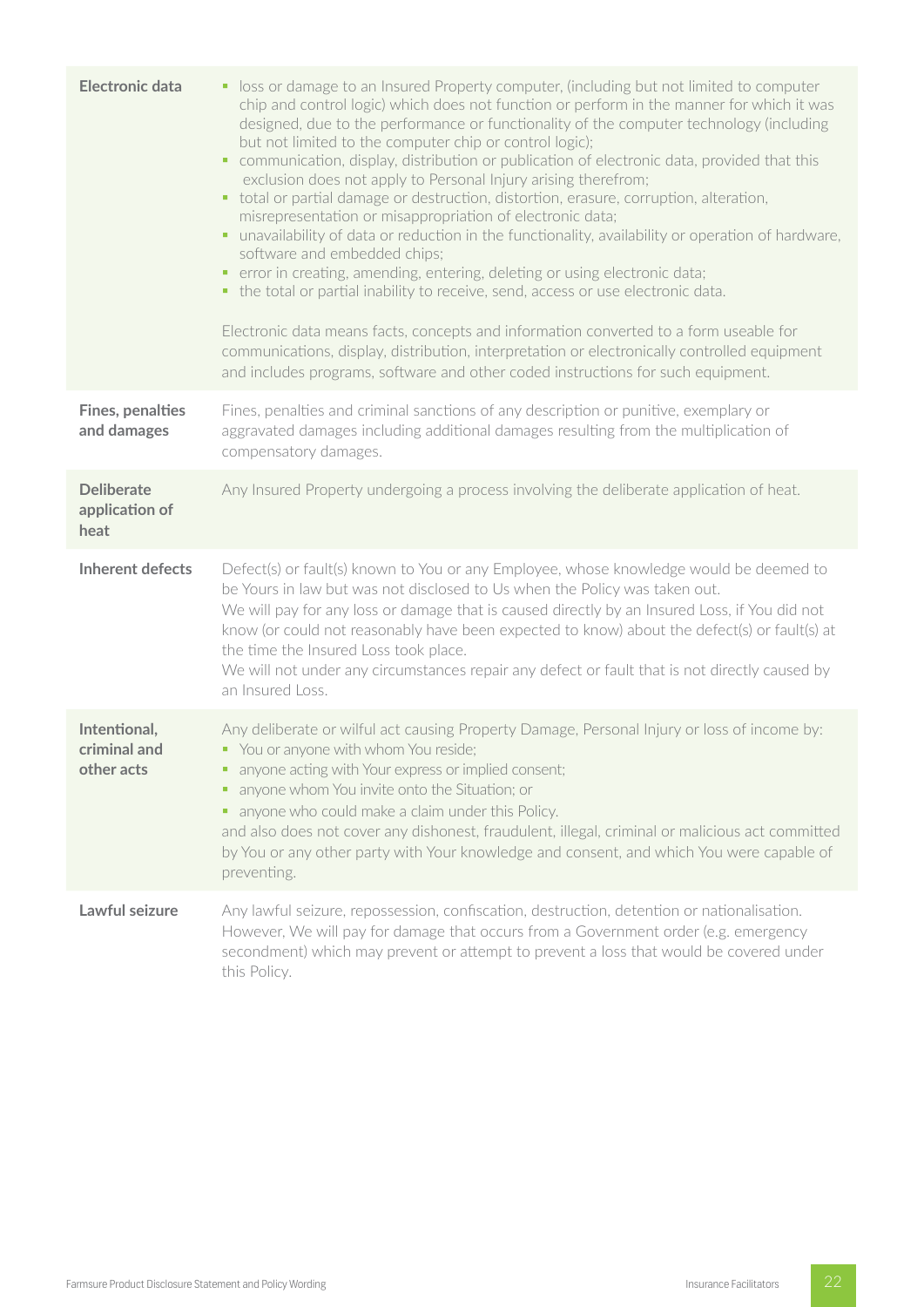| <b>Mining</b>                                      | Despite anything contained elsewhere in Your Policy, We will not cover Your legal liability for<br>Personal Injury or Property Damage caused by or arising from or in connection with the<br>exploration, drilling, mining, fracking, development and/or production of minerals, mineral<br>resources, oil and/or gas regardless of whether such activities take place on, above or below the<br>surface of such land.<br>Furthermore, this Policy excludes any legal liability for Personal Injury or Property Damage<br>arising from any liability assumed by You under contract with any party/legal person or<br>Entity undertaking exploration, mining, fracking, development and/or production of mineral<br>resources and/or gas regardless of whether such activities take place on, above or below the<br>surface of such land.<br>Subject otherwise to the terms, General Conditions, General Exclusions, specific conditions,<br>exclusions and other exemptions and limitations contained in Your policy. |
|----------------------------------------------------|-----------------------------------------------------------------------------------------------------------------------------------------------------------------------------------------------------------------------------------------------------------------------------------------------------------------------------------------------------------------------------------------------------------------------------------------------------------------------------------------------------------------------------------------------------------------------------------------------------------------------------------------------------------------------------------------------------------------------------------------------------------------------------------------------------------------------------------------------------------------------------------------------------------------------------------------------------------------------------------------------------------------------|
| <b>Nuclear</b>                                     | Any ionising radiations or contamination arising:<br>• from radioactivity by any nuclear fuel, or by any nuclear waste;<br>• from the combustion of nuclear fuel;<br>• from the radioactive, toxic, explosive or other hazardous properties of any explosive nuclear<br>assembly or nuclear component thereof.                                                                                                                                                                                                                                                                                                                                                                                                                                                                                                                                                                                                                                                                                                        |
| <b>Terrorism</b>                                   | Any acts of terrorism regardless of any other cause or event contributing concurrently or in<br>any other sequence to the loss.<br>This exclusion includes loss, damage, cost or expense of whatsoever nature directly or<br>indirectly caused by, resulting from or in connection with any action taken in controlling,<br>preventing, suppressing or in any other way relating to any act of terrorism.<br>For the purpose of this exclusion, an act of terrorism means an act, including but not limited<br>to the use of force or violence and/or threat thereof, of any person or group(s) of persons,<br>whether acting alone or on behalf or in connection with any organisation(s) or government(s),<br>which from its nature or context is done for, or in connection with political, religious,<br>ideological or similar purposes including the intention to influence any government and/or to<br>put the public, or any section of the public, in fear.                                                  |
| <b>Trade and</b><br>economic<br>sanctions          | We do not provide cover, and We are not liable to pay any claim or provide any benefit under<br>the Policy to the extent that such claim payment or the provision of such cover or benefit<br>would expose Us to any sanction, prohibition or restriction under United Nations resolutions<br>or the trade or economic sanctions, laws or regulations of Australia, New Zealand, the United<br>Kingdom, the European Union, one (1) of its member states, or the United States of America.                                                                                                                                                                                                                                                                                                                                                                                                                                                                                                                            |
| <b>Transmissible</b><br>and infectious<br>diseases | Any infectious disease or any other disease declared to be a quarantinable disease under the<br>Biosecurity Act 2015 and subsequent amendments. A highly Pathogenic Avian Influenza or<br>any strain or mutant variation of it. Transmissible Spongiform Encephalopathy (TSE), including<br>but not limited to Bovine Spongiform Encephalopathy (BSE) or new Variant Creutzfeldt-Jakob<br>Disease (VCJD). Venere al Disease, Herpes, Acquired Immune Deficiency Syndrome (AIDS) or<br>other communicable diseases.                                                                                                                                                                                                                                                                                                                                                                                                                                                                                                    |
| War                                                | Invasion, acts of foreign enemies, hostilities or warlike operations (whether war is declared or<br>not), invasion, civil war, rebellion, revolution, insurrection, popular or military uprising, military<br>or usurped power or destruction of or damage to Insured Property by or under the order of<br>any government or public or local authority.                                                                                                                                                                                                                                                                                                                                                                                                                                                                                                                                                                                                                                                               |
| <b>Wear and Tear</b>                               | Wear and tear, depreciation, fading, scratching or marring, gradual deterioration or<br>developing flaws.                                                                                                                                                                                                                                                                                                                                                                                                                                                                                                                                                                                                                                                                                                                                                                                                                                                                                                             |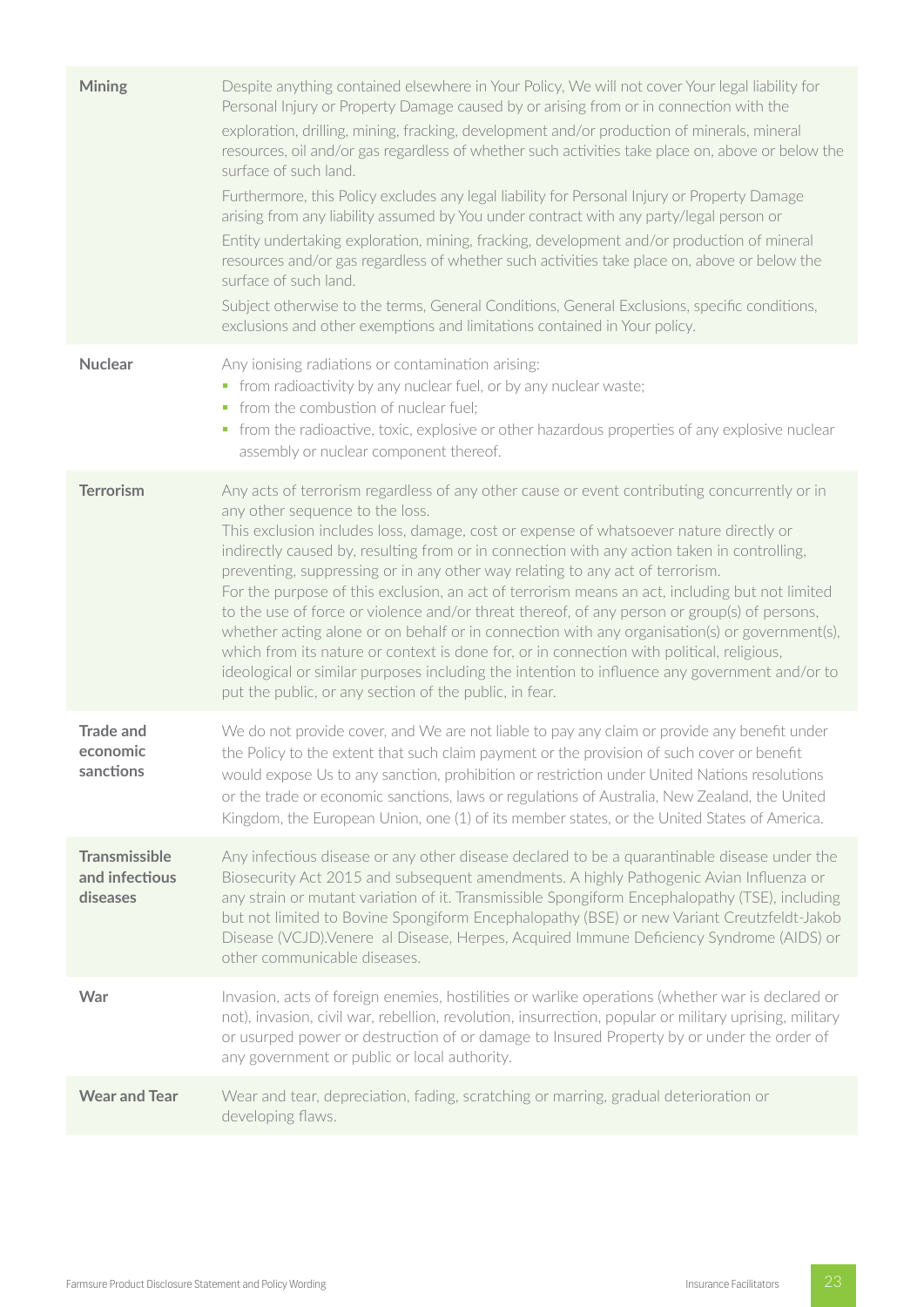# SECTION 1 **DOMESTIC PROPERTY**

# **DEFINITIONS SPECIFIC TO THIS SECTION**

There are some words which have been given special meanings under "Section 1 – Domestic Property" and these are listed along with their meaning in the table below:

| <b>Above Ground</b><br><b>Swimming Pool</b> | Means a pool that has the majority of its water contained above the ground.                                                                                                                                                                                                                                                                                                                                                                                                                                                                                                                                                                                                                                                                                                                                                                                                                                                                                                                                                                                                                                                                                                                                                                                                                                                                                                                                                                                                                                                                                                                                                                                                                                                                                                                                                                                                                                                                                                                                                                                                                                                                                             |
|---------------------------------------------|-------------------------------------------------------------------------------------------------------------------------------------------------------------------------------------------------------------------------------------------------------------------------------------------------------------------------------------------------------------------------------------------------------------------------------------------------------------------------------------------------------------------------------------------------------------------------------------------------------------------------------------------------------------------------------------------------------------------------------------------------------------------------------------------------------------------------------------------------------------------------------------------------------------------------------------------------------------------------------------------------------------------------------------------------------------------------------------------------------------------------------------------------------------------------------------------------------------------------------------------------------------------------------------------------------------------------------------------------------------------------------------------------------------------------------------------------------------------------------------------------------------------------------------------------------------------------------------------------------------------------------------------------------------------------------------------------------------------------------------------------------------------------------------------------------------------------------------------------------------------------------------------------------------------------------------------------------------------------------------------------------------------------------------------------------------------------------------------------------------------------------------------------------------------------|
| Collection                                  | Means a group of individual items, pairs or sets which are of similar type and which, when assembled<br>and displayed together as a group, take on a value greater than the sum of the individual items, pairs<br>or sets.                                                                                                                                                                                                                                                                                                                                                                                                                                                                                                                                                                                                                                                                                                                                                                                                                                                                                                                                                                                                                                                                                                                                                                                                                                                                                                                                                                                                                                                                                                                                                                                                                                                                                                                                                                                                                                                                                                                                              |
| <b>Domestic Building</b>                    | Means a building used primarily as a place of residence at the Situation and also includes:<br>• domestic outbuildings such as sheds, gazebos, garages and carports along with other structural<br>improvements;<br>• walls, fences and gates that are in the immediate proximity and surround the Domestic Building,<br>are permanent and soundly built, and are either attached to a building or detached;<br>fixed services or infrastructure including water, pumps, sewerage, drainage, garden irrigation, gas,<br>٠<br>electricity and communication equipment that are Yours or which You are legally liable to repair<br>or replace;<br>• fixed appliances which are permanently connected to the electrical, gas or plumbing systems<br>such as air-conditioners, dishwashers, light fittings, room heaters and stoves;<br>• fixed wall, ceiling or floor coverings (other than carpets or rugs), fixed exterior blinds and<br>awnings;<br>• in-ground swimming pools, spas or saunas including their accessories;<br>• tennis courts:<br>• jetties, wharves and pontoons at the Situation that are used for domestic purposes;<br>paved terraces, paved pathways and paved driveways;<br>• attached solar panels which are for majority domestic use and included in the Domestic Building<br>Sum Insured;<br>· masts, antennas, aerials and satellite dishes including all associated equipment;<br>• internal blinds, carpets and curtains, but only when the Domestic Building is leased or is vacant<br>with the intention of being leased.<br>Domestic Building does not include:<br>• unpaved driveways, paths or surfaces constructed of earth or gravel;<br>• internal blinds, carpets and curtains;<br>• trees, hedges, shrubs, plants, landscaping, lawn or earth;<br>• Buildings in the course of construction, or under demolition;<br>• caravans, houseboats, Vehicles, motor homes, Watercraft;<br>any structure used specifically for business, including paid short-term accommodation;<br>ш<br>Buildings that are not for domestic use including stables, Hay and machinery sheds;<br>ш<br>· units under strata, community or company title. |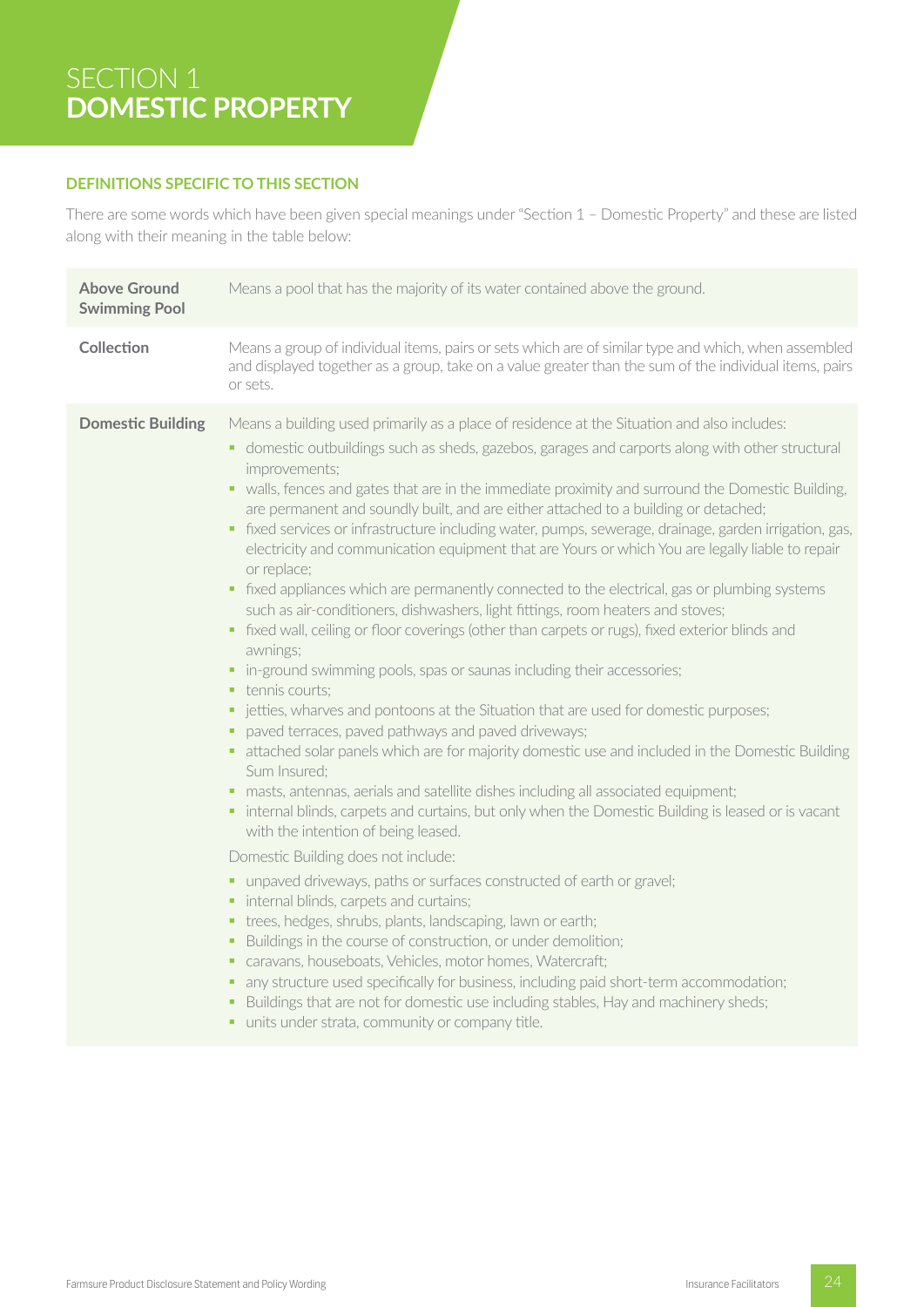**Domestic Contents**

Means Insured Property at the Situation, unless otherwise specified, which belongs to You or for which You are legally liable. This includes:

- **•** household goods, clothing and Personal Items;
- § personal and portable electronic and communication equipment including but not limited to computers, laptops, tablets, mobile phones, including software, cartridges, discs, tapes and other associated items;
- carpets, loose floor coverings, curtains, internal blinds;
- **•** fixed Aboveground Swimming Pools, saunas and spas (including their accessories);
- garden equipment, ride-on mowers, motorised golf buggies, wheelchairs;
- motor scooters, motorised wheelchairs, motorised bicycles, motor bikes or trail bikes or motorised mini-bikes (two, three or four-wheel) that:
	- are up to 125cc;
	- do not require registration or statutory bodily injury cover to be taken out; and
	- are not used as part of the Farm Business.
- § Watercraft including dinghies, canoes, kayaks, surf or wave skis, sailboards, surfboards, toy or model Watercraft that are:
	- up to four metres in length; and
	- unpowered or powered by a Watercraft motor not exceeding 10 horsepower;
- bicycles and sporting equipment;
- if You are a tenant, landlord's fixtures and fittings that You are liable for under the terms of a rental agreement, and fixtures and fittings that You have installed for Your own use;
- internal fixtures and fittings inside a strata title unit that are owned by You and are not insured by the body corporate;
- Drones for recreational use.

Domestic Contents does not include:

- anything insured as part of the Domestic Building;
- § birds, fish and animals;
- **•** trees, shrubs and plants, lawn and hedges;
- Vehicles or Watercraft, other than what is included in "Domestic Contents includes" above;
- **•** stock or plant used for business purposes, other than when temporarily stored within the home;
- **•** sporting equipment and bicycles while in use;
- Aircraft

| <b>Fusion</b>                                       | Means the process of fusing or melting together of the windings of an electric motor following<br>damage to their insulating material as a result of overheating caused by an electric current.                                                                                                                            |
|-----------------------------------------------------|----------------------------------------------------------------------------------------------------------------------------------------------------------------------------------------------------------------------------------------------------------------------------------------------------------------------------|
| Lift                                                | Means a lift which is used exclusively to service Your Domestic Building where Your Domestic<br>Building is freestanding and is solely occupied by You and Your family.                                                                                                                                                    |
| <b>North America</b>                                | Means:<br>• the United States of America and the Dominion of Canada;<br>any state, territory or protectorate incorporated in, or administered by the United States of<br>America or the Dominion of Canada:<br>any country or territory subject to the laws of the United States of America or Dominion of<br>٠<br>Canada. |
| Paraplegia,<br>Quadriplegia or<br>Total Disablement | Means Paraplegia, Quadriplegia or Total Disablement which continues for a period of twelve (12)<br>months and for which a prognosis is made by a qualified and registered medical practitioner that it<br>will continue for an indefinite period.                                                                          |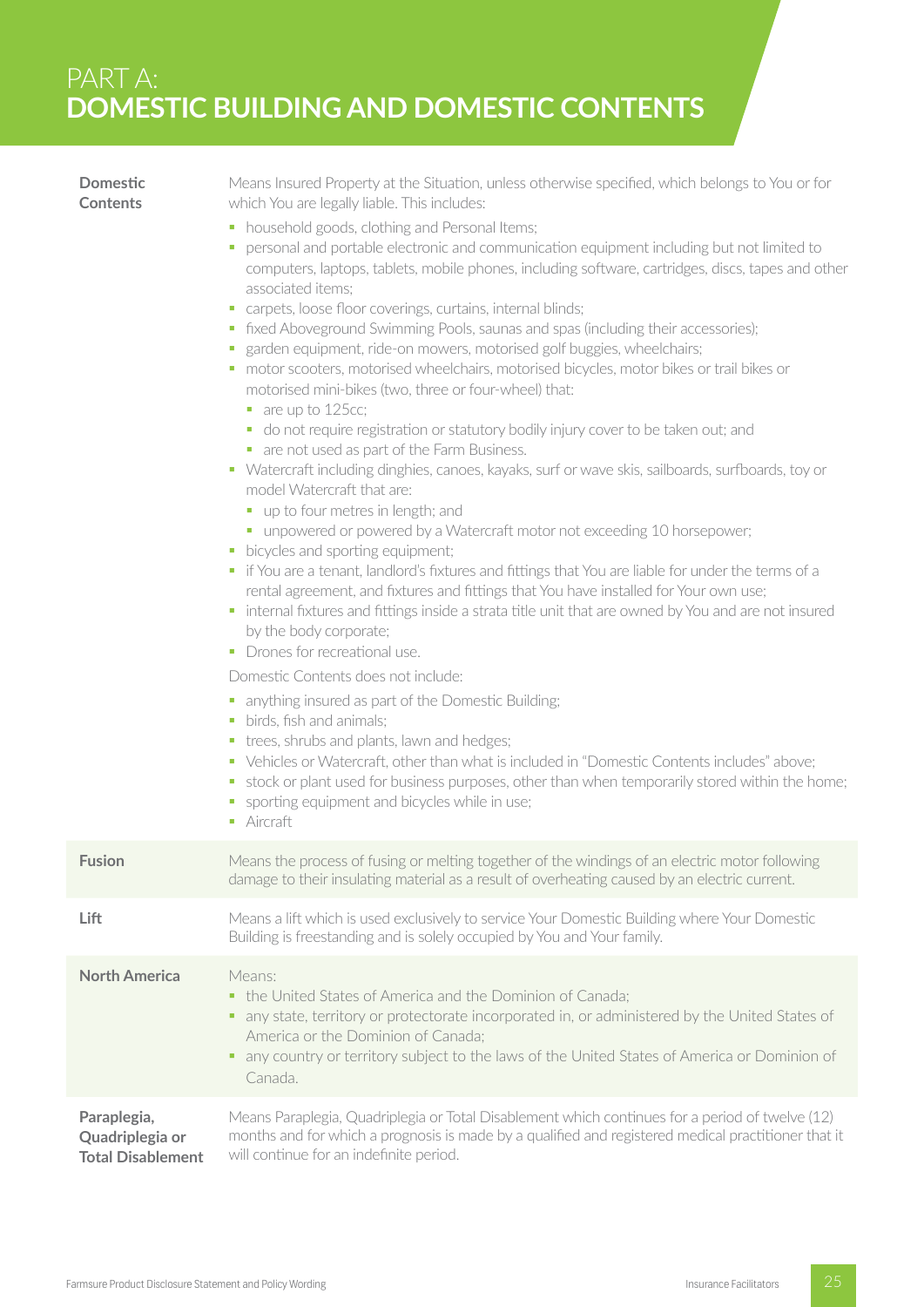| <b>Personal Items</b>     | Means individual items of Your personal property including:<br>• clothing and other personal items;<br>computer equipment;<br>firearms:<br>hearing aids and medical equipment;<br>٠<br>• jewellery;<br>musical instruments;<br>• photographic and video equipment;<br>sporting and camping equipment. |  |
|---------------------------|-------------------------------------------------------------------------------------------------------------------------------------------------------------------------------------------------------------------------------------------------------------------------------------------------------|--|
| <b>Power Surge</b>        | Means the unexpected, temporary and uncontrolled increase in current or voltage in an electrical<br>circuit – a voltage spike or oversupply of voltage.                                                                                                                                               |  |
| <b>Principal</b>          | Means the main residence at the Situation You will be residing in for most of the Period of                                                                                                                                                                                                           |  |
| <b>Residence</b>          | Insurance and is shown on Your Policy Schedule.                                                                                                                                                                                                                                                       |  |
| <b>Specified Personal</b> | Means items that You have requested Us to list separately on Your Policy Schedule, along with their                                                                                                                                                                                                   |  |
| <b>Items</b>              | specific values.                                                                                                                                                                                                                                                                                      |  |

# **WHAT IS COVERED - PART A**

We cover accidental loss or damage, burglary or Theft not elsewhere excluded under this Policy in relation to Your Domestic Buildings and Domestic Contents as shown on Your Policy Schedule, at the Situation, during the Period of Insurance.

You are not covered for the events, items or risks listed under "What is Not Covered - Domestic Buildings", "Domestic Contents and Personal Items" (below) and "General Exclusions".

# **SPECIFIED DOMESTIC CONTENTS**

"Specified Domestic Contents" are those items that You can ask Us to list separately on Your Policy Schedule. We may agree if they are of an unusual nature and/or they have a higher value than Our "Domestic Contents Cover Limits".

If You have any items You would like to have specified, then You must advise Us and, if We agree, We will list them separately on Your Policy Schedule.

# **DOMESTIC CONTENTS COVER LIMITS**

Some Domestic Contents items have sub-limits for cover at the Situation, and for temporary removal from the Situation under the Additional Benefit – "Temporary Removal of Domestic Contents". If You would like to insure any item for amounts greater than this, You need to take out Personal Items cover (Part 2).

The following items are included within Your Domestic Contents Sum Insured up to the amounts shown below;

| <b>Domestic Contents</b>                                                                                                                                | Sub-Limit        | <b>Sum Insured</b>                                                                                                                                    |
|---------------------------------------------------------------------------------------------------------------------------------------------------------|------------------|-------------------------------------------------------------------------------------------------------------------------------------------------------|
| Works of art, pictures, paintings, antiques,<br>curios, tapestries, oriental rugs or carpet or<br>similar rug or carpet or documents.                   | \$25,000/<br>30% | We will pay up to \$25,000 any one item and up<br>to 30% of the Domestic Contents Sum Insured in<br>total any one Insured Loss.                       |
| Jewellery, unset precious or semi-precious<br>stones or metals (excluding items thinly<br>covered with gold or silver), furs, watches<br>and rifles.    | \$10,000/<br>30% | We will pay up to \$10,000 any one item and up<br>to 30% of the Domestic Contents Sum Insured in<br>total any one Insured Loss.                       |
| Pair, set, Collection or system of any kind<br>including but not limited to stamps, coins,<br>hearing aids, medals, ornaments or sporting<br>equipment. | \$25,000/<br>30% | We will pay up to \$25,000 any one pair, set<br>or Collection and up to 30% of the Domestic<br>Contents Sum Insured in total any one Insured<br>Loss. |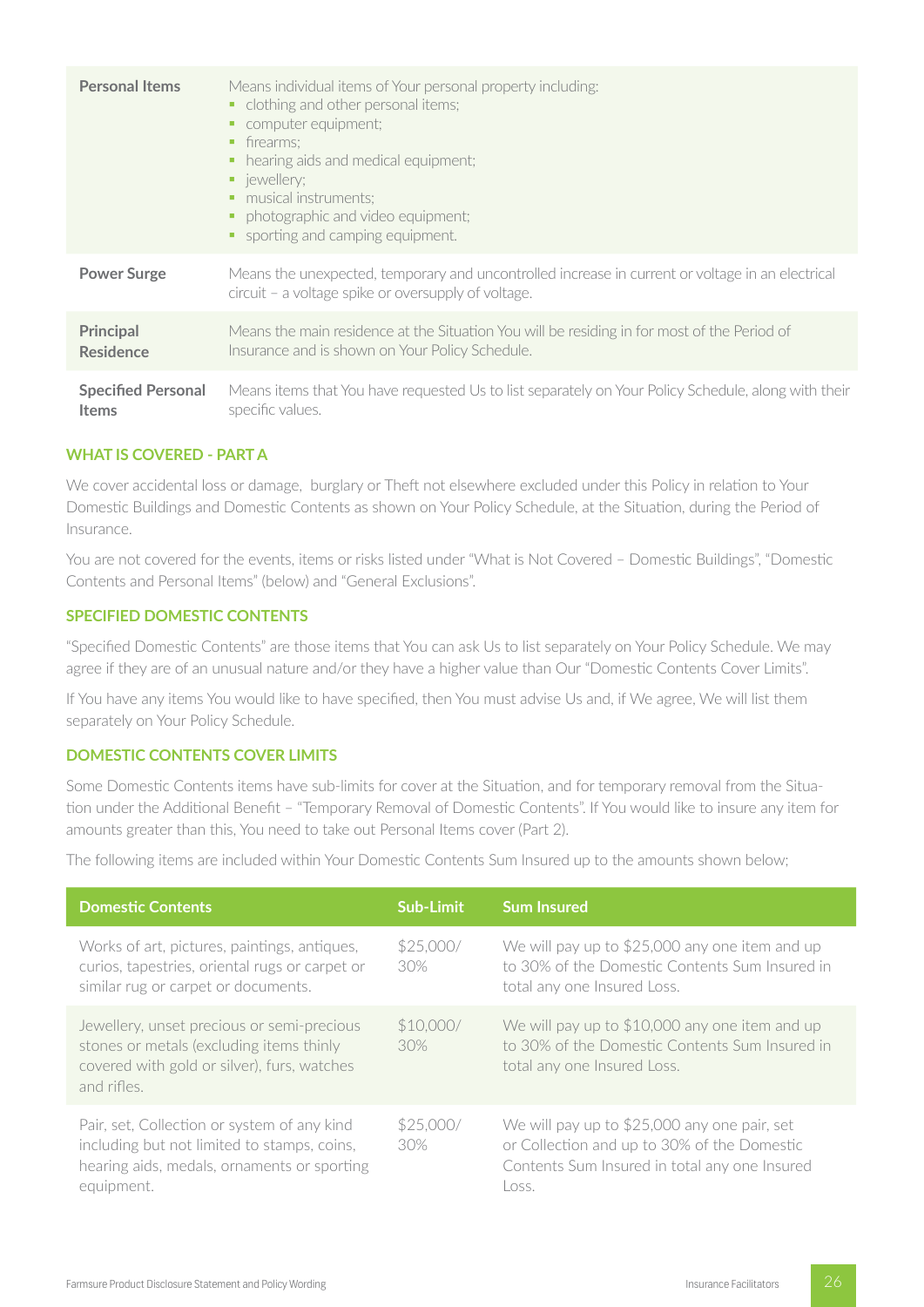| Money (face value) as defined including<br>business Money.                                                                                                                                                                                                                                                                                                                                                                                                                                                                                                                                                                                                                                                      | \$2,000             | We will pay up to \$2,000 in total as part of the<br>Domestic Contents Sum Insured but only while at<br>the Situation.<br>If there is no forcible and/or violent entry then<br>cover for Theft of cash and negotiables is limited<br>to \$1,000 any one Insured Loss. |
|-----------------------------------------------------------------------------------------------------------------------------------------------------------------------------------------------------------------------------------------------------------------------------------------------------------------------------------------------------------------------------------------------------------------------------------------------------------------------------------------------------------------------------------------------------------------------------------------------------------------------------------------------------------------------------------------------------------------|---------------------|-----------------------------------------------------------------------------------------------------------------------------------------------------------------------------------------------------------------------------------------------------------------------|
| Domestic Contents in the Open Air.                                                                                                                                                                                                                                                                                                                                                                                                                                                                                                                                                                                                                                                                              | \$5,000             | Cover for Domestic Contents in the Open Air is<br>limited to \$5,000 any one Insured Loss.                                                                                                                                                                            |
| Glasses and sunglasses (including<br>prescription) and contact lenses.                                                                                                                                                                                                                                                                                                                                                                                                                                                                                                                                                                                                                                          | \$5,000             | We will pay up to \$5,000 in total as part of the<br>Domestic Contents Sum Insured.                                                                                                                                                                                   |
| Accessories, spare parts, keys or remote<br>locking devices or alarm devices of<br>passenger-type vehicles (including<br>motorcycles, quad-bikes, motor/mobility<br>scooters and mini-bikes), caravans, trailers,<br>Watercraft, jet-skis, blade runners, Aircraft,<br>golf buggies, ride-on mowers, bicycles,<br>wheelchairs, surfboards, sailboards, surf-<br>skis, canoes, kayaks, or dinghies).<br>The accessories, spare parts, keys or remote<br>locking devices or alarm devices must not<br>be attached, in or on any of the property<br>described above.<br>This cover does not include:<br>recoding of locking or alarm devices; and<br>changing of accessories or spare parts; and<br>Vehicle locks. | \$2,000/<br>\$5,000 | We will pay up to \$2,000 per item and \$5,000 in<br>total for these items any one Insured Loss as part<br>of the Domestic Contents Sum Insured during the<br>Period of Insurance.                                                                                    |
| Business equipment that You use for<br>earning an income outside of Your Farm<br>Business activities, while they are at the<br>Situation, other than items covered under<br>Farm Contents.                                                                                                                                                                                                                                                                                                                                                                                                                                                                                                                      | \$10,000            | We will pay up to \$10,000 for any one Insured<br>Loss.                                                                                                                                                                                                               |

# **ADDITIONAL BENEFITS - PART A (DOMESTIC BUILDING AND CONTENTS)**

Following an accepted claim, these benefits will be paid in addition to the total Sum Insured, unless shown otherwise:

| <b>Additional Benefit</b>                        | Limit                                                         | <b>Description</b>                                                                                                                                                                                                                                                                                                                                          |
|--------------------------------------------------|---------------------------------------------------------------|-------------------------------------------------------------------------------------------------------------------------------------------------------------------------------------------------------------------------------------------------------------------------------------------------------------------------------------------------------------|
| <b>Automatic</b><br>reinstatement -<br>buildings | Included                                                      | If Your claim is for a partial loss, Your Sum Insured will automatically be<br>reinstated once repairs have been carried out.                                                                                                                                                                                                                               |
| <b>Building</b><br>modifications                 | \$10,000<br>(maximum<br>during the<br>Period of<br>Insurance) | Following an Insured Loss at the Situation where You or a member of Your<br>family who permanently resides with You, becomes a paraplegic, quadriplegic<br>or permanently disabled, We will pay up to \$10,000 towards the cost of<br>modifying the residence or relocating following confirmation of Paraplegia,<br>Quadriplegia or Permanent Disablement. |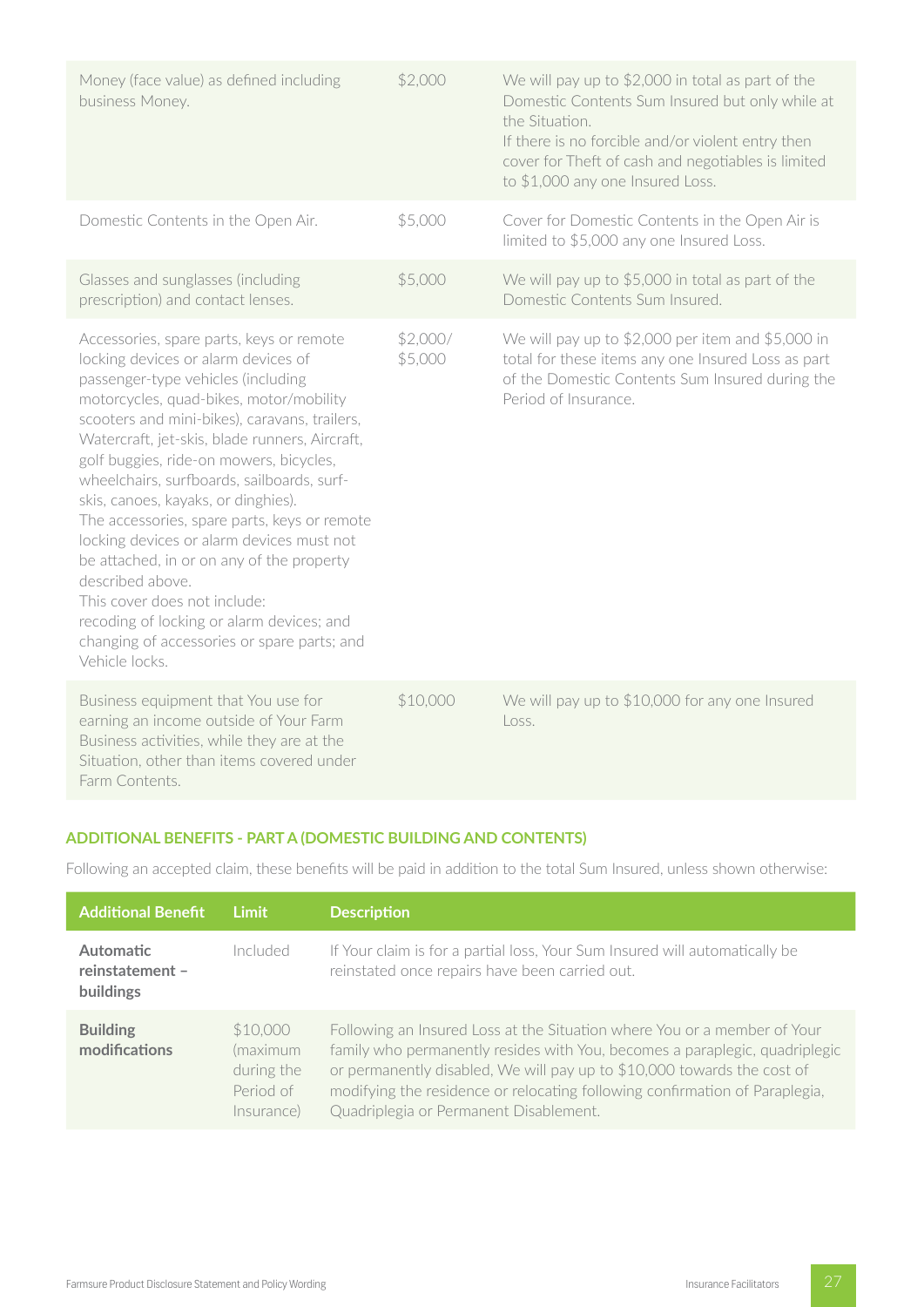| Catastrophe<br>declaration                    | 30%<br>of the<br>Domestic<br><b>Building</b><br>Sum<br>Insured | If your Principal Residence has been damaged in an Insured Loss that has<br>been declared by the Government to be a disaster or catastrophic event, and<br>We agree that the cost to rebuild is greater than Your Sum Insured, We may<br>pay up to an additional 30% of the Domestic Building Sum Insured, provided<br>that:<br>• the Domestic Building is considered by Us to be a Total Loss;<br>the Domestic Building is to be rebuilt at the Situation;<br>$\blacksquare$<br>any additional costs resulting from the increase in demand for materials and<br>labour to rebuild the Domestic Building are caused solely by the Insured Loss<br>that brought about the declaration of a disaster or catastrophe;<br>any shortfall in providing for the cost to repair must not be due to<br>$\blacksquare$<br>underinsurance.<br>This benefit does not extend to the payment of any statutory compliance<br>costs or professional fees. |
|-----------------------------------------------|----------------------------------------------------------------|-------------------------------------------------------------------------------------------------------------------------------------------------------------------------------------------------------------------------------------------------------------------------------------------------------------------------------------------------------------------------------------------------------------------------------------------------------------------------------------------------------------------------------------------------------------------------------------------------------------------------------------------------------------------------------------------------------------------------------------------------------------------------------------------------------------------------------------------------------------------------------------------------------------------------------------------|
| <b>Domestic</b><br><b>Contents in transit</b> | Included                                                       | We will cover Your Domestic Contents in transit within Australia:<br>• to Your new Principal Residence; or<br>• to and from a commercial storage facility at which Your Domestic Contents<br>were temporarily located pending conveyance to:<br>• Your new Principal Residence; or<br>• returning them to Your Principal Residence after it has been repaired or<br>rebuilt.<br>This additional benefit does not cover:<br>• damage to glass, china, earthenware or any other items that are brittle in<br>nature;<br>damage due to scratching, bruising, denting or chipping;<br>٠,<br>• any loss that is covered by another insurance policy.                                                                                                                                                                                                                                                                                           |
| <b>Credit cards</b>                           | \$5,000<br>(maximum<br>during the<br>Period of<br>Insurance)   | If Your card is lost or stolen, We will pay for Your legal liability as a result of<br>fraudulent use of any credit or financial transaction card belonging to You or<br>Your family, including fraudulent use on the internet, provided that:<br>• Domestic Contents are insured under this Section at the Principal Residence;<br>• the unauthorised person is not a family member or a person who normally<br>resides with You;<br>conditions under which the card was issued have been complied with;<br>• the institution that issued the card does not provide indemnity for the liability.<br>We will not pay more than \$5,000 during any one Period of Insurance under<br>this benefit which is included in the total Domestic Contents Sum Insured.<br>No Excess will apply under this additional benefit.                                                                                                                      |
| <b>Document</b><br>replacement                | \$2,500<br>(maximum<br>during the<br>Period of<br>Insurance)   | Where Domestic Contents are insured, We will pay to replace, reinstate or<br>reproduce the following or similar personal documentation damaged by an<br>Insured Loss at the Principle Residence:<br>• title deeds to Your property insured under this Policy;<br>birth certificates;<br>٠<br>marriage certificate;<br>٠<br>passports;<br>٠<br>driver's licenses:<br>proof of age card;<br>• medical information.                                                                                                                                                                                                                                                                                                                                                                                                                                                                                                                          |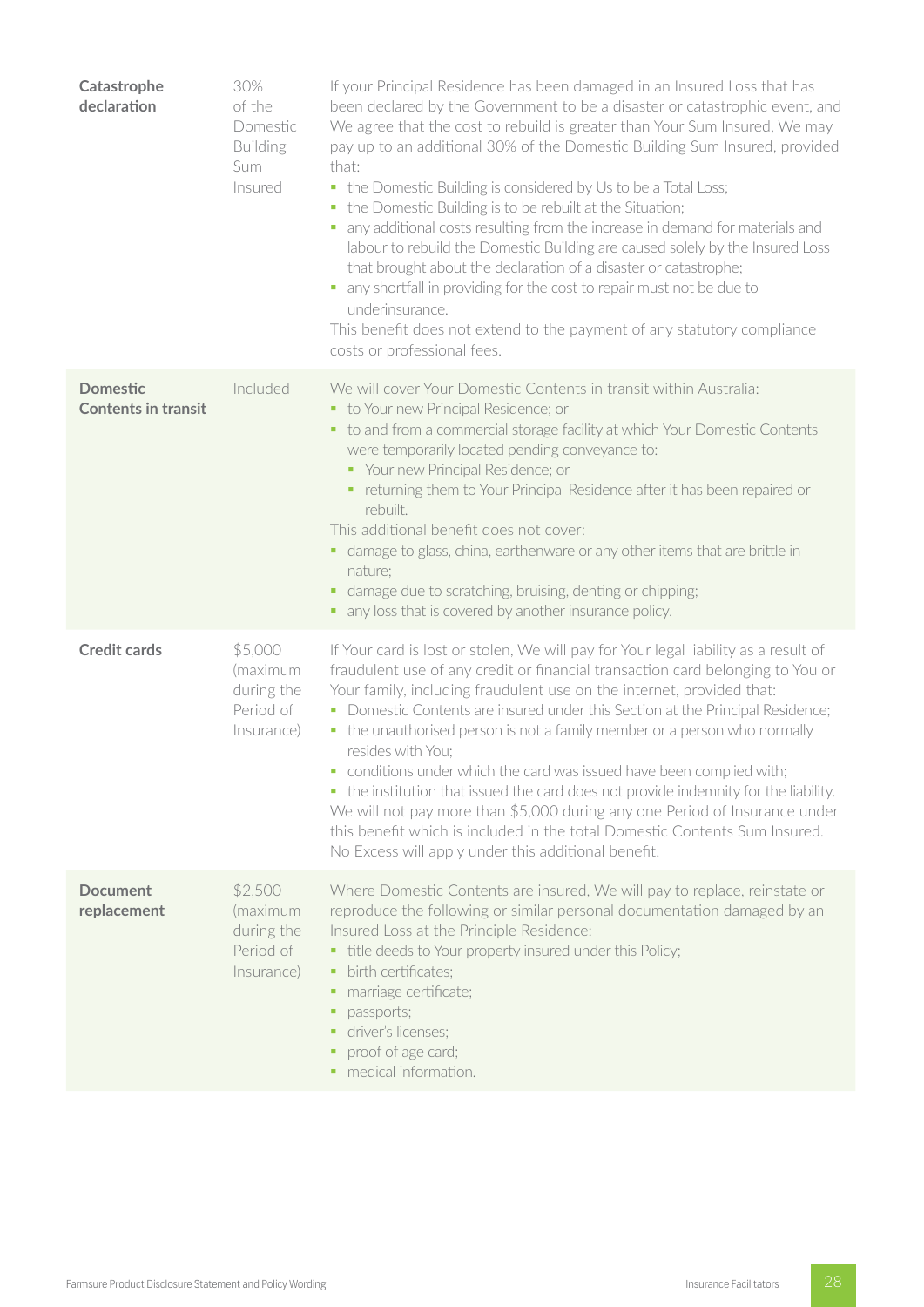| <b>Domestic</b><br><b>Contents in</b><br>commercial<br>storage | Included                                                                             | With Our written consent, We will cover Your Domestic Contents up to the<br>Sum Insured while stored in a commercial storage facility within Australia.<br>We will not cover Your Domestic Contents:<br>• stored in open plan storage premises including but not limited to factories,<br>warehouses, or other industrial-type premises;<br>• that include jewellery or Money;<br>for Theft where there is no sign of violent and forcible entry;<br>$\blacksquare$<br>• for losses as a result of inventory shortage or unexplained disappearance;<br>stored in shipping containers;<br>$\blacksquare$<br>if insured under another insurance policy or business document/agreement.<br>$\blacksquare$                                                                                                                                                                                                                                                                                                                           |
|----------------------------------------------------------------|--------------------------------------------------------------------------------------|----------------------------------------------------------------------------------------------------------------------------------------------------------------------------------------------------------------------------------------------------------------------------------------------------------------------------------------------------------------------------------------------------------------------------------------------------------------------------------------------------------------------------------------------------------------------------------------------------------------------------------------------------------------------------------------------------------------------------------------------------------------------------------------------------------------------------------------------------------------------------------------------------------------------------------------------------------------------------------------------------------------------------------|
| Environmental<br>benefits                                      | \$5,000<br>(maximum<br>during the<br>Period of<br>Insurance)                         | Where your Principal Residence is totally destroyed by an Insured Loss and<br>We have agreed to rebuild Your Domestic Building, We will pay a maximum<br>of \$5,000 in any one Period of Insurance of the cost to You, after deduction<br>of any rebate You are eligible for under any government or council rebate<br>scheme, to install (including installation costs) any combination of the<br>following:<br>• Water tank facility including a water tank, water pump and wiring, foundations,<br>tank stands, pipes connecting the roof and gutters to the water tank;<br>• domestic solar panels including solar or PV panels, water tank, pump, electrical<br>wiring, foundation or tank stand, pipes connecting solar panels to a tank and<br>inverter:<br>hot water heat exchange system including heat exchange system, electrical<br>٠.<br>wiring, foundation or tank stand and water pipes;<br>grey water recycling system including a recycling system, distribution pipes,<br>٠<br>connectors and outlet housings. |
| <b>Forced evacuation</b>                                       | \$5,000<br>for up to<br>60 days<br>(maximum<br>during the<br>Period of<br>Insurance) | Provided a relevant and local authority prohibits access to the Principal<br>Residence, We will pay the costs of any other increase in Your living<br>expenses for up to sixty (60) days that is necessary and reasonable to<br>maintain Your normal standard of living.<br>This includes the cost of temporary and suitable accommodation for Your<br>domestic pets which are normally kept at the Principal Residence, but<br>excludes any loss due to the cancellation of a lease or agreement.                                                                                                                                                                                                                                                                                                                                                                                                                                                                                                                               |
| <b>Funeral expenses</b>                                        | \$10,000<br>(maximum<br>during the<br>Period of<br>Insurance)                        | We will compensate You if You or any member of Your family who resides<br>with You, dies as a result of an Insured Loss at the Situation.                                                                                                                                                                                                                                                                                                                                                                                                                                                                                                                                                                                                                                                                                                                                                                                                                                                                                        |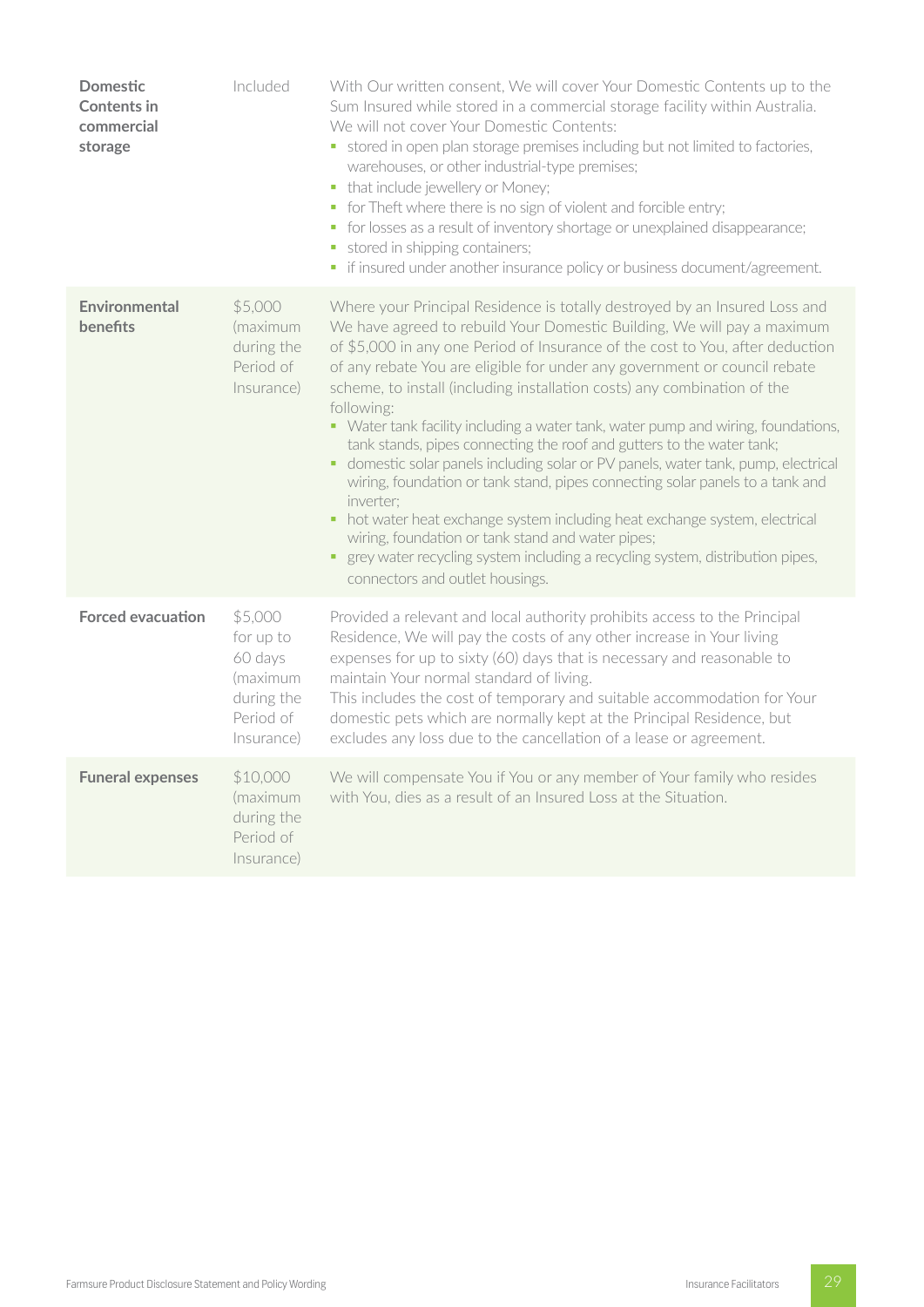| <b>Fusion</b>                     | Included                                                     | Following an Insured Loss, We will at Our option, pay the reasonable cost to<br>rewind or replace the motor that forms part of Your Home Contents.<br>We will not pay for:<br>• motors that are more than fifteen (15) years old from date of manufacture;<br>• Fusion of electric motors used fully or partly in connection with Your Farm<br><b>Business</b><br>• Underground or submersible pump motors above 1.86kw (2.5hp), or multi-<br>storage or borehole pumps<br>• microwave ovens, video or audio equipment, electronic equipment of any kind;<br>• additional parts or service items, including worn or broken bearings or<br>switches;<br>• electrical contact points where sparking or arcing occurs during ordinary use,<br>lighting elements or heating elements, solenoids, fuses or protective devices,<br>electronic controllers or other electronics;<br>· leakage of refrigerant gas and maintenance of refrigerant driers.<br>• motors covered by any form of guarantee, warranty or maintenance or service<br>agreement.<br>• the cost of removing, repairing & reinstalling.<br>We will however cover the replacement of refrigerant gas and driers in respect of<br>air-conditioning units, but only due to the Fusion |
|-----------------------------------|--------------------------------------------------------------|-------------------------------------------------------------------------------------------------------------------------------------------------------------------------------------------------------------------------------------------------------------------------------------------------------------------------------------------------------------------------------------------------------------------------------------------------------------------------------------------------------------------------------------------------------------------------------------------------------------------------------------------------------------------------------------------------------------------------------------------------------------------------------------------------------------------------------------------------------------------------------------------------------------------------------------------------------------------------------------------------------------------------------------------------------------------------------------------------------------------------------------------------------------------------------------------------------------------------------------------------|
| Guests' and<br>Visitors' property | \$5,000<br>(maximum<br>during the<br>Period of<br>Insurance) | We will cover Domestic Contents that belong to Your guests, exchange<br>students and/or Visitors while at the Principal Residence for no more than<br>thirty (30) days, provided We would have paid the claim if the Domestic<br>Contents had belonged to You.<br>We will not pay for:<br>• Domestic Contents which are insured under another policy held by someone<br>other than You;<br>• Money.                                                                                                                                                                                                                                                                                                                                                                                                                                                                                                                                                                                                                                                                                                                                                                                                                                             |
| <b>Keys and locks</b>             | \$3,000<br>(maximum<br>during the<br>Period of<br>Insurance) | We will pay the reasonable cost to replace, alter, recode or open:<br>• locks, keys, cylinders or remote fob keys;<br>safe combination locks<br>provided they are lost, damaged, destroyed, stolen or illegally duplicated<br>resulting from Theft or attempted Theft.                                                                                                                                                                                                                                                                                                                                                                                                                                                                                                                                                                                                                                                                                                                                                                                                                                                                                                                                                                          |
| Landscaping                       | \$5,000<br>(maximum<br>during the<br>Period of<br>Insurance) | We will pay for the cost of replacing plant life in the ground within the<br>Situation, including trees and shrubs.<br>The landscaping must be so damaged that the plant life dies, is permanently<br>disfigured or is not recovered after Theft.<br>• Landscaping excludes shelter belts but not the damage caused by them to<br>landscaping as a result of an Insured Loss, other than Storm.                                                                                                                                                                                                                                                                                                                                                                                                                                                                                                                                                                                                                                                                                                                                                                                                                                                 |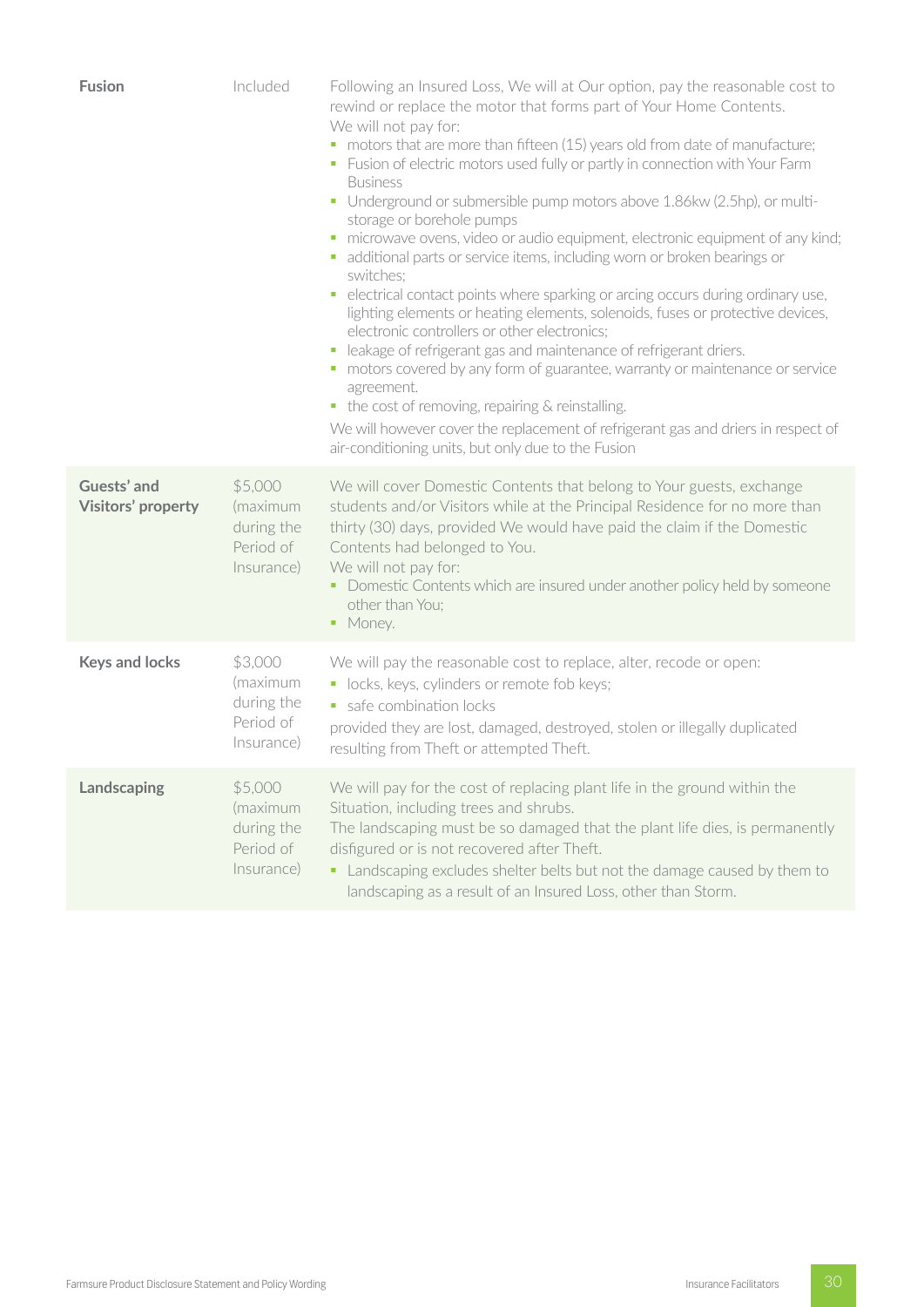| Legal defence<br>costs               | \$10,000<br>(maximum<br>during the<br>Period of<br>Insurance) | Where We insure the Principal Residence and legal proceedings are<br>commenced against You by a third party in Australia during the Period of<br>Insurance, We will pay or reimburse You for Your fees and costs that have<br>been reasonably incurred. You require Our written consent prior to engaging<br>legal advice. The maximum amount We will pay is \$10,000 for any one claim<br>or series of claims arising from the one Insured Loss.<br>The following proceedings and/or claims are excluded:<br>• for or relating to fines, penalties or punitive damages, dishonesty, intentional<br>violence or misconduct;<br>in relation to defamation or slander;<br>• losses that occur prior to the commencement of the Policy, which You were<br>aware could give rise to a claim when this Policy was taken out;<br>• where the third party is a family member, spouse, ex-spouse, partner or ex-<br>partner;<br>involving divorce, separation, child custody, maintenance, property disputes;<br>for or relating to any workers' compensation legislation, industrial award or<br>$\mathcal{L}_{\mathcal{A}}$<br>agreement or statutory accident compensation scheme or compulsory third-<br>party insurance;<br>any claim which could have been made under "Domestic Liability" had You<br>ш<br>chosen to insure Your Domestic Building (if You own it) or Your Domestic<br>Contents. |
|--------------------------------------|---------------------------------------------------------------|------------------------------------------------------------------------------------------------------------------------------------------------------------------------------------------------------------------------------------------------------------------------------------------------------------------------------------------------------------------------------------------------------------------------------------------------------------------------------------------------------------------------------------------------------------------------------------------------------------------------------------------------------------------------------------------------------------------------------------------------------------------------------------------------------------------------------------------------------------------------------------------------------------------------------------------------------------------------------------------------------------------------------------------------------------------------------------------------------------------------------------------------------------------------------------------------------------------------------------------------------------------------------------------------------------------------------------------------------------------------------------------------|
| Monitored<br>security alarm          | \$2,000<br>(maximum<br>during the<br>Period of<br>Insurance)  | Provided Your Domestic Contents are insured at the Principal Residence, We<br>will pay the reasonable costs actually incurred by You for a security firm to<br>attend Your Situation in response to Your monitored burglar alarm system.<br>We will only pay these costs when there is evidence of Theft or attempted<br>Theft.<br>We will not pay these costs where there is:<br>a false alarm:<br>• no evidence of visible, violent and forcible entry;<br>• Theft which is committed by a person living at the Situation.                                                                                                                                                                                                                                                                                                                                                                                                                                                                                                                                                                                                                                                                                                                                                                                                                                                                   |
| Mortgage<br>replacement              | Included                                                      | We will pay Your legal costs to discharge Your mortgage if Your Principal<br>Residence is declared a Total Loss.                                                                                                                                                                                                                                                                                                                                                                                                                                                                                                                                                                                                                                                                                                                                                                                                                                                                                                                                                                                                                                                                                                                                                                                                                                                                               |
| Permanent<br><b>Situation change</b> | Up to 30<br>days                                              | When Your Domestic Contents are insured by this Policy and You are<br>moving permanently to a new Situation within Australia, We will insure Your<br>Domestic Contents up to the Sum Insured held at both the current and new<br>Situations for up to thirty (30) days from the date the move commences.<br>You must advise Us of the new Situation address within the thirty (30) days.<br>Cover under this Policy will then cease after the earlier of either:<br>the thirty (30) day period has expired; or<br>a replacement Domestic Contents policy has been arranged at the new<br>٠.<br>Situation.                                                                                                                                                                                                                                                                                                                                                                                                                                                                                                                                                                                                                                                                                                                                                                                      |
| <b>Professional fees</b>             | \$10,000<br>(maximum<br>during the<br>Period of<br>Insurance) | We will the pay reasonable professional fees not otherwise insured that arise<br>from the repair or rebuilding of Your Domestic Building. This includes but is<br>not limited to architect's, surveyor's and engineer's fees.<br>This cost is included in the total Domestic Building Sum Insured, and<br>the maximum amount We will pay during any one Period of Insurance is<br>\$10,000.                                                                                                                                                                                                                                                                                                                                                                                                                                                                                                                                                                                                                                                                                                                                                                                                                                                                                                                                                                                                    |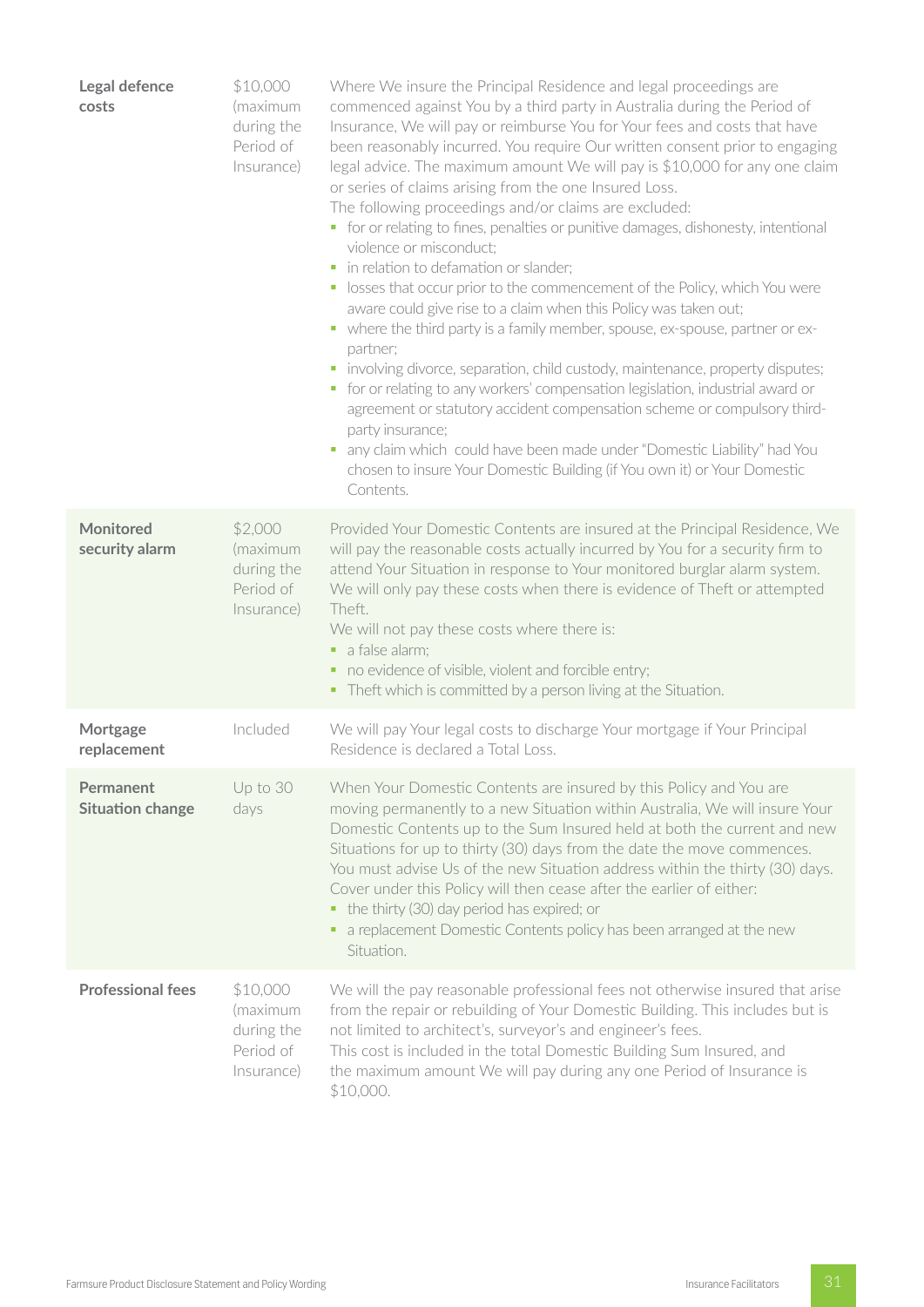| <b>Removal of debris</b>             | 15%<br>of the<br>Domestic<br><b>Buildings</b><br>and/or<br>Domestic<br>Contents<br>Sum<br>Insured<br>(maximum<br>during the<br>Period of<br>Insurance) | We will pay the reasonable cost of the demolition, removal and disposal of<br>any Domestic Building and/or Domestic Contents debris when an Insured<br>Loss takes place and damage occurs.<br>The maximum amount We will pay is 15% of the Domestic Buildings or<br>Domestic Contents Sum Insured in relation to the Domestic Buildings or<br>Domestic Contents which suffered the Insured Loss.<br>In the event of a Total Loss where the Domestic Buildings and/or<br>ú,<br>Domestic Contents Sums Insured for that specific risk are not exhausted,<br>the remaining portions can also be used for the reasonable costs of<br>Removal of Debris as part of this Additional Benefit. |
|--------------------------------------|--------------------------------------------------------------------------------------------------------------------------------------------------------|----------------------------------------------------------------------------------------------------------------------------------------------------------------------------------------------------------------------------------------------------------------------------------------------------------------------------------------------------------------------------------------------------------------------------------------------------------------------------------------------------------------------------------------------------------------------------------------------------------------------------------------------------------------------------------------|
| <b>Statutory</b><br>compliance costs | \$30,000<br>(maximum<br>during the<br>Period of<br>Insurance)                                                                                          | Following claimable damage to the Principal Residence, We will pay<br>additional reinstatement costs necessary to comply with the requirements<br>of any statutory authority in connection with the repair or rebuilding of the<br>Principal Residence.<br>This includes any fee, contribution or other impost payable to comply with<br>a Government, Local Government or Statutory Authority, however it does<br>not include any fines, costs and/or other penalties from a statutory authority<br>served on You before or after the loss or damage occurred.                                                                                                                        |
| <b>Temporary</b><br>accommodation    | Lesser of<br>\$20,000<br>or 20%<br>of the<br>Domestic<br><b>Building</b><br>Sum<br>Insured                                                             | If Your Domestic Building cannot be safely occupied by You or Your tenant,<br>We will pay:<br>the reasonable cost to store Your Domestic Contents in a suitable storage<br>facility while Your Domestic Building is being repaired or rebuilt; and<br>the cost of similar and reasonable accommodation for You, Your family and<br>٠<br>domestic pets if residing in the Domestic Building prior to the damage; or<br>the actual rent You will have lost if the Domestic Building was tenanted prior<br>٠<br>to the damage.<br>We will pay this for up to twelve (12) months, or until the damaged Domestic<br>Building has been repaired or rebuilt, whichever occurs first.          |
| <b>Temporary</b><br>protection       | \$10,000<br>(maximum<br>during the<br>Period of<br>Insurance)                                                                                          | We will pay the reasonable and necessary costs following an accepted claim<br>which are incurred for the temporary protection and safety of the Principal<br>Residence, pending repair or replacement.                                                                                                                                                                                                                                                                                                                                                                                                                                                                                 |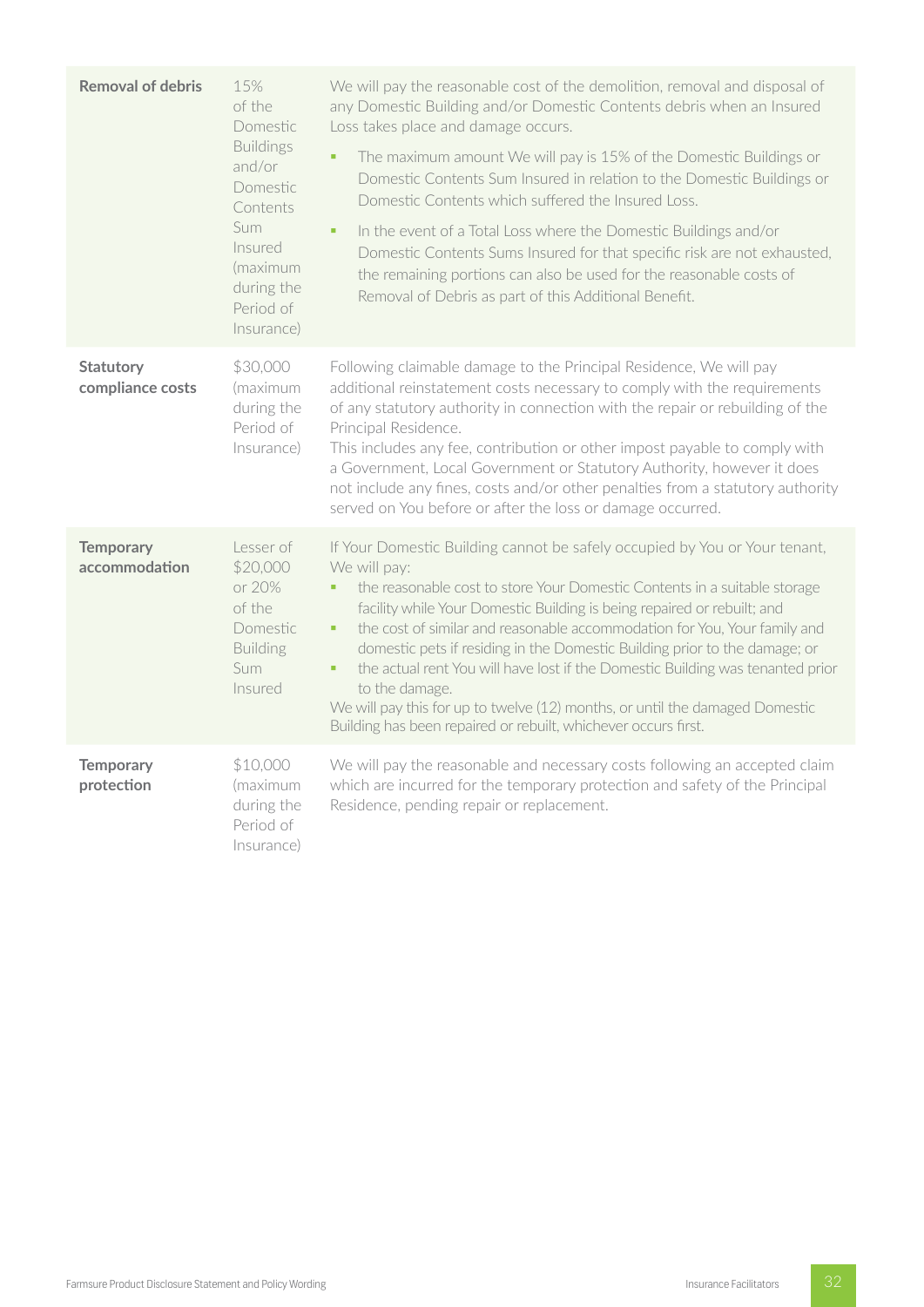| <b>Temporary</b><br>removal of<br><b>Domestic</b><br><b>Contents</b> | 20% of<br>Domestic<br>Contents<br>Sum<br>Insured<br>for up to<br>90 days | If Your Domestic Contents are temporarily removed from the Situation, We<br>will cover them for up to the Sum Insured under Domestic Contents:<br>• anywhere in Australia and New Zealand; and<br>• in the rest of the world for up to ninety (90) consecutive days, in any one<br>Period of Insurance,<br>subject to the limits set out below and the Domestic Contents cover limits.<br>Under this Additional Benefit, We will not insure Your Domestic Contents:<br>• in a commercial storage facility, other than as provided for under "Additional<br>Benefit - Domestic Contents in Commercial Storage";<br>in transit during a permanent removal, or if they have been permanently<br>٠<br>removed, other than as provided for under "Additional Benefit - Domestic<br>Contents in Transit".<br>• for Theft of Contents in a bank safety deposit box.<br>However, We will cover:<br>• Your Domestic Contents while they are being held in a bank safety deposit<br>box:<br>• up to \$2,000 for any one pair, set or Collection consisting of jewellery,<br>watches or items gold and/or silver;<br>• up to \$1,000 in total for Money;<br>• up to 20% of Your Domestic Contents Sum Insured for all other Domestic<br>Contents;<br>the personal Domestic Contents of a family member who normally lives at the<br>٠<br>Situation while they are attending school, college or university.<br>This Additional Benefit does not cover the following Domestic Contents:<br>• Vehicles, motorcycles, mini-bikes, caravans, trailers, Watercraft, Aircraft,<br>Drones, golf buggies, mobility scooters, ride-on mowers, quad bikes,<br>wheelchairs, bicycles including their accessories and spare parts;<br>• surfboards, canoes, kayaks, if in a tent or in the Open Air;<br>• goods used for earning an income, including office and surgery equipment.<br>The maximum amount We will pay while Your Domestic Contents are<br>removed from the Situation is subject to the limits shown under "Domestic<br>Contents Cover Limits". |
|----------------------------------------------------------------------|--------------------------------------------------------------------------|----------------------------------------------------------------------------------------------------------------------------------------------------------------------------------------------------------------------------------------------------------------------------------------------------------------------------------------------------------------------------------------------------------------------------------------------------------------------------------------------------------------------------------------------------------------------------------------------------------------------------------------------------------------------------------------------------------------------------------------------------------------------------------------------------------------------------------------------------------------------------------------------------------------------------------------------------------------------------------------------------------------------------------------------------------------------------------------------------------------------------------------------------------------------------------------------------------------------------------------------------------------------------------------------------------------------------------------------------------------------------------------------------------------------------------------------------------------------------------------------------------------------------------------------------------------------------------------------------------------------------------------------------------------------------------------------------------------------------------------------------------------------------------------------------------------------------------------------------------------------------------------------------------------------------------------------------------------------------------------------------------------------------------------|
| <b>Total Loss</b><br>- Domestic<br><b>Contents</b>                   | \$10,000                                                                 | Subject to the "Claims Condition - Reinstatement of Sum Insured" Your Sum<br>Insured for partial losses will be reinstated from the date of loss. Where<br>You suffer a Total Loss on Your Domestic Contents, Your Sum Insured will<br>automatically be reinstated to \$10,000 to provide cover for replacement<br>Domestic Contents.                                                                                                                                                                                                                                                                                                                                                                                                                                                                                                                                                                                                                                                                                                                                                                                                                                                                                                                                                                                                                                                                                                                                                                                                                                                                                                                                                                                                                                                                                                                                                                                                                                                                                                  |
| <b>Waiver of Excess</b><br>if Total Loss                             | Included                                                                 | Where Your claim is for a Total Loss, the Excess will be waived.                                                                                                                                                                                                                                                                                                                                                                                                                                                                                                                                                                                                                                                                                                                                                                                                                                                                                                                                                                                                                                                                                                                                                                                                                                                                                                                                                                                                                                                                                                                                                                                                                                                                                                                                                                                                                                                                                                                                                                       |

This option is only available if You also have Domestic Contents cover under PART A.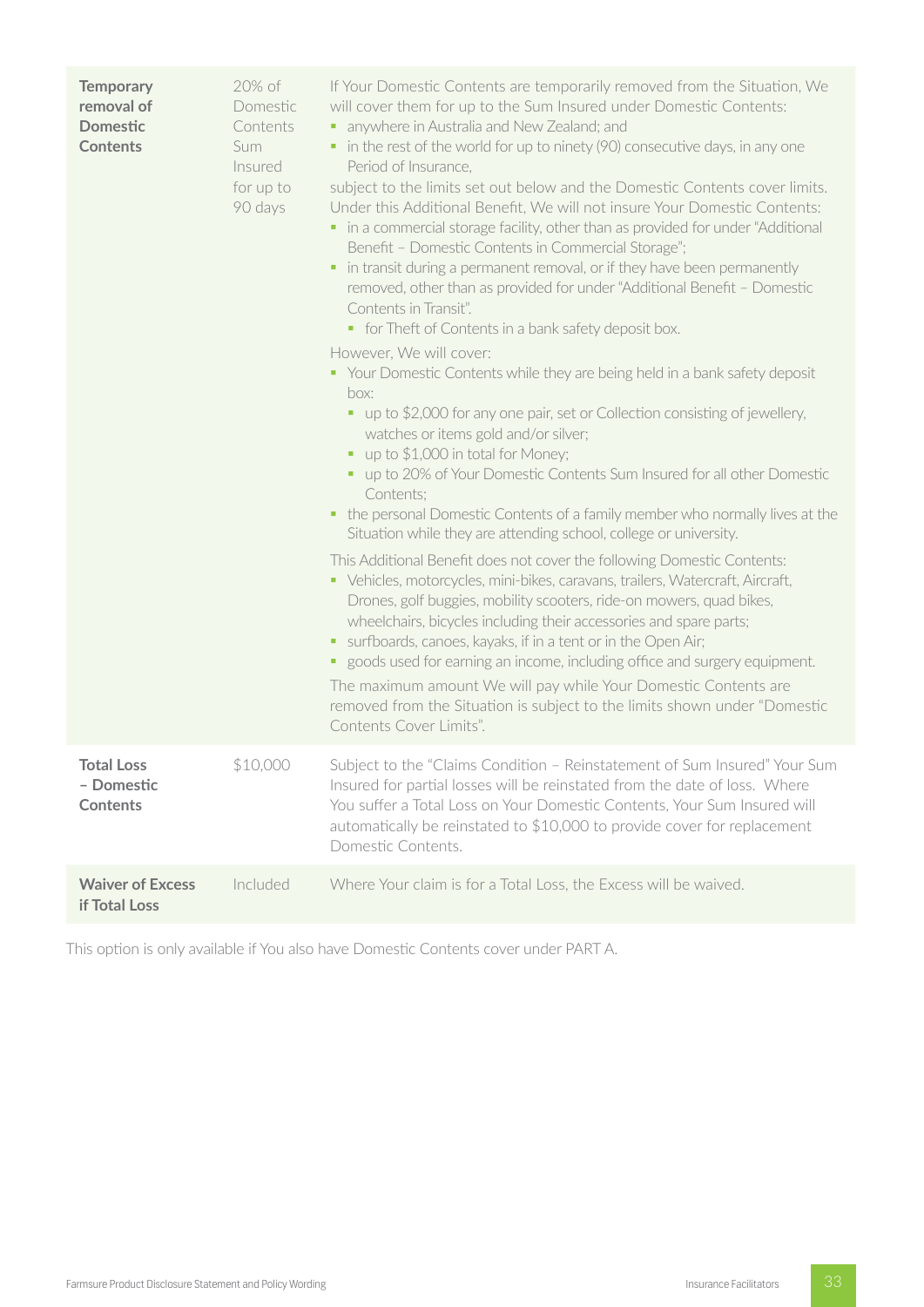# PART B: **SPECIFIED PERSONAL ITEMS**

# **WHAT IS COVERED - PART B**

We will cover You against accidental loss or damage to Your Specified Personal Items as shown on Your Policy Schedule, occurring anywhere in Australia or New Zealand during the Period of Insurance, or up to a maximum period of ninety (90) days worldwide.

Specified Personal Items includes cover for the following items anywhere in Australia and New Zealand:

- clothing and other personal items;
- **•** computer equipment;
- **•** firearms:
- hearing aids and medical equipment;
- **•** Jewellery;
- musical instruments:
- § photographic and video equipment;
- sporting and camping equipment.

You must tell Us about each Specified Personal Item You wish to insure, and each one will be shown on Your Policy Schedule.

# **WHAT IS NOT COVERED – PART A** (DOMESTIC BUILDING & DOMESTIC CONTENTS) **& PART B** (SPECIFIED PERSONAL ITEMS)

The following are to be read in conjunction with the General Exclusions and General Conditions which are applicable to all Sections of this Policy.

Under this Section of the Policy, We will not pay for:

| Animals, birds,<br>insects              | Loss or damage due to:<br>• domestic animals kept at the Situation;<br>rodents, vermin, birds, rats, mice or insects including termites;<br>٠<br>biting, chewing, clawing, pecking, scratching, gnawing, or in any way soiling or polluting.<br>٠                                                                                                                                                                                                                                                                                                                                                                                                                                                                                                                                                                                 |
|-----------------------------------------|-----------------------------------------------------------------------------------------------------------------------------------------------------------------------------------------------------------------------------------------------------------------------------------------------------------------------------------------------------------------------------------------------------------------------------------------------------------------------------------------------------------------------------------------------------------------------------------------------------------------------------------------------------------------------------------------------------------------------------------------------------------------------------------------------------------------------------------|
| Bicycles,<br>sporting<br>equipment etc. | Loss or damage to the following items while in use:<br>• sporting equipment;<br>Drones<br>and the<br>bicycles, including damage to the tyres of bicycles, while being ridden;<br>×<br>motorbikes or trail bikes, quad-bikes; bicycles and motorcycles of any description being used for<br>ш<br>any competition or contest (including racing, pace making, time trial or hill climb);<br>• Watercraft:<br>firearms.<br>ш<br>This does not apply to firearms used in connection with the Farm Business, provided You and<br>the person using the firearm have:<br>• the appropriate licence(s); and<br>• necessary approval from the relevant statutory authority.<br>property used in Your Farm Business, trade or profession, unless You are working on a part-time<br>ш<br>temporary basis as a babysitter caring for children. |
| <b>Breakage of</b><br>glass             | Breakage of:<br>• glass or ceramic material which forms part of insured Domestic Contents where the fracture<br>does not extend through the entire thickness of the damaged item, or where the damaged item<br>was in a damaged or imperfect condition before the breakage occurred;<br>the structure of fixed glass forming part of any glasshouse/hothouse or conservatory unless it<br>٠<br>forms a permanent part of the Domestic Building (this cover includes window tinting or shatter<br>proofing).                                                                                                                                                                                                                                                                                                                       |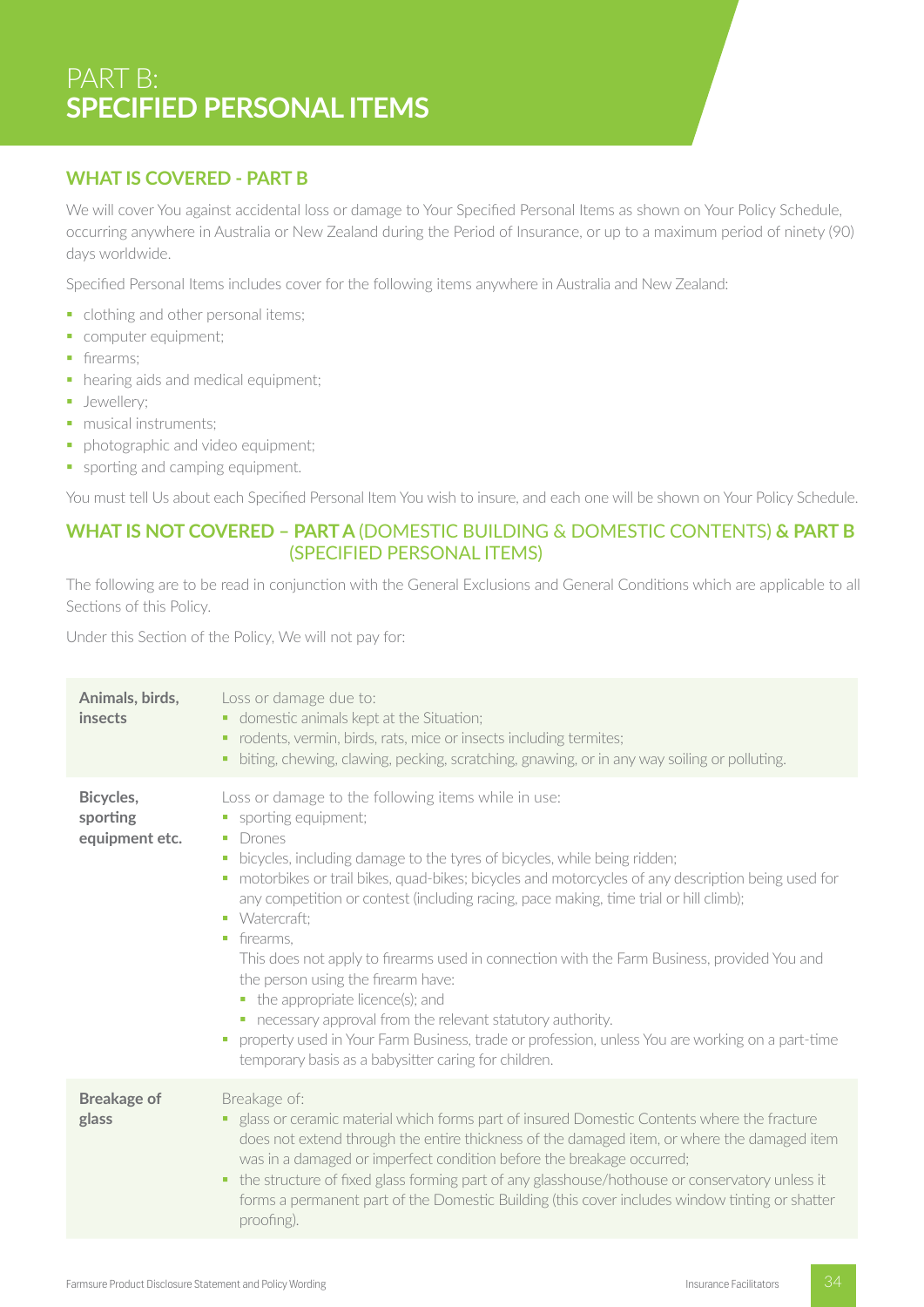| <b>Burglary and</b><br><b>Theft</b>                                            | Actual or attempted Theft or Burglary which either:<br>• is committed by You, Your tenants, Employees, or their Visitor; or<br>by anyone visiting with Your consent, or the consent of anyone living at the Situation; or<br>a.<br>• takes place in the internal or external common areas of a residential flat, home unit, town house,<br>quarters or any other type of multiple occupancy residence; or<br>• is from any part of the Domestic Buildings which You share with another person who is not<br>insured under this Section.                                                                                                                                                                                                                                                                                                                                                                                                                                                                                                  |
|--------------------------------------------------------------------------------|------------------------------------------------------------------------------------------------------------------------------------------------------------------------------------------------------------------------------------------------------------------------------------------------------------------------------------------------------------------------------------------------------------------------------------------------------------------------------------------------------------------------------------------------------------------------------------------------------------------------------------------------------------------------------------------------------------------------------------------------------------------------------------------------------------------------------------------------------------------------------------------------------------------------------------------------------------------------------------------------------------------------------------------|
| Demolition,<br>weakening,<br>movement,<br>shrinkage,<br>lopping, tree<br>roots | Loss or damage caused by:<br>• any demolition order by any legal authority including:<br>• the incorrect siting of Domestic Buildings; or<br>• a Domestic Buildings demolition order caused by a failure to obtain the necessary legal<br>permits.<br>• lawful destruction or confiscation of Your property including due to items being used unlawfully;<br>the removal or weakening of supports or foundations during alterations, improvements, repairs,<br>п<br>lifting or shifting of the Domestic Building;<br>movement, shifting, dislodgement or bulging of a swimming pool or spa or any other in-ground<br>п<br>structure including their covers and liners. However, this does not apply if the damage is caused<br>by impact or earthquake;<br>shrinkage or expansion, settling of earth or land;<br>٠<br>felling or lopping of trees by any person(s) other than a professional tree lopper;<br>٠<br>• roots from trees, plants, shrubs or grass (but this only applies to loss or damage directly caused<br>by the roots). |
| <b>Electronic</b><br>Breakdown,<br>Power Surge,<br>application of<br>heat      | Loss or damage due to:<br>• electronic breakdown or malfunction, electronic or computer virus, or processing errors;<br>• Power Surge to domestic appliances and equipment more than fifteen (15) years old from date<br>of manufacture;<br>any Power Surge that originates at the Situation;<br>ш<br>· mechanical breakdown or derangement, or electrical or electronic failure other than an electric<br>motor burning out (Fusion);<br>• a heating element forming part of and resulting in damage to the appliance. The resultant<br>damage is however covered;<br>• the deliberate application of heat.                                                                                                                                                                                                                                                                                                                                                                                                                             |
| Flood, tidal<br>wave                                                           | Loss or damage caused by:<br>• Flood, high tide, king tide, Storm Surge or tidal wave;<br>• hydrostatic pressure.                                                                                                                                                                                                                                                                                                                                                                                                                                                                                                                                                                                                                                                                                                                                                                                                                                                                                                                        |
| <b>Intentional</b><br>damage and<br>illegal acts                               | • intentional loss or damage caused by You, a tenant, or anyone living with You.<br>malicious damage or vandalism by a tenant, or anyone living with You.<br>ш<br>loss or damage to any property that is:<br>ш<br>· illegally acquired or held in Your possession; or<br>• stored in a dangerous and illegal way; or<br>• connected with growing or creating any illegal substances.                                                                                                                                                                                                                                                                                                                                                                                                                                                                                                                                                                                                                                                     |
| Pollution                                                                      | Loss or damage due to:<br>• pollution or contamination;<br>• mould, mildew, algae or fungi.                                                                                                                                                                                                                                                                                                                                                                                                                                                                                                                                                                                                                                                                                                                                                                                                                                                                                                                                              |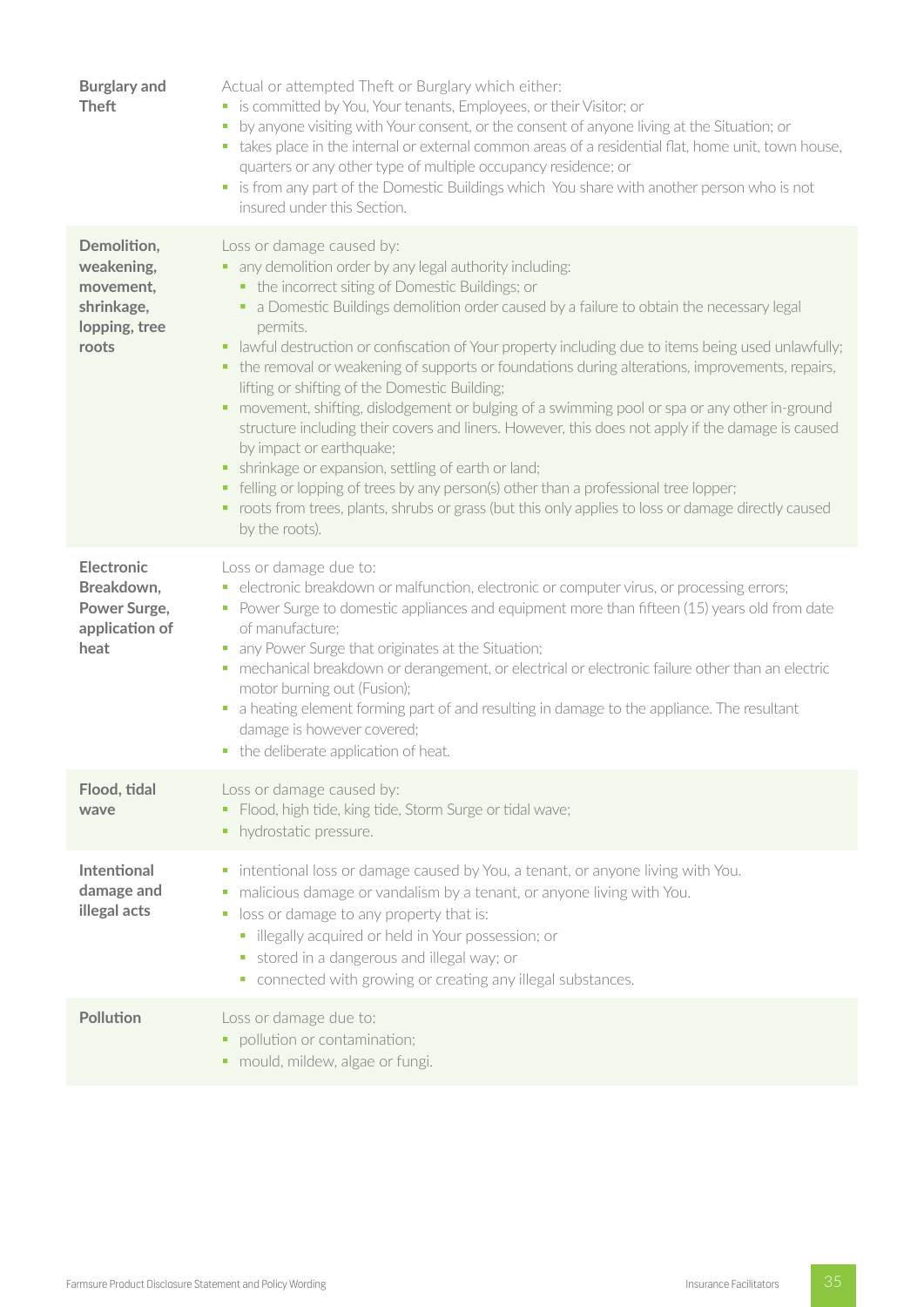| Storm, wind,<br>Rainwater                                       | Loss or damage caused by Storm, Rainwater or wind to:<br>• swimming pool liners and covers (including solar), shade cloth, shade sails, material awnings,<br>netting and shade structures;<br>glasshouses, hothouses and other similar structures;<br>ш<br>plants, shrubs, trees; landscaping<br>retaining walls;<br>• external paintwork or other exterior coatings where no other physical damage has been<br>caused by the Storm.<br>We do not cover loss or damage due to atmospheric or climatic conditions such as the action<br>of light, unless the damage is caused by a specific weather-related event that is not excluded<br>by this Policy. |
|-----------------------------------------------------------------|----------------------------------------------------------------------------------------------------------------------------------------------------------------------------------------------------------------------------------------------------------------------------------------------------------------------------------------------------------------------------------------------------------------------------------------------------------------------------------------------------------------------------------------------------------------------------------------------------------------------------------------------------------|
| <b>Vehicles and</b><br><b>Watercraft</b>                        | Loss or damage to:<br>• Vehicles including motor cycles, caravans, trailers or Aircraft, their accessories, extras and/or<br>spare parts;<br>• Watercraft:<br>• more than four metres long;<br>• less than four metres long that require registration under State or Territory legislation;<br>• Watercraft, jet-skis, blade runners, Aircraft, golf buggies, ride-on mowers, bicycles,<br>wheelchairs, surfboards, sailboards, surf-skis, canoes, kayaks or dinghies insured by this<br>Policy, caused by Theft.                                                                                                                                        |
| <b>Water entering</b><br>a Domestic<br><b>Building</b>          | Loss or damage caused by water:<br>entering through an opening made for the purpose of alterations, improvements or repairs;<br>ш<br>entering Your Domestic Buildings as a result of any structural defect, faulty design or<br>п<br>workmanship;<br>• seeping through a wall or floor as a result of atmospheric conditions other than Storm;<br>• escaping from a shower base.                                                                                                                                                                                                                                                                         |
| <b>Wear and</b><br>tear, poor<br>workmanship,<br>lack of upkeep | Loss or damage due to:<br>• structural and inherent defects, faulty workmanship or faulty materials;<br>defective, deficient, incorrect or failure of design and specification, or formula design error;<br>any substance percolating, seeping or penetrating from any source, or the gradual escaping<br>of any liquid over a period of time;<br>the porous condition of any tiles, grout or sealant;<br>٠<br>rust, corrosion, fading, scratching or denting, wear and tear, gradual deterioration or<br>depreciation.                                                                                                                                  |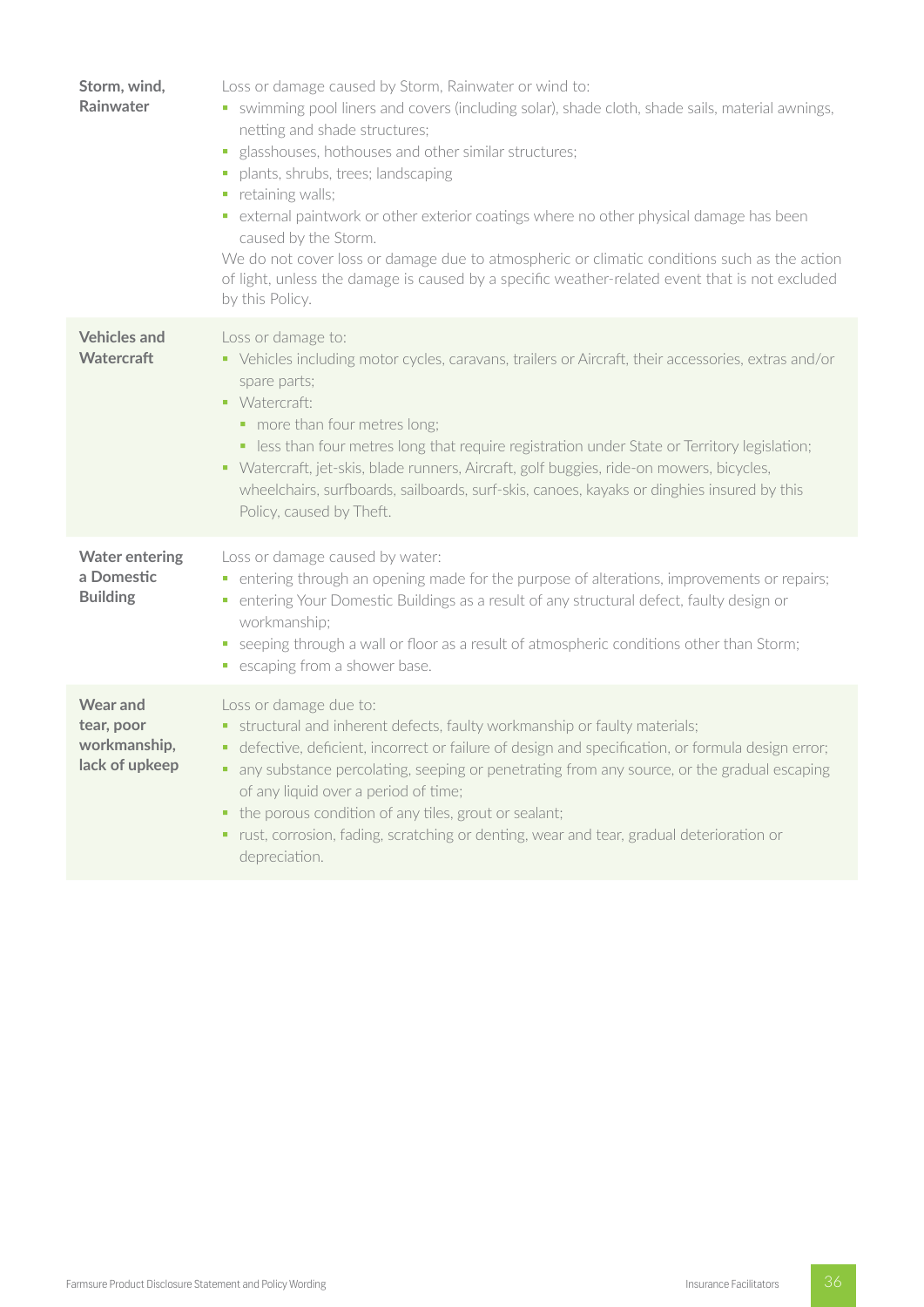# **BASIS OF CLAIM SETTLEMENT**

There are two (2) methods We use to calculate the amount of claim settlement:

- § *"Replacement and Reinstatement"*
- § *"Indemnity Value"*

The method You have chosen will be shown on Your Policy Schedule.

The maximum amount We will pay for an accepted claim is the Sum Insured per item which will also be shown on Your Policy Schedule.

## **PART A - DOMESTIC BUILDING**

#### *Replacement and Reinstatement*

Where "Replacement and Reinstatement" is stated in Your Policy Schedule, We will at Our option:

- § repair or rebuild as practicable any damaged part(s) of Your Domestic Buildings to the same condition they were when new, or;
- § pay the reasonable cost of repairing or rebuilding Your Domestic Building to a condition substantially the same as when new, or;
- pay You up to the amount of the Sum Insured.

We will use building materials and construction methods commonly used at the time of loss or damage. However, if it is not possible to use original materials, We will use the nearest available equivalent.

We will not pay to repair or rebuild any part of the Domestic Building(s) which have not sustained any physical damage.

In the event of a Total Loss, if rebuilding does not commence within six (6) months of the damage occurring, including where any extended period has been agreed to by Us, You may be liable to pay for any increase in rebuilding costs caused by Your delay and any shortfall in providing for the cost to repair must not be due to underinsurance.

We may agree in writing to allow Domestic Buildings in the event of a Total Loss to be rebuilt on another site at the Situation, provided that the replacement costs are no more than they would have been had the work been carried out at the original site.

Where the claim is for gates, fences or freestanding walls that are damaged as a result of Storm or runoff, We will deduct an amount from any claim for depreciation due to age and condition for:

- wooden parts;
- materials used over five (5) years old;
- § previous damage caused by wear and tear, rust, corrosion, termites, vermin, larvae or other insects.

Amounts to be deducted are calculated by comparing the current value of items being repaired with their age and condition.

#### *Indemnity Value*

Where "Indemnity Value" is stated in Your Policy Schedule, We will at Our option:

- **•** pay You the indemnity value of Your Domestic Building prior to the loss or damage occurring;
- repair or rebuild any damage to Your Domestic Buildings;
- pay You the cost of repairing or re-building any damage of Your Domestic Building;
- **•** pay You up to the amount of the Sum Insured.

Claims will also be settled on an indemnity value basis when You decide not to repair or rebuild the damaged Domestic Building(s).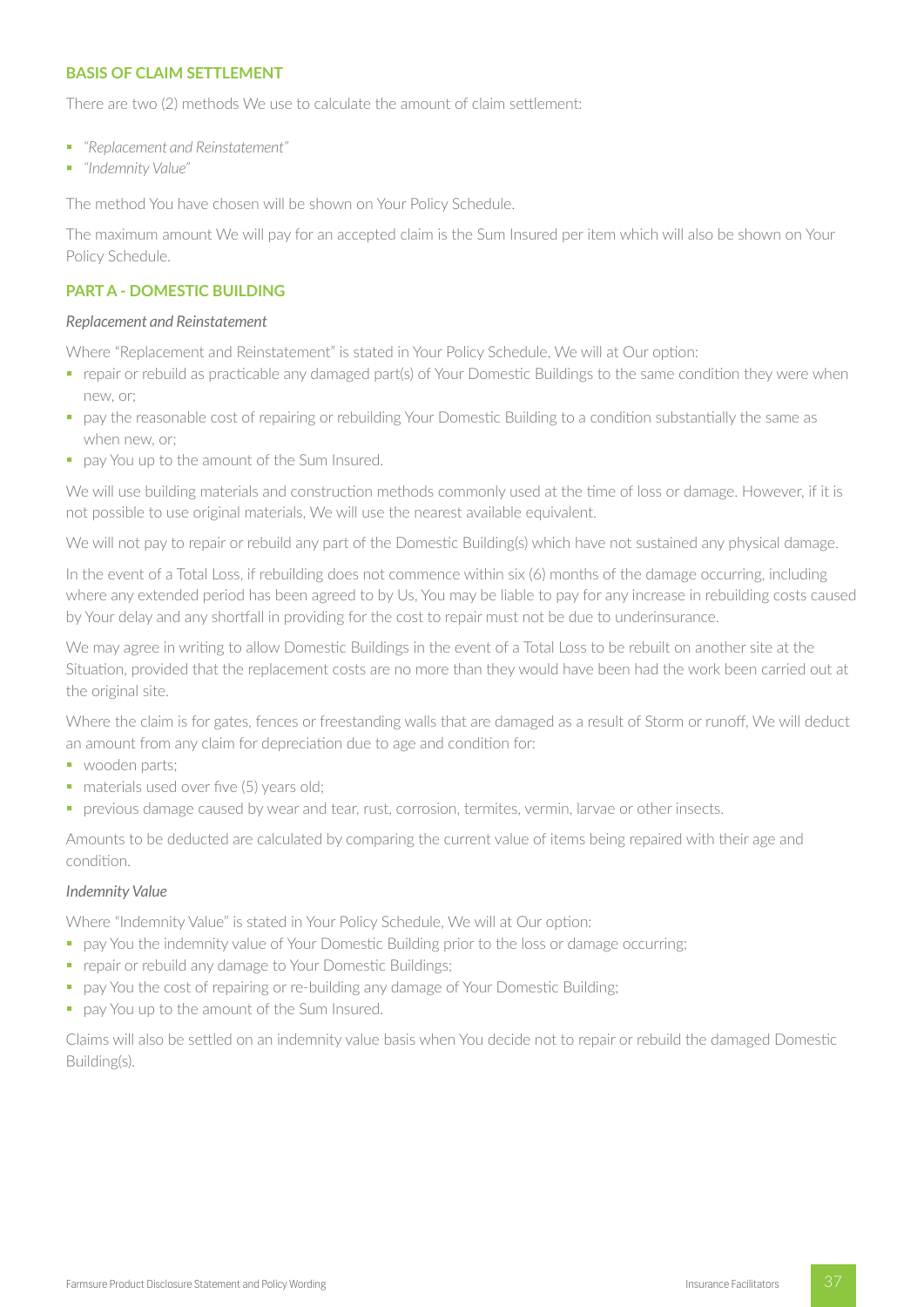# **PART A - DOMESTIC CONTENTS**

#### *Replacement and Reinstatement*

Where "Replacement and Reinstatement" is stated in Your Policy Schedule, We will at Our option pay a claim using one of the following:

- $\blacksquare$  replace the items with the nearest equivalent new item(s);
- $\blacksquare$  repair the item(s) to the condition it was when it was new;
- pay You the cost to repair or replace the item(s).

Where the claim relates to carpet, loose floor coverings, curtains or blinds, the repair or replacement is limited to the room, hall or passage where the loss occurred.

Claims will be settled on an indemnity value basis when You decide not to repair or replace the damaged property using the above Basis of Claim Settlement.

#### **PART B - PERSONAL ITEMS**

At Our option, We will either:

- § repair or replace Your Personal Items to the same condition as when they were new; or
- pay You the reasonable cost of repairing or replacing the Personal Items to the same condition as when they were new.

Where We pay You the reasonable cost of repair or replacement, We will use the retail price of the item available to Us, including discounts.

#### **Pairs, sets, collections**

If any part of a Collection is lost or damaged, We will pay the value of the part which is lost or damaged. No allowance will be made for any reduction in the value of the remaining part or parts of the Collection.

#### **GST**

We will adjust Your claims payment in accordance with the provision under "GST Notice".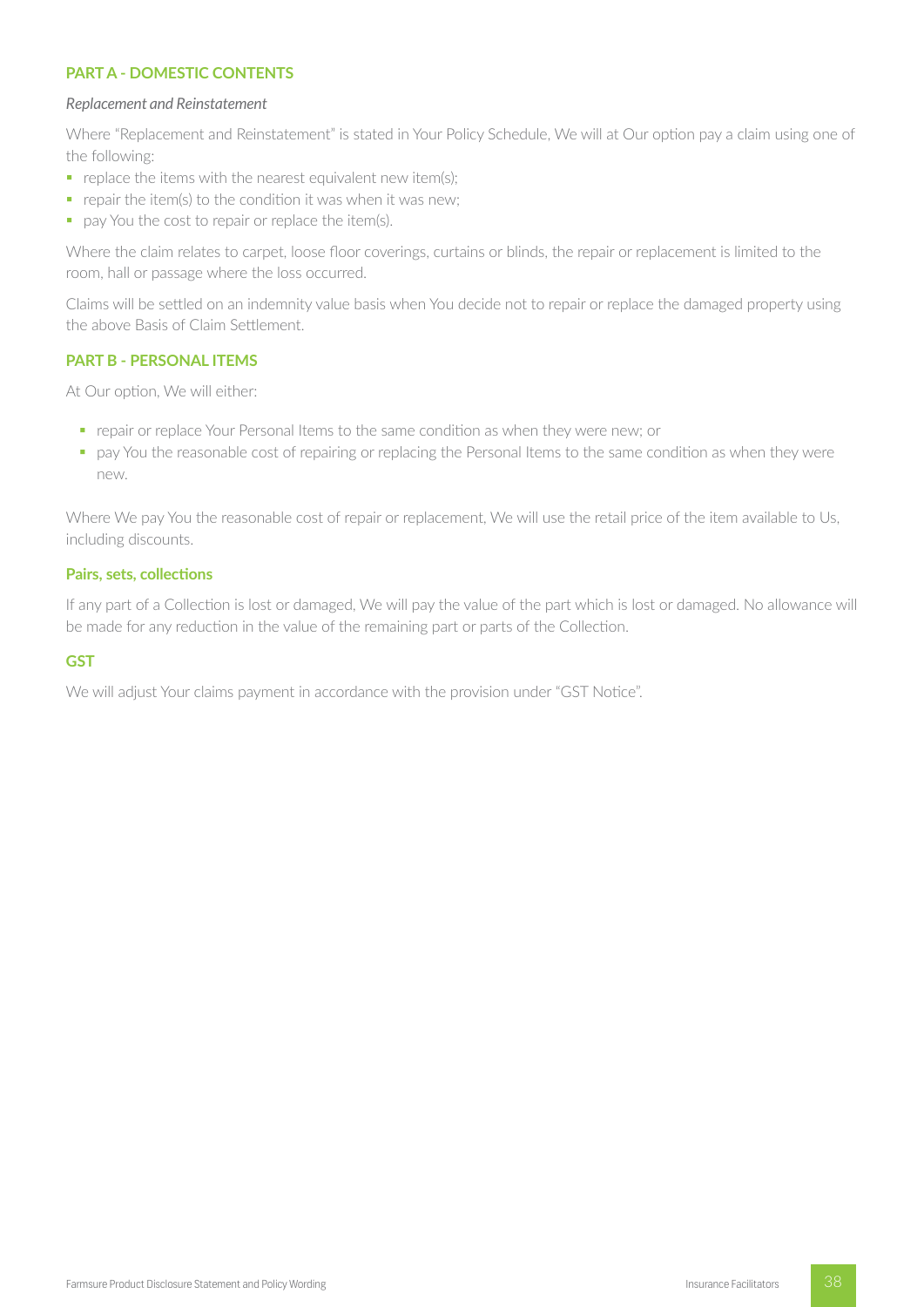# PART C: **DOMESTIC LIABILITY**

# **WHAT IS COVERED - PART C**

We agree to cover You for Your legal liability to pay Compensation for:

- **•** death or bodily injury; and/or
- **•** property damage

arising from an Occurrence during the Period of Insurance.

If You have insured the Domestic Building at the Situation and You are the owner or occupier, We will cover any Occurrence that takes place at that Situation and relates to the ownership or occupation of Your Principal Residence.

If You have insured Your Domestic Contents, We will cover any Occurrence that takes place anywhere in the world excluding North America that is not related to the ownership of Your Principal Residence.

We will pay:

- up to the amount shown on Your Policy Schedule for any one Occurrence;
- no more than this amount in total under all Sections which covers the same liability.

The following are included in the amount We will pay:

- § legal costs and expenses in addition to the Sum Insured, in defence of any proceedings against You, even if the suit is groundless or fraudulent. We will need to appoint any legal representation;
- all costs awarded against You in any proceedings including any interest accrued after the judgment;
- all other reasonable expenses (excluding loss of earnings) incurred by You and relating to the defence of claims against You which We have agreed in writing to reimburse.

# **ADDITIONAL BENEFITS - PART C**

The following additional benefits will apply in addition to the cover provided under "Part C: Domestic Liability".

| <b>Watercraft</b><br>liability                    | We insure You against any claims for Compensation or expenses that You become legally liable<br>to pay for death of or bodily injury to any person; or loss of or damage to property arising from:<br>• the ownership, custody or use of any Watercraft including dinghies, canoes, kayaks, surf or<br>wave skis, sailboards, surfboards, toy or model Watercraft that are:<br>• up to four metres in length; and<br>unpowered or powered by a Watercraft motor not exceeding 10 horsepower.                                                                                                                                                                                                       |
|---------------------------------------------------|----------------------------------------------------------------------------------------------------------------------------------------------------------------------------------------------------------------------------------------------------------------------------------------------------------------------------------------------------------------------------------------------------------------------------------------------------------------------------------------------------------------------------------------------------------------------------------------------------------------------------------------------------------------------------------------------------|
| Sporting or<br>social club<br>committee<br>member | We will insure You for the amount You become legally liable to pay for Compensation or<br>expenses for an alleged or actual act or omission arising out of Your or their position as a<br>committee member of a social or sporting club.<br>We will only pay if the remuneration You receive does not exceed \$2,000 per year and the<br>alleged act or omission is committed during the Period of Insurance.<br>The maximum amount We will pay under this Additional Benefit is \$10,000 during any one<br>Period of Insurance.<br>Under this benefit You are not covered for any loss arising from:<br>• Any conflict of duty or interest.<br>• Gaining an illegal personal profit or advantage. |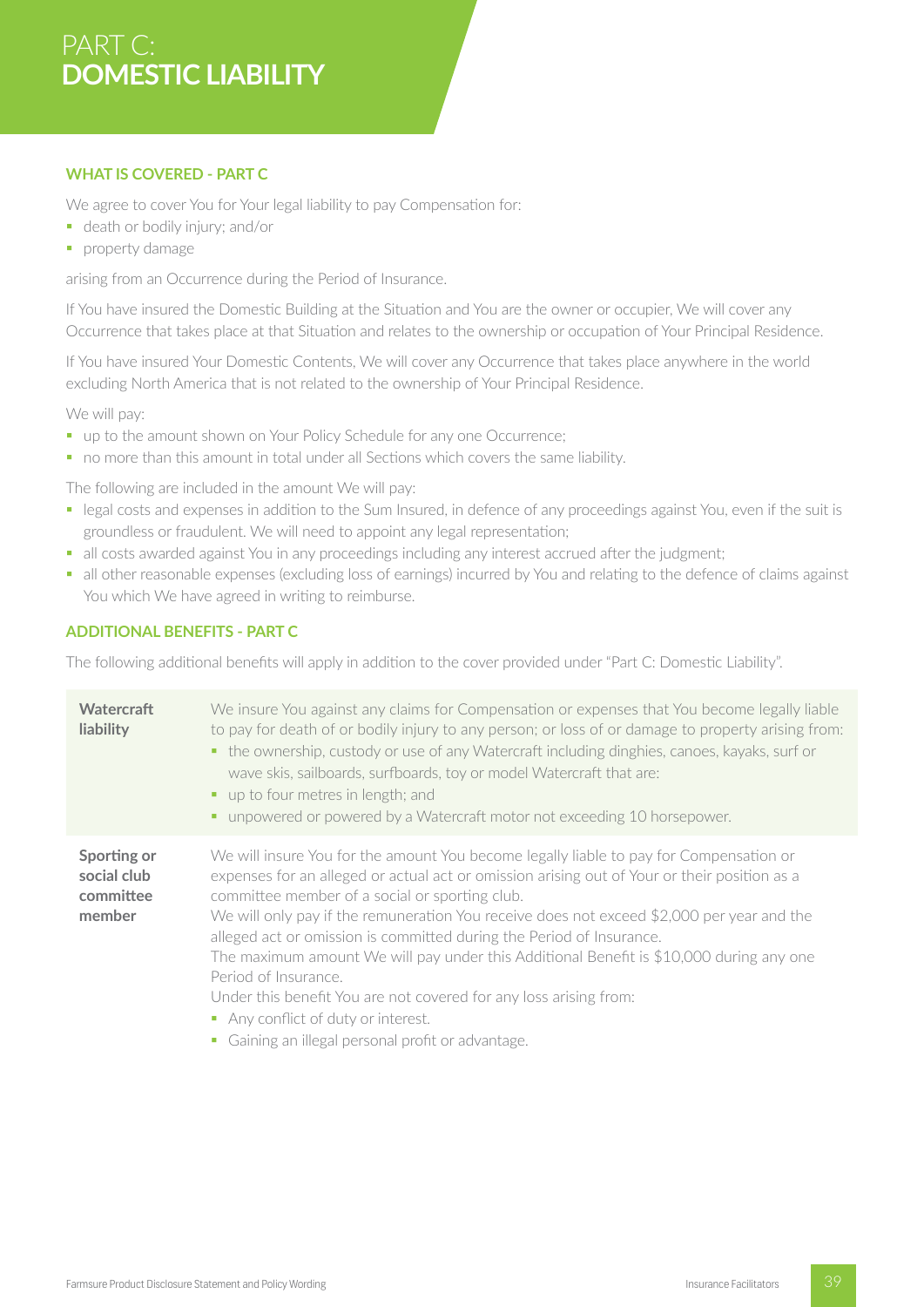| <b>Total Loss</b><br>- building<br>liability | If Your claim is for a Total Loss on Your Domestic Building, liability cover in relation to Your<br>Domestic Building formerly occupied by You will continue until the earliest of:<br>any construction commencing at the Situation;<br>• the sale of the Situation or any part of it;<br>another Policy being taken out that includes liability cover in relation to the Situation;<br>٠<br>the commencement of construction of a building at another Situation to replace that building;<br>six (6) months from the date of the damage that caused the Total Loss; or<br>٠<br>• confirmation of a structural defect, faulty design or faulty workmanship when Your Domestic<br>Buildings were constructed.                                                                                                                                                                                                                                                                                                                                                                                                                                                                                                                                                                                                                                                                                                                                                                                                                                                                             |
|----------------------------------------------|------------------------------------------------------------------------------------------------------------------------------------------------------------------------------------------------------------------------------------------------------------------------------------------------------------------------------------------------------------------------------------------------------------------------------------------------------------------------------------------------------------------------------------------------------------------------------------------------------------------------------------------------------------------------------------------------------------------------------------------------------------------------------------------------------------------------------------------------------------------------------------------------------------------------------------------------------------------------------------------------------------------------------------------------------------------------------------------------------------------------------------------------------------------------------------------------------------------------------------------------------------------------------------------------------------------------------------------------------------------------------------------------------------------------------------------------------------------------------------------------------------------------------------------------------------------------------------------|
| <b>Vehicle liability</b>                     | We insure You against any claims for Compensation or expenses which You become legally<br>liable to pay for:<br>• death of or bodily injury to any person; or<br>• loss of or damage to property,<br>arising from the ownership, custody or use of any Vehicle which is a type that does not require<br>by law to be registered or have statutory bodily injury insurance cover, including:<br>• any motorised wheelchair;<br>• any domestic trailer not attached to any Vehicle;<br>• mobility scooters;<br>golf buggies;<br>ш<br>• garden equipment, including ride-on mowers.<br>We will also insure You against claims during the Period of Insurance for:<br>• death or bodily injury caused by You solely as a result of You being passengers in a registered<br>Vehicle:<br>death or bodily injury caused by any registered Vehicle if the Occurrence causing the death or<br>$\mathcal{L}_{\mathcal{A}}$<br>bodily injury takes place at the Situation.<br>We do not insure You where You are entitled to be:<br>• wholly or partially insured by any compulsory statutory insurance or accident compensation<br>scheme, or would have been, but for failure to register the Vehicle or to apply for the cover<br>under the scheme or to comply with a term or condition of the scheme;<br>wholly or partially covered by any other policy of insurance which specifically covers the<br>Vehicle (except where this exclusion would contravene s.45 of the Insurance Contracts Act<br>1984);<br>protected while any Vehicle is being used for competitive racing or pace making. |
| <b>WHAT IS NOT COVERED - PART C</b>          |                                                                                                                                                                                                                                                                                                                                                                                                                                                                                                                                                                                                                                                                                                                                                                                                                                                                                                                                                                                                                                                                                                                                                                                                                                                                                                                                                                                                                                                                                                                                                                                          |
|                                              | The following exclusions are to be read in conjunction with the General Exclusions and General Conditions which are<br>applicable to all Sections of this Policy and forming part of this Policy.                                                                                                                                                                                                                                                                                                                                                                                                                                                                                                                                                                                                                                                                                                                                                                                                                                                                                                                                                                                                                                                                                                                                                                                                                                                                                                                                                                                        |

Under this Section, We will not cover Your legal liability for:

| <b>Conflict of</b><br>interest and<br>illegal acts          | Any conflict of duty or interest.<br>• You gaining an illegal personal profit or advantage.<br>• The lawful seizure, nationalisation, confiscation or requisition of any property of the Insured.<br>- Liability arising out of breach of copyright, libel, slander or assault caused by You. |
|-------------------------------------------------------------|-----------------------------------------------------------------------------------------------------------------------------------------------------------------------------------------------------------------------------------------------------------------------------------------------|
| <b>Construction of</b><br>and damage to<br><b>buildings</b> | • Any Domestic Buildings in the course of alteration, addition, improvement, demolition or<br>repair costing more than \$100,000 (labour and materials).<br>• Destruction of or damage to property by any Federal, State or Territory Government or<br>public or local authority.             |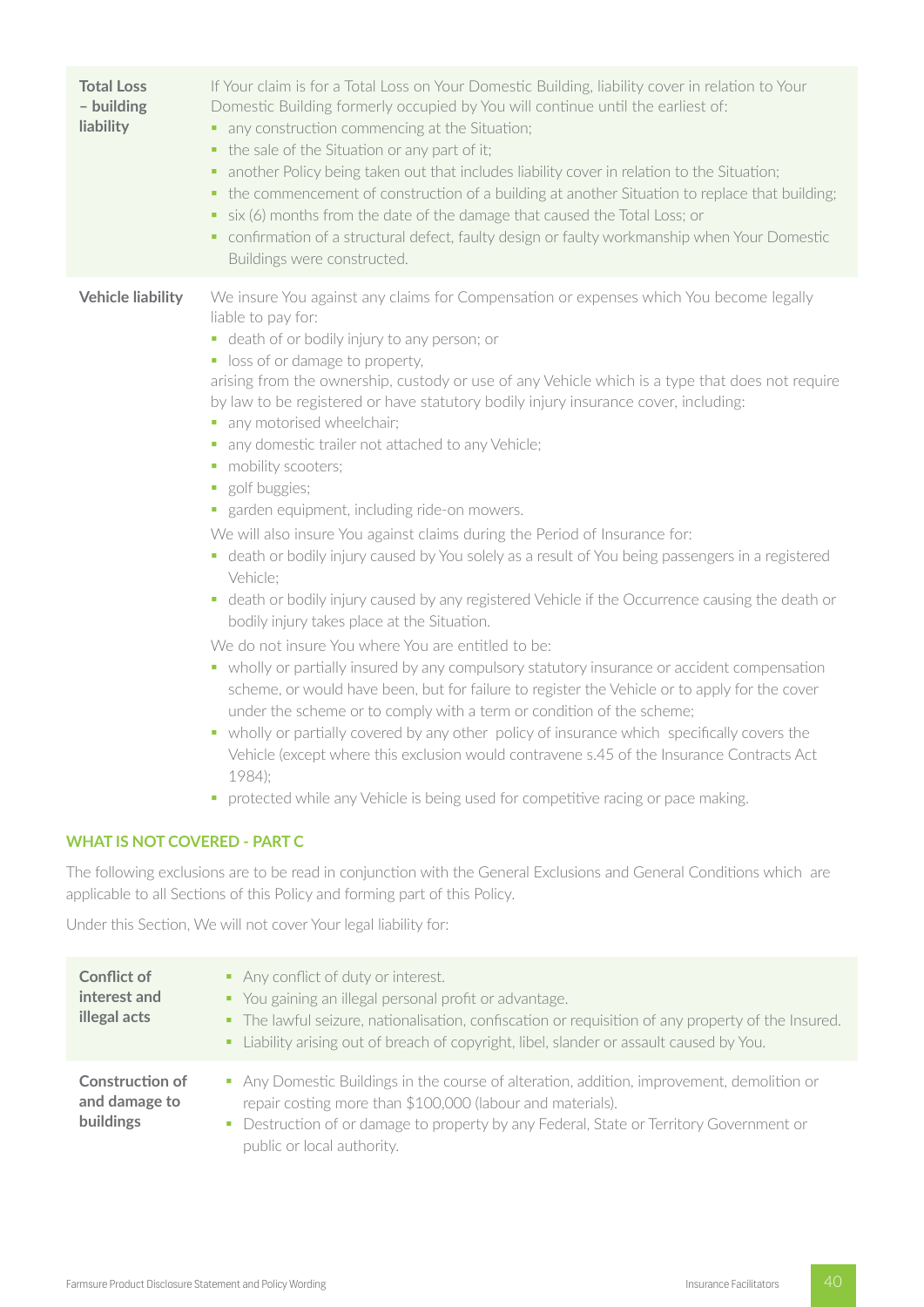| Covered<br>elsewhere                          | • Your ownership or possession of land, buildings or structures other than at the Situation of<br>Your Building insured by this Section.<br>An Occurrence which is or could be partly or fully insured under "Section 4 - Farm Liability".<br>• Any loss that can be reimbursed or otherwise insured by Your sporting or social club or<br>community organisation.                                                                                                          |
|-----------------------------------------------|-----------------------------------------------------------------------------------------------------------------------------------------------------------------------------------------------------------------------------------------------------------------------------------------------------------------------------------------------------------------------------------------------------------------------------------------------------------------------------|
| <b>Excluded</b><br>proceedings                | Proceedings of claims:<br>• by existing or previous family members; or<br>· in relation to divorce, maintenance, property disputes, separation or child visitation;<br>• regarding facts or Occurrences relating to prior to the commencement of this Policy, which<br>You knew or ought to have known at the time of commencement of this Policy would or<br>might give rise to a claim;<br>• initiated, threatened, or commenced prior to the commencement of the Policy. |
| <b>Horse activities</b>                       | Horse Riding Activities unless agreed to by Us and specified on Your Policy Schedule.                                                                                                                                                                                                                                                                                                                                                                                       |
| Landslide/<br>Subsidence                      | Cover only applies when the landslide or subsidence or mudslide occurs within seventy-two<br>(72) hours of the ending of the event and contributed to or caused by one of the following<br>defined events:<br>• earthquake;<br>· tsunami;<br>• explosion or implosion;<br>liquid escape.                                                                                                                                                                                    |
| <b>Pollution</b>                              | Pollution or contamination, however caused, directly or indirectly.<br>However, this exclusion will not apply if caused by a sudden, identifiable, unexpected and<br>unintended Occurrence which takes place in its entirety at a specific time and place, during<br>the Period of Insurance, and within Australia.                                                                                                                                                         |
| Pregnancy,<br>transmissible<br>disease        | Claims for pregnancy and for death or bodily injury arising out of pregnancy, or the<br>transmission of a transmissible and infectious disease by You or Your family.                                                                                                                                                                                                                                                                                                       |
| Vehicles, Lift,<br><b>Watercraft</b>          | Your ownership, possession or use of any Lift, Vehicle, Aircraft (including Aircraft Landing<br>Areas), Drones or Watercraft, other than liability that arises out of:<br>• model or toy Aircraft, hang-glider or kite;<br>• what We cover under "Additional Benefits - Vehicle Liability";<br>• model or toy Watercraft, surfboards, sailboards, canoes, dinghies, kayaks, surf or wave-skis.                                                                              |
| Interference with<br>support                  | Vibration of, weakening of or interference with the support to land or buildings.                                                                                                                                                                                                                                                                                                                                                                                           |
| Workers'<br>compensation or<br>similar scheme | Any entitlement to claim, including liability which is over that recoverable, for a benefit under<br>any workers' compensation legislation, industrial award, accident compensation scheme,<br>statutory or compulsory scheme.                                                                                                                                                                                                                                              |
| You and persons<br>living with You            | Death of or bodily injury to:<br>• You or any persons normally living with You;<br>anyone employed by You, or by persons normally living with You, if the death or bodily injury<br>ш<br>arises out of their employment;<br>Your Farm Business, or any other trade or profession other than domestic rental, or<br>ш<br>babysitting on a casual basis.                                                                                                                      |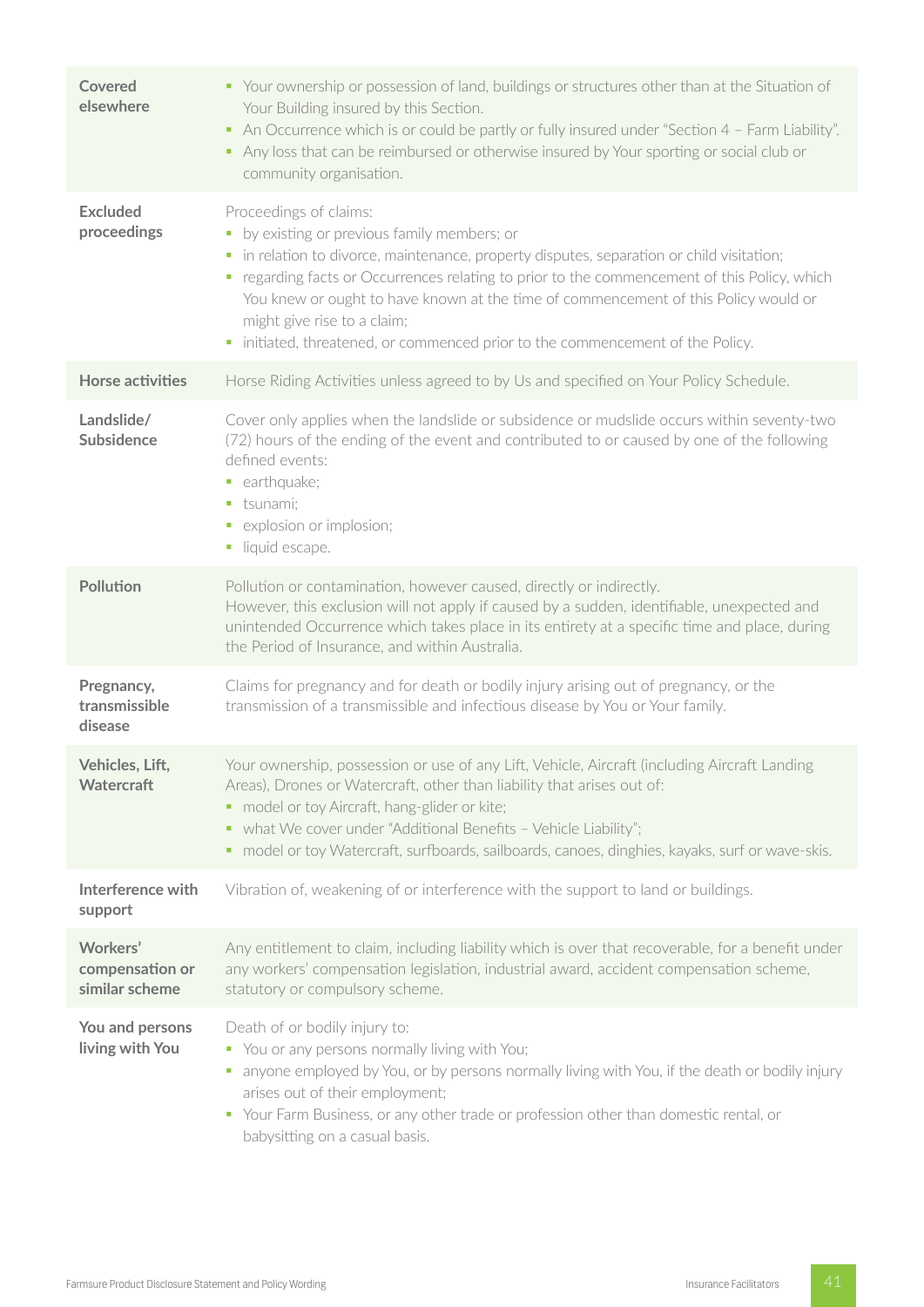| Your deliberate<br>actions | • The deliberate action of You or a family member, unless that action was reasonable to<br>prevent or reduce injury, or prevent or reduce loss or damage to Insured Property,<br>any agreement, unless liability would have attached to You or Your family had that<br>agreement not existed, except for Your liabilities as a tenant under the terms of a lease or<br>rental agreement on the Domestic Building. |
|----------------------------|-------------------------------------------------------------------------------------------------------------------------------------------------------------------------------------------------------------------------------------------------------------------------------------------------------------------------------------------------------------------------------------------------------------------|
| Your property              | Loss of or damage to:<br>• property belonging to You, or to any persons normally living with You, or property belonging<br>to Your or their Employees;<br>• property in Your care, custody or control, except that property in which You live as a                                                                                                                                                                |

# **SPECIAL CONDITIONS – PART A (DOMESTIC BUILDING & DOMESTIC CONTENTS), PART B (PERSONAL ITEMS) & PART C (DOMESTIC LIABILITY)**

residential tenant.

| The following are specific conditions, applying to the Domestic Buildings and Domestic<br>Contents at the Situation and are to be read in conjunction with the General Conditions:                                                                                                                                                                                                                                                                                                                                                                                                    |  |
|---------------------------------------------------------------------------------------------------------------------------------------------------------------------------------------------------------------------------------------------------------------------------------------------------------------------------------------------------------------------------------------------------------------------------------------------------------------------------------------------------------------------------------------------------------------------------------------|--|
| if You own the Domestic Buildings and the Domestic Contents but have only insured Your<br>$\mathcal{L}_{\mathcal{A}}$<br>Domestic Contents under this Policy, We will not cover any legal liability You may incur as<br>owner of the Domestic Buildings;                                                                                                                                                                                                                                                                                                                              |  |
| Similarly, if You own the Domestic Buildings and Domestic Contents but have only insured<br>ш<br>Your Domestic Buildings under this Policy, We will not cover any legal liability You may<br>incur as owner of the Domestic Contents;                                                                                                                                                                                                                                                                                                                                                 |  |
| if You own the Domestic Buildings but do not live in them, We will not consider Your<br>$\mathcal{L}_{\mathcal{A}}$<br>ownership to be a Business.                                                                                                                                                                                                                                                                                                                                                                                                                                    |  |
| At any time, for all claims made against You for any one Occurrence, We may pay to You or on<br>Your behalf, after deducting any amounts already paid:<br>• the Sum Insured for Your legal liability under this Section; or<br>any lower sum for which the claim may be settled.<br>٠<br>If We do so:<br>the conduct of any outstanding claim against You will become Your responsibility; and<br>٠<br>We will not be liable to pay any other amounts under this Section other than costs, charges<br>٠<br>or expenses agreed to by Us in respect of the period prior to the payment. |  |
| If You have insured Your Domestic Building with Us and it will be unoccupied for more than<br>ninety (90) consecutive days, You must tell Us and obtain Our written consent for the cover to<br>continue. If You do not do this, Your cover will automatically be reduced during the period it is<br>left unoccupied subsequent to the ninety (90) days, for Insured Losses arising out of:<br>lightning and thunder;<br>$\blacksquare$<br>riot and civil commotion;<br>×<br>impact by Vehicles and Aircraft;<br>ш<br>earthquake<br>ш                                                 |  |
|                                                                                                                                                                                                                                                                                                                                                                                                                                                                                                                                                                                       |  |

## **EXCESS**

When You make a claim under this Section of Your Policy, You may have to pay an Excess as shown on Your Policy Schedule for "Part A: Domestic Building and Domestic Contents" and "Part B: Personal Items".

No Excess applies to "Part C: Domestic Liability".

For claims relating to solar panels or Wind Turbines including batteries, inverters and other associated equipment, the excess will be increased by \$750.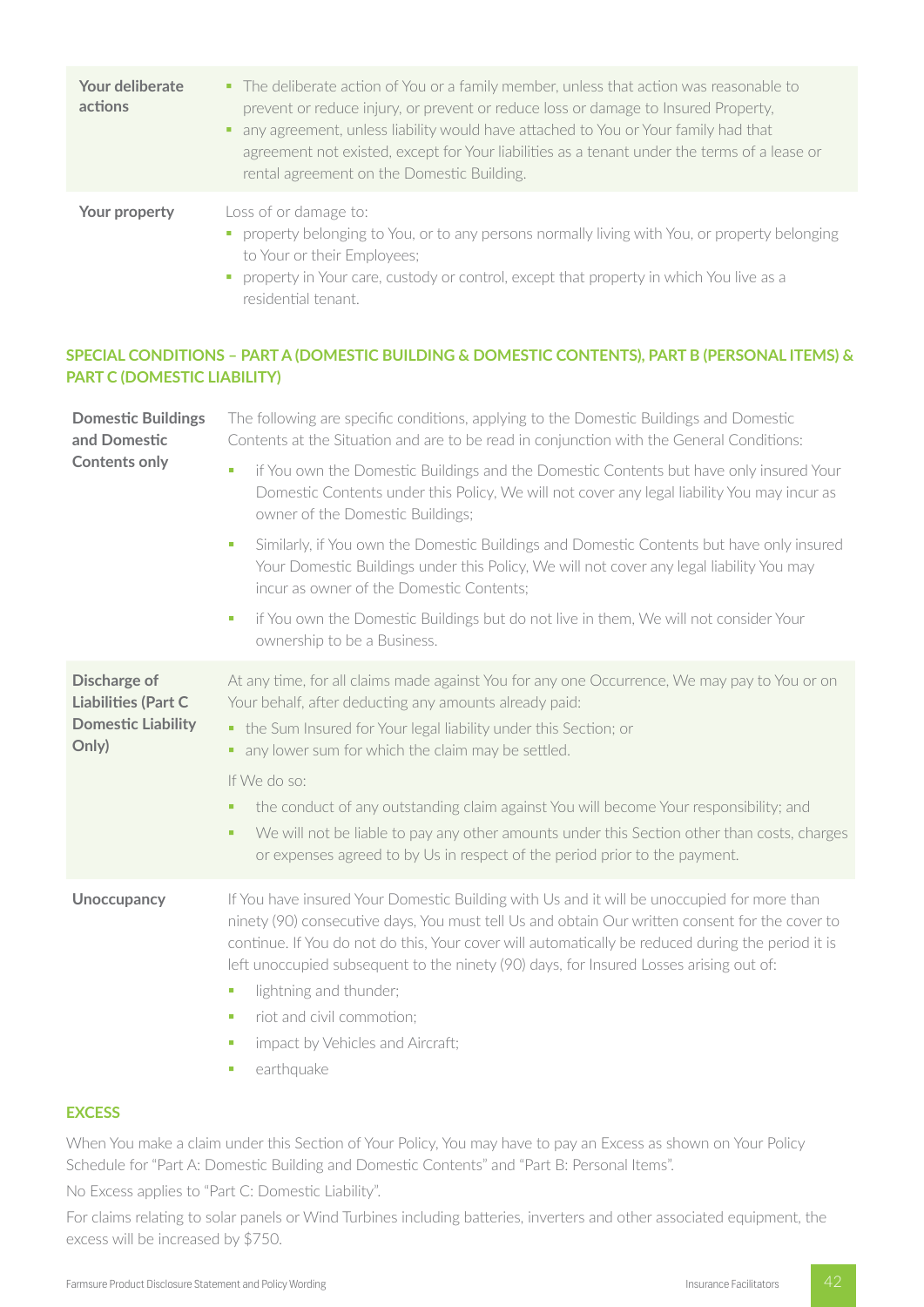# SECTION 2 **FARM PROPERTY**

## **DEFINITIONS SPECIFIC TO THIS SECTION**

There are some words that have been given special meanings under "Section 2 – Farm Property" and are listed along with their meaning in the table below:

| <b>Disruption</b><br><b>Expenses</b> | Means expenses that need to be covered following an Insured Loss to minimise the<br>disruption to Your Farm Business and maintain it at a similar level to that which You had prior<br>to the Insured Loss.                                                                                                                                                                                                                                                                                                                                                                                                                                                                                                                                                                                                                                                                                                                                                                                                                                                                                                                                                                                                                                                                                                                                                                                       |
|--------------------------------------|---------------------------------------------------------------------------------------------------------------------------------------------------------------------------------------------------------------------------------------------------------------------------------------------------------------------------------------------------------------------------------------------------------------------------------------------------------------------------------------------------------------------------------------------------------------------------------------------------------------------------------------------------------------------------------------------------------------------------------------------------------------------------------------------------------------------------------------------------------------------------------------------------------------------------------------------------------------------------------------------------------------------------------------------------------------------------------------------------------------------------------------------------------------------------------------------------------------------------------------------------------------------------------------------------------------------------------------------------------------------------------------------------|
| <b>Farm Buildings</b>                | Means Farm Buildings permanently located at the Situation which are mainly used in the<br>Farm Business, although not as a permanent place of residence. Farm Buildings must be<br>specified on Your Policy Schedule, and include:<br>plant and equipment that is permanently attached to or forms part of the Farm Building,<br>ш<br>including attached solar panel units for Farm Business use;<br>items permanently attached to Farm Buildings such as stockyards, races, and silos (including<br>ш<br>their elevators), fences, gates and fuel or water tanks;<br>• services such as water, sewerage and electricity that are designed to run in conjunction with<br>the insured Farm Buildings and for which You are legally responsible;<br>landlord's fixtures and fittings for which you are legally liable under the terms of a lease.<br>$\blacksquare$<br>Farm Buildings does not mean:<br>Fencing that is not permanently attached to a Farm Building;<br>ш<br>• Farm Buildings undergoing construction or alteration where the total cost exceeds<br>\$100,000;<br>Roads, driveways, tracks, unpaved paths or other unpaved surfaces that are constructed of<br>earth, gravel or any other loose surface materials, which are publicly or privately owned;<br>Bridges, culverts, dams, canals, reservoirs, railway tracks and tunnels.<br>a,                                         |
| <b>Farm Contents</b>                 | Means property owned by You, or for which You are legally liable, that are shown on Your<br>Policy Schedule and used in the Farm Business. Farm Contents are usually kept in Farm<br>Buildings at the Situation, and include items such as:<br>• tools and equipment, Fencing materials, packing materials and accessories;<br>farm inputs including stock, feed, seeds, fuels, oils, plant materials and fertiliser (fertiliser is<br>٠<br>only covered while stored in a soundly built three-or-four sided and weatherproof shed);<br>• food and other Products grown or produced and stored on Your Situation and for commercial<br>sale, but only if listed on Your Policy Schedule;<br>communication systems and equipment used in connection with normal farming activities<br>٠<br>including Global Positioning System (GPS) and CB/UHF;<br>• Drones for Farm Business use;<br>irrigation equipment;<br>۳<br>• accounting and other documents used in the Farm Business.<br>Farm Contents does not mean:<br>Growing crops or plants, Hay, Grain, Silage;<br>Livestock;<br>٠<br>Vehicles of any kind;<br>٠<br>Aircraft, or Watercraft, including their accessories;<br>Fencing;<br>٠<br>Any contents that can be covered under "Section $1$ - Domestic Property";<br>Land or water;<br>Semen, embryos, ampules or straws including their containers;<br>٠<br>• Pumps and pumping equipment. |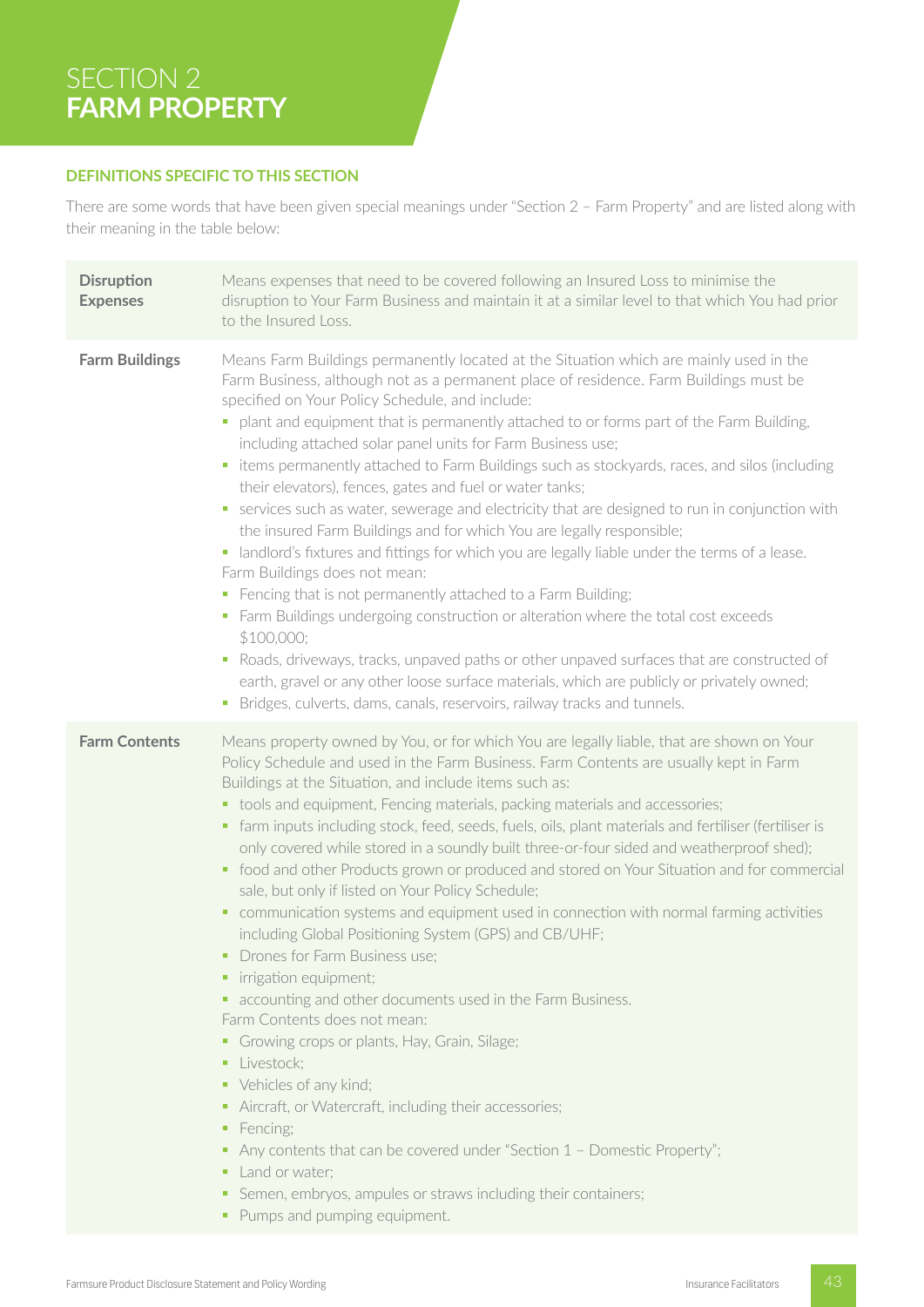| Fencing                                                      | Means Fencing located at the Situation, owned or shared by You or for which you are legally<br>responsible and used in conjunction with Your normal Farm Business. Fencing must be<br>specified on Your Policy Schedule and includes:<br>• boundary, shared and internal Fencing;<br>• other attachments and equipment used specifically in the operation of Your Fencing.<br>This definition does not include Fencing used for domestic purposes and covered under<br>"Section 1 - Domestic Property".<br>If you choose Fencing cover, You have a choice of First Loss cover or Per Kilometre cover.<br>The cover You choose will be shown on Your Policy Schedule;<br>With First Loss cover You choose a Sum Insured and this amount applies across all Fenc-<br>×<br>ing at the Situation.<br>With Per Kilometre cover all Fencing at the Situation is insured for a Sum Insured per<br>×<br>Kilometre that You choose.                                                                |
|--------------------------------------------------------------|-------------------------------------------------------------------------------------------------------------------------------------------------------------------------------------------------------------------------------------------------------------------------------------------------------------------------------------------------------------------------------------------------------------------------------------------------------------------------------------------------------------------------------------------------------------------------------------------------------------------------------------------------------------------------------------------------------------------------------------------------------------------------------------------------------------------------------------------------------------------------------------------------------------------------------------------------------------------------------------------|
| <b>Insured Property</b>                                      | Means Farm Buildings and Unspecified Farm Buildings, Farm Contents, Fencing, Aboveground<br>Farm Improvements and Unspecified Aboveground Farm Improvements, Hay, Grain & Silage.                                                                                                                                                                                                                                                                                                                                                                                                                                                                                                                                                                                                                                                                                                                                                                                                         |
| <b>Livestock</b>                                             | Means animals owned by You or for which You are legally responsible that are part of Your<br>normal Farm Business but excluding fish, crustaceans, aquatic organisms or any other animals<br>used in aquaculture farming.                                                                                                                                                                                                                                                                                                                                                                                                                                                                                                                                                                                                                                                                                                                                                                 |
| <b>Mobile Farm</b><br><b>Machinery</b>                       | Means mobile machinery at the Situation either owned by You or for which You are legally<br>responsible that is both self-propelled and capable of being towed, and is used in the Farm<br>Business. This includes headers, harvesters and tractors as well as other farming vehicles not<br>registered for on-road use, and their equipment and attachments.<br>Mobile Farm Machinery does not include any passenger Vehicles, vans, pivot or lateral<br>irrigators as well as their spare parts.                                                                                                                                                                                                                                                                                                                                                                                                                                                                                        |
| Aboveground<br>Farm<br>Improvements                          | Means items at the Situation, which are owned by You, or for which You are legally liable, and<br>are used in the Farm Business. Aboveground Farm Improvements include:<br>• fixed and/or free-standing plant and the contents therein, including silos, bins, hoppers,<br>water/ fuel/oil tanks and their stands, feeders, and troughs;<br>power, telephone and light poles including overhead lines, electrical cables and any<br>associated equipment;<br>pumps and pump motors, and their associated below-ground infrastructure;<br>ш<br>Freestanding ground-based solar panel units and their associated infrastructure if used<br>$\blacksquare$<br>mainly for Your normal Farm Business, and only if not forming part of any Building;<br>• Windmills and Wind Turbine generators.<br>Aboveground Farm Improvements does not mean:<br>irrigation or spraying equipment, trellises and associated equipment;<br>$\blacksquare$<br>• towed farm implements or Vehicles of any kind. |
| <b>Shelter Belts</b>                                         | Means trees and/or shrubs planted at the Situation to provide a practical benefit to the Farm<br>Business such as soil erosion control, providing shade, or as windbreaks. Shelter Belts are not<br>part of a Farm Business commercial crop.                                                                                                                                                                                                                                                                                                                                                                                                                                                                                                                                                                                                                                                                                                                                              |
| <b>Unspecified</b><br><b>Farm Buildings</b>                  | Means Farm Buildings not otherwise specified in Your Policy Schedule that are used in Your<br>Farming Business and located at the Situation and have a replacement value of \$10,000 or<br>less.                                                                                                                                                                                                                                                                                                                                                                                                                                                                                                                                                                                                                                                                                                                                                                                          |
| <b>Unspecified</b><br><b>Mobile Farm</b><br><b>Machinery</b> | Means items of Mobile Farm Machinery located at the Situation that are not specified in the<br>Policy Schedule and that have a market or replacement value of \$10,000 or less.<br>Unspecified Mobile Farm Machinery excludes passenger Vehicles, vans, pivot or lateral<br>irrigators as well as their spare parts.                                                                                                                                                                                                                                                                                                                                                                                                                                                                                                                                                                                                                                                                      |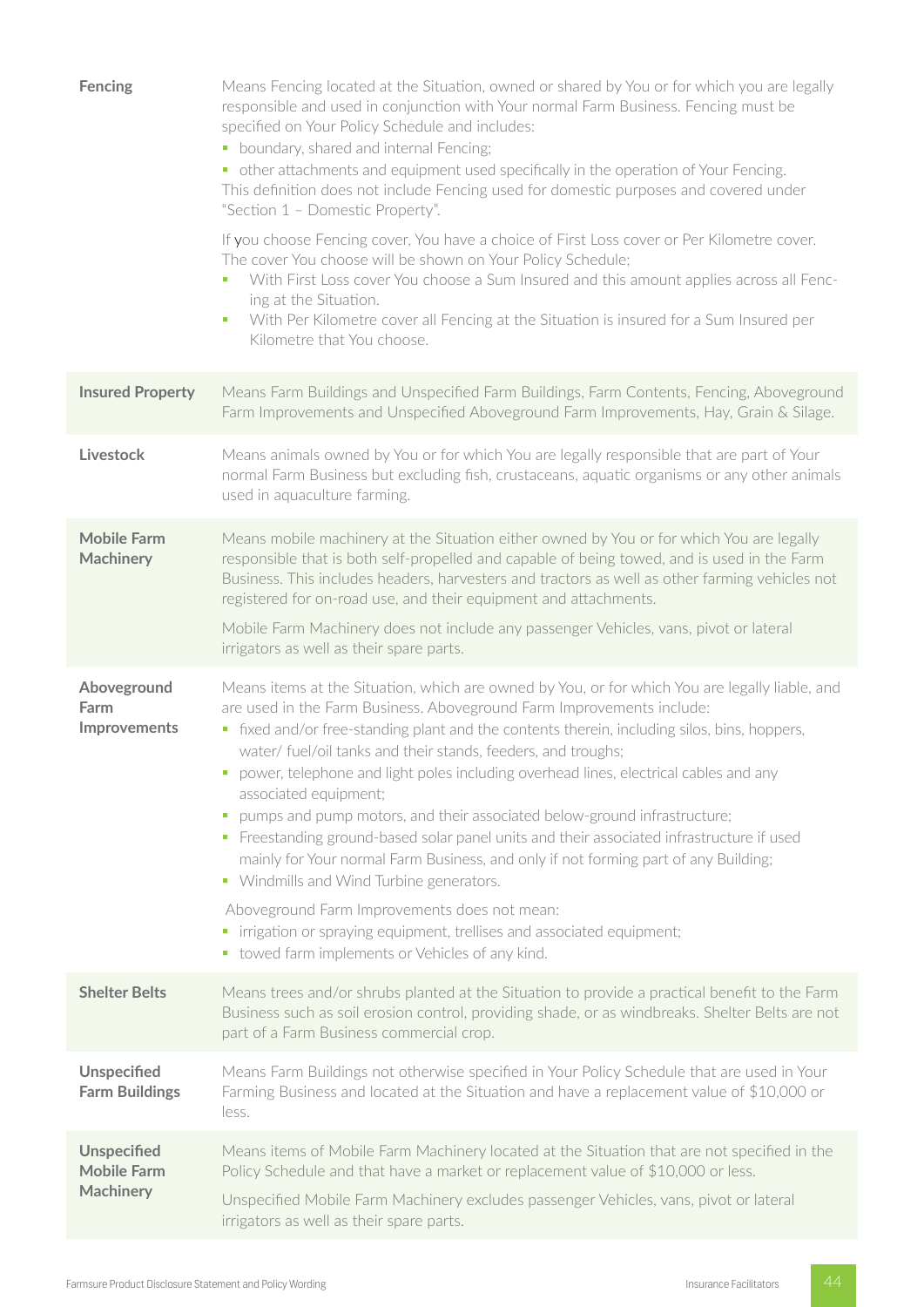| <b>Unspecified</b><br>Abovegound<br>Farm<br><b>Improvements</b> | Means Aboveground Farm Improvements not otherwise specified in Your Policy Schedule<br>that are used in Your Farming Business, located at the Situation and have a replacement value<br>of \$10,000 or less.                                                                |
|-----------------------------------------------------------------|-----------------------------------------------------------------------------------------------------------------------------------------------------------------------------------------------------------------------------------------------------------------------------|
| <b>Wind Turbine</b>                                             | Means an aero foil powered generator used by You as part of Your Farm Business (excluding<br>all other commercial use including loss of use and/or income) at the Situation to convert,<br>store and/or transfer kinetic energy from the wind into usable electrical power. |
| Windmill                                                        | Means fixed property used by You as part of Your Farm Business (excluding all other<br>commercial use including loss of use and/or income) at the Situation that converts kinetic<br>energy from the wind into mechanical energy used at the Situation                      |

## **FARM PROPERTY - HOW IS IT COVERED**

Farm Property is either covered as accidental damage or defined events

- 1. Accidental damage cover applies to the following when insured under this Section of the Policy
- Farm Buildings;
- Farm Contents;
- Fencing:
- § Hay, Silage;
- Grain (except whilst in silo bags where cover is for fire only),
- Aboveground Farm Improvements: and,
- **Unspecified Aboveground Farm Improvements.**
- 2. Defined events cover applies to the following when insured under this Section of the Policy:
- **■** Livestock:
- Mobile Farm Machinery; and,
- **Unspecified Mobile Farm Machinery**

# **ACCIDENTAL DAMAGE**

We will cover the accidental loss or damage to Your Farm Buildings, Farm Contents, Fencing, Hay, Silage and Grain, Aboveground Farm Improvements and Unspecified Aboveground Farm Improvements which You own or for which You are legally liable and that are located at the Situation, unless damage is excluded in the table below or in "What is Not Covered – Accidental Damage" or "What is Not Covered – Farm Property".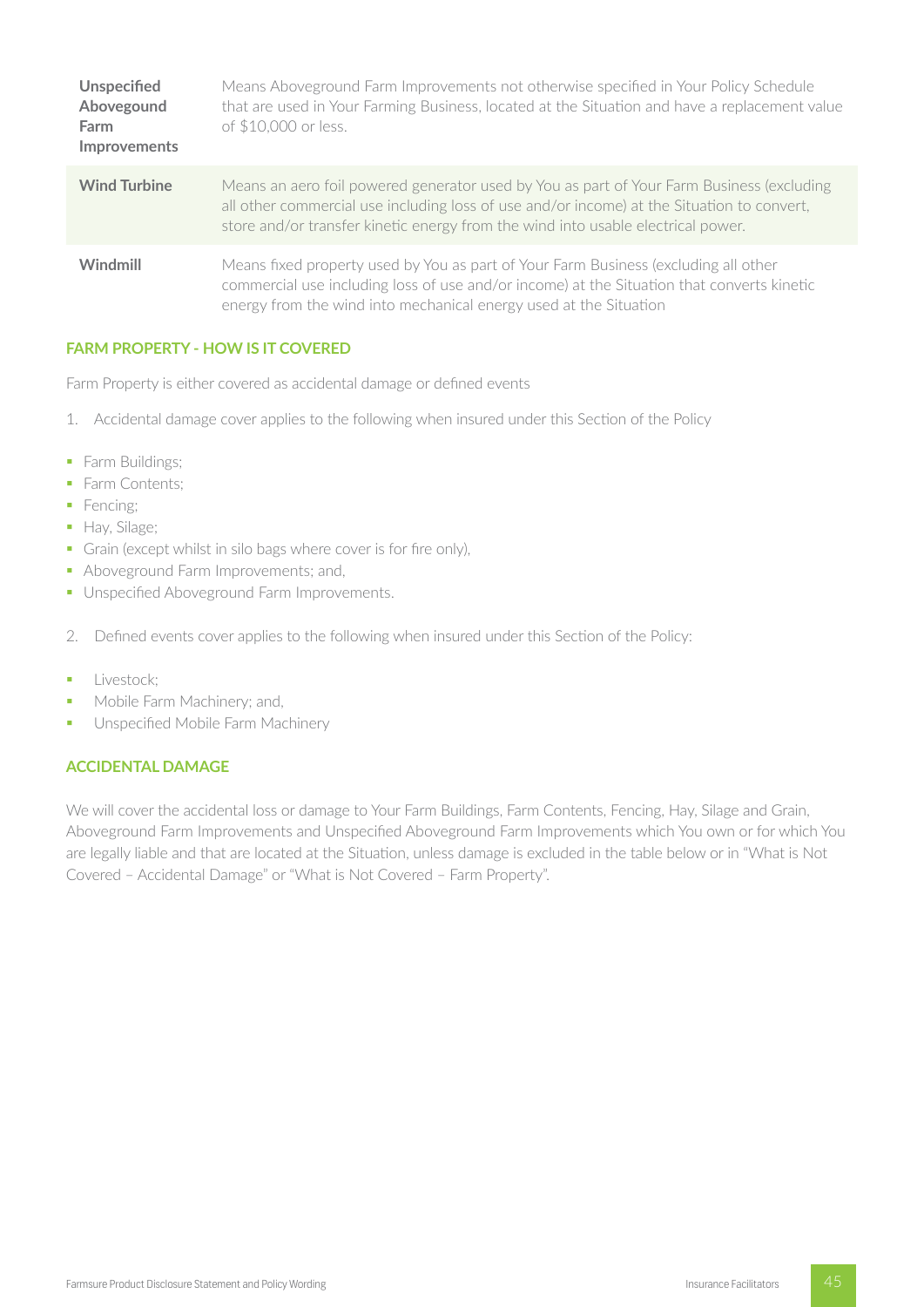| <b>Drones</b>        | Loss or Damage to Drones whilst in use.                                                                                                                                                                                                                                                                                                                                                                                                                                                                                                                                                                                                                                                                                                                                                                                                                                                                                                                                                                                                                                                                                                                                                                                                                                                                                                                                                                                                                                                                                                                                                                                                                               |  |  |
|----------------------|-----------------------------------------------------------------------------------------------------------------------------------------------------------------------------------------------------------------------------------------------------------------------------------------------------------------------------------------------------------------------------------------------------------------------------------------------------------------------------------------------------------------------------------------------------------------------------------------------------------------------------------------------------------------------------------------------------------------------------------------------------------------------------------------------------------------------------------------------------------------------------------------------------------------------------------------------------------------------------------------------------------------------------------------------------------------------------------------------------------------------------------------------------------------------------------------------------------------------------------------------------------------------------------------------------------------------------------------------------------------------------------------------------------------------------------------------------------------------------------------------------------------------------------------------------------------------------------------------------------------------------------------------------------------------|--|--|
| Storm,<br>Rainwater  | Damage caused by Storm or Rainwater entering Farm Buildings and/or Unspecified Farm<br>Buildings due to:<br>• an opening when under construction, renovation, alteration or repair;<br>· faulty design, faulty workmanship or structural defects; or<br>percolating or seeping in from an external source.<br>Loss of or damage to any of the following which is caused by Storm or Rainwater:<br>• textile awnings and blinds, shade cloth or similar materials; dam liners and covers, tarpaulins,<br>bird or hail netting; trellises; shade structures and sails;<br>• fabric shelters; glasshouses; greenhouses; hothouses; tunnel houses; igloos; arch shelters,<br>domes, eco shelters or other similar shade structures;<br>• Farm Buildings with a roof or sides constructed of plastic or fabric including but not limited to<br>any polymer (PVC) substance of every description or fibreglass;<br>• Farm Buildings in the course of alteration or improvement, including any Farm Contents therein;<br>pumping and irrigation equipment not designed to function in the Open Air;<br>a.<br>property consisting of Farm Contents, and Aboveground Farm Improvements in the Open Air<br>unless such property is designed to function without the protection of a building;<br>· Livestock:<br>• Hay, Grain, Silage, unless it was stored in a soundly built, three-or-four sided and weatherproof<br>shed or silo and damage to that shed or silo was caused by the Storm and has allowed water to<br>enter and cause damage to the Hay, Grain, Silage.<br>Farm Fencing is covered for damage caused by Storm or Rainwater however a sub-limit does<br>apply |  |  |
| <b>Liquid Escape</b> | The costs of:<br>• repairing or replacing any defective item(s) that caused the damage;<br>• finding or fixing leaks that have not caused damage.<br>Damage:<br>• which has occurred over time;<br>• resulting from water escape from a shower base;<br>• caused by the porous condition of any grouting or sealant;<br>that has occurred as a result of Your failure to take reasonable preventative steps following the<br>٠.<br>discovery of the liquid escape                                                                                                                                                                                                                                                                                                                                                                                                                                                                                                                                                                                                                                                                                                                                                                                                                                                                                                                                                                                                                                                                                                                                                                                                     |  |  |

# **DEFINED EVENTS COVER**

We will cover Your Livestock, Mobile Farm Machinery and Unspecified Mobile Farm Machinery for the following defined events when insured by this section and not excluded in the table below under "What is not covered", or in "What is not Covered – Farm Property".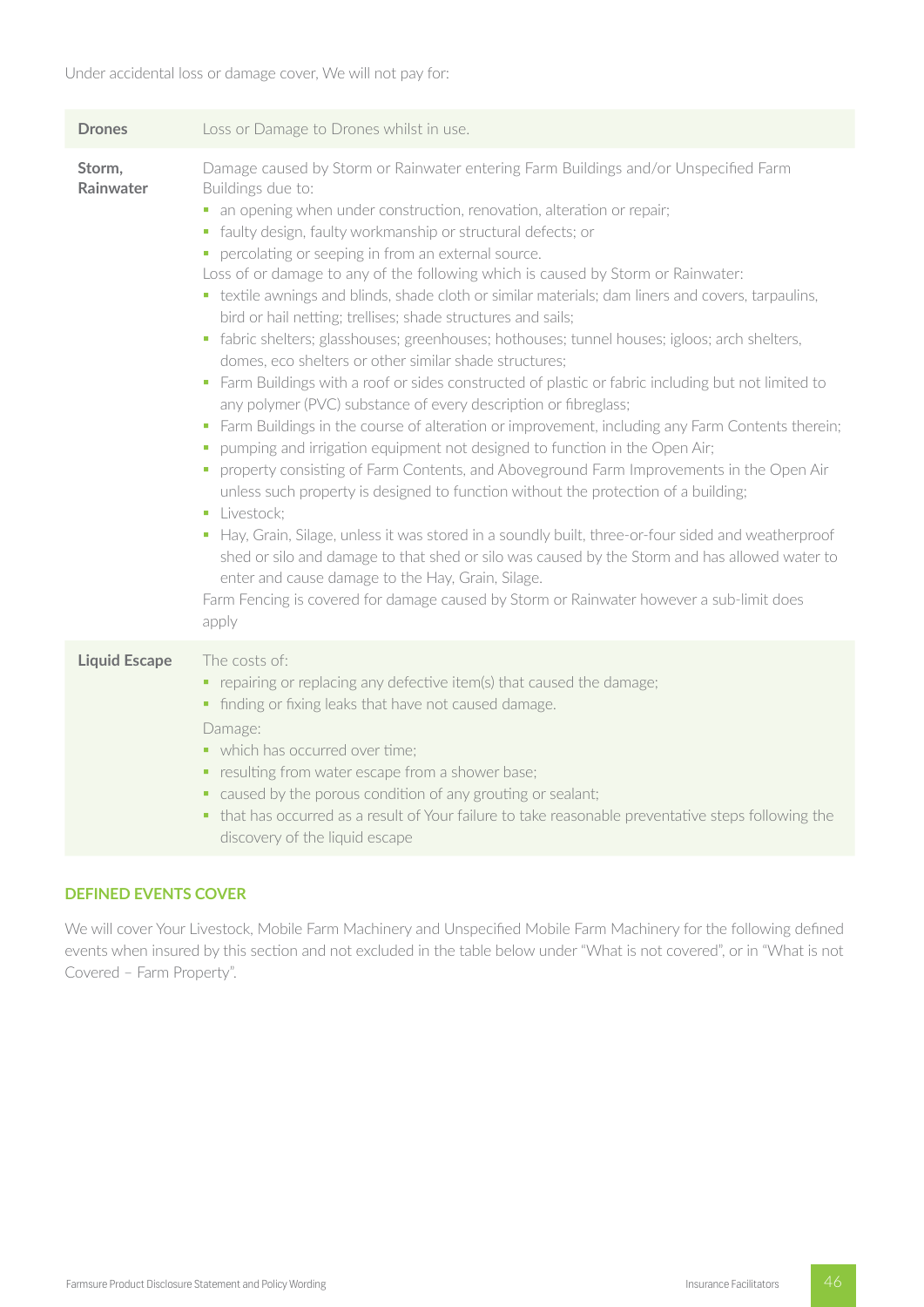| <b>Defined Event</b>             | <b>What is covered</b>                                                                                                                                                                                                                                                                                                                                                 | What is not covered                                                                                                                                                                                                                                                                                    |
|----------------------------------|------------------------------------------------------------------------------------------------------------------------------------------------------------------------------------------------------------------------------------------------------------------------------------------------------------------------------------------------------------------------|--------------------------------------------------------------------------------------------------------------------------------------------------------------------------------------------------------------------------------------------------------------------------------------------------------|
| <b>Earthquake</b>                | Loss or damage caused by earthquake,<br>subterranean fire, or volcanic eruption.                                                                                                                                                                                                                                                                                       | An Excess of \$250 (or the amount shown<br>on Your Policy Schedule) will apply to claims<br>for loss or damage caused by earthquake or<br>series of causes that occur within seventy-<br>two (72) hours of the ending of the event<br>and is contributed to or caused by one of the<br>defined events. |
| <b>Explosion or</b><br>implosion | Damage arising out of explosion or implosion.                                                                                                                                                                                                                                                                                                                          |                                                                                                                                                                                                                                                                                                        |
| Fire                             | Loss or damage caused by fire.                                                                                                                                                                                                                                                                                                                                         | Loss or damage due to spontaneous<br>combustion, fermentation, heating or any<br>process involving the direct application of<br>heat.                                                                                                                                                                  |
| Impact                           | Impact by the following:<br>any Vehicle or Watercraft at the Situation;<br>٠<br>• an aerial device including any Aircraft or its<br>debris;<br>an animal;<br>٠<br>Drones;<br>٠<br>• trees or limbs that have fallen, including the<br>reasonable costs to remove and dispose;<br>external aerials, masts, dishes, antenna or<br>٠<br>Windmills that collapse or break. | Damage caused by domestic pets and farm<br>guard dogs.<br>Damage caused by insects, termites, white<br>ants, birds or vermin.<br>Death or injury to Livestock caused by other<br>Livestock.                                                                                                            |
| Landslide,<br>subsidence         | Cover only applies when the landslide<br>or subsidence or mudslide occurs within<br>seventy-two (72) hours of the ending of the<br>event and is contributed to or caused by one<br>of the following defined events:<br>• earthquake;<br>explosion or implosion;<br>$\blacksquare$<br>liquid escape.<br>$\blacksquare$                                                  |                                                                                                                                                                                                                                                                                                        |
| <b>Lightning or</b><br>thunder   | Loss or damage including electric power<br>fluctuations where there is clear and visible<br>evidence of a lightning or thunder strike at or<br>in the immediate vicinity of Your Situation.                                                                                                                                                                            |                                                                                                                                                                                                                                                                                                        |
| Liquid escape                    | Loss or damage resulting from liquid and/<br>or other substance discharging, leaking or<br>overflowing from any apparatus, system<br>or appliance. When a claim is paid, it also<br>includes the reasonable cost of locating the<br>source of the escaping liquid, and repairing<br>any damage done to locate that source.                                             | • Loss or damage as a result of Your failure<br>to take reasonable preventative steps<br>following the discovery of the liquid escape.<br>Loss or damage due to Flood.<br>ш                                                                                                                            |
| Riot, civil<br>commotion         | Industrial or political disturbances and<br>acts of a lawful authority controlling such<br>disturbances.                                                                                                                                                                                                                                                               |                                                                                                                                                                                                                                                                                                        |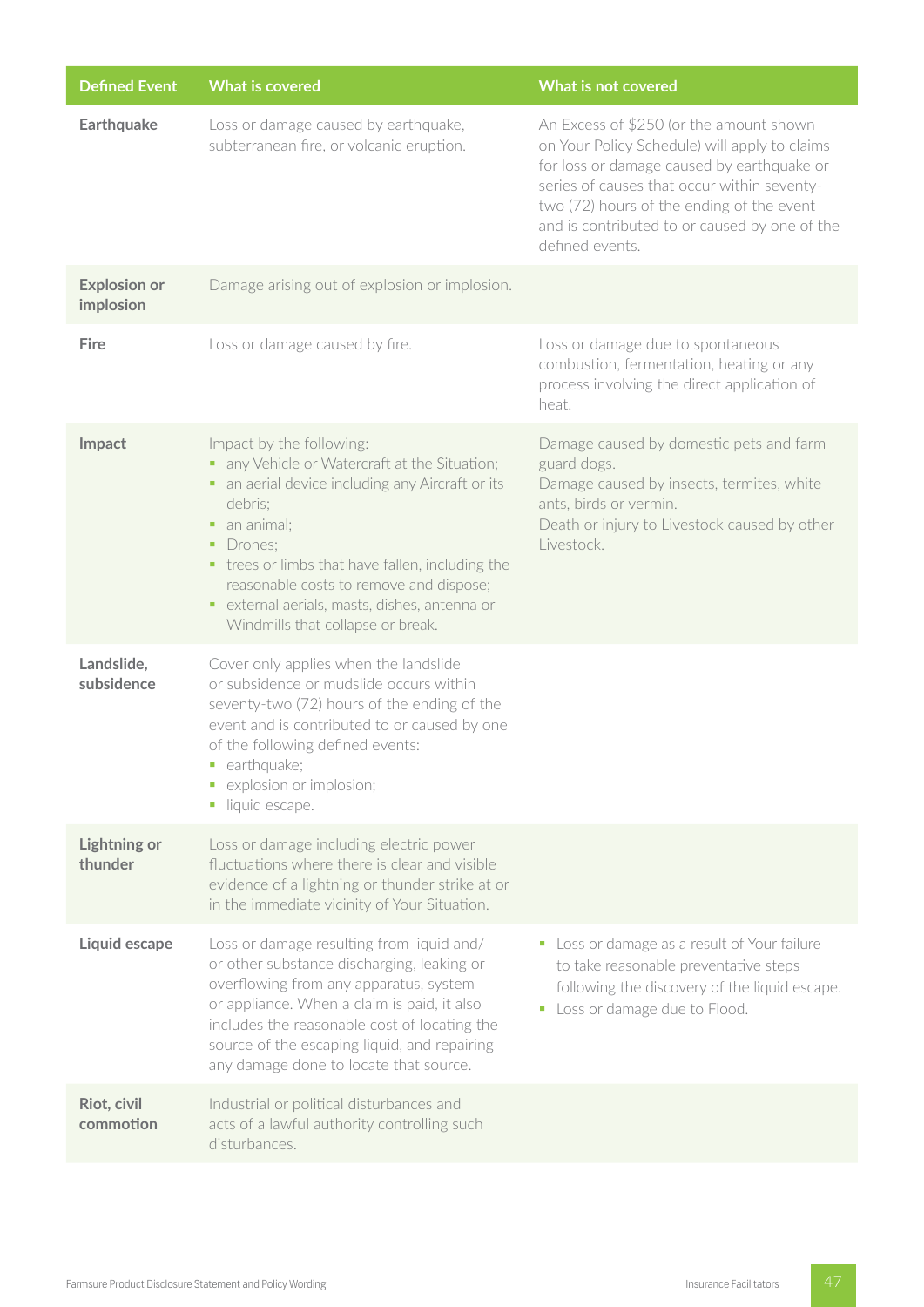| <b>Storm</b> | Damage caused by Storm or Rainwater                                                                                                         | Damage caused by Storm or Rainwater<br>ш<br>to Mobile Farm Machinery that is<br>not designed to function without the<br>protection of a building;<br>Damage caused by Storm or Rainwater to<br>٠<br>Livestock.                                                                                                                            |
|--------------|---------------------------------------------------------------------------------------------------------------------------------------------|-------------------------------------------------------------------------------------------------------------------------------------------------------------------------------------------------------------------------------------------------------------------------------------------------------------------------------------------|
| Vandalism    | The deliberate destruction, damage or<br>defacement of insured Livestock, Mobile<br>Farm Machinery or Unspecified Mobile Farm<br>Machinery. | Vandalism intentionally caused by:<br>• You or Your family members who normally<br>or temporarily live with You;<br>Employees including contractors and/or<br>subcontractors lawfully at the Situation;<br>• other persons acting lawfully on Your behalf<br>at the Situation:<br>paying guests, tenants or Visitors to the<br>Situation. |

# **ADDITIONAL BENEFITS APPLYING TO THE FARM PROPERTY**

Following an accepted claim, these benefits will be paid in addition to the Sum Insured, unless shown otherwise:

| <b>Additional</b><br><b>Benefit</b>  | <b>Limit</b>                                               | <b>Description</b>                                                                                                                                                                                                                                                                                                                                                                                                     |
|--------------------------------------|------------------------------------------------------------|------------------------------------------------------------------------------------------------------------------------------------------------------------------------------------------------------------------------------------------------------------------------------------------------------------------------------------------------------------------------------------------------------------------------|
| <b>Document</b><br>restoration       | \$5,000<br>(maximum during<br>the Period of<br>Insurance)  | We will pay the reasonable costs to restore, reinstate or reproduce<br>business and accounting documents/records, plans, maps, drawings,<br>designs, deeds, agreements, certificates, forms or other similar<br>documents which have been damaged or destroyed by an Insured Loss.<br>However, this benefit does not include any computer stored data or<br>costs involving the restoring or restoration of such data. |
| Employees'<br>property               | \$5,000<br>(maximum during<br>the Period of<br>Insurance)  | We will cover loss or damage to tools of trade and/or personal<br>belongings (excluding Money), which are normally kept at the Situation,<br>that belong to Your Employees who are engaged in the Farm Business,<br>provided that:<br>• We would have paid the claim if the damaged property had otherwise<br>belonged to the Insured; and<br>• the property is not otherwise insured under any other insurance.       |
| Fire-fighting<br>expenses            | \$10,000<br>(maximum during<br>the Period of<br>Insurance) | We will pay the reasonable costs You incur to:<br>• extinguish any fire at the Situation or any fire which threatens the<br>Situation:<br>• ensure Your fire-fighting equipment is restored to the same standard as<br>it was prior to being used for the fire;<br>obtain access to the Insured Property, after any damage has occurred.<br>$\blacksquare$                                                             |
| Humane<br>destruction<br>(Livestock) | \$5,000<br>(maximum during<br>the Period of<br>Insurance)  | We will pay the reasonable amount to destroy any damaged Livestock<br>and dispose of the carcasses if destruction is required for humane<br>reasons as determined by veterinarians.                                                                                                                                                                                                                                    |
| Livestock<br>management              | Included<br>within Sum<br>Insured                          | Your Livestock is covered at all Situations listed on Your Policy Schedule,<br>including while it is being transported between these Situations as part<br>of Your Livestock management strategy.                                                                                                                                                                                                                      |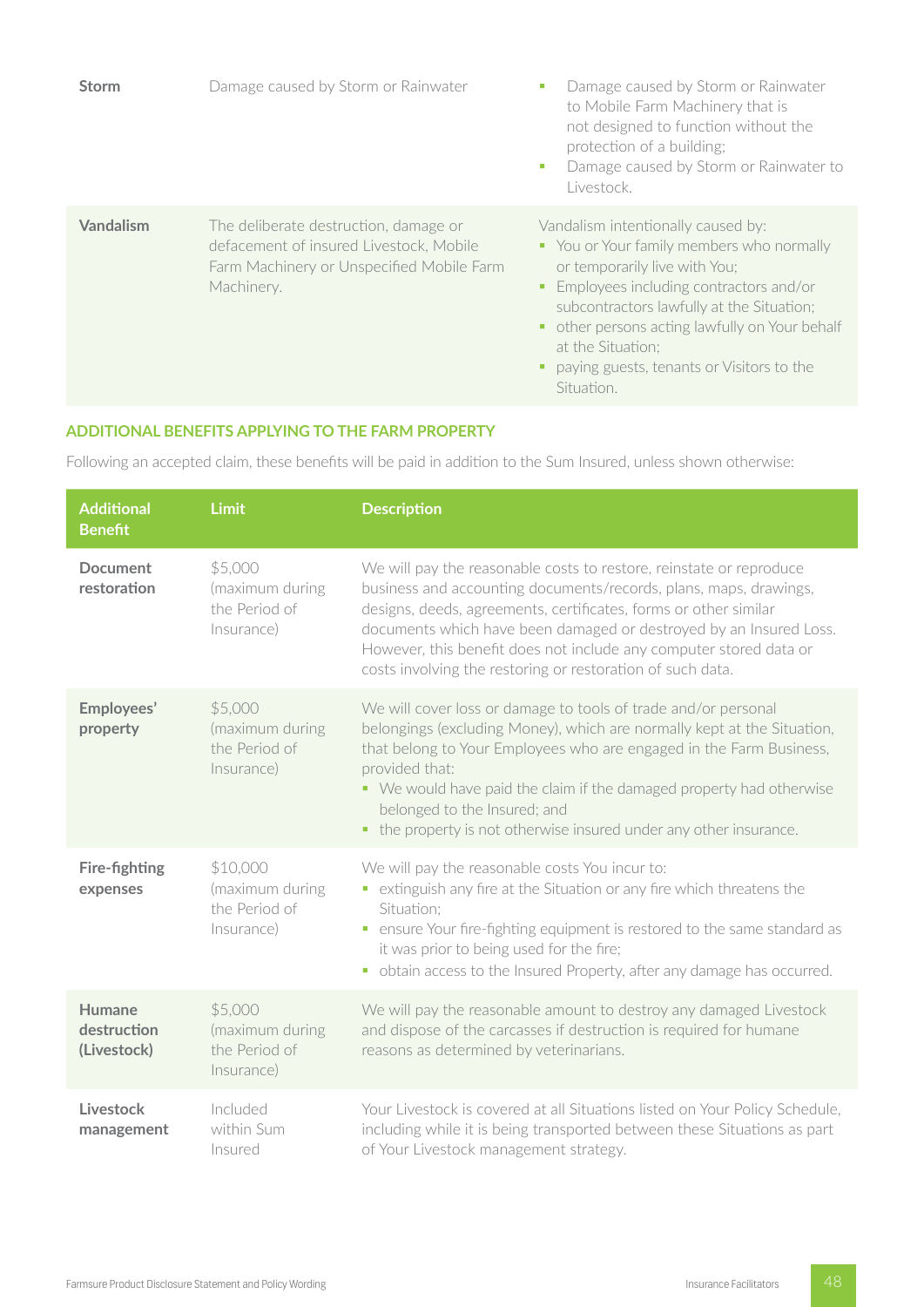| <b>New Farm</b><br>Buildings,<br>additions and<br>alterations | \$100,000 and<br>\$50,000                                                                       | We will cover:<br>any new Farm Building, from completion of construction and for<br>a period of up to thirty (30) days. The maximum amount We will<br>pay under this Additional Benefit during the Period of Insurance is<br>\$100,000. You must notify Us in writing within thirty (30) days of<br>completion of construction for cover to continue;<br>any alterations and additions to Your specified Farm Buildings carried<br>٠<br>out during the Period of Insurance, however We will not pay more than<br>\$50,000.<br>If Your Policy is not renewed, cover under this Additional Benefit will<br>cease on the Policy's expiry date. |
|---------------------------------------------------------------|-------------------------------------------------------------------------------------------------|---------------------------------------------------------------------------------------------------------------------------------------------------------------------------------------------------------------------------------------------------------------------------------------------------------------------------------------------------------------------------------------------------------------------------------------------------------------------------------------------------------------------------------------------------------------------------------------------------------------------------------------------|
| Professional<br>fees and costs                                | \$5,000                                                                                         | When We agree to repair or rebuild Your Farm Buildings, We will also<br>pay:<br>• Your legal costs incurred for the discharge of any mortgage(s) involved<br>following settlement of a claim for Total Loss;<br>the reasonable professional fees incurred to rebuild or repair the<br>$\blacksquare$<br>damaged insured Farm Buildings;<br>any additional costs necessary to comply with any statutory authority's<br>ш<br>requirements in connection with the repair or rebuilding of the Farm<br>Buildings (other than costs served by a statutory authority on You prior<br>to the insured loss or damage occurring).                    |
| <b>Removal of</b><br>debris                                   | 15% of the<br>Insured Property<br>Sum Insured<br>(maximum during<br>the Period of<br>Insurance) | We will pay the reasonable cost of demolition, removal and disposal<br>of any Insured Property debris when an Insured Loss takes place and<br>damage occurs.<br>The maximum amount We will pay is 15% of the Insured Property<br>٠<br>Sums Insured for a specific risk;<br>In the event of a Total Loss where the Farm Buildings and/or Farm<br>٠<br>Contents Sums Insured are not exhausted, the remaining portions<br>can also be used for the reasonable costs of Removal of Debris as<br>part of this Additional Benefit                                                                                                                |
| <b>Shelter Belts</b>                                          | \$5,000<br>(maximum during<br>the Period of<br>Insurance)                                       | We will pay for Loss or Damage to Your Shelter Belts caused by fire up<br>to \$200 for any one tree, plant or shrub including costs of replanting,<br>removal and preparation.                                                                                                                                                                                                                                                                                                                                                                                                                                                              |
| <b>Temporary</b><br>protection                                | \$5,000<br>(maximum during<br>the Period of<br>Insurance)                                       | Following an Insured Loss, We will pay the reasonable costs to<br>temporarily repair, secure and protect the Insured Property from further<br>loss and Livestock escape pending permanent repair or replacement of<br>the Insured Property.                                                                                                                                                                                                                                                                                                                                                                                                 |
| <b>Farm Property</b><br><b>Temporary</b><br>Removed           | Included                                                                                        | We will cover loss or damage to Your farm property temporarily removed<br>from the Situation to anywhere in Australia.<br>We will not cover the following:<br>• Farm property in transit, or permanently removed from Your Situation;<br>Farm Buildings, Fences and Immobile Machinery;<br>$\blacksquare$<br>Drones;<br>$\mathcal{L}_{\mathcal{A}}$<br>• Mobile Machinery.<br>However We will cover Mobile Machinery when it is:<br>• on a public thoroughfare between Situations, and not requiring<br>registration; or<br>being driven or transported to a workshop for the purposes of repair or<br>$\blacksquare$<br>servicing.         |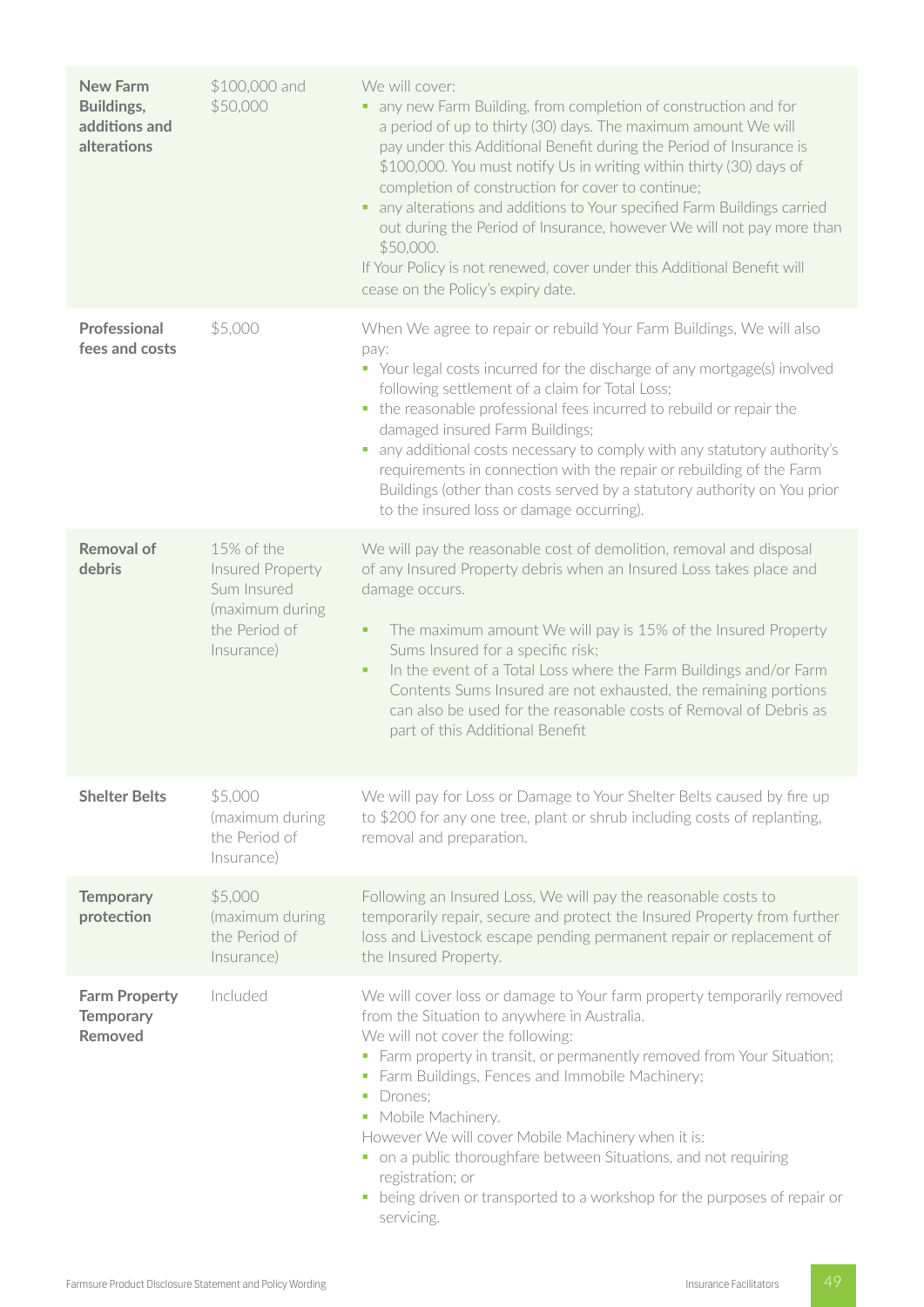## **ADDITIONAL COVER OPTIONS**

#### **Unspecified Farm Buildings**

You can choose to have cover for Your Unspecified Farm Buildings. We will pay up to the limit shown on Your Policy Schedule for damage to any one Farm Building, caused by an Occurrence covered by accidental damage.

If You have chosen to take out this cover, it will be shown on Your Policy Schedule.

#### **Unspecified Mobile Farm Machinery**

You can choose to have cover for Your Unspecified Mobile Farm Machinery. We will pay up to the limit per item shown on Your Policy Schedule for damage to any one item of Unspecified Mobile Farm Machinery caused by an Occurrence covered by defined events.

If You have chosen to take out this cover, it will be shown on Your Policy Schedule.

#### **Unspecified Aboveground Farm Improvements**

You can choose to have cover for Your Unspecified Aboveground Farm Improvements. We will pay up to the limit per item shown on Your Policy Schedule for damage to any one item of Unspecified Aboveground Farm Improvements caused by an Occurrence covered by accidental damage.

If You have chosen to take out this cover, it will be shown on Your Policy Schedule.

#### **Disruption Expenses**

You can choose to have cover for Disruption Expenses. If You have chosen to take out this cover it will be shown on Your Policy Schedule.

Under Disruption Expenses, We will cover You for the following:

#### Farm Property

Where We have agreed to pay a claim under "Section 2 – Farm Property", We will cover the reasonable additional expenses incurred to minimise disruption to Your Farm Business and maintain it at a similar level to that which You had prior to the damage occurring.

Disruption Expenses cover only includes expenses:

- in excess of the standard operating expenses connected to the damaged property;
- that are a direct result of the Insured Loss; and
- incurred during the time that the damaged property is being repaired or could reasonably have been expected to be repaired.

Cover is included for a maximum period of twelve (12) months and We will pay up to the amount shown on Your Policy Schedule, during any one Period of Insurance.

#### Farm Motor

Where We have agreed to pay a claim under "Section 7 - Motor Vehicles", We will cover the reasonable additional expenses incurred to minimise disruption to Your Farm Business caused by the loss of or damage to a comprehensivelyinsured Farm Vehicle You rely on for Your Farm Business and We will provide cover for any reasonable additional costs incurred as a result of that loss or damage (excluding contract work). Farm Vehicle under this Additional Benefit is restricted to tractors, headers, harvesters, trucks, trailers and sprayers as well as their attachments. Farm Vehicle does not include any sedans, wagons, utilities, vans, four-wheel drives or motor bikes of any type.

Cover is included for a maximum period of twelve (12) months and We will pay up to the amount shown on Your Policy Schedule, during any one Period of Insurance.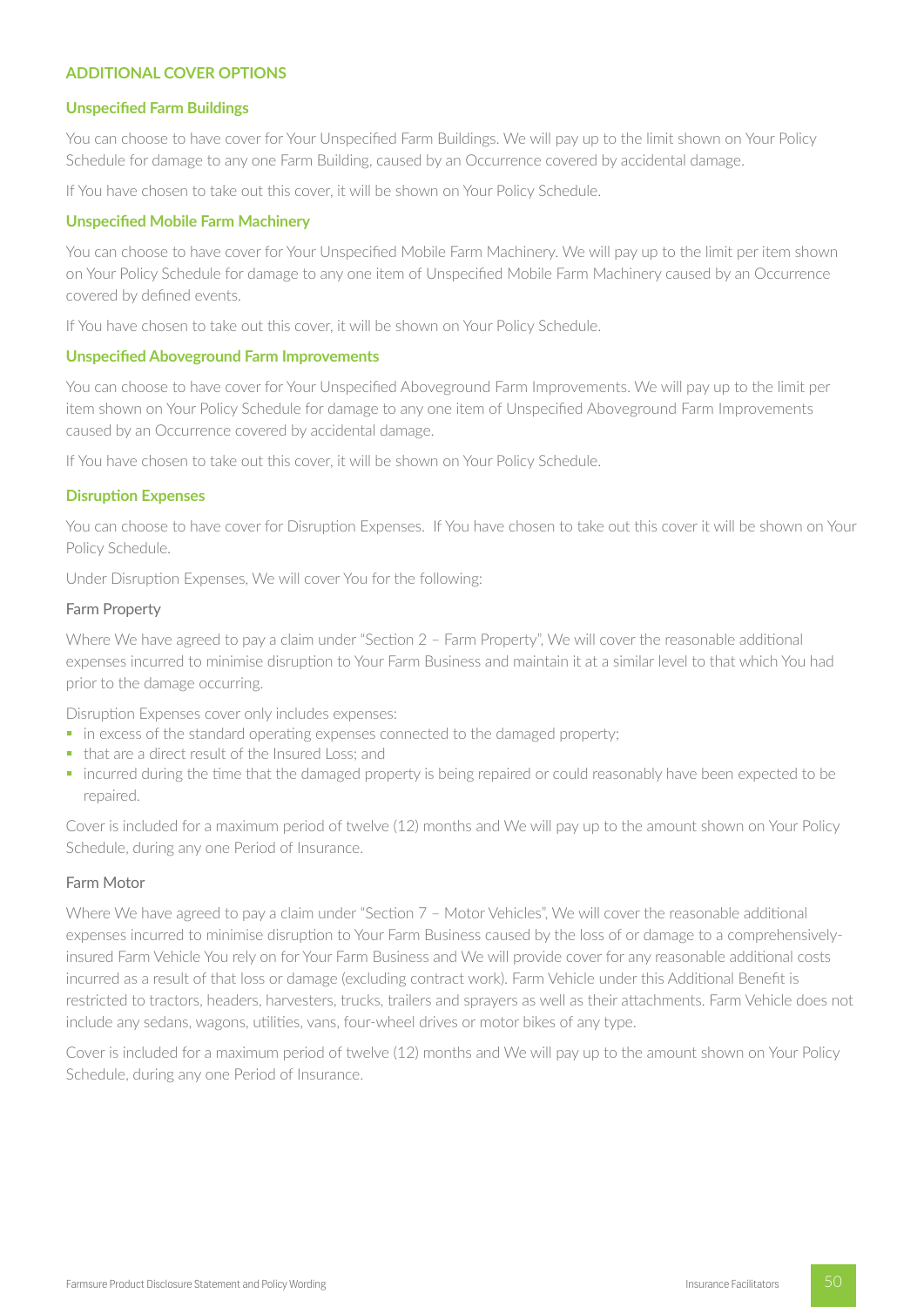### **What is Not Covered under Disruption Expenses Cover**

We will not pay any Disruption Expenses caused by, arising out of, in connection with or for:

- Farm Hosting;
- **•** drought:
- Incidental Farm Contracting, unless otherwise agreed to in writing;
- the cost of repairing physical damage, insured or otherwise;
- any expenses and/or costs insured under any other Section of this Policy;
- the inability to replace uninsured Farm Property that has been lost or damaged;
- an additional Excess or any other monetary payment/expense imposed or recoverable under this Policy or any other insurance.

We will not provide any cover if You decide to stop farming, or You do not restart Your farming activities within twelve (12) months, after a disruption.

### **Excess under Disruption Expenses**

An Excess applies to each and every claim under the Disruption Expenses option for Insured Losses arising from:

- "Section 2 Farm Property" You must pay an Excess as shown on Your Policy Schedule.
- § "Section 7 Motor Vehicles" 48 hour waiting period. This will commence at the time the damage occurs and ends 48 hours later. You are covered for Disruption Expenses incurred after this first 48 hour period has expired.

## **BASIS OF CLAIM SETTLEMENT**

There are two methods We use to calculate the claim settlement amount – "Replacement and Reinstatement" and "Indemnity Value". The method You have chosen will be shown on Your Policy Schedule.

The maximum amount We will pay for an accepted claim is the Sum Insured per item which will also be shown on Your Policy Schedule.

## **Farm Buildings (including Unspecified Farm Buildings)**

#### *Reinstatement and Replacement*

Where "Replacement and Reinstatement" cover is stated in Your Policy Schedule, We will at Our option:

- § repair or rebuild, any damaged part(s) of Your Building(s), to the same condition they were when new; or
- § pay the reasonable cost of repairing or rebuilding Your Farm Building(s) to a condition substantially the same as when new; or
- **pay You an amount up to the Sum Insured.**

We will use building materials and construction methods commonly used at the time of loss or damage. However, if it is not possible to use original materials, We will use the nearest available equivalent.

We will not pay to repair or rebuild any part of the Farm Building(s) which have not sustained any physical damage.

In the event of a Total Loss, if rebuilding does not commence within six (6) months of the damage occurring, including where any extended period has been agreed to by Us, You may be liable to pay for any increase in rebuilding costs caused by Your delay.

We may agree in writing to allow Farm Building(s) in the event of a Total Loss to be rebuilt on another site at the Situation, provided that the replacement costs are no more than they would have been had the work been carried out at the original site.

### *Indemnity Value*

Where "Indemnity Value" is stated in Your Policy Schedule, We will at Our option:

- **•** pay You the Indemnity Value of Your building prior to the loss or damage occurring; or
- repair or rebuild any damage to Your Building(s); or
- pay You the cost of repairing or rebuilding any damage to Your Farm Building(s); or
- **•** pay You up to the amount of the Sum Insured.

Claims will also be settled on an indemnity value basis when:

- Unspecified Farm Buildings are over 25 years old; or
- You decide not to repair or rebuild the damaged Farm Building(s).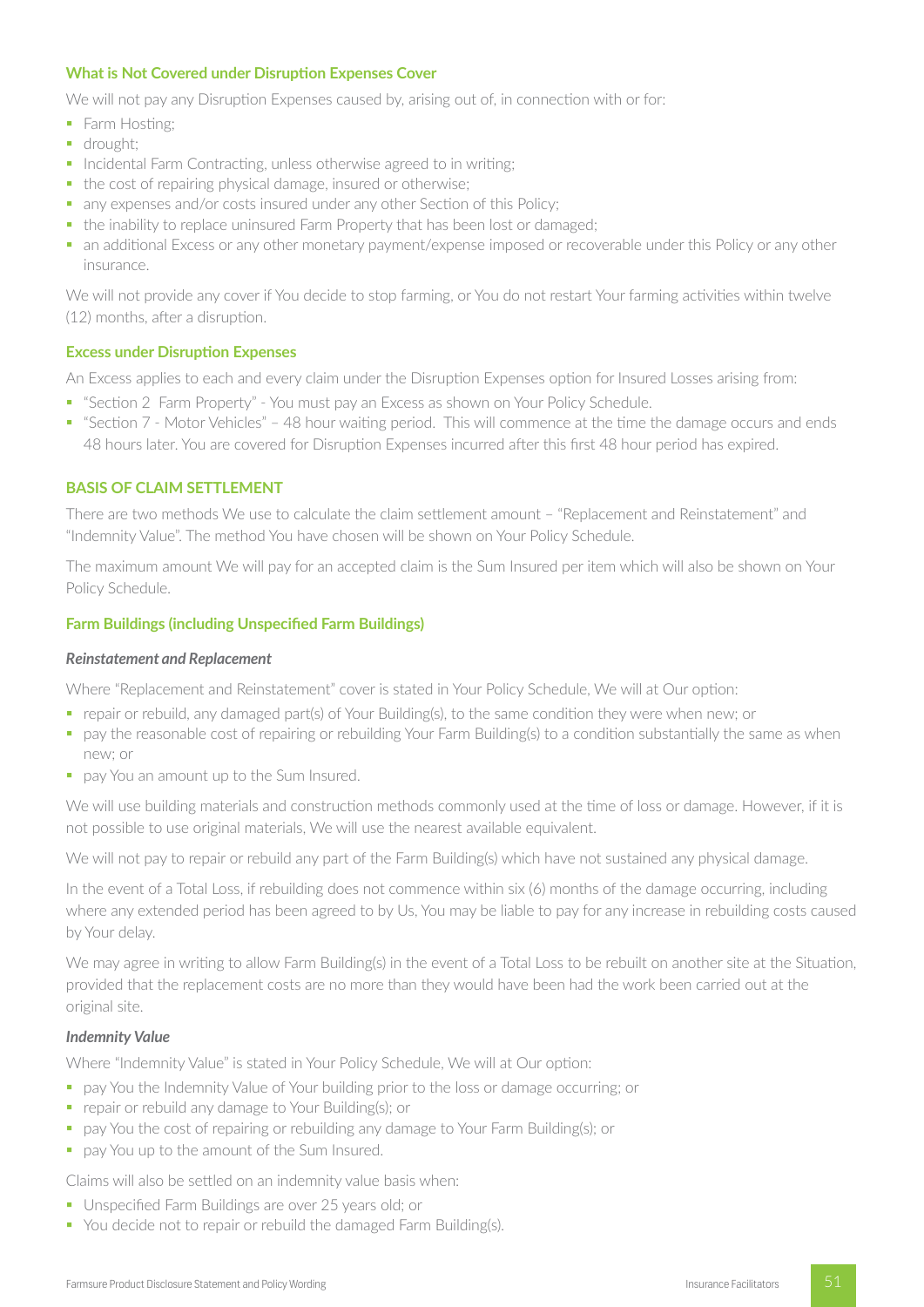#### **Aboveground Farm Improvements (Including Unspecified Covers)**

#### *Reinstatement and Replacement*

Where "Replacement and Reinstatement" is stated in Your Policy Schedule, We will at Our option pay a claim using one of the following:

- **•** replace with the nearest equivalent new item(s); or
- repair the item(s) to the condition it was when it was new; or
- pay You the cost to repair or replace the item(s).

Claims will be settled on an Indemnity Value basis when You decide not to repair or replace the damaged property using the above Basis of Claim Settlement.

#### *Indemnity Value*

Where "Indemnity Value" is stated in Your Policy Schedule, We will at Our option:

- **•** replace or repair the damaged Insured Property; or
- § pay You the cost of replacing or repairing the damaged Insured Property; or
- pay You the Indemnity Value of the damaged Insured Property; or
- **•** pay You up to the amount of the Sum Insured.

In respect of Aboveground Farm Improvements, We will not pay any costs required to demolish, replace or repair any above-ground Insured Property following a loss to below-ground infrastructure.

Claims will also be settled on an Indemnity Value basis when You decide not to repair or replace any damaged Aboveground Farm Improvements.

#### **Farm Contents and Mobile Farm Improvements (Including Unspecified Covers)**

Where Your claim is for Farm Contents We will at Our option pay Your claim using one of the following:

- replace with the nearest equivalent new item(s); or
- repair the item(s) to the condition it was when it was new; or
- **•** pay You the cost to repair or replace the item(s).

Where Your claim is for Mobile Farm Machinery We will at Our option:

- **•** repair Your machinery;
- pay You the reasonable cost of repairing Your machiner; or
- § pay You the Market Value of Your Machinery, or Sum Insured shown on the Policy Schedule (whichever is the lesser).

### **Fencing**

### **First Loss Fencing**

Where You have elected to insure Your Fencing on a first loss basis as shown on Your Policy Schedule, We will at Our discretion:

- § repair or replace any damaged parts of Your Fencing to the equivalent condition as it was when new; or
- pay You the cost to repair or replace the item(s); or
- pay up to Your Sum Insured shown on Your Policy Schedule for Fencing that is damaged or destroyed.

#### *Per Kilometre* Fencing

Where You have elected to insure Your Fencing on a per kilometre basis on Your Policy Schedule, We may, aside from the options under 'First Loss Fencing' and also at Our discretion,

§ pay You up to, but not more than, Your nominated Sum Insured per kilometre shown in Your Policy Schedule for each kilometre of Fencing damaged or destroyed.

#### **Hay, Grain & Silage**

Where the claim is for damage to Hay, Grain or Silage, We will at Our discretion:

- § pay You the amount calculated by multiplying the sum of Hay, Grain or Silage, lost or damaged by the Market Value at the time of loss or damage, or;
- **pay You the Sum Insured specified for Hay, Grain or Silage on Your Policy Schedule.**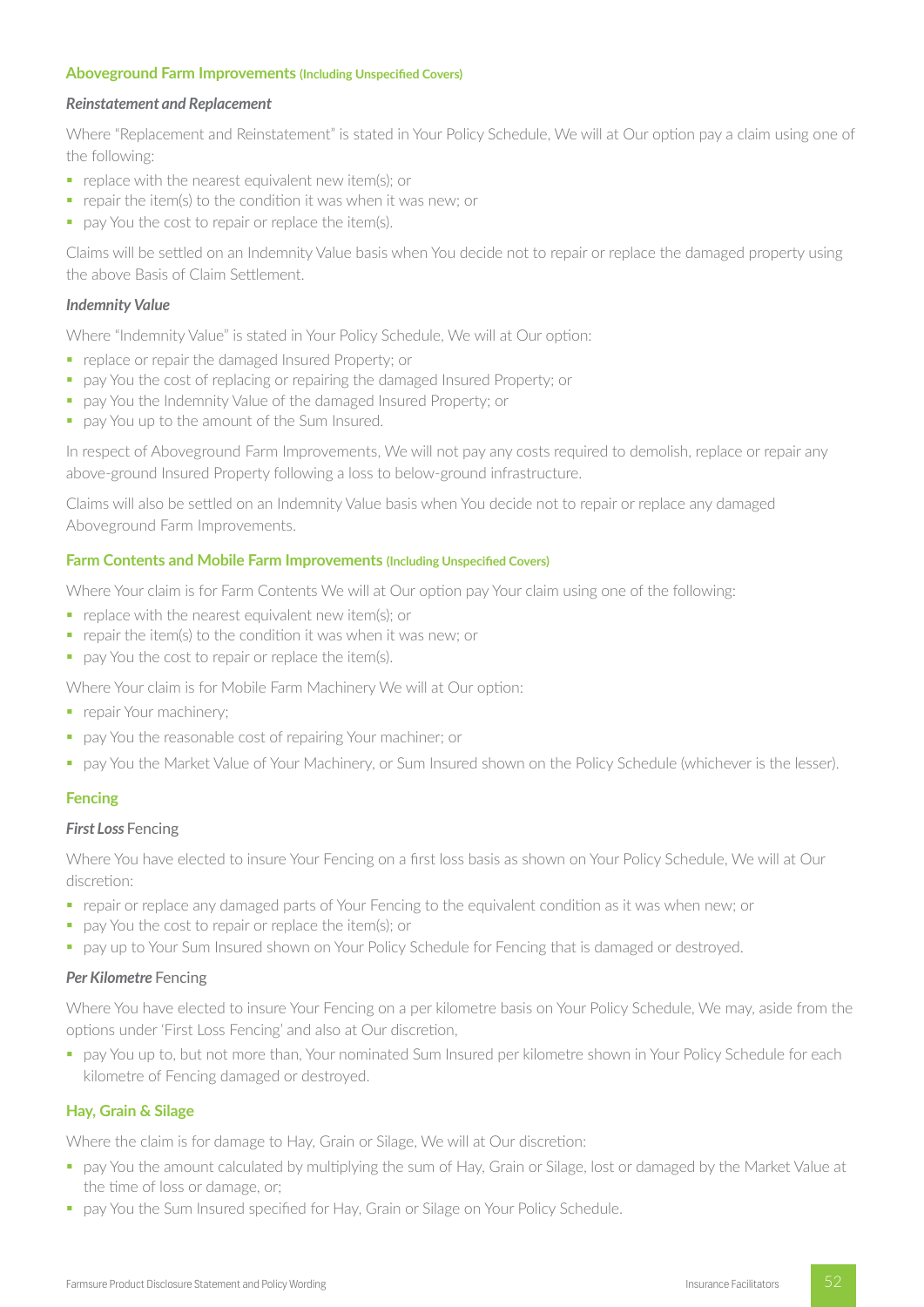## **Livestock**

For Defined Event Cover – Livestock the maximum amount We will pay is the Sum Insured shown on Your Policy Schedule plus cover under any applicable Additional Benefits unless shown otherwise.

We will also pay:

- if the replacement value of the equivalent Livestock increases following the date of loss but prior to the date of settlement We will pay the additional amount up to a maximum of 10% of the claimable loss.
- the reasonable reduction in replacement value of injured Livestock which are sold within sixty (60) days of the date of loss. This reduction is effective between the date of loss up until the date of sale, however:
	- We may arrange a post mortem examination by a veterinary surgeon;
	- You must not dispose of any carcass without Our approval;

You will be required to provide various claim support documentation including but not limited to:

- proof as to ownership and/or cause of death;
- identity of the animals;
- evidence to assess and support the replacement value of the animal(s);
- **•** veterinary records.

# **WHAT IS NOT COVERED - FARM PROPERTY**

Under Farm Property Cover, We will not pay for:

| Animals,<br>plants,<br>bacteria                       | Loss of or damage due to:<br>any living creature (other than Livestock which has been insured under this Section), including<br>٠<br>animals, birds, insects, vermin or fish;<br>plants, shrubs, growing crops, standing timber and pastures;<br>٠<br>• marine growth, marine borer, the action of micro- organisms; bacteria, disease or a virus.                                                                                                                                                                                                                           |
|-------------------------------------------------------|------------------------------------------------------------------------------------------------------------------------------------------------------------------------------------------------------------------------------------------------------------------------------------------------------------------------------------------------------------------------------------------------------------------------------------------------------------------------------------------------------------------------------------------------------------------------------|
| Theft and<br><b>Transit</b><br>(insured<br>elsewhere) | Loss of or damage to Farm Property due to:<br>• Theft or attempted theft (this can be covered under "Section 3 - Farm Theft");<br>• transit, including loading or unloading, delivery or dispatch (this can be covered under "Section"<br>5 - Farm Transit").                                                                                                                                                                                                                                                                                                                |
| <b>Dangerous</b><br><b>Goods and</b><br>other goods   | Loss of or damage due to:<br>• items of a brittle nature;<br>• Dangerous Goods;<br>any electrical device (including its wiring) caused by a surge in electrical current, but this does<br>٠<br>not exclude resultant damage to other Farm Property.                                                                                                                                                                                                                                                                                                                          |
| Errors,<br>omissions,<br>existing<br>damage           | Loss of or damage to Farm Property due to:<br>• the cost of repairing any existing damage;<br>an error or omission in formula, plan, pattern or specification;<br>ш<br>defective design or failure of design; faulty workmanship, materials, structure, packaging or<br>٠<br>storage;<br>• the result of any process including but not limited to manufacture, production, repair, testing,<br>cleaning, dyeing or restoring where damage results directly from that process;<br>• unexplained inventory, clerical or accounting shortages, shortages in supply or delivery. |
| Flood,<br>tsunami,<br>pollution                       | Loss of or damage to Farm Property due to:<br>Flood, the action of the sea, Storm Surge, tsunami, tidal wave;<br>٠<br>contamination or pollution.<br>٠.                                                                                                                                                                                                                                                                                                                                                                                                                      |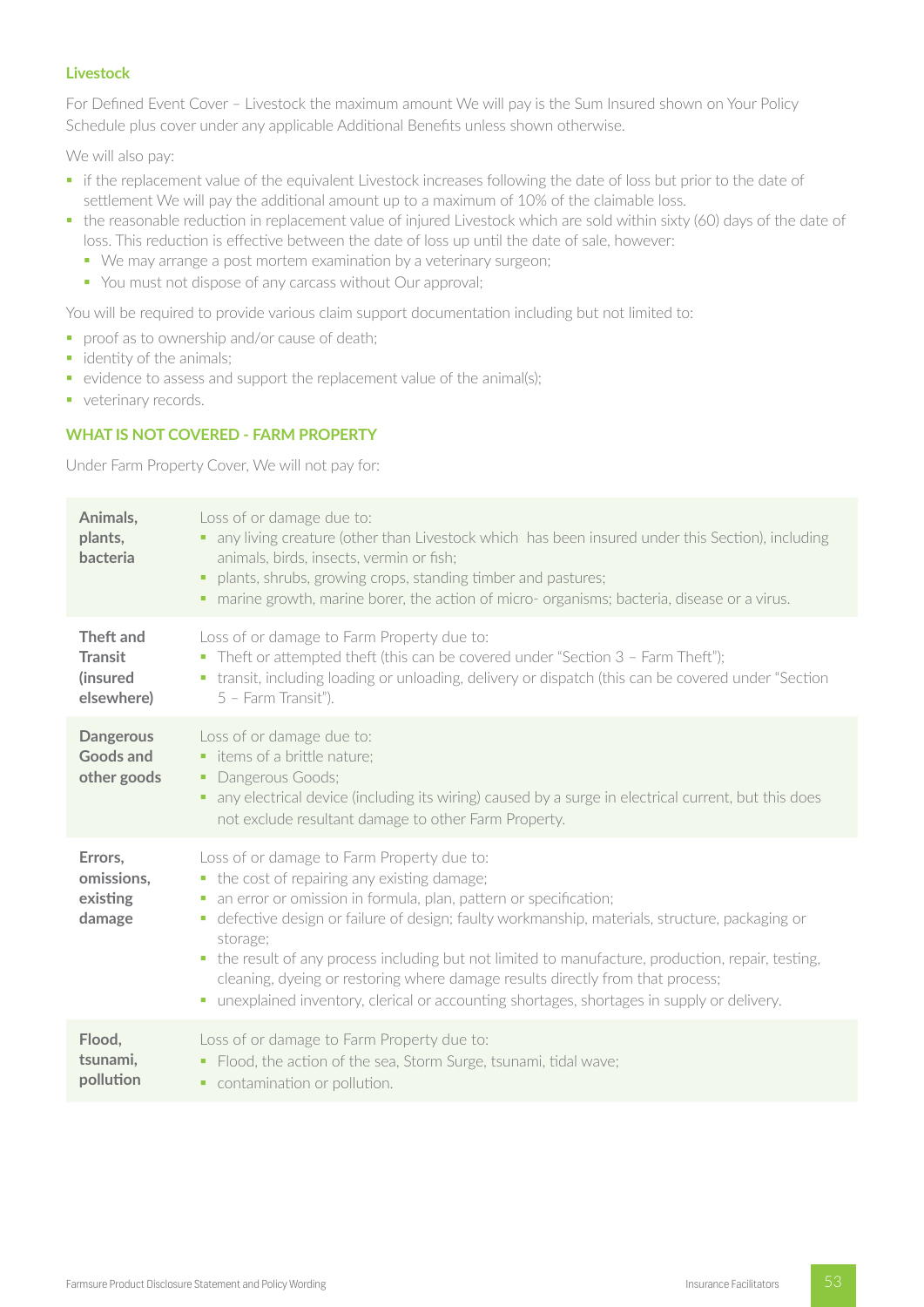| Tree roots,<br>omissions,<br>weakening,<br>movement,<br>demolition | Loss of or damage to Farm Property due to:<br>the action of tree roots:<br>• the incorrect siting of buildings as a result of an omission or error in design or specification or<br>non-compliance with the requirements of any lawful authority;<br>the removal or weakening of supports or foundations for the purpose of alterations, additions,<br>$\mathcal{L}_{\mathcal{A}}$<br>renovations or repair;<br>earth movement, including normal settling, seepage, creeping, heaving, shrinkage, vibration<br>a.<br>or expansion of Farm Building walls, pavements, foundations and/or similar parts of the Farm<br>Buildings, roads, and other structural improvements;<br>demolition, including that ordered by any lawful authority as a result of failure by You to comply<br>u.<br>with any lawful requirement. |
|--------------------------------------------------------------------|-----------------------------------------------------------------------------------------------------------------------------------------------------------------------------------------------------------------------------------------------------------------------------------------------------------------------------------------------------------------------------------------------------------------------------------------------------------------------------------------------------------------------------------------------------------------------------------------------------------------------------------------------------------------------------------------------------------------------------------------------------------------------------------------------------------------------|
| <b>Public</b><br><b>Utilities</b>                                  | Loss of or damage to Farm Property due to:<br>• the interruption of, and/or failure in the supply of water, electricity, gas or fuel, including waste<br>disposal systems and underground services.                                                                                                                                                                                                                                                                                                                                                                                                                                                                                                                                                                                                                   |
| <b>Grain in silo</b><br>bags                                       | Loss of or damage to:<br>• Grain in silo bags other than when the Insured Loss is caused by fire,<br>• Grain in silo bags where the silo bags are older than eighteen (18) months from the date of<br>manufacture,<br>• silo bags.                                                                                                                                                                                                                                                                                                                                                                                                                                                                                                                                                                                    |
| Wear<br>and tear,<br>maintenance                                   | Loss of or damage to Farm Property due to:<br>• chemical reaction, fading, action of light, electrolysis, biological process;<br>• deterioration, fermentation and putrefaction of refrigerated goods;<br>• wear and tear, depreciation, scratching, rust, oxidation, corrosion, mould, mildew, fungi, wet or<br>dry rot, dampness of atmosphere, evaporation and variations in temperature or atmospheric<br>condition;<br>• the lack of normal upkeep, maintenance and repair;<br>the seepage of water, or water entering as a result of a structural defect, faulty design or faulty<br>٠<br>workmanship.                                                                                                                                                                                                          |

## **SPECIAL CONDITIONS - FARM PROPERTY**

The following conditions are specific to this Section and are to be read in conjunction with the "General Conditions". If they are not met, then We may not be able to provide You with any cover.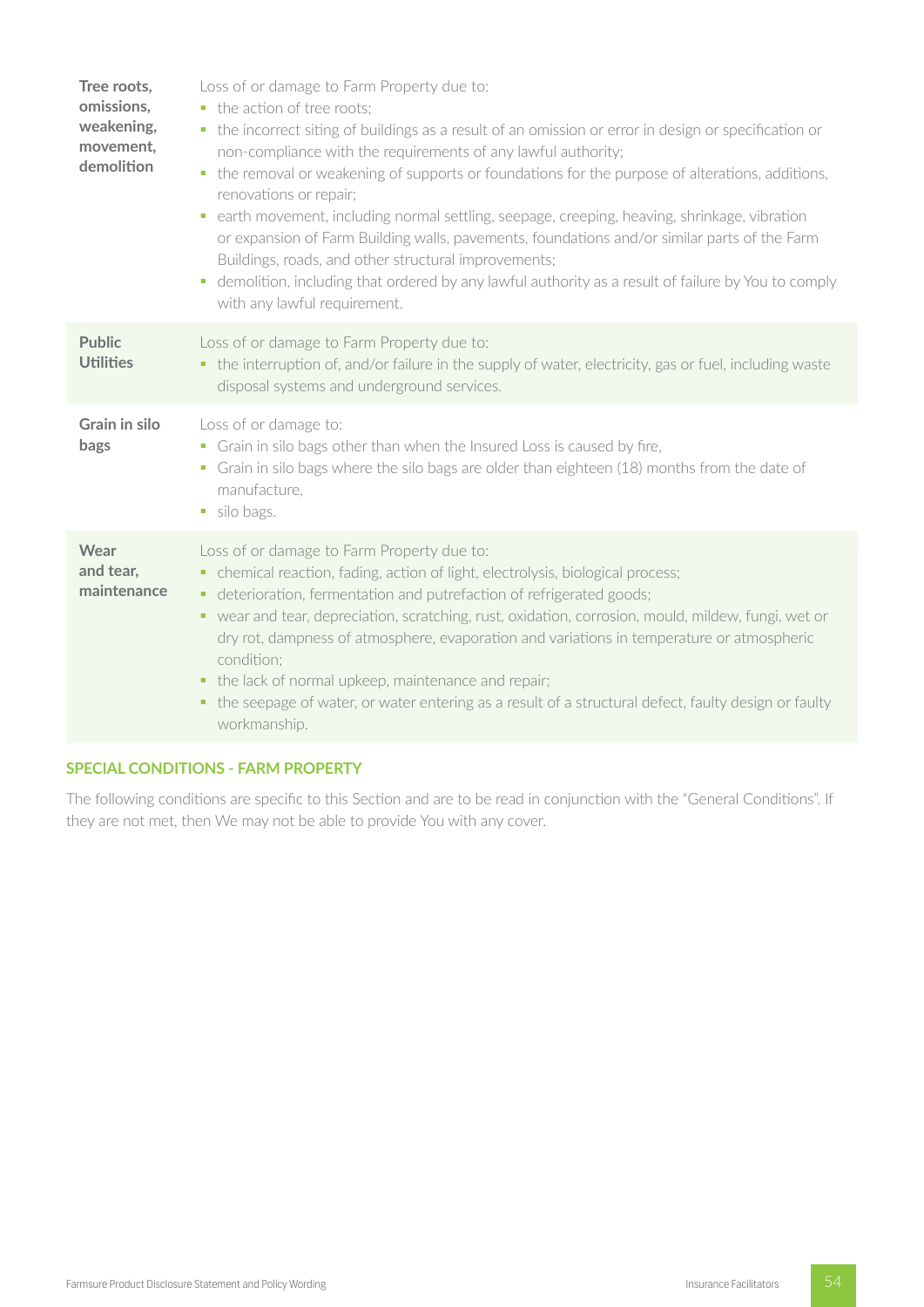| Harvesting<br>compliance and<br>prevention | When using harvesting equipment and/or machinery, the following must be adhered to:                                                                                                                                                                                                                                                                          |  |  |  |
|--------------------------------------------|--------------------------------------------------------------------------------------------------------------------------------------------------------------------------------------------------------------------------------------------------------------------------------------------------------------------------------------------------------------|--|--|--|
|                                            | Compliance with all Bushfire regulations and/or codes of practice in force in the State or<br>٠<br>Territory in which the Situation is located or where the equipment is being operated;                                                                                                                                                                     |  |  |  |
|                                            | You must cease operating harvesting machinery on days or periods declared by any government<br>u.<br>authority to be "harvest ban" days or periods;                                                                                                                                                                                                          |  |  |  |
|                                            | Two functioning water-based foam filled fire extinguishers must be carried on the harvesting<br>u.<br>and Hay, Grain, Silage baling equipment at all times and must be in current date.                                                                                                                                                                      |  |  |  |
| Unoccupancy                                | If You have insured Your Farm Property with Us and the Situation will be unoccupied for more than<br>ninety (90) consecutive days, You must tell Us and obtain Our written consent for the cover to<br>continue. If You do not do this, Your cover will automatically be reduced during the period it is left<br>unoccupied for loss or damage arising from: |  |  |  |
|                                            | lightning or thunder;<br>٠                                                                                                                                                                                                                                                                                                                                   |  |  |  |
|                                            | riot and civil commotion;<br>٠                                                                                                                                                                                                                                                                                                                               |  |  |  |
|                                            | earthquake.                                                                                                                                                                                                                                                                                                                                                  |  |  |  |

## **EXCESS**

When You make a claim under this Section of Your Policy, You must pay an Excess as shown on Your Policy Schedule.

For claims relating to solar panels or Wind Turbines including batteries, inverters and other associated equipment, the excess will be increased by \$750.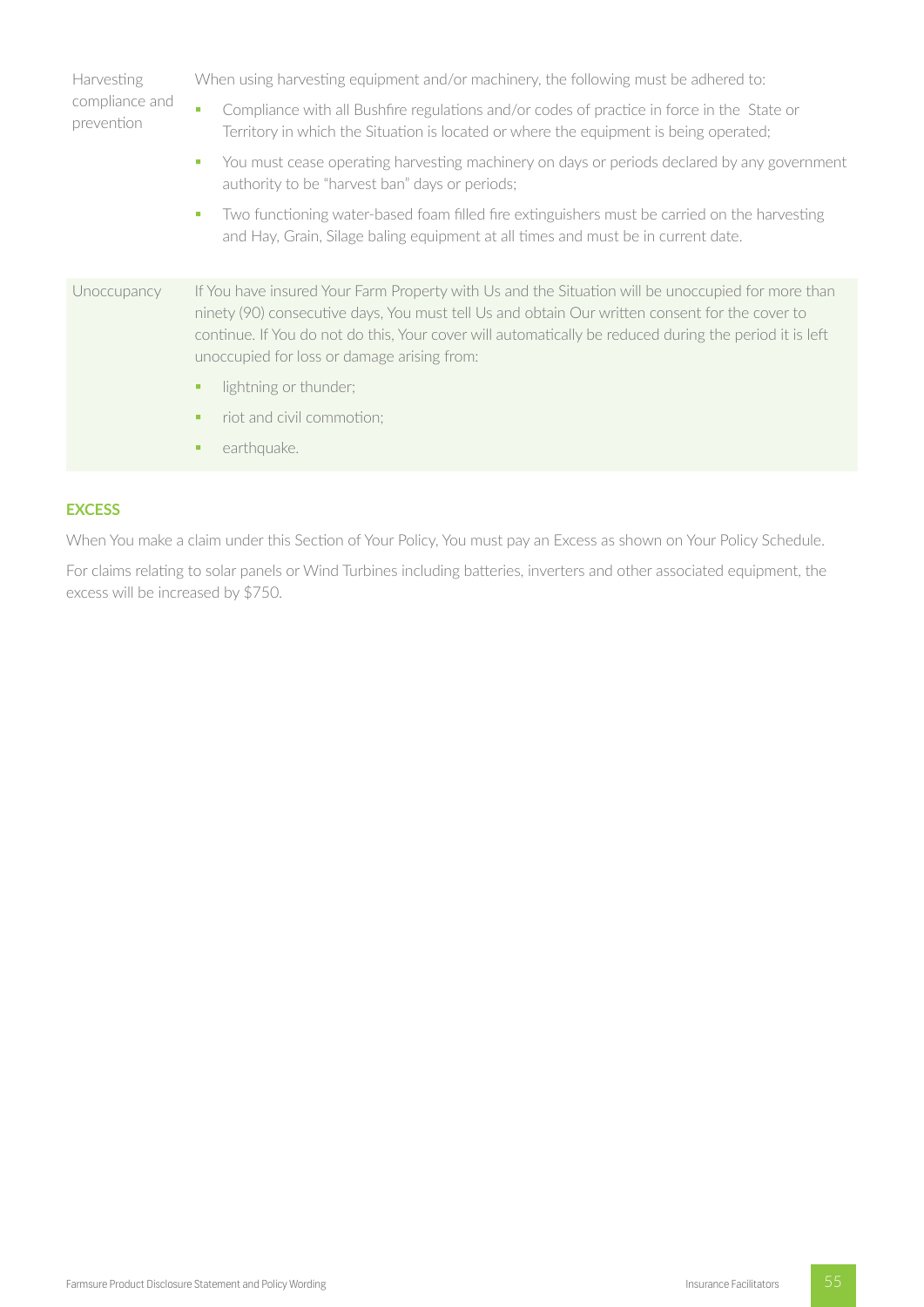# SECTION 3 **FARM THEFT**

## **DEFINITIONS SPECIFIC TO THIS SECTION**

There are some words which have been given special meanings under "Section 3 – Farm Theft" and these are listed along with their meaning in the table below:

Insured Property Means Farm Buildings, Farm Contents, Fencing, Aboveground Farm Improvements, Livestock, Hay, Grain and Silage.

### **WHAT IS COVERED**

We cover You for loss or damage to Insured Property that You own as a result of Theft or attempted Theft from the Situation during the Period of Insurance.

### **ADDITIONAL BENEFITS**

Following an accepted Theft claim, these Additional Benefits will be paid in addition to the total Sum Insured, unless shown otherwise.

| <b>Additional Benefit</b>                       | <b>Limit</b>                                                                 | <b>Description</b>                                                                                                                                                                                                                                                                                                                                                                                                                                                                 |
|-------------------------------------------------|------------------------------------------------------------------------------|------------------------------------------------------------------------------------------------------------------------------------------------------------------------------------------------------------------------------------------------------------------------------------------------------------------------------------------------------------------------------------------------------------------------------------------------------------------------------------|
| Employees'<br>property                          | \$5,000<br>(maximum<br>during the<br>Period of<br>Insurance)                 | We will cover loss or damage to tools of trade and/or personal belongings<br>(excluding Money) which are normally kept at the Situation and belong to<br>Your Employees who are engaged in Your Farm Business, provided:<br>• We would have paid the claim if the stolen or damaged property had<br>otherwise belonged to the Insured;<br>• the property is not otherwise insured under this or any other Policy.                                                                  |
| <b>Keys and locks</b>                           | \$5,000<br>(maximum<br>during the<br>Period of<br>Insurance)                 | We will pay the reasonable cost to replace, alter, recode or open:<br>• locks, keys or cylinders;<br>safe combination locks:<br>provided they are lost, damaged, destroyed, stolen or illegally duplicated<br>resulting from Theft or attempted Theft.                                                                                                                                                                                                                             |
| <b>Temporary</b><br>protection                  | \$5,000<br>(maximum<br>during the<br>Period of<br>Insurance)                 | We will pay the costs reasonably incurred to secure, protect and safeguard<br>the property from further Theft or attempted Theft.                                                                                                                                                                                                                                                                                                                                                  |
| <b>Temporary</b><br>removal                     | Lesser of<br>\$20,000<br>or 10% of<br>the Farm<br>Contents<br>Sum<br>Insured | We will cover Insured Property insured under "Section 2 - Farm Property"<br>temporarily removed from the Situation to anywhere in Australia for up to<br>ninety (90) days. This does not include:<br>• property otherwise insured under this Policy, another policy or a business<br>document/agreement; or property at an auctioneer's Situation; or<br>property that has been permanently removed.                                                                               |
| <b>Theft of Mobile</b><br><b>Farm Machinery</b> | \$10,000<br>Specified,<br>\$5,000                                            | Tractors, headers, harvesters, trailers and motor bikes specified under Farm<br>Mobile Machinery are covered for Theft and attempted Theft, as well as their<br>attachments.<br>Theft of Mobile Farm Machinery does not include any sedans, wagons,<br>utilities, vans, four-wheel drives, irrigators or heavy vehicles of any type.<br>The most we will pay is \$10,000 any one item for Mobile Farm Machinery<br>and \$5,000 any one item for Unspecified Mobile Farm Machinery. |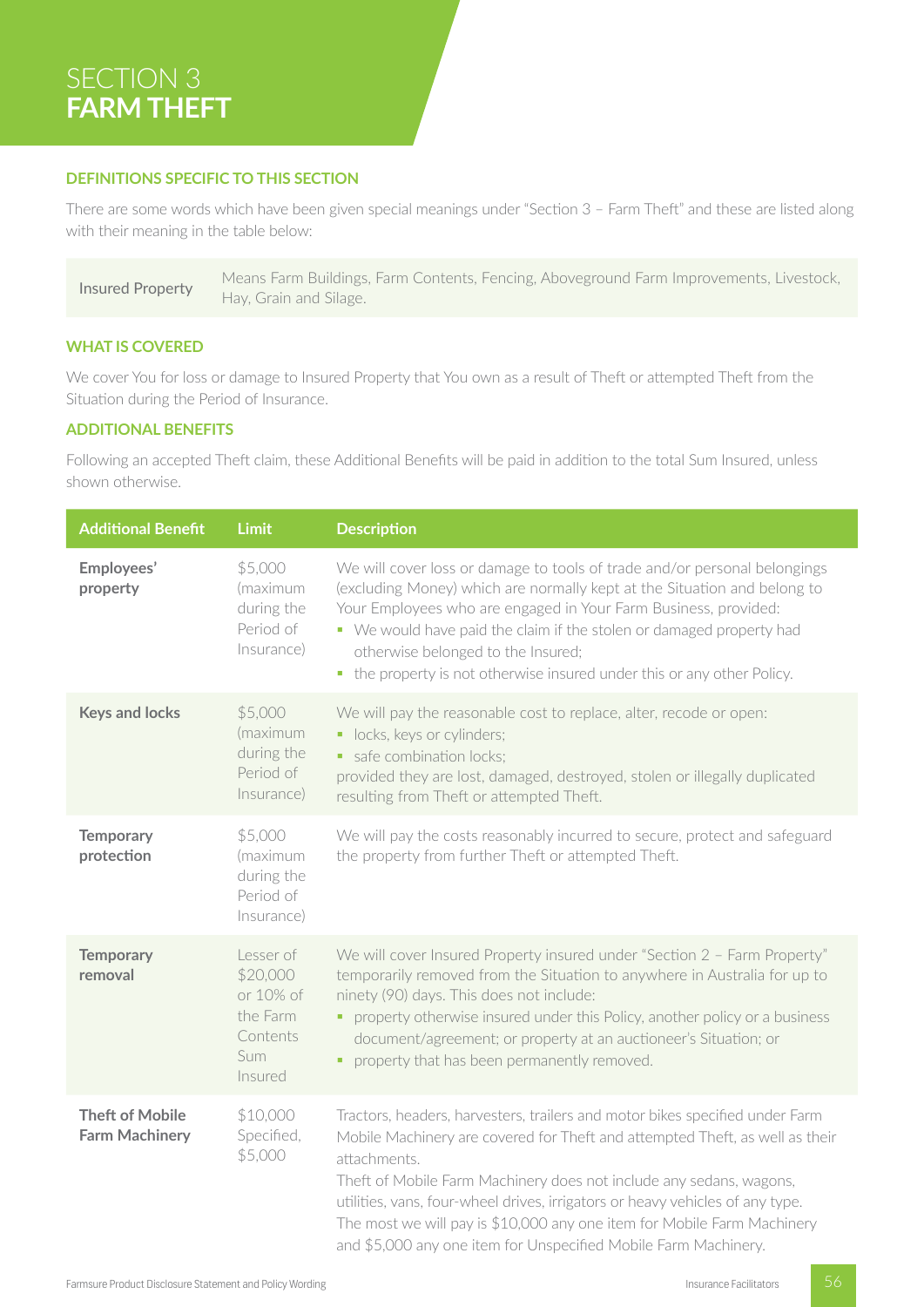## **BASIS OF CLAIM SETTLEMENT**

The maximum payable is the Sum Insured shown on Your Policy Schedule, plus additional cover under additional benefits unless otherwise specified and relates to:

- **•** property which is not recovered or property which is recovered and declared a Total Loss;
- **•** property which is recovered and damaged;
- **•** property which is not stolen but is damaged as a result of the Theft or attempted Theft.

In respect of Farm Property, limited to Farm Buildings and Farm Contents, We will at Our discretion under these definitions:

- **•** repair, reinstate or replace to the same condition as when new; or
- pay the reasonable cost of repairing, reinstating or replacing to the same condition as when new.

If the property is not repaired, reinstated or replaced, We will settle the claim on an indemnity value basis.

In respect of Fencing, Aboveground Farm Improvements, Livestock and Hay, Grain, Silage and any specified item(s), We will at Our discretion under these Sections:

- § pay the replacement value of the property just prior to the damage occurring or the Sum Insured, whichever is the lesser;
- § repair, reinstate or replace the damaged property to its condition before the loss or damage; or
- § pay the reasonable cost of repairing, reinstating or replacing the damaged property to its condition before the loss or damage.

In relation to Hay, Grain, Silage, if the replacement value of the equivalent Hay, Grain, Silage increases following the date of loss but prior to the date of settlement, We will pay an additional amount up to a maximum of 10% of the claimable loss.

## **WHAT IS NOT COVERED**

This Section does not cover Theft or attempted Theft of or by:

| <b>Excluded items</b>                                          | • Money:<br>any property located at a Situation which has been unoccupied for more than ninety<br>٠<br>(90) days where We have not been advised and given Our written approval;<br>• Vehicles including spare parts insured under the "Motor Vehicle" or "Farm Property"<br>Sections of this Policy, other than where the Theft of Mobile Machinery additional<br>benefit applies;<br>• Vehicles insured under any other motor policy, including their spare parts;<br>any property that can be insured under the 'Domestic Property' section of this Policy.<br>٠ |
|----------------------------------------------------------------|--------------------------------------------------------------------------------------------------------------------------------------------------------------------------------------------------------------------------------------------------------------------------------------------------------------------------------------------------------------------------------------------------------------------------------------------------------------------------------------------------------------------------------------------------------------------|
| <b>Excluded</b><br>persons<br>(You, family,<br>Employees etc.) | • You or any member of Your family who normally or temporarily lives with You;<br>other persons acting lawfully on Your behalf at the Situation;<br>$\mathcal{L}_{\mathcal{A}}$<br>Employees, directors, partners, contractors or subcontractors lawfully at the Situation;<br>$\mathcal{L}_{\mathcal{A}}$<br>• tenants or Visitors to the Situation.                                                                                                                                                                                                              |
| <b>Excluded</b><br><b>Situations</b>                           | ■ during Transit.<br>• where loss or damage is not discovered within a reasonable time period.<br>involving any unexplained shortage or disappearance.<br>٠<br>• where there is no tangible evidence or proof of loss.                                                                                                                                                                                                                                                                                                                                             |

## **EXCESS**

When You make a claim under this Section of Your Policy, You must pay any Excess for Theft as shown on Your Policy Schedule.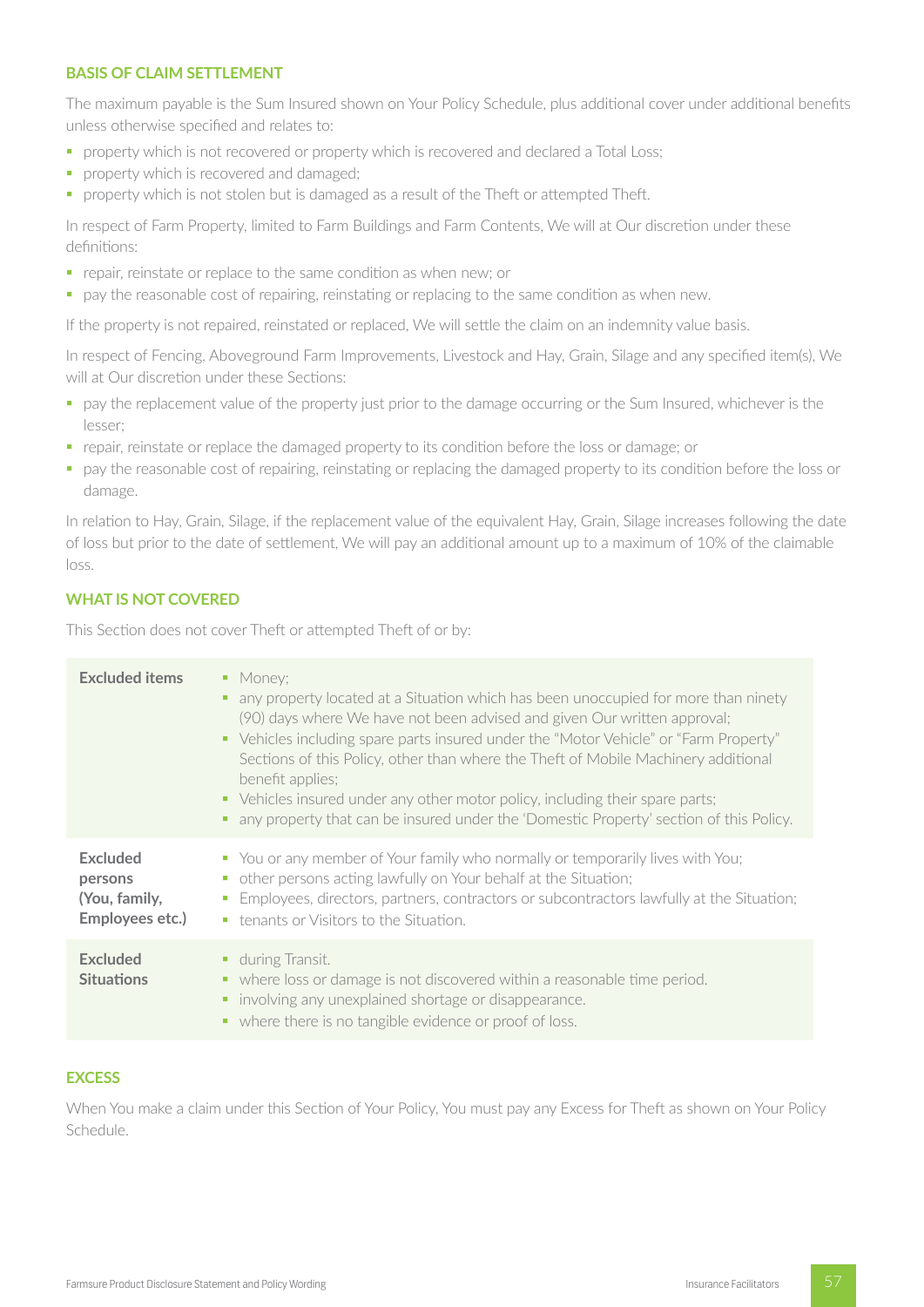# SECTION 4 **FARM LIABILITY**

## **DEFINITIONS SPECIFIC TO THIS SECTION**

There are some words which have been given special meanings under "Section 4 – Farm Liability" and these are listed along with their meaning in the table below:

| Employment<br><b>Practices</b> | Means any wrongful or unfair dismissal, denial of natural justice, defamation, misleading<br>representation or advertising, sexual harassment or discrimination in respect of Your<br>Employees committed or allegedly committed by You.                                                                                                                                                                                                                                                                                                                                                                                                                                                                                                                                                                                                                                                                                                                           |
|--------------------------------|--------------------------------------------------------------------------------------------------------------------------------------------------------------------------------------------------------------------------------------------------------------------------------------------------------------------------------------------------------------------------------------------------------------------------------------------------------------------------------------------------------------------------------------------------------------------------------------------------------------------------------------------------------------------------------------------------------------------------------------------------------------------------------------------------------------------------------------------------------------------------------------------------------------------------------------------------------------------|
| <b>Farm Hosting</b>            | Means the supply of accommodation and/or meals, as well as leisure activities, to paying<br>guests, so long as that payment does not exceed \$20,000 or 20% of your farm's gross<br>annual income, whichever is the lesser.<br>No liability cover is provided for the activities listed under the Additional Cover Options -<br>Farm Hosting.                                                                                                                                                                                                                                                                                                                                                                                                                                                                                                                                                                                                                      |
| Geographical<br><b>Limits</b>  | Means anywhere in the world, excluding North America.                                                                                                                                                                                                                                                                                                                                                                                                                                                                                                                                                                                                                                                                                                                                                                                                                                                                                                              |
| Internet<br><b>Operations</b>  | Means the:<br>• transfer of computer data or programs by use of electronic mail systems by You or Your<br>Employees, including for the purpose of this definition only, part-time and temporary staff,<br>contractors and others within Your Farm Business whether or not such data or programs<br>contain any malicious or damaging code, including but not limited to, computer virus,<br>worm, logic bomb or Trojan Horse;<br>access through Your network to the worldwide web or a public internet site by You or Your<br>$\blacksquare$<br>Employees, including part-time and temporary staff, contractors and others within Your<br>Farm Business.<br>access to Your intranet (meaning internal company information and computing resources)<br>$\blacksquare$<br>which is made available through the worldwide web for Your customers or others outside<br>Your Farm Business; and<br>• the operation and maintenance of Your website.                      |
| <b>North America</b>           | Means:<br>the United States of America and the Dominion of Canada;<br>٠.<br>any state, territory or protectorate incorporated in, or administered by the United States of<br>America or the Dominion of Canada;<br>any country or territory subject to the laws of the United States of America or Dominion of<br>Canada.                                                                                                                                                                                                                                                                                                                                                                                                                                                                                                                                                                                                                                          |
| <b>Personal Injury</b>         | Means:<br>bodily injury, death, illness, disease, disability, shock, fright, mental anguish and/or mental<br>$\blacksquare$<br>injury including loss of consortium or services resulting therefrom;<br>false arrest, false imprisonment, wrongful detention, malicious prosecution or humiliation;<br>u,<br>• wrongful entry or eviction or other invasion of privacy;<br>assault or grievous bodily harm which is not committed by You or at Your direction unless<br>ш<br>reasonably committed for the purpose of preventing or eliminating danger to persons or<br>property;<br>defamation of character or invasion of privacy:<br>discrimination as a result of race, religion, sex, marital status, age, intellectual impairment,<br>٠<br>disability or otherwise (unless insurance thereof is prohibited by law) which is not<br>committed by You or at Your direction, but only with respect to liability other than fines and<br>penalties imposed by law. |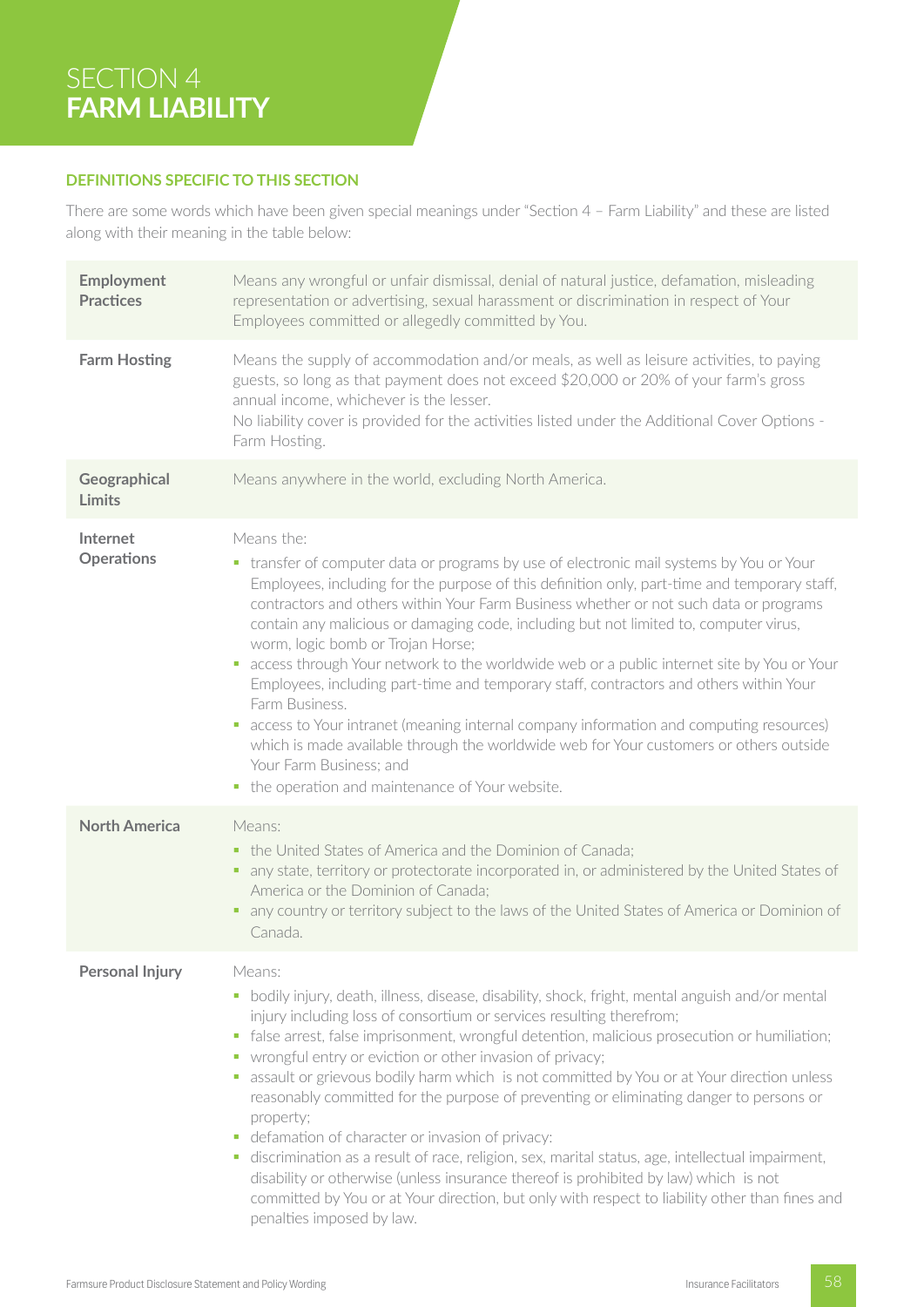| <b>Your Products</b> | Your Products include anything which, by Australian law or otherwise, You are deemed to<br>have manufactured in the course of Your Farm Business including discontinued Products,<br>once they are no longer under Your control or in Your possession.<br>Provided that the term Your Products shall not be deemed to include food and/or<br>beverages;             |
|----------------------|---------------------------------------------------------------------------------------------------------------------------------------------------------------------------------------------------------------------------------------------------------------------------------------------------------------------------------------------------------------------|
|                      | • supplied by You or on Your behalf primarily to Your Employees as a staff benefit;<br>• served to guests for consumption at any Situation excluding for Farm Hosting where<br>covered as an Additional Benefit Option under this Section;<br>supplied via any vending machine or any other property rented to or located for use of<br>others but not sold by You. |

### **WHAT IS COVERED**

Your legal liability to pay Compensation for Personal Injury and/or Property Damage to a third party up to the Sum Insured shown on Your Policy Schedule for Farm Liability:

- as the result of an Occurrence;
- within the Geographical Limits of the Policy;
- in connection with Your Farm Business;
- happening within the Period of Insurance;

### **DEFENCE AND ADDITIONAL COSTS**

We will defend any proceedings seeking damages against You for Personal Injury and/or Property Damage and pay the expenses incurred by Us in defence of such claims, even if the claims are false or fraudulent.

We will also pay for:

- reasonable expenses that You incur (other than loss of earnings), and that We have agreed to pay;
- reasonable expenses incurred by You to render emergency first aid to others due to an Insured Loss.

We reserve the right to investigate, negotiate or settle any claim as We see appropriate in the conduct of Your defence.

We have the right to not defend any proceedings once Your Farm Liability Sum Insured has been exhausted.

Should Your Sum Insured be exhausted, Our liability with regard to any further payment needed to finalise the claim will be limited to the same proportion of costs, expenses and interest as the Sum Insured bears to the amount needed to finalise the claim.

### **ADDITIONAL BENEFITS**

Following an accepted claim, these Additional Benefits will be paid in addition to the total Sum Insured, unless shown otherwise:

| <b>Additional Benefit</b>        | Limit    | <b>Description</b>                                                                                                                                                                                                                                                                                                       |
|----------------------------------|----------|--------------------------------------------------------------------------------------------------------------------------------------------------------------------------------------------------------------------------------------------------------------------------------------------------------------------------|
| <b>Aircraft Landing</b><br>Areas | Included | Cover is extended to include ownership, occupancy or control of any Aircraft<br>Landing Area at the Situation when specified on Your Policy Schedule.<br>In order for cover to be provided:                                                                                                                              |
|                                  |          | • the Aircraft Landing Area must comply with all relevant regulations, statutes<br>and bylaws in force; and<br>• You must not receive reward for the use of the Aircraft Landing Area from<br>the operator of any Aircraft; and<br>• a contract between You and the user of the Aircraft Landing Area must not<br>exist. |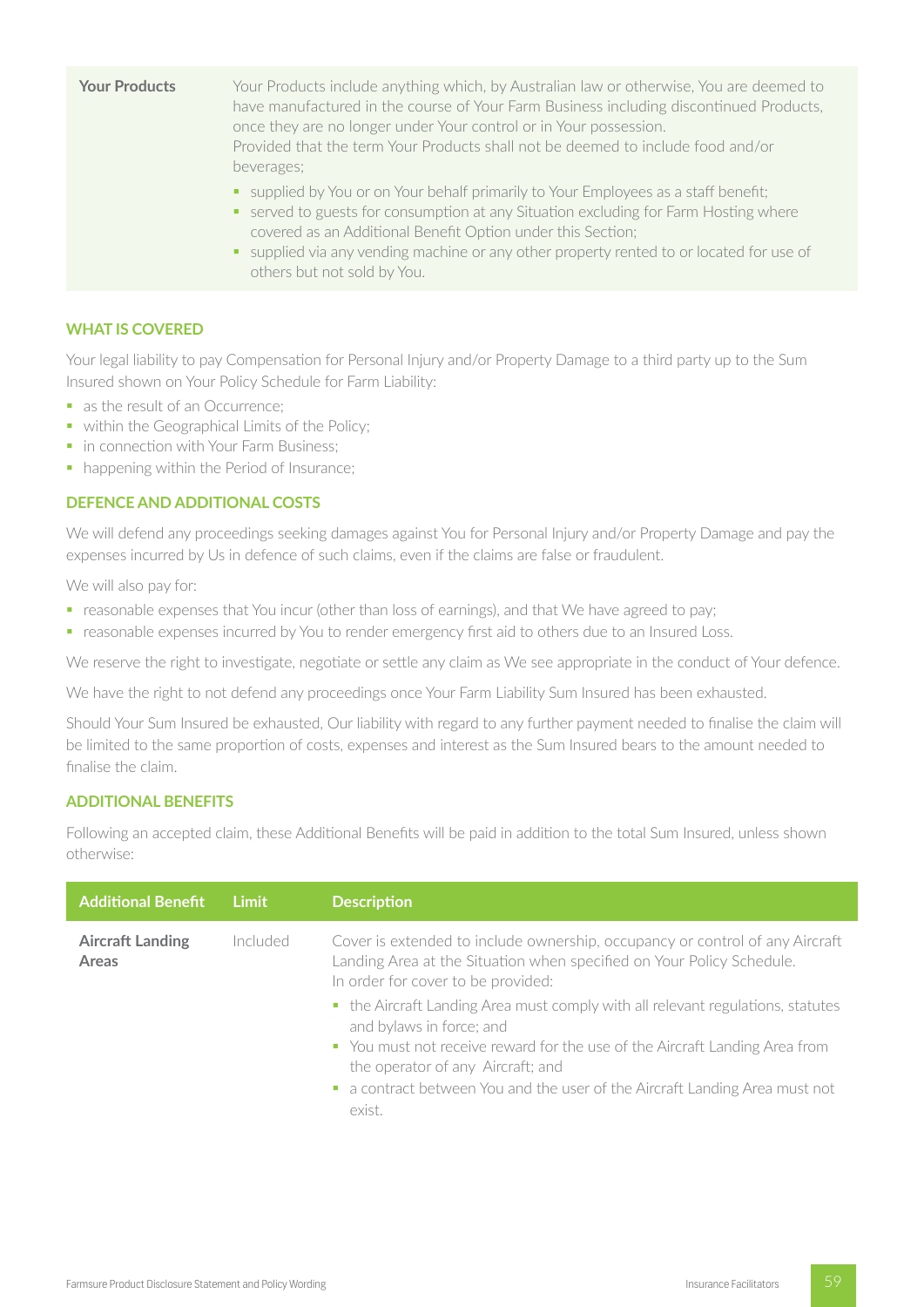| <b>Drones</b>                                           | \$250,000<br>per policy<br>period                      | We will cover You for legal liability to pay Compensation arising directly or<br>indirectly out of Your control of a Drone at the Situation up to \$250,000 per<br>policy period. We will not cover Your liability directly or indirectly arising out<br>of, or in any way connected with, Drones used for:<br>reward; and/or<br>used beyond the boundaries of Your Situation; and/or<br>otherwise operated in contravention of relevant Australian laws and<br>regulations.                                                                                                                                                                                                                                                                                                                                                                                                                                                                                                                                                                                                                                                                                                                                                                                                                                                                                                                                                                                                                                                                                                                                                                                                                                                         |
|---------------------------------------------------------|--------------------------------------------------------|--------------------------------------------------------------------------------------------------------------------------------------------------------------------------------------------------------------------------------------------------------------------------------------------------------------------------------------------------------------------------------------------------------------------------------------------------------------------------------------------------------------------------------------------------------------------------------------------------------------------------------------------------------------------------------------------------------------------------------------------------------------------------------------------------------------------------------------------------------------------------------------------------------------------------------------------------------------------------------------------------------------------------------------------------------------------------------------------------------------------------------------------------------------------------------------------------------------------------------------------------------------------------------------------------------------------------------------------------------------------------------------------------------------------------------------------------------------------------------------------------------------------------------------------------------------------------------------------------------------------------------------------------------------------------------------------------------------------------------------|
| Ground overspray<br>damage                              | Included                                               | We will cover You for legal liability to pay Compensation caused by the<br>escape of chemicals, herbicides or insecticides from the Situation as part of<br>ground spraying operations by You or an Employee in connection with Your<br>normal Farm Business. However, We will not cover:<br>property which You own or have any interest in;<br>ш<br>• any environmental impairment that may result from the spraying.                                                                                                                                                                                                                                                                                                                                                                                                                                                                                                                                                                                                                                                                                                                                                                                                                                                                                                                                                                                                                                                                                                                                                                                                                                                                                                               |
| <b>Property in Your</b><br>physical or legal<br>control | \$10,000<br>per animal;<br>\$100,000<br>other<br>items | We will cover You for legal liability to pay Compensation for damage to<br>property in Your physical or legal control arising out of an Occurrence in<br>connection with Your Farm Business and in relation to:<br>premises or part(s) of premises leased or rented to, or temporarily occupied<br>by, You (including landlord's permanent fixtures and fittings and contents)<br>but excludes liability where You have assumed the responsibility to effect or<br>maintain insurance on such premises;<br>other property which is not owned by You but is in Your physical or legal<br>control which You are not required to insure under a contract or agreement;<br>premises (and/or their contents) temporarily occupied by You to carry out<br>work:<br>personal property, tools and effects of any of Your directors, partners,<br>٠<br>proprietors, officers, executives or Employees, or the clothing and Personal<br>Items of Your Visitors;<br>any other property temporarily in Your possession for the purpose of being<br>worked upon but no indemnity is granted for damage to that part of any<br>property upon which You are or have been working on if the damage arises<br>solely out of such work;<br>• self-propelled tractors and harvesters, along with their normal attachments,<br>not owned, leased or rented by You;<br>Livestock not owned, leased or rented by You.<br>π,<br>The maximum amount We will pay for claims for damage to property and/or<br>Livestock in Your physical or legal control is:<br>• \$10,000 in respect of any one animal, and \$150,000 in total for Livestock;<br>\$100,000 for any one item, and \$200,000 in total in respect of any Farm<br>Property other than Livestock. |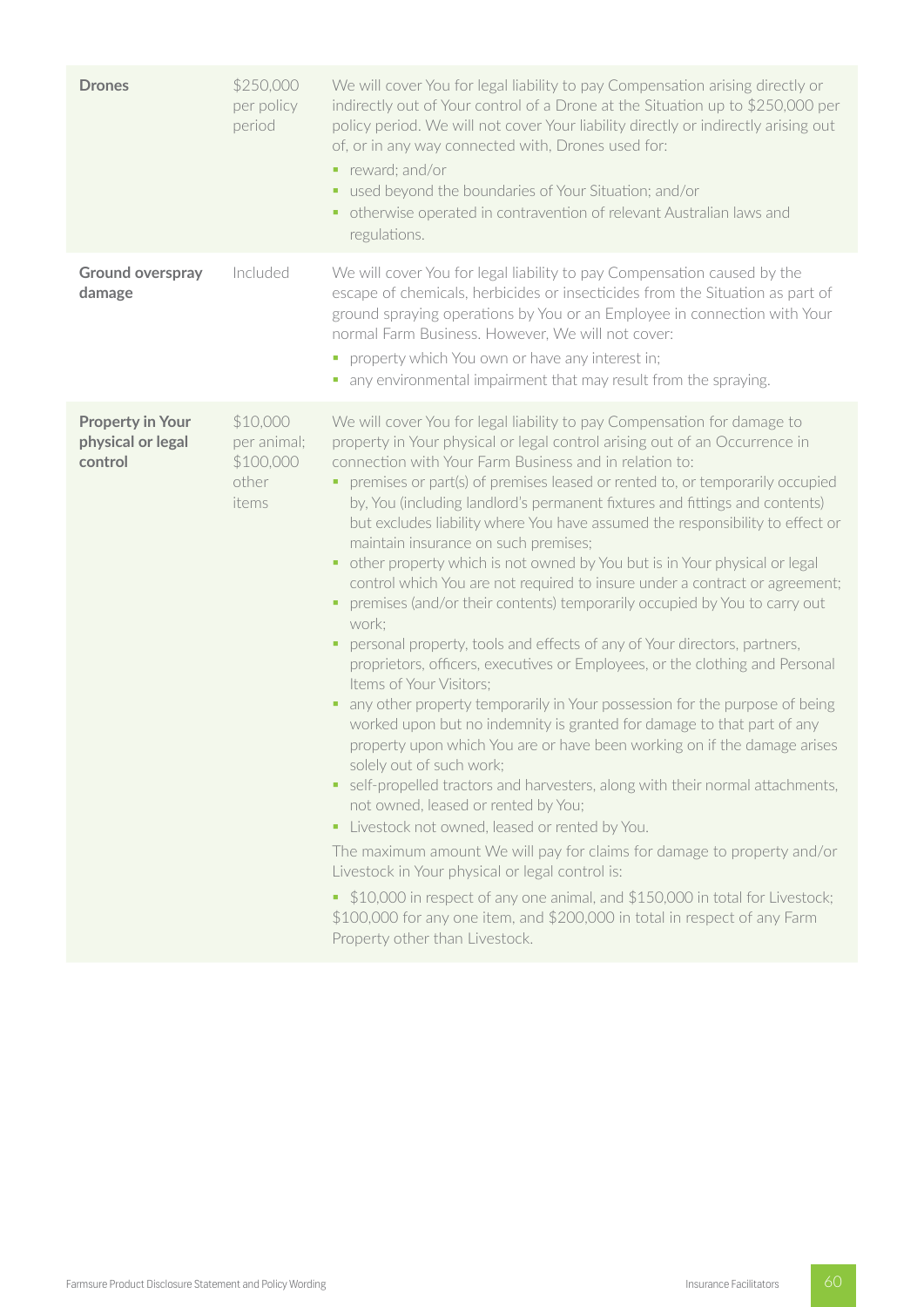# **ADDITIONAL COVER OPTIONS**

These Additional Cover Options are available if selected and for the payment of an extra premium. If chosen and We have agreed to provide cover, they will be shown on Your Policy Schedule.

| <b>Aerial</b><br>spraying | When specified on Your Policy Schedule, 'Aerial Spraying' under "What is not covered" below<br>is modified so that cover is extended to include legal liability which arises directly or indirectly<br>out of the aerial spraying application of any material or substance onto land or anything grown<br>on the land and is conducted by a licensed aerial spraying contractor engaged by You or on Your<br>behalf, provided that:<br>• the spraying is carried out at the Situation as part of the management of the normal Farm<br>Business:<br>the materials or substances applied are in accordance with manufacturer's guidelines;<br>٠<br>the Aircraft used is not owned or operated by You, Your Employees or in Your physical or legal<br>ш.<br>care, custody or control;<br>• You or Your Employees do not perform the aerial spraying application; and<br>• You do not own or operate the aerial spray business.<br>Our liability under this extension shall be limited to \$100,000 for any one Occurrence and<br>\$250,000 for any one Period of Insurance.<br>An Excess of \$5,000 applies to each claim.                                                                                                                                                                                                                                                                                                                                                                                                                                                                                                                                      |
|---------------------------|--------------------------------------------------------------------------------------------------------------------------------------------------------------------------------------------------------------------------------------------------------------------------------------------------------------------------------------------------------------------------------------------------------------------------------------------------------------------------------------------------------------------------------------------------------------------------------------------------------------------------------------------------------------------------------------------------------------------------------------------------------------------------------------------------------------------------------------------------------------------------------------------------------------------------------------------------------------------------------------------------------------------------------------------------------------------------------------------------------------------------------------------------------------------------------------------------------------------------------------------------------------------------------------------------------------------------------------------------------------------------------------------------------------------------------------------------------------------------------------------------------------------------------------------------------------------------------------------------------------------------------------------------------------|
| <b>Farm Hosting</b>       | When specified on Your Policy Schedule, the definition of Farm Business is extended to include<br>Farm Hosting.<br>There is no cover provided for Personal Injury or Property Damage caused by, contributed to,<br>arising out of, or in connection with or for:<br>• weapons including firearms of every description;<br>horse and/or other animal activities;<br>п<br>any form of aerial flight or aerial activities including Drones;<br>ш<br>Watercraft and any form of water sport associated therewith (e.g. water skiing, rafting);<br>ш<br>mountaineering, rock climbing, abseiling, bungee or ski jumping;<br>ш<br>flying fox, chairlift or cable car;<br>П<br>underground mines, caves, caverns or shafts;<br>ш<br>participation in, on or under water other at the Situation;<br>п<br>fishing of any kind other than from a jetty, wharf or bank;<br>$\mathcal{L}_{\mathcal{A}}$<br>riding in or on an animal-drawn vehicle;<br>ш<br>• the operation or riding of any Vehicles, plant or equipment owned by the Farm Business or<br>normally stored at the Situation;<br>• the riding or use of Vehicles, motorcycles, quad bikes, motorised buggies or any vehicle<br>operating on fixed tracks;<br>• the use of any Vehicle or motorcycle which is required by law to be insured for liability for<br>Personal Injury and the Occurrence is, or would be, insured by such insurance;<br>organised coaching, training or playing of any sport;<br>ш<br>• use of or any involvement with Pollutants or any class of Dangerous Goods as described under<br>the "Australian Code for the Transport of Dangerous Goods by Road and Rail" (ADG code). |

# **WHAT IS NOT COVERED**

The following exclusions applying to this Section are to be read in conjunction with the General Exclusions and General Conditions which are applicable to all Sections of this Policy.

We will not pay claims for Your legal liability to pay Compensation for Personal Injury or Property Damage caused by, contributed to, arising out of, in connection with or for:

**Aerial spraying** Any material or substance being professionally applied at the Situation by a third party Aircraft as part of the management of the Farm Business, unless You have chosen the 'Aerial Spraying' Additional Cover Option and it is shown on Your Policy Schedule.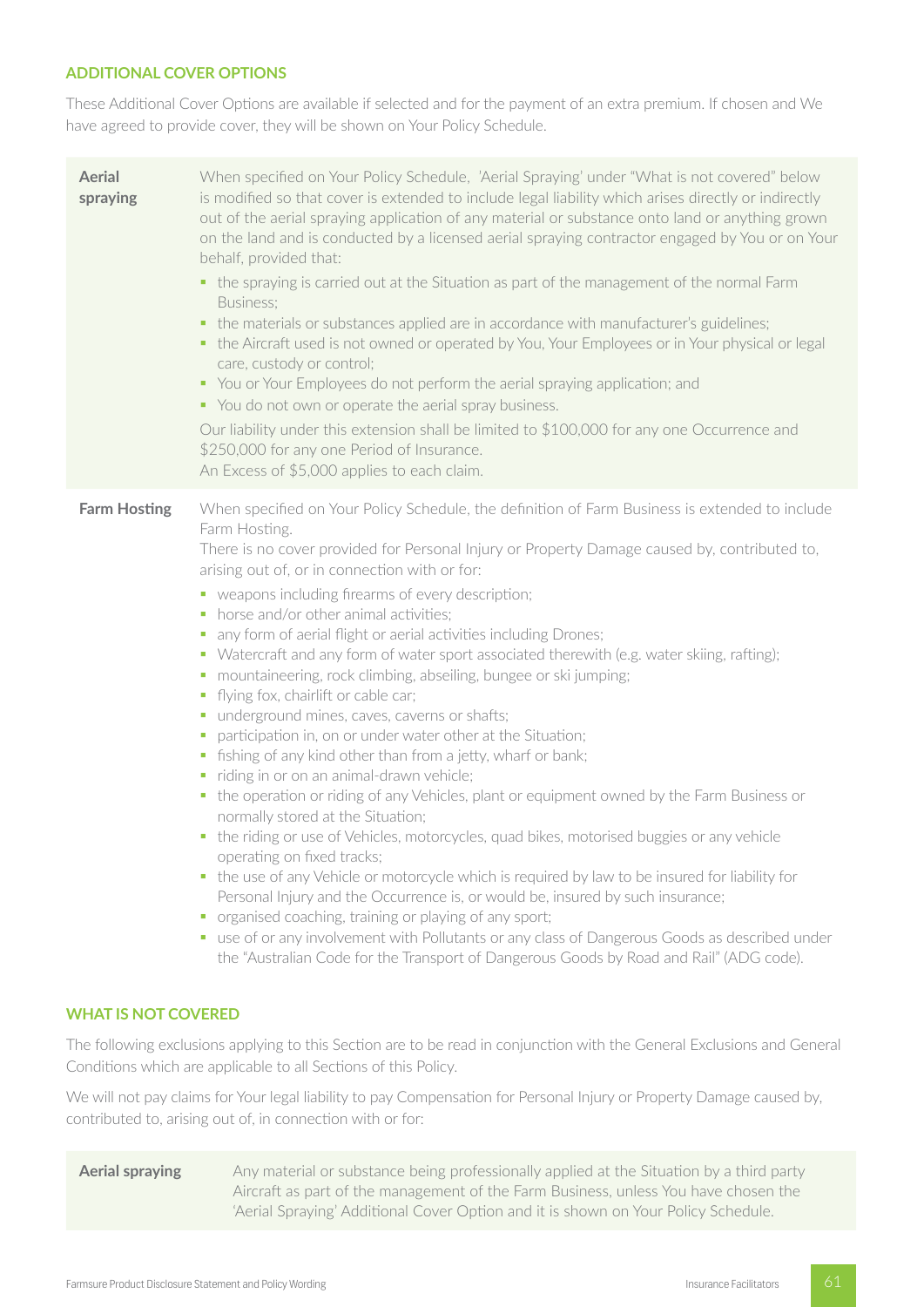| Aircraft,<br><b>Watercraft or</b><br>hovercraft | The ownership, possession, maintenance, repair, operation or use by You or on Your behalf<br>of:<br>• any Aircraft, including the manufacture, assembly or supply of any Products where You<br>knew, or reasonably should have known, would be incorporated into the structure,<br>machinery, controls or construction of any; or<br>• Watercraft: or<br>• hovercraft; or<br>• Aircraft Landing Area.                                                                                                                                                                                                                                                                                                           |
|-------------------------------------------------|-----------------------------------------------------------------------------------------------------------------------------------------------------------------------------------------------------------------------------------------------------------------------------------------------------------------------------------------------------------------------------------------------------------------------------------------------------------------------------------------------------------------------------------------------------------------------------------------------------------------------------------------------------------------------------------------------------------------|
| <b>Assault and</b><br>battery                   | Any assault and/or battery committed by You or at Your direction.<br>This exclusion shall not apply when such assault and/or battery is committed for the<br>purpose of preventing or eliminating danger to persons or property.                                                                                                                                                                                                                                                                                                                                                                                                                                                                                |
| Construction                                    | Construction, erection, alterations, additions, improvements, repairs or demolition carried<br>out by You or on Your behalf<br>• to or of Farm Buildings that are owned and/or occupied by You at the Situation;<br>• to Farm Buildings not owned and/or occupied by You.<br>However this exclusion shall not apply to alterations, additions, improvements or repairs<br>to property where such alterations, additions, improvements or repairs to property do not<br>exceed \$500,000 (inclusive of labour, materials, taxes and contract variations), provided<br>that this cover is not otherwise insured by another policy, another Section(s) of this Policy<br>or any other business document/agreement. |
| <b>Contractual</b><br>liability                 | Liability assumed under the terms of a contract, agreement or warranty, or which requires<br>You to affect or maintain insurance with respect to premises, property or goods not owned<br>by You.<br>• This exclusion shall not apply to:<br>• liability that would have been implied by law in the absence of such contract or agreement;<br><b>or</b><br>terms regarding merchantability, quality, fitness or care of Your Product which are implied<br>٠<br>by law or statute; or<br>• those written contracts specifically shown in Your Policy Schedule or any Policy<br>endorsements.                                                                                                                     |
| Defamation, libel<br>and slander                | The publication, utterance or distribution of any, libelous, slanderous, defamatory or<br>disparaging material:<br>made prior to the commencement of the Period of Insurance;<br>$\blacksquare$<br>made at Your direction or with Your authority and with knowledge of its falsity;<br>ш<br>related to advertising, publishing, printing, broadcasting or telecasting activities or any<br>other medium of public transmission conducted by You or on Your behalf.                                                                                                                                                                                                                                              |
| Defect in design                                | Defective, deficient, wrong, incorrect or failure of design and specification or formula<br>design error in any of Your Products. However, this exclusion shall not apply to Products:<br>• You do not manufacture but were sold, supplied or distributed by You where by law You<br>are deemed to be the manufacturer;<br>• for which You have not charged a fee for the formulation of a design or specification.                                                                                                                                                                                                                                                                                             |
| Employer's<br>liability                         | The actions of:<br>• Your Employees that result from or occur during their employment in Your Farm Business;<br>any person in respect of which You are covered, or required to be covered, by any<br>workers' compensation, accident compensation or similar legislation, any industrial award,<br>determination, or similar agreement.<br>This exclusion includes any liability arising out of or in connection with personal injury to<br>any person(s) engaged by You or any person(s) who are engaged contractually or as third<br>parties to You.                                                                                                                                                          |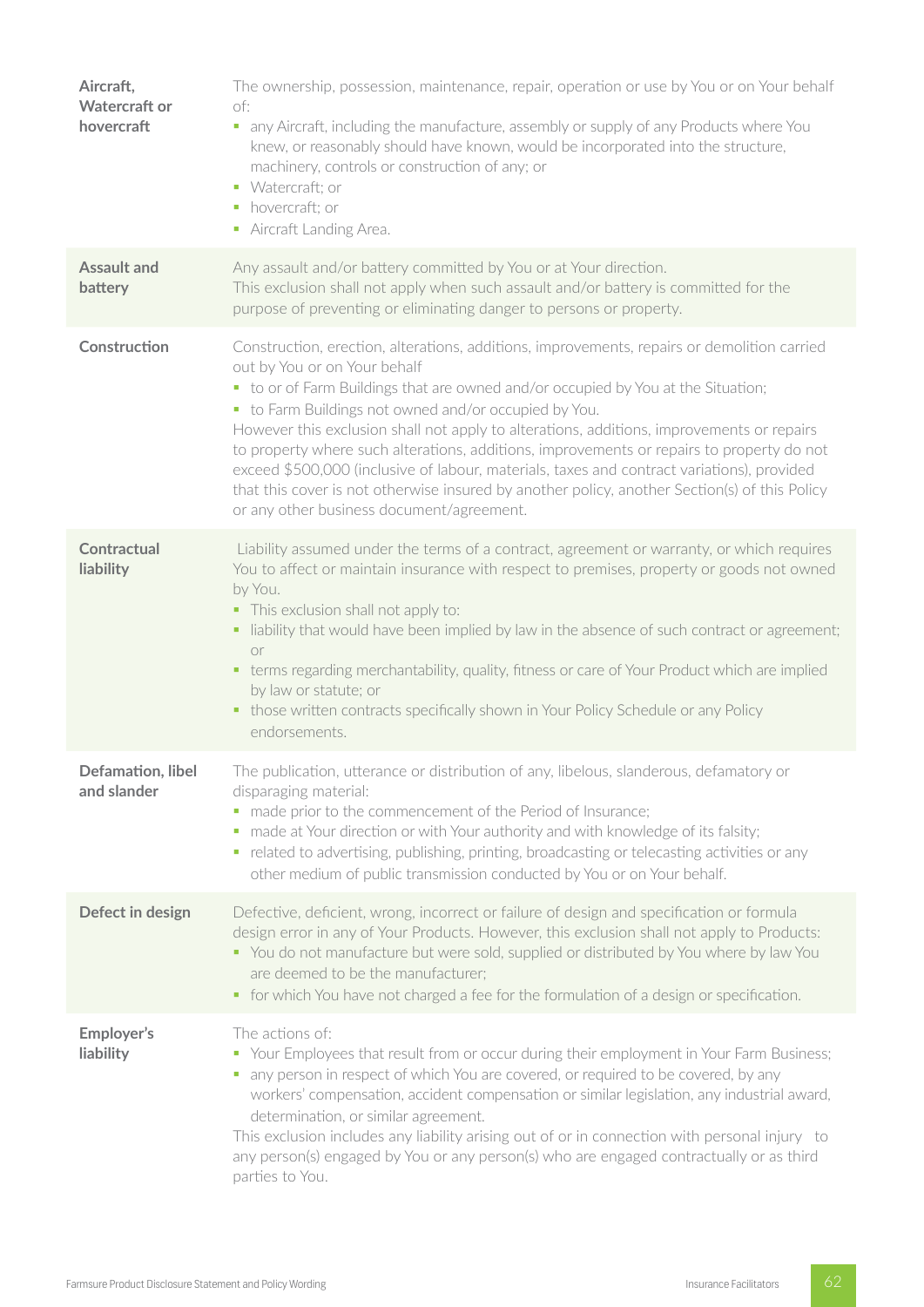| Excluded persons/<br>You, Your family,<br><b>Employees and</b><br>workers | You, or any member of Your family;<br>• an Employee including work experience people.<br>Damage to property:<br>belonging to You;<br>٠<br>belonging to any member of Your family;<br>٠<br>• belonging to any Employee if the loss or damage occurs during their employment with You.                                                                                                                                                                                                                                                                                                                                                                                                                   |
|---------------------------------------------------------------------------|--------------------------------------------------------------------------------------------------------------------------------------------------------------------------------------------------------------------------------------------------------------------------------------------------------------------------------------------------------------------------------------------------------------------------------------------------------------------------------------------------------------------------------------------------------------------------------------------------------------------------------------------------------------------------------------------------------|
| <b>Farm Contracting</b>                                                   | Arising out of farm contracting other than Incidental Farm Contracting, as provided for<br>under the "General Definitions".                                                                                                                                                                                                                                                                                                                                                                                                                                                                                                                                                                            |
| <b>Farm Hosting</b>                                                       | Activities arising out of Farm Hosting unless shown on Your Policy Schedule as an<br>Additional Cover Options.                                                                                                                                                                                                                                                                                                                                                                                                                                                                                                                                                                                         |
| <b>Faulty or defective</b><br>workmanship                                 | Costs or expenses incurred to re-perform, complete, correct or improve any faulty<br>or defective work or service undertaken by You or on Your behalf or for Your benefit.<br>However, this exclusion shall not apply in respect of legal liability for Personal Injury or<br>Property Damage resulting from faulty or defective workmanship.                                                                                                                                                                                                                                                                                                                                                          |
| <b>Firearms</b>                                                           | Activities involving the use or storage of firearms by You or by a person You have agreed to<br>pay to use the firearm, without having:<br>$\bullet$ the appropriate licence(s);<br>the necessary approval from the relevant statutory authority and/or:<br>• complied with the Statutory requirements.                                                                                                                                                                                                                                                                                                                                                                                                |
| Genetically<br>modified or<br>engineered<br>organisms                     | Your non-compliance with any law, by-law, regulation, licensing condition or recognised<br>standard for the growing, farming, manufacture, handling, transport, storage, processing,<br>sale, supply or distribution of Genetically Modified Organisms (GMO's) including the<br>blending or mixing of Genetically Modified Organisms with other organisms or products, or<br>the pollination of other products by Genetically Modified Organisms.                                                                                                                                                                                                                                                      |
| Horse activities                                                          | Horse Riding Activities unless agreed to by Us and shown on Your Policy Schedule.                                                                                                                                                                                                                                                                                                                                                                                                                                                                                                                                                                                                                      |
| Internet<br>operations                                                    | Your internet operations, whether perceived to be directly or indirectly connected with<br>Your Farm Business. However, this exclusion does not apply to Personal Injury or Property<br>Damage arising out of any material prepared by the manufacturer in respect of product use,<br>safety instructions or warnings which is reproduced on Your website.                                                                                                                                                                                                                                                                                                                                             |
| Loss of use/<br>inefficacy                                                | The loss of use of Insured Property not physically damaged, destroyed or lost as a result of:<br>a delay in or lack of performance by You or on Your behalf in relation to any contract or<br>٠<br>agreement; or<br>• the failure and/or inefficacy of Your Products to meet the level of performance, purpose,<br>quality, fitness or durability expressly or impliedly warranted or represented by You.<br>However, this exclusion part (ii) does not apply to the loss of use of other Insured Property<br>resulting from the sudden and accidental physical damage to or destruction of Your<br>Products after such Products have been put to use by any person or organisation other<br>than You. |
| Manufacture<br>of pesticides,<br>herbicides or<br>stockfeed               | The manufacture, distribution or sale of pesticides, herbicides or stockfeed. Stockfeed does<br>not include Hay, Grain, Silage or unprocessed grain.                                                                                                                                                                                                                                                                                                                                                                                                                                                                                                                                                   |
| Participation in<br>events                                                | Damage to the property of, or Personal Injury to, persons or organisations who are<br>participating in any organised and competitive sporting activity or exercise.                                                                                                                                                                                                                                                                                                                                                                                                                                                                                                                                    |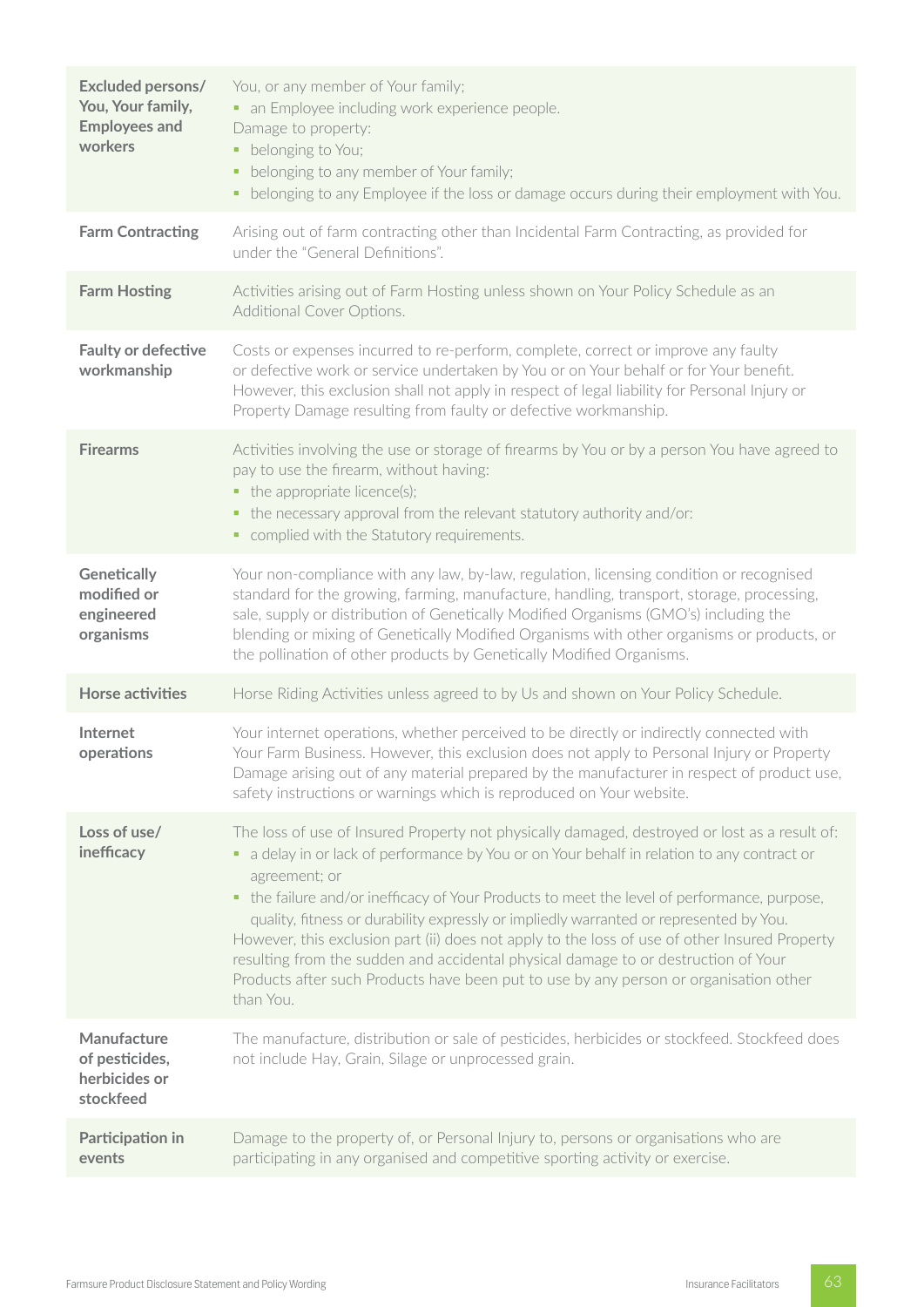| <b>Pollution</b>                                  | Any losses arising out of:<br>a) the discharge, dispersal, release, seepage or escape of any Pollutants;<br>b) the costs incurred in preventing the discharge, dispersal, release, seepage or escape of<br>any Pollutants, and the cost of testing, monitoring, containing, detoxifying, neutralising,<br>or cleaning up any Pollutants;<br>c) the actual, alleged or threatened discharge, dispersal, release or escape of Pollutants<br>caused by any of Your Products that have been discarded, dumped, abandoned or<br>thrown away by others.<br>However, We will pay for (a) and (b) where the Occurrence is caused by a single, sudden,<br>unexpected and unintended event which is clearly identifiable, and takes place at a specific<br>time and a single location during the Period of Insurance, within Australia. |
|---------------------------------------------------|-------------------------------------------------------------------------------------------------------------------------------------------------------------------------------------------------------------------------------------------------------------------------------------------------------------------------------------------------------------------------------------------------------------------------------------------------------------------------------------------------------------------------------------------------------------------------------------------------------------------------------------------------------------------------------------------------------------------------------------------------------------------------------------------------------------------------------|
| <b>Product damage</b><br>and known<br>defects     | Any losses that relate to:<br>• damage to Your Products if that damage is attributable to any fault or defect in them or<br>their harmful nature or unsuitability; or<br>• any defect or deficiency in Your Products of which You have knowledge or have reason to<br>suspect at the time when Your Products pass from Your actual physical custody.<br>This exclusion is restricted to the defective, harmful or unsuitable part of a damaged<br>product and does not apply to any resultant damage caused by the remainder of the<br>product.                                                                                                                                                                                                                                                                               |
| <b>Product recall</b>                             | Damages, costs or expenses arising out of:<br>• the recall, withdrawal, inspection, repair, reconditioning, reinstallation, modification,<br>replacement or loss of use of Your Products or any property of which they form a part; or<br>• as a result of Your Products being recalled or withdrawn from the market or from use<br>by any person or organisation because of any known, alleged or suspected defect or<br>deficiency in Your Products.<br>We will also not cover the cost of any investigation into the cause of any defect or<br>deficiency.                                                                                                                                                                                                                                                                 |
| Professional<br>liability                         | Any breach of duty owed in a professional capacity, or any error or omission connected<br>therewith by You, or any person(s) for whose breach of duty You may be legally liable.<br>This exclusion does not apply to claims arising out of:<br>• advice or service where no fee was charged;<br>the rendering or failure to render professional medical advice by medical persons employed<br>by You to provide first aid and other medical services at the Situation, provided Your<br>principal occupation is not a medical or health service; or<br>• advice given in respect of the use or storage of Your Products.                                                                                                                                                                                                      |
| Property in Your<br>physical and legal<br>control | Damage to or loss of property:<br>• owned by You or leased or rented to You; or<br>• in Your physical and legal control.<br>other than provided for under "Additional Benefit - Property"                                                                                                                                                                                                                                                                                                                                                                                                                                                                                                                                                                                                                                     |
| <b>Territorial limits</b>                         | Any claim:<br>• where the laws of the United States of America and Dominion of Canada apply;<br>• within the United States of America, the Dominion of Canada and all territories within the<br>jurisdiction of the Courts of those countries.                                                                                                                                                                                                                                                                                                                                                                                                                                                                                                                                                                                |
| <b>Treatment or</b><br>dispensing                 | Prescribed or administered treatment by You or on Your behalf of humans or animals for<br>any physical or mental deficiency, injury, illness or disease; or the dispensing of drugs,<br>medicines, pharmaceutical supplies or artificial aids.                                                                                                                                                                                                                                                                                                                                                                                                                                                                                                                                                                                |
| Underground<br>services                           | Damage to any non-visible underground property or services unless it can be established<br>that You or Your Employees took all the necessary steps to locate the property or service<br>through the relevant organisations such as "Dial before You Dig" which are available to<br>provide such services.                                                                                                                                                                                                                                                                                                                                                                                                                                                                                                                     |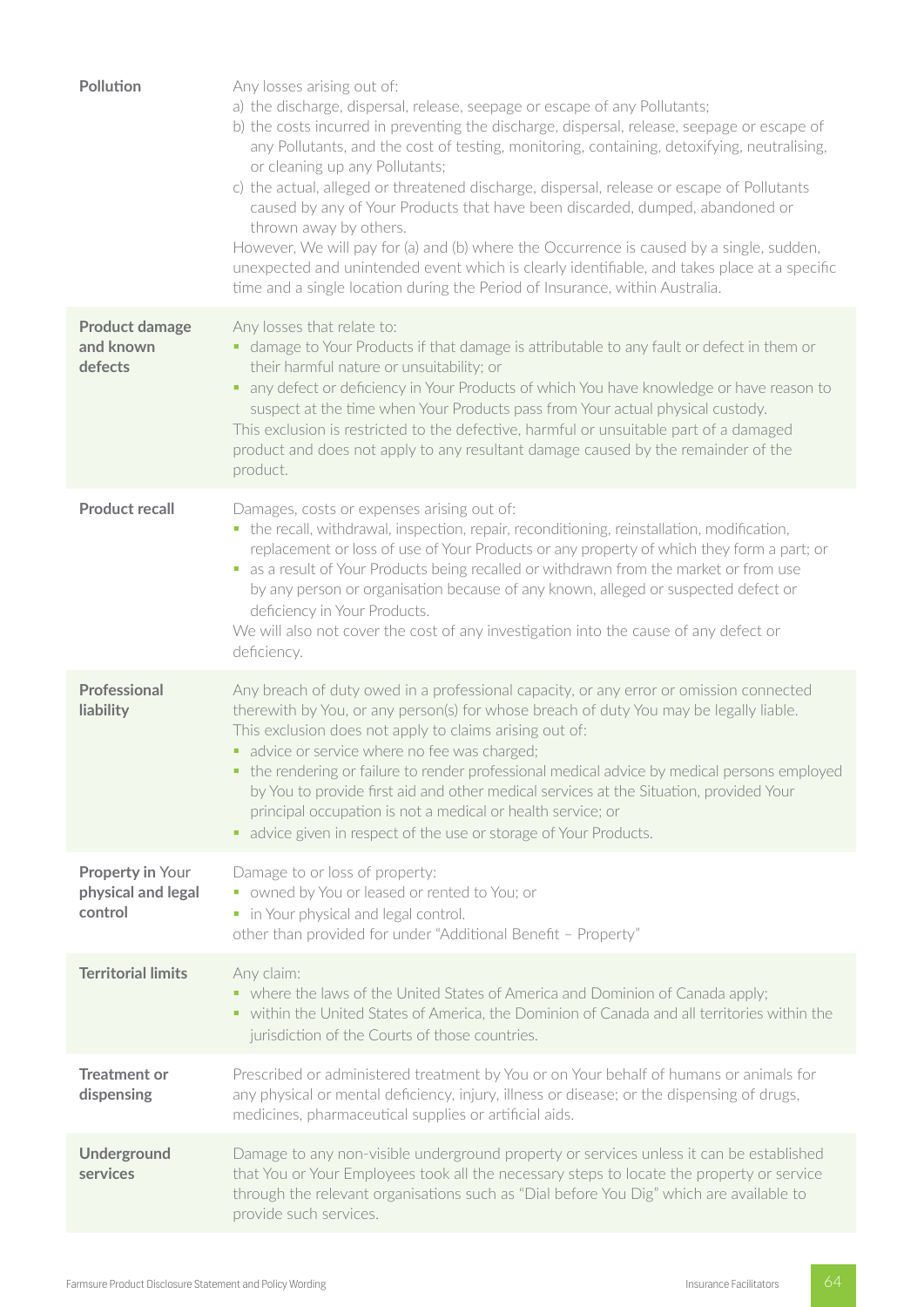| <b>Vehicles</b>                                 | Liability for Personal Injury or Property Damage arising from Your ownership, possession,<br>operation, use or legal control of any Vehicle:<br>• which is registered;<br>where insurance is required through any legislation relating to Vehicles; and/or<br>$\blacksquare$<br>• which is otherwise insured for the same liability.<br>However, We will pay claims for the following:<br>Property Damage arising out of the use of any Vehicle as a Tool of Trade, including during<br>$\blacksquare$<br>the loading or unloading of goods, but not while the Vehicle is being driven or towed;<br>Property Damage or Personal Injury arising out of the use of mobile farm machinery and<br>a.<br>their implements or attachments connected with Your Farming Business, and which is:<br>• at Your Situation or a farm where you are working in relation to your Farm Business;<br>being driven or operated between Situations owned by You and insured by Us;<br>being driven or operated between Your Situation and a workshop for the purpose of<br>repair or service, or in the course of delivery to the Situation after purchase or sale.<br>This Vehicles exemption also applies to any unregistered Vehicles insured under this Policy<br>that are not required to be registered by law.<br>We will also pay claims where any compulsory liability insurance does not provide indemnity,<br>and the reason for this does not involve a breach by You of any legislation relating to Vehicles. |
|-------------------------------------------------|---------------------------------------------------------------------------------------------------------------------------------------------------------------------------------------------------------------------------------------------------------------------------------------------------------------------------------------------------------------------------------------------------------------------------------------------------------------------------------------------------------------------------------------------------------------------------------------------------------------------------------------------------------------------------------------------------------------------------------------------------------------------------------------------------------------------------------------------------------------------------------------------------------------------------------------------------------------------------------------------------------------------------------------------------------------------------------------------------------------------------------------------------------------------------------------------------------------------------------------------------------------------------------------------------------------------------------------------------------------------------------------------------------------------------------------------------------------------------------------------------------|
| <b>Vibration and</b><br>weakening of<br>support | Damage to any land, property, building or contents of a building caused by or arising out of<br>any:<br>• vibration of that land, property or building; or<br>removal, withdrawal or weakening of support of that land, property or building.                                                                                                                                                                                                                                                                                                                                                                                                                                                                                                                                                                                                                                                                                                                                                                                                                                                                                                                                                                                                                                                                                                                                                                                                                                                           |

# **SPECIAL CONDITIONS**

The following are special conditions applying to Farm Liability and are to be read in conjunction with the "General Conditions":

| <b>Claims procedure</b>            | In addition to the claims procedure set out in the "Claims Conditions" Section of this Policy,<br>You must give Us notice in writing of every Occurrence, claim, writ, summons, impending<br>proceedings, impending prosecution or inquest, together with all relevant information<br>which may or may not result in a claim under this Policy.                                                                                                                                                                                                                                                                                                                                                                                                                        |
|------------------------------------|------------------------------------------------------------------------------------------------------------------------------------------------------------------------------------------------------------------------------------------------------------------------------------------------------------------------------------------------------------------------------------------------------------------------------------------------------------------------------------------------------------------------------------------------------------------------------------------------------------------------------------------------------------------------------------------------------------------------------------------------------------------------|
| <b>Cross liability</b>             | Where You is made up of more than one entity, the term "You/Your/Yours" will be applied<br>to each entity as if a separate Policy had been taken out for each entity, up to the one total<br>Sum Insured shown on Your Policy Schedule for all entities.                                                                                                                                                                                                                                                                                                                                                                                                                                                                                                               |
| Discharge of<br><b>liabilities</b> | We may at any time, pay to You or on Your behalf in respect of all claims against You:<br>• the amount of the Sum Insured (after deduction of any sum or sums already paid by Us); or<br>• any lesser sum for which the claim or claims may be settled.<br>Upon such payment, We will relinguish conduct or control of the defence of all claims<br>against You and be under no further liability under this Policy in connection with such<br>claim(s).<br>Provided that We will pay for costs, charges and expenses recoverable from You in respect<br>of the period prior to the date of such payment (whether or not this is pursuant to an order<br>made subsequently) or incurred by Us or by You with Our written consent prior to the date<br>of such payment. |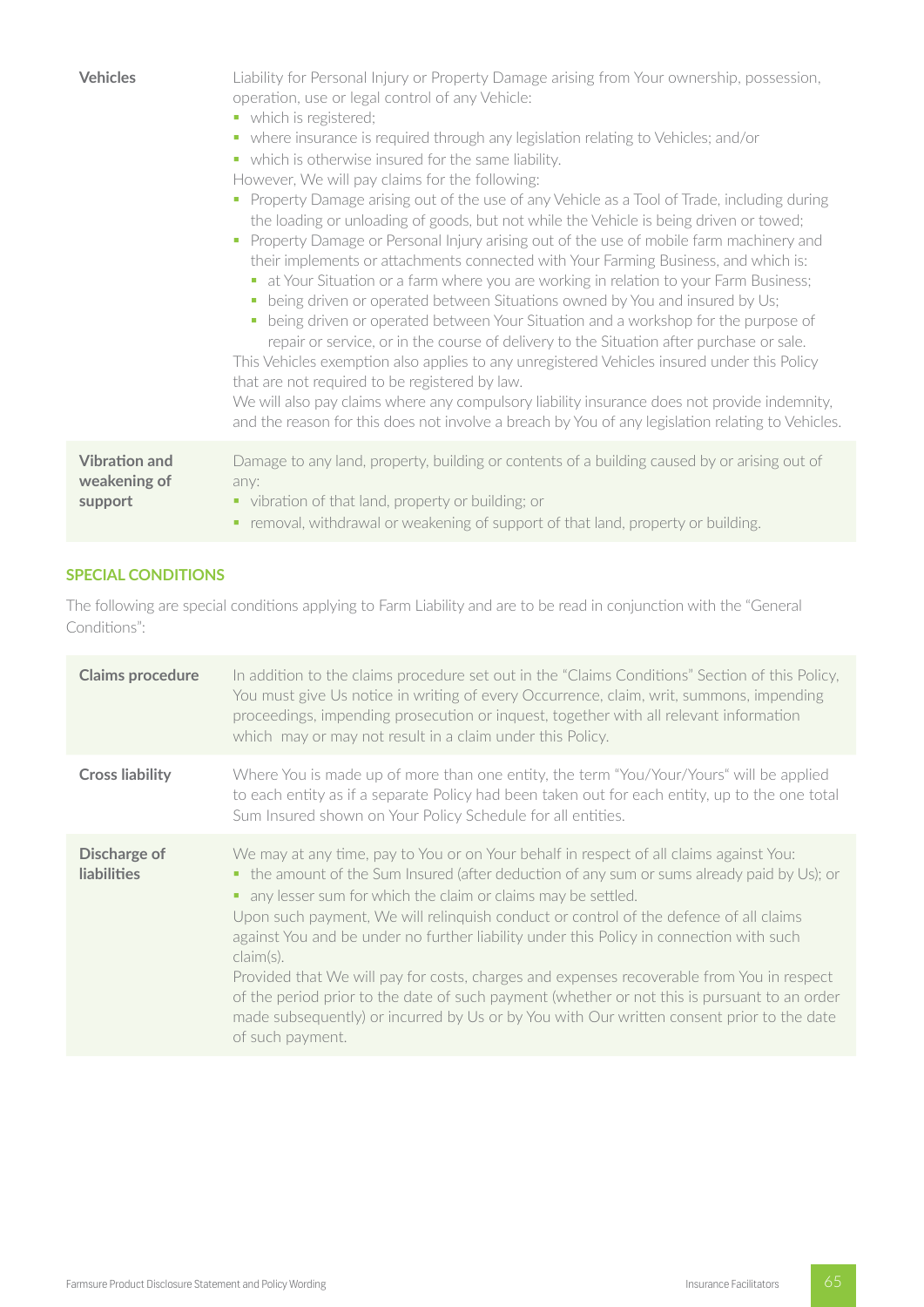## **Reasonable care and maintenance**

You must take reasonable precautions and measures to:

- **prevent the manufacture, sale or supply of the defective nature of Your Products;**
- maintain premises and plant in a satisfactory condition;
- § prevent Personal Injury and/or Property Damage and/or any other loss, damage or expense;
- § employ competent Employees and ensure that Your Employees, servants and agents comply with all statutory obligations, by-laws or regulations imposed by any public authority for the safety of persons and property.

At Your expense take reasonable action to trace, recall or modify Your Products containing any defect or deficiency of which You are aware, or have reason to suspect exist. This includes but is not limited to, any of Your Products which are subject to a Government or Statutory ban.

#### **EXCESS**

When You make a claim under this Section of Your Policy for Property Damage only, You have to pay an Excess as shown on Your Policy Schedule.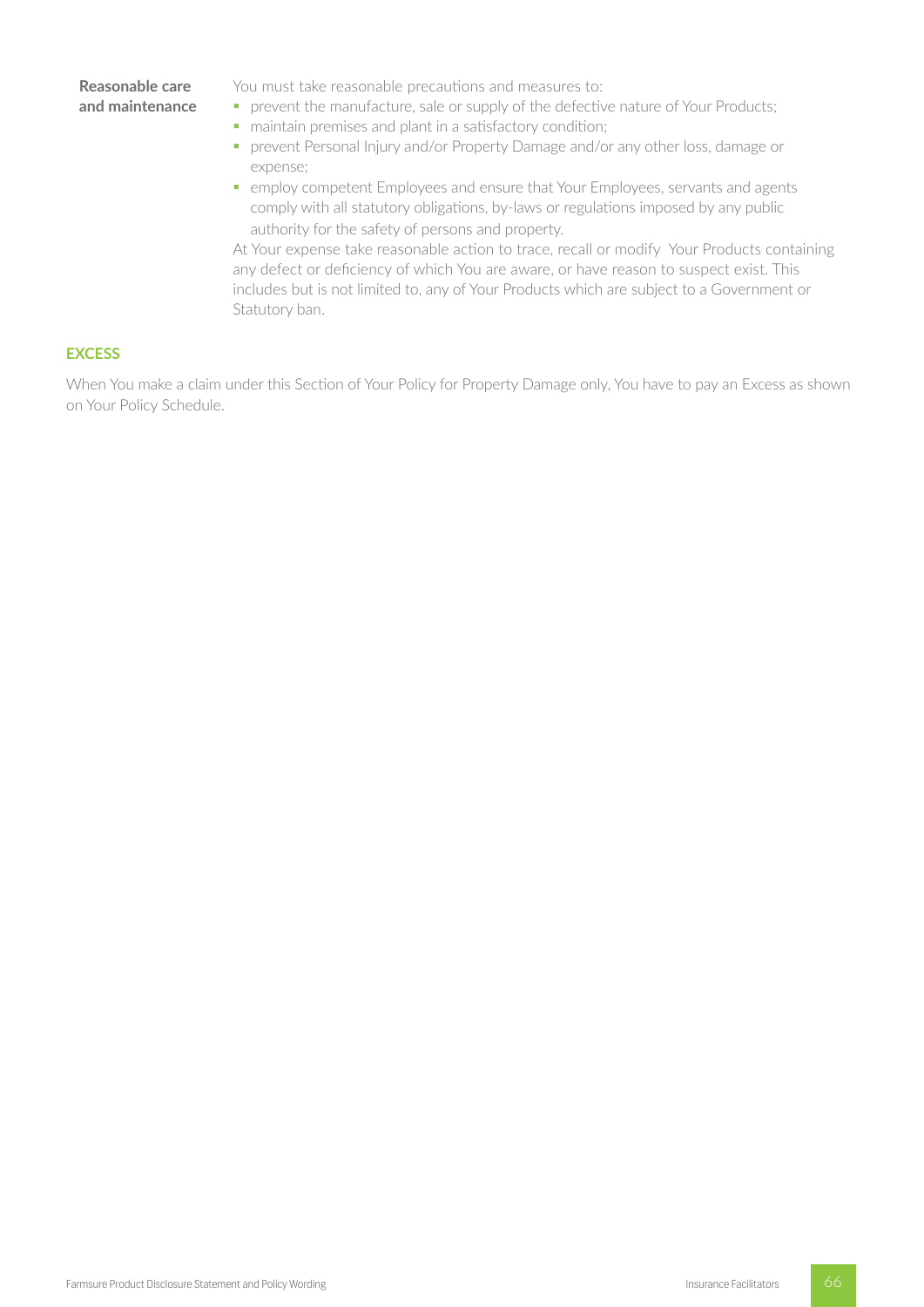# SECTION 5 **FARM TRANSIT**

## **DEFINITIONS SPECIFIC TO THIS SECTION**

There are some words which have been given special meanings under "Section 5 – Farm Transit"; these are listed along with their meaning in the table below:

| <b>Conveying Vehicle</b> | Means a road transport Vehicle in the control of You, Your Employee(s) or a contracted<br>carrier, and used to transport the Insured Property.                                                                                                                   |
|--------------------------|------------------------------------------------------------------------------------------------------------------------------------------------------------------------------------------------------------------------------------------------------------------|
| <b>Insured Property</b>  | Means Livestock, Farm Produce, Hay, Grain, Silage, Mobile Farm Machinery, wool, domestic<br>supplies and farm supplies to be used in Your Farm Business.                                                                                                         |
| Loading                  | Means the action of moving the Insured Property onto the loading ramp or cargo area of<br>the Conveying Vehicle from the ground or adjacent loading dock and is completed when<br>the Insured Property is positioned on the Conveying Vehicle awaiting movement. |
| <b>Unloading</b>         | Means the action of moving the Insured Property off the loading ramp or cargo area of the<br>Conveying Vehicle onto the ground or adjacent loading dock and is completed when the<br>Insured Property is positioned on the ground or adjacent loading dock.      |

# **WHAT IS COVERED**

Loss or damage to Insured Property that You own, and is shown on Your Policy Schedule, while in transit by the Conveying Vehicle anywhere in Australia. Loss or damage must be caused by one or more of the defined events listed below, during the Period of Insurance and includes loss or damage while Loading and Unloading.

| <b>Defined Event</b>                       | <b>What is Covered</b>                                                                                                                                                                                                                                                                                  | <b>However</b>                                                                                                                               |  |
|--------------------------------------------|---------------------------------------------------------------------------------------------------------------------------------------------------------------------------------------------------------------------------------------------------------------------------------------------------------|----------------------------------------------------------------------------------------------------------------------------------------------|--|
| Collison,<br>overturning, jack-<br>knifing | Loss or damage to Insured Property as a result<br>of the Conveying Vehicle colliding, overturning<br>or jack-knifing.                                                                                                                                                                                   |                                                                                                                                              |  |
| <b>Earthquake</b>                          | Loss or damage caused by earthquake,<br>subterranean fire, or volcanic eruption that<br>occurs within seventy-two (72) hours of the<br>ending of the earthquake, subterranean fire,<br>or volcanic eruption.                                                                                            |                                                                                                                                              |  |
| Fire or explosion                          | Loss or damage to Insured Property due to fire<br>or explosion.                                                                                                                                                                                                                                         | Cover is only provided on or in the<br>immediate vicinity of the Conveying<br>Vehicle.                                                       |  |
| Flood                                      | Loss or damage to Insured Property due to<br>the covering of normally dry land by water<br>that has escaped or been released from the<br>confines of:<br>• any lake, or any river, creek or other natural<br>watercourse whether or not altered or<br>modified; or<br>any reservoir, canal or dam.<br>٠ |                                                                                                                                              |  |
| <b>Lightning or</b><br>thunder             | Loss or damage to Insured Property from<br>lightning or thunder.                                                                                                                                                                                                                                        |                                                                                                                                              |  |
| <b>Property Damage</b>                     | Damage to Insured Property falling from the<br>Conveying Vehicle.                                                                                                                                                                                                                                       | The Insured Property must have<br>been properly packed, secured,<br>protected, fastened or restrained at the<br>commencement of the journey. |  |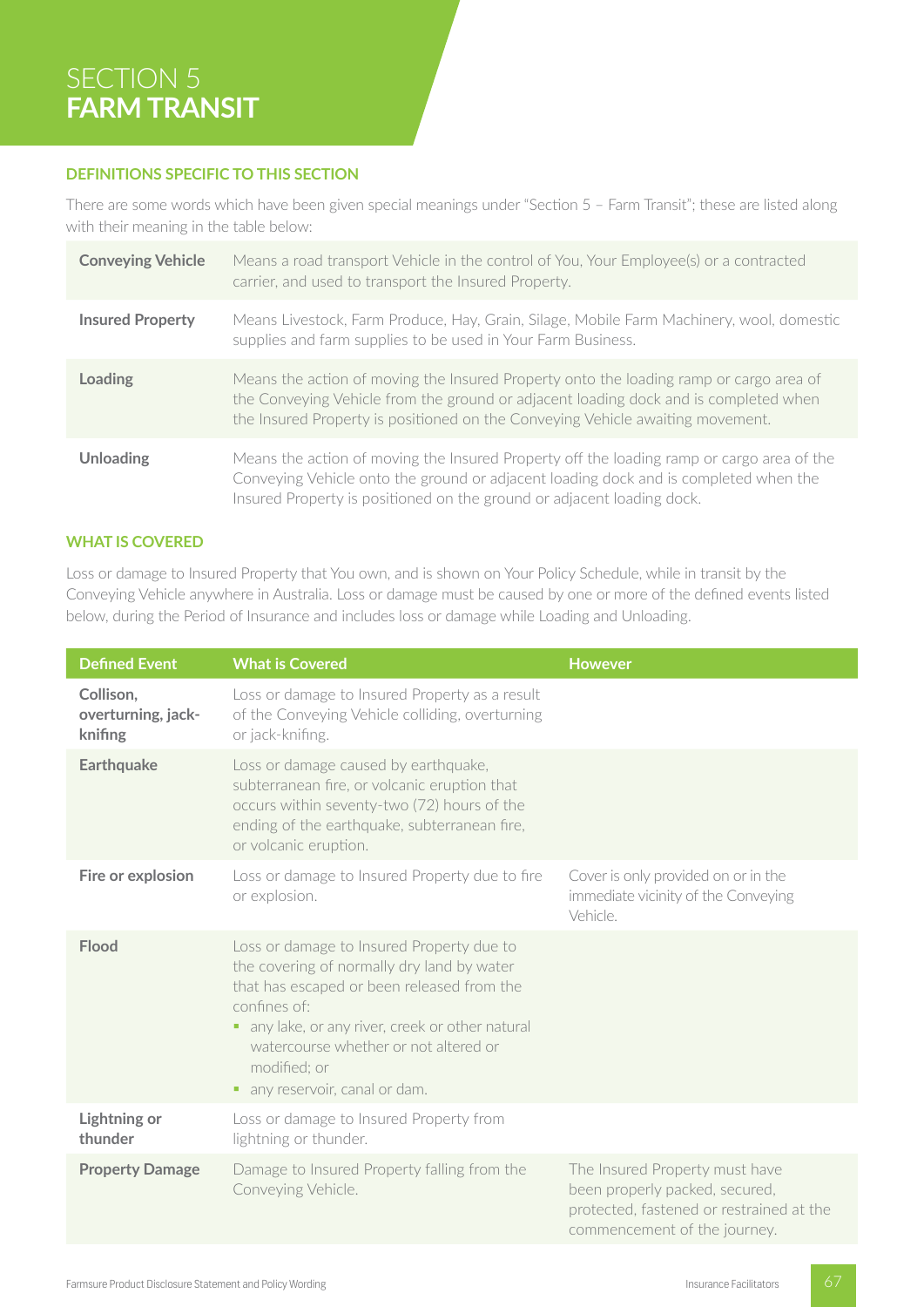## **Theft from a locked Conveying Vehicle or premises**

Loss or damage to Insured Property following violent and forcible entry into or exit from:

- the Conveying Vehicle or trailer;
- the premises in which the Conveying Vehicle, trailer or Insured Property is being housed.

## **ADDITIONAL BENEFITS**

Following an accepted claim, these Additional Benefits will be paid in addition to the total Sum Insured, unless shown otherwise.

| <b>Additional Benefit</b>                           | <b>Sub-Limit</b>                                                                                                                                         | <b>Description</b>                                                                                                                                                                                                                                                                                                                                                                                                                                                                          |
|-----------------------------------------------------|----------------------------------------------------------------------------------------------------------------------------------------------------------|---------------------------------------------------------------------------------------------------------------------------------------------------------------------------------------------------------------------------------------------------------------------------------------------------------------------------------------------------------------------------------------------------------------------------------------------------------------------------------------------|
| <b>Removal of debris</b><br>and Insured<br>Property | \$10,000<br>removal of<br>debris/\$5,000<br>humane<br>destruction of<br>Livestock<br>(maximum<br>amount<br>payable during<br>the Period of<br>Insurance) | We will pay the reasonable costs necessarily incurred after an Insured<br>Loss involving the Conveying Vehicle:<br>• for the clean-up and removal of debris;<br>• to recover and reload what has fallen from the Conveying Vehicle; or<br>• if necessary, transfer the load fallen from the Conveying Vehicle to<br>another vehicle as part of removal to either the nearest place of safety<br>or the original final destination; or<br>• for the humane destruction of insured Livestock. |
| Replacement<br>property hire                        | \$2,000<br>(maximum<br>amount<br>payable during<br>the Period of<br>Insurance)                                                                           | If We pay a claim under this Section, We will also pay the reasonable<br>and necessary costs You incur in hiring replacement Insured Property for<br>Your Farm Business.                                                                                                                                                                                                                                                                                                                    |
| <b>Temporary</b><br>herding                         | \$5,000<br>(maximum<br>amount<br>payable during<br>the Period of<br>Insurance)                                                                           | We will pay the reasonable costs of herding Livestock, including<br>temporary agistment up to a maximum of fourteen (14) days after the<br>Insured Loss.<br>This cover excludes temporary agistment at any commercial feedlot.                                                                                                                                                                                                                                                              |
| <b>Vet services</b>                                 | \$5,000<br>(maximum<br>amount<br>payable during<br>the Period of<br>Insurance)                                                                           | We will pay the reasonable costs of delivering veterinary care and<br>supplies required to treat injured or dying Livestock, provided this cost<br>does not exceed the Sum Insured of the animals concerned.                                                                                                                                                                                                                                                                                |

### **BASIS OF CLAIM SETTLEMENT**

The maximum claim payable is the Sum Insured shown on Your Policy Schedule, plus cover as provided under Additional Benefits of this Section, unless shown otherwise.

We will at Our option:

- reinstate or repair to the condition just prior to the damage occurring; or
- **•** pay You the cost to reinstate or repair; or
- **pay You the value of the Insured Property just before the loss or damage occurred.**
- In respect to Livestock, We will at Our option:
- **•** pay You the replacement value of the Livestock that was lost, stolen or damaged; or
- pay You the Sum Insured shown on Your Policy Schedule for Livestock.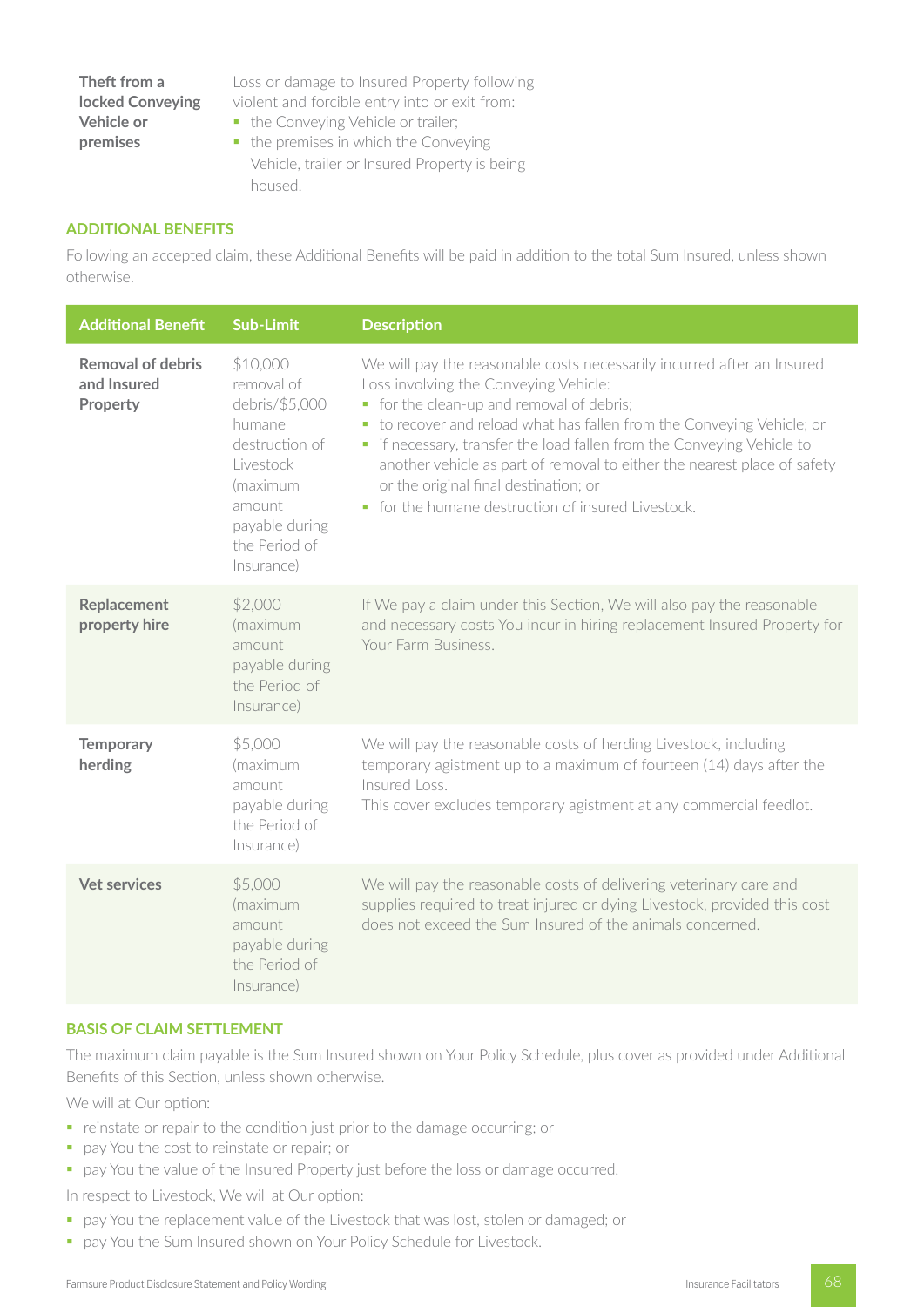The maximum amount We will pay is \$5,000 any one animal unless otherwise shown on your Policy Schedule.

In relation to Hay, Grain, Silage, if the replacement value of equivalent Hay, Grain, Silage increases following the date of loss but prior to the date of settlement We will pay an additional amount up to 10% of the claimable loss.

## **WHAT IS NOT COVERED**

We will not pay for loss or damage if:

| Unlicensed/<br><b>Driving under</b><br>the influence of<br>drugs or alcohol | The Conveying Vehicle is:<br>• being driven by a person who is not adequately licensed;<br>• being driven by a person who:<br>• is unfit to drive due to the influence of alcohol and/or drugs in their blood;<br>had an illegal amount of alcohol or drugs in their blood;<br>٠<br>• refuses to be legally tested for alcohol or drugs.<br>However, We will not refuse Your claim if it can be proved that You had no reason to suspect<br>that the person driving the Conveying Vehicle was affected by alcohol and/or drugs, or was<br>unlicensed or inadequately licensed.                                                                                                                                                                                                                                                                                                                                                                    |
|-----------------------------------------------------------------------------|---------------------------------------------------------------------------------------------------------------------------------------------------------------------------------------------------------------------------------------------------------------------------------------------------------------------------------------------------------------------------------------------------------------------------------------------------------------------------------------------------------------------------------------------------------------------------------------------------------------------------------------------------------------------------------------------------------------------------------------------------------------------------------------------------------------------------------------------------------------------------------------------------------------------------------------------------|
| Loss of use,<br>shortages,<br>reductions,<br>delays, already<br>insured     | The Insured Loss is due to:<br>loss of use of Insured Property;<br>unexplained inventory shortages or disappearance;<br>п<br>death of or reduction in value of Livestock resulting from improper handling, overloading,<br>$\mathcal{L}_{\mathcal{A}}$<br>unskillful treatment or neglect;<br>delay or loss of market; or<br>u,<br>property or costs otherwise insured under another Section(s) of this Policy, any other<br>insurance (except where this provision would contravene s.45 of the Insurance Contracts<br>Act 1984), or business document/agreement.                                                                                                                                                                                                                                                                                                                                                                                |
| <b>Professional or</b><br>contract work                                     | The transit involves:<br>• non-delivery by a contracted carrier;<br>contract work undertaken by the Insured, including the conveyance of passengers for hire,<br>٠,<br>fare or reward.                                                                                                                                                                                                                                                                                                                                                                                                                                                                                                                                                                                                                                                                                                                                                            |
| Unauthorised at<br>law                                                      | The Conveying Vehicle is:<br>• being driven for any unlawful purpose;<br>being used in an unsafe or unroadworthy condition;<br>u,<br>• not lawfully registered.<br>However, We will not refuse Your claim if You can prove that the loss or damage was not<br>caused or contributed to by the unsafe or unroadworthy condition of the Conveying Vehicle.                                                                                                                                                                                                                                                                                                                                                                                                                                                                                                                                                                                          |
| Use of the<br>Conveying<br><b>Vehicle</b>                                   | The Conveying Vehicle is:<br>being used to carry, lift or tow a load greater than that for which it was designed. However,<br>We will not refuse Your claim if You can prove that the loss or damage was not caused or<br>contributed to by the overloading.<br>• being used to transport Dangerous Goods. However, We will indemnify You, provided that:<br>• the method and quantity of transporting the Dangerous Goods complies with the<br>Australian Code for the Transport of Dangerous Goods (current ADG code) by road and<br>rail and any other State or Territory or Federal legislation; and<br>• the Dangerous Goods are to be used solely in conjunction with the Insured's normal Farm<br>Business.<br>• being used to transport:<br>• grain or cotton once it crosses the weighbridge at the selected receiving facility or gin; or<br>• Livestock to or from any commercial feedlot unless otherwise agreed to by Us in writing. |

### **EXCESS**

When You make a claim under this Section of Your Policy, You may have to pay an Excess as shown on Your Policy Schedule.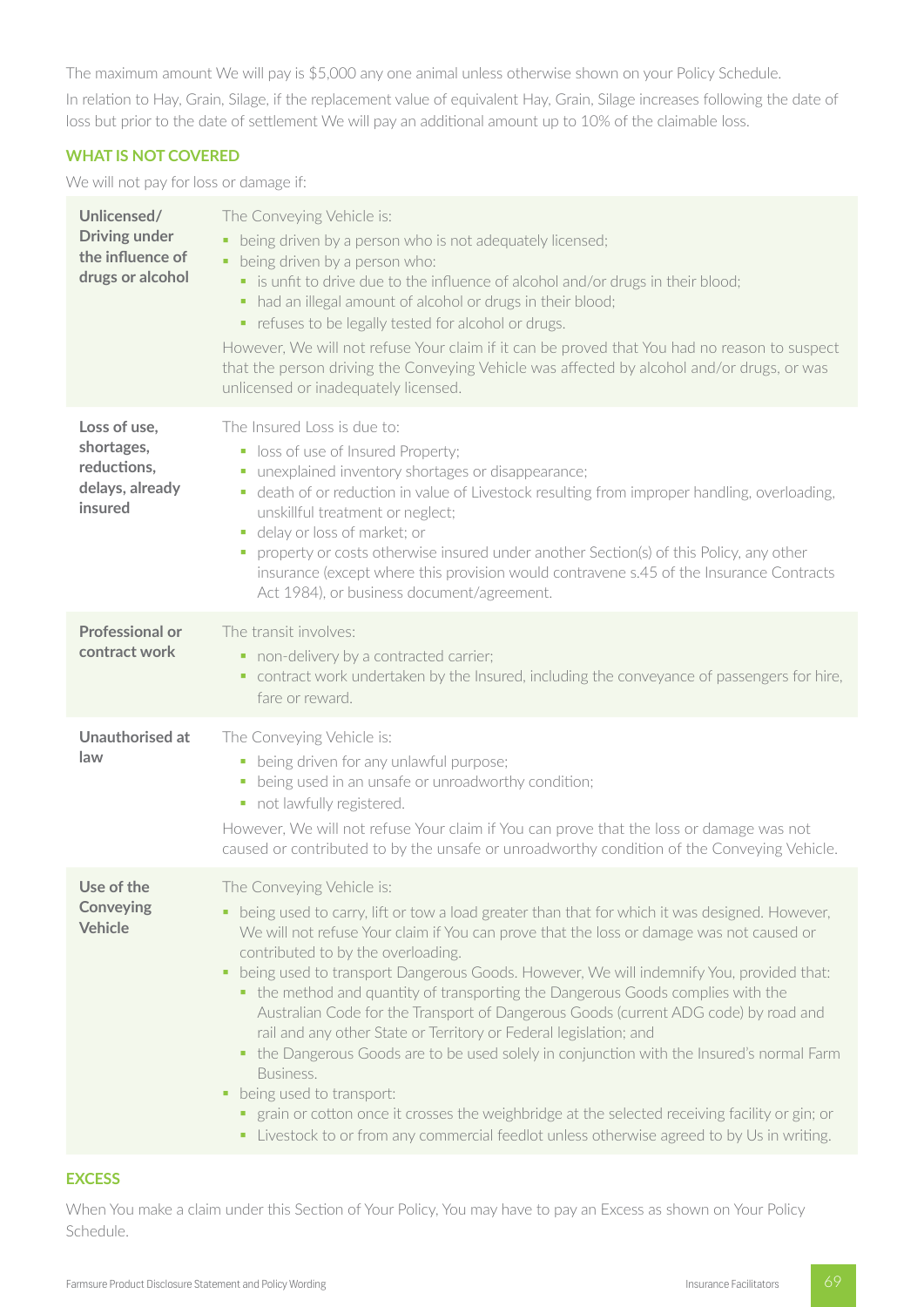# SECTION 6 **MACHINERY BREAKDOWN**

#### **DEFINITIONS SPECIFIC TO THIS SECTION**

There are some words which have been given special meanings under "Section 6 – Machinery Breakdown"; these are listed along with their meaning in the table below:

| Boilers,<br><b>Pressure</b><br><b>Equipment and</b><br><b>Pressure Pipes</b> | Means the permanent structure of those insured items, which are subject to internal steam,<br>gas, and fluid pressure (but not atmospheric pressure) and includes all connected attachments.<br>In respect to Boilers, this also includes rotating, reciprocating or electrical apparatus attached<br>to or within the Boiler.                                                                                                                                                                                                                                                                                                                                         |
|------------------------------------------------------------------------------|------------------------------------------------------------------------------------------------------------------------------------------------------------------------------------------------------------------------------------------------------------------------------------------------------------------------------------------------------------------------------------------------------------------------------------------------------------------------------------------------------------------------------------------------------------------------------------------------------------------------------------------------------------------------|
| <b>Breakdown</b>                                                             | Means sudden and unforeseen physical damage to plant and machinery which requires<br>replacement or repair to enable continued use, other than what is excluded under the Policy.                                                                                                                                                                                                                                                                                                                                                                                                                                                                                      |
| Specified<br><b>Machinery</b>                                                | Means the items shown individually on Your Policy Schedule that You want Us to specifically<br>insure. This must include all submersible pumps You wish to insure and any electrical and<br>mechanical machinery driven by motors with a capacity greater than 7.5 kw/10 horsepower, as<br>these items can't be covered under Unspecified Machinery.<br>Specified Machinery does not include any:<br>• vehicles, mobile plant, Watercraft, Aircraft, Drones or hovercraft;<br>domestic appliances and equipment;<br>mobile phones, computers, electronic data processing equipment, telecommunication<br>٠<br>equipment;<br>surveillance equipment;<br>٠<br>GPS units. |
| <b>Unspecified</b><br><b>Machinery</b>                                       | Means all electrical and mechanical machinery driven by motors with a capacity not greater<br>than 7.5 kw/10 horsepower including electronic and other integral parts of the system, Boilers,<br>Pressure Equipment and Pressure Pipes (defined above). This does not include submersible<br>pumps.                                                                                                                                                                                                                                                                                                                                                                    |

### **WHAT IS COVERED**

We will pay for the reasonable cost of repairs or replacement following Breakdown leading to loss or damage of Specified Machinery shown on Your Policy Schedule.

We will also pay for the reasonable cost of repairs to Unspecified Machinery up to the amount per item, and up to the amount per Insured Loss, when this is shown on Your Policy Schedule and held at the Situation.

Cover includes the costs of dismantling, re-erection and removal of parts and debris to complete repairs.

## **ADDITIONAL BENEFITS**

Following an accepted claim, these Additional Benefits will be paid in addition to the total Sum Insured, unless shown otherwise:

| <b>Additional Benefit</b> | Limit                                                                          | <b>Description</b>                                                                                                                                                                                                            |
|---------------------------|--------------------------------------------------------------------------------|-------------------------------------------------------------------------------------------------------------------------------------------------------------------------------------------------------------------------------|
| <b>Additional items</b>   | 50% of the<br>Sum Insured<br>(maximum<br>during the<br>Period of<br>Insurance) | We will cover additional plant and machinery installed during the Period<br>of Insurance for up to thirty (30) days. Where We agree to continue this<br>cover for over thirty (30) days, You must pay the applicable premium. |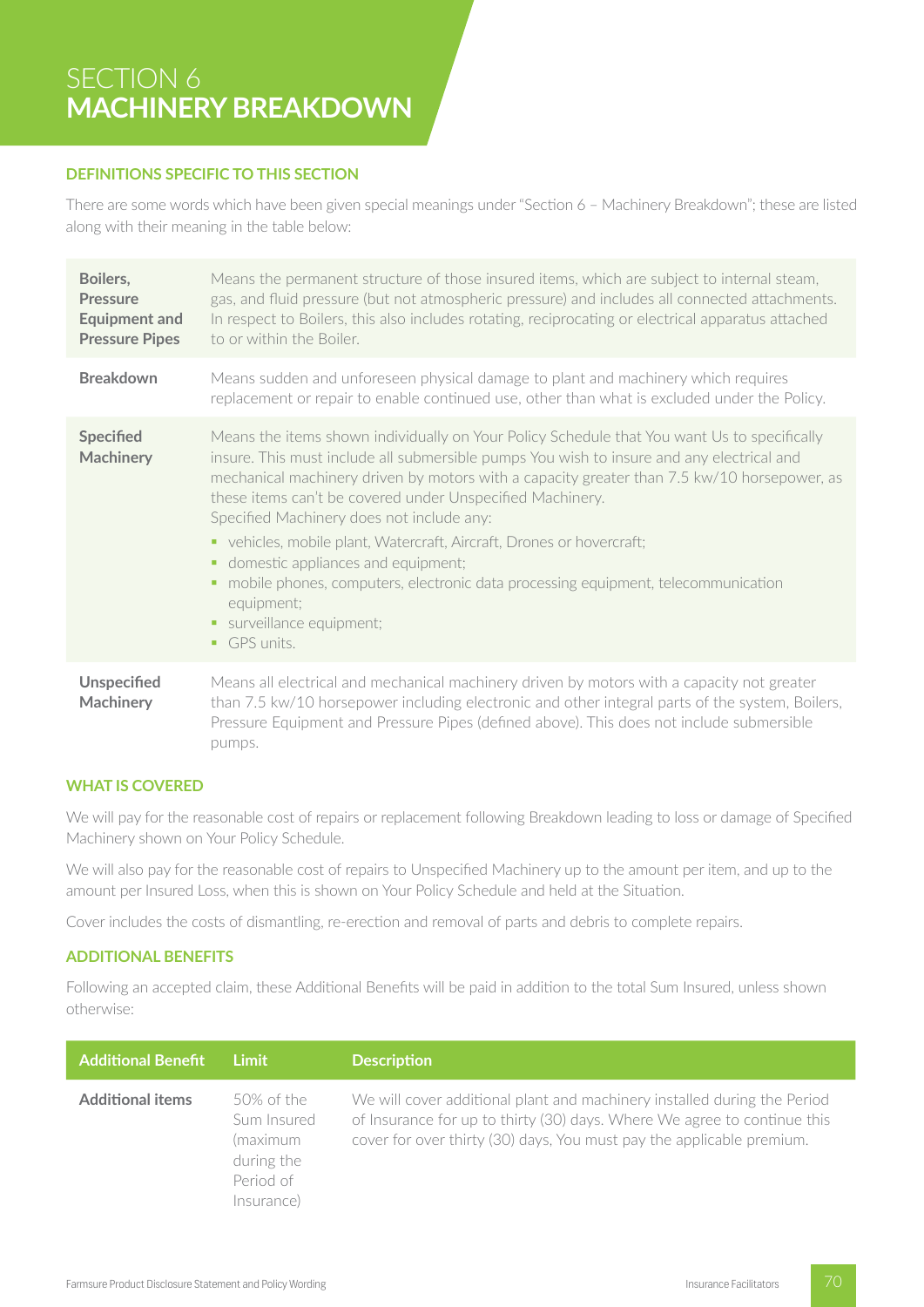| <b>Hire of temporary</b><br>equipment | Lesser of<br>$10\%$ of the<br>Sum Insured<br>or \$10,000<br>(maximum<br>during the<br>Period of<br>Insurance) | Where a claim has been accepted under this Section, We will pay:<br>• hire of a replacement machine; or<br>temporary repairs.                                                                                                                                                                         |
|---------------------------------------|---------------------------------------------------------------------------------------------------------------|-------------------------------------------------------------------------------------------------------------------------------------------------------------------------------------------------------------------------------------------------------------------------------------------------------|
| Overtime and<br>express freight       | \$10,000<br>(maximum<br>during the<br>Period of<br>Insurance)                                                 | Where the operation of Your Farm Business requires plant and machinery<br>to be restored urgently, We will pay the necessary ordinary express or<br>air freight costs to and from a repair shop within the Commonwealth of<br>Australia and overseas air freight by any recognised scheduled service. |

### **ADDITIONAL COVER OPTION**

#### **Deterioration of Farm Produce in Cold Storage**

This cover is available if selected by You and for the payment of an additional premium. If chosen and We have agreed, it will be shown on Your Policy Schedule.

We will indemnify You up to the Sum Insured on Your Policy Schedule for loss or damage to Farm Produce contained in cold storage systems cooled by the insured machinery, caused by deterioration or putrefaction due to:

- § Breakdown of the Specified Machinery or Unspecified Machinery, for which there has been a claim paid under this Section;
- sudden and unforeseen failure of the power supply;
- contamination of the Farm Produce due to the accidental escape of refrigerant into the cold chamber;
- sudden leakage of refrigerant from the Specified Machinery or Unspecified Machinery covered under this Section.

### **BASIS OF CLAIM SETTLEMENT**

#### Specified Machinery

We will pay the lesser of:

- the cost to restore the damaged plant and machinery to its former working order;
- the Sum Insured for the plant and machinery shown on Your Policy Schedule under Specified Machinery.

We will also pay:

- the costs of dismantling, re-erection and removal of parts and debris to complete the repairs;
- the loss of refrigerant.

#### Unspecified Machinery

Where the plant and machinery is less than six (6) years of age, We will pay the lesser of:

- the cost to restore the damaged plant and machinery to its former working order;
- the limit any one item on Your Policy Schedule under Unspecified Machinery.

Where plant and machinery is more than six (6) years of age, We will pay the value of the restoration as above, however We will also deduct depreciation at 10% for each year of age in excess of six (6) years, up to a maximum of 70%.

#### *Deterioration of Farm Produce Goods In Cold Storage*

We will pay You the indemnity value of the Farm Produce up to the Sum Insured shown on Your Policy Schedule.

Where deterioration to Your Farm Produce is likely to occur due to any of the causes listed under "Deterioration of Farm Produce in Cold Storage", We will pay any additional expenses incurred by You to minimise the loss.

### **WHAT IS NOT COVERED**

The following exclusions are to be read in conjunction with the "General Exclusions" and "General Conditions" that are applicable to all Sections of this Policy" and form part of this Policy.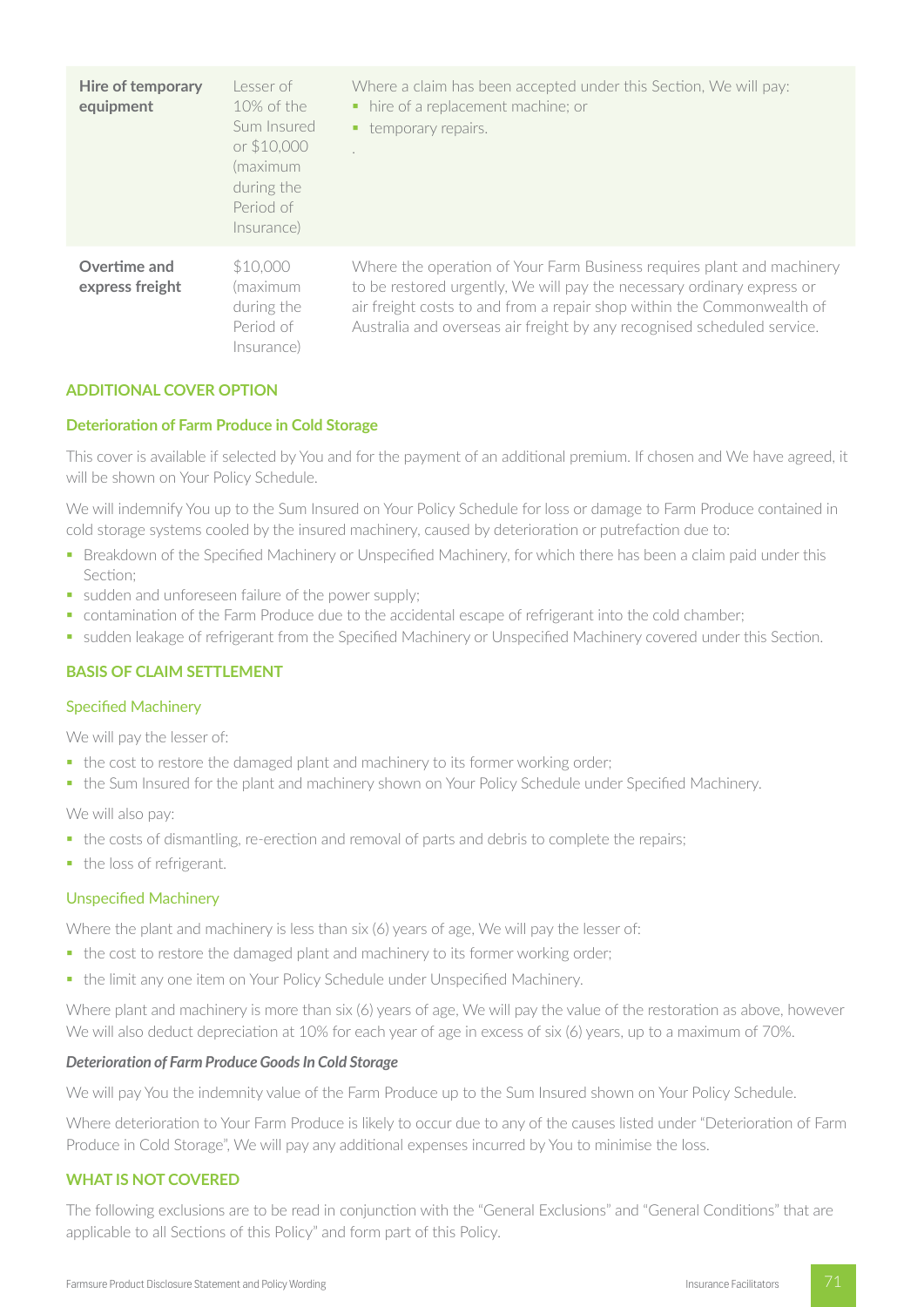Under this Section, We will not cover You for:

| <b>Costs not covered</b>                  | The cost of any:<br>• alterations, additions, improvements or overhauls;<br>• adjustment, cleaning, purging or recharging of air-conditioning equipment or refrigeration;<br>penalties for delay or detention;<br>• temporary repairs unless they are part of the final repair costs;<br>consequential loss; or<br>• unexplained inventory shortages.                                                                                                                                                                                                                                                                                                                                                                                                                                                                                                                 |
|-------------------------------------------|-----------------------------------------------------------------------------------------------------------------------------------------------------------------------------------------------------------------------------------------------------------------------------------------------------------------------------------------------------------------------------------------------------------------------------------------------------------------------------------------------------------------------------------------------------------------------------------------------------------------------------------------------------------------------------------------------------------------------------------------------------------------------------------------------------------------------------------------------------------------------|
| Covered<br>elsewhere, known<br>previously | Loss or Damage:<br>• that is or could be insured under Farm Buildings or Farm Contents;<br>• recoverable under any maintenance contract, warranty or guarantee; or<br>" caused by faults or defects known to You or any Employee, whose knowledge would be<br>deemed to be Yours and was not disclosed to Us when the Policy was taken out.                                                                                                                                                                                                                                                                                                                                                                                                                                                                                                                           |
| Improper use                              | Direct application of heat, including welding, cutting, grinding and drilling.<br>ш<br>• The unsafe or unlawful use of a machine, boiler or pressure vessel.<br>Improper storage, collapse of the packing material or storage structure.<br>• Testing including abnormal stresses and overloading of insured items.<br>• Property where successful initial commissioning had not been completed.                                                                                                                                                                                                                                                                                                                                                                                                                                                                      |
| <b>Events not</b><br>covered              | Damage caused by fire, smoke or soot.<br>$\blacksquare$<br>• Earthquake, subterranean, fire, volcanic eruption, landslip or subsidence.<br>Impact by a Vehicle, animal, bird or Aircraft.<br>• Lightning, Storm, tempest, Flood, wind-storm or cyclone.<br>• Water escaping, discharged or leaking from any source which is external to the plant and<br>machinery insured.<br>• Intentional or malicious damage.<br>• Theft or Burglary.<br>• Scratching of painted or polished surfaces.                                                                                                                                                                                                                                                                                                                                                                            |
| Items not covered                         | The replacement or repair of:<br>• expendable items such as belts, ropes, filters, fuses, electric heating elements, electrical<br>contacts, thermostats, TX valves, cutting blades, crushing surfaces, parts made from glass,<br>porcelain, ceramics, chains, seals, links, dyes and moulds, engraved cylinders, conveyor<br>belting, lubricants, fuel and any transfer media;<br>unserviceable component parts that have worn through normal use;<br>٠<br>lighting equipment, reticulated electrical wiring, liquid and gas piping and ducting;<br>• items such as;<br>blisters, laminations, flaws, grooving, valves, fittings, glands, joints, gaskets, pipes, lines<br>٠<br>and connections;<br>piping and other ancillary systems due to cracking of pipework;<br>• shaft keys requiring tightening, fitting or renewal;<br>hired plant or plant on loan.<br>п, |
| Power supply                              | Deliberate acts of a public electricity supply authority to restrict or withhold supply.<br>ш                                                                                                                                                                                                                                                                                                                                                                                                                                                                                                                                                                                                                                                                                                                                                                         |
| Submersible and<br>bore pumps             | • The removal and replacement of any underground or submersible pump installations and<br>well casings, unless the pumps are specifically shown on Your Policy Schedule. Where<br>the submersible or bore pump is specifically shown, We will not pay for any removal or<br>reinstallation costs unless the bore or well is fully lined. Where the bore or well is fully<br>lined, We will pay up to \$2,000 towards removal and/or installation.                                                                                                                                                                                                                                                                                                                                                                                                                     |
| Wear and tear,<br>slow deterioration      | • Repair, wear, tear, rust, corrosion, erosion, oxidation, scale or gradual deterioration.<br>• Slowly developing deformation, distortion or fatigue of part(s).<br>• Shrinkage, inherent defects, disease.                                                                                                                                                                                                                                                                                                                                                                                                                                                                                                                                                                                                                                                           |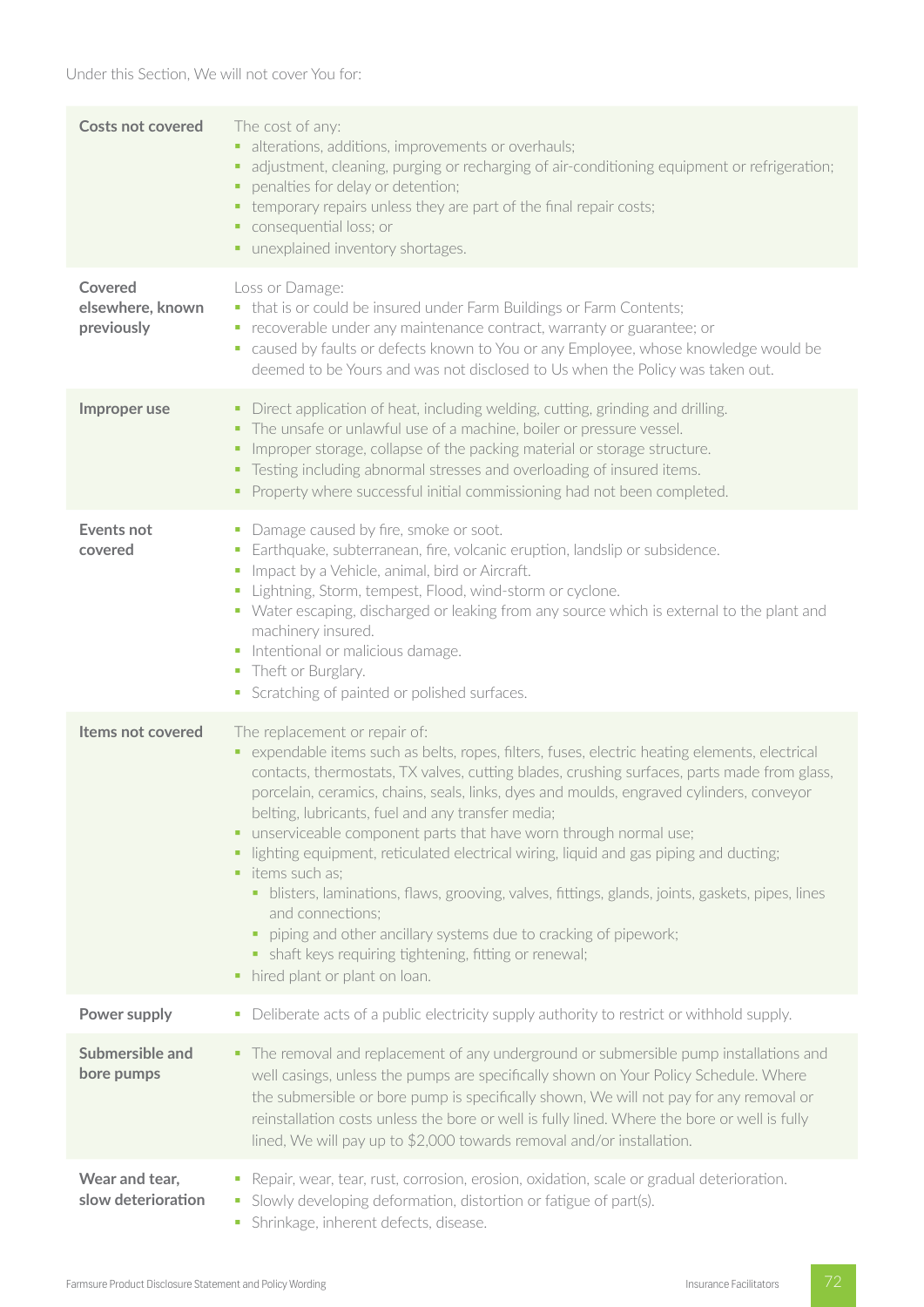# **SPECIAL CONDITIONS**

The following are special conditions applying to Machinery Breakdown and are to be read in conjunction with the "General Conditions":

| Inspection        | We or Our representative must at all reasonable times have the right and access to inspect and<br>examine any Insured Property under this Section. |
|-------------------|----------------------------------------------------------------------------------------------------------------------------------------------------|
| Damaged Plant and | Cover will cease on any plant or machinery which has been damaged, and is operated without                                                         |
| Machinery         | having been repaired in a manner consistent with both manufacturer's specifications and                                                            |
|                   | general engineering practice.                                                                                                                      |

# **EXCESS**

When You make a claim under this Section of Your Policy, You may have to pay an Excess as shown on Your Policy Schedule.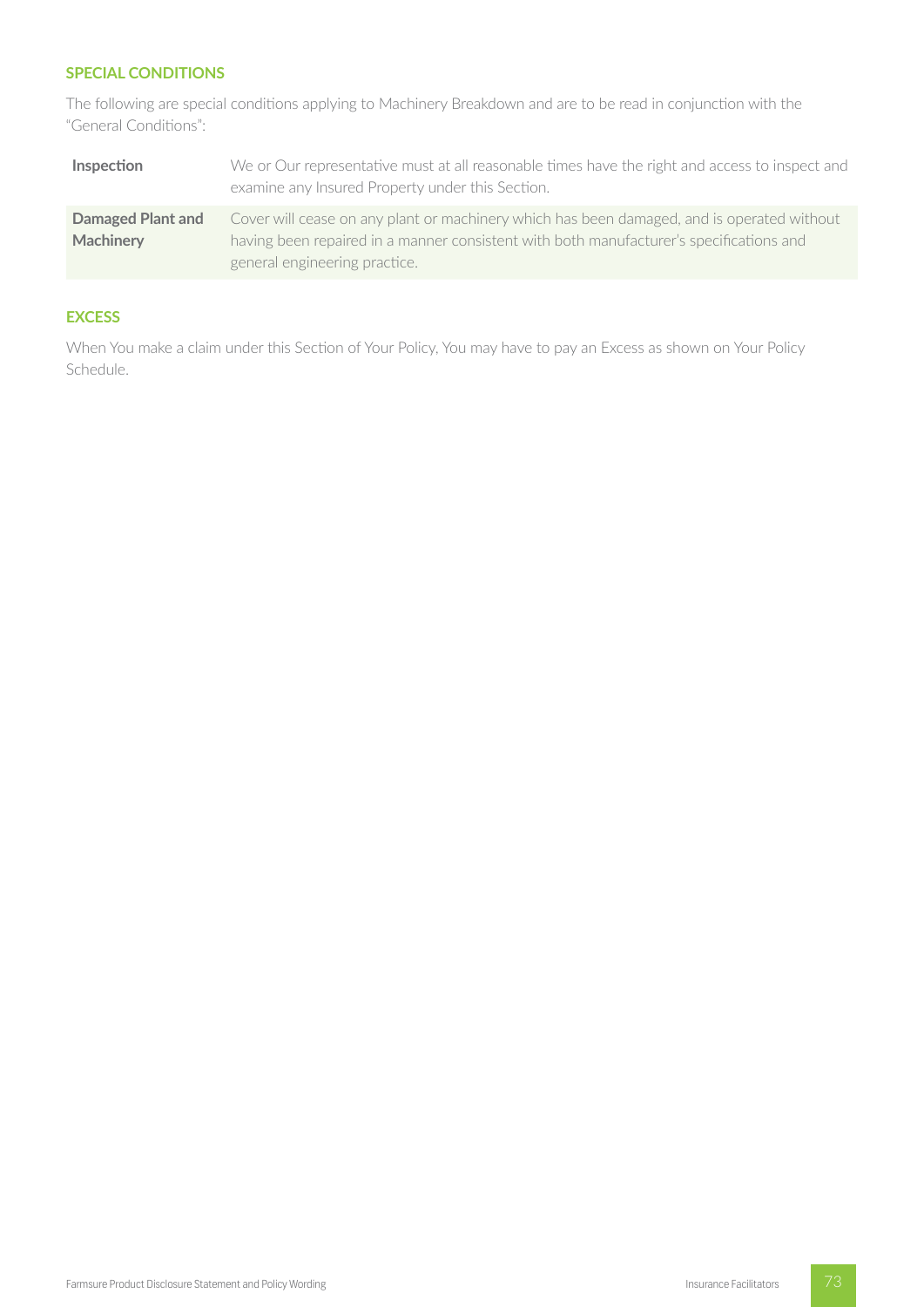# SECTION 7 **MOTOR VEHICLE**

# **DEFINITIONS SPECIFIC TO THIS SECTION**

There are some words which have been given special meanings under "Section 7 – Motor Vehicles"; these are listed along with their meaning in the table below:

| <b>Agreed Value</b>                          | Means the amount You have nominated and We have agreed to insure Your Vehicle for<br>(as shown on Your Policy Schedule), regardless of any change in value during the Period of<br>Insurance.                                                                                                                                                                                                                                                                                                                                                                                  |
|----------------------------------------------|--------------------------------------------------------------------------------------------------------------------------------------------------------------------------------------------------------------------------------------------------------------------------------------------------------------------------------------------------------------------------------------------------------------------------------------------------------------------------------------------------------------------------------------------------------------------------------|
| <b>General Average</b>                       | Means a principle of maritime law where in the event of emergency, if cargo is jettisoned or<br>expenses incurred, the loss is shared proportionately by all parties with a financial interest in<br>the voyage.                                                                                                                                                                                                                                                                                                                                                               |
| <b>Gross Vehicle</b><br><b>Mass</b>          | Means the maximum mass (vehicle and load) of Your Vehicle as specified by the Vehicle's<br>manufacturer.                                                                                                                                                                                                                                                                                                                                                                                                                                                                       |
| <b>Farm Use</b>                              | Means the Vehicle is mainly used in connection with Your Farm Business, other than for<br>Incidental Farm Contracting.                                                                                                                                                                                                                                                                                                                                                                                                                                                         |
| <b>Farm Vehicle</b>                          | Means a Vehicle mainly used in connection with Your Farm Business.                                                                                                                                                                                                                                                                                                                                                                                                                                                                                                             |
| <b>Market Value</b>                          | Means the amount for which We assess that a Vehicle of the same age, condition, model and<br>make can be sold in any given market immediately prior to an accident. GST is included but<br>costs such as dealer delivery, registration and stamp duty are not included                                                                                                                                                                                                                                                                                                         |
| <b>Principal</b>                             | Means a party with whom You have entered into a written contract in connection with Your<br>Farm Business, where You agree to perform work, provide Your services or supply Your<br>Products and the party and the contract require You to obtain insurance for legal liabilities<br>incurred by that party, which arise from Your performance of the contract.                                                                                                                                                                                                                |
| <b>Private Use</b>                           | Means the Vehicle is mainly used for private, domestic, social and pleasure purposes and its<br>main use is not earning an income.                                                                                                                                                                                                                                                                                                                                                                                                                                             |
| <b>Private Vehicle</b>                       | Means a Vehicle mainly used for Private Use.                                                                                                                                                                                                                                                                                                                                                                                                                                                                                                                                   |
| Substitute<br>Vehicle                        | Means a Vehicle which is being used in place of Your Vehicle when Your Vehicle becomes<br>unavailable due to accident, service or repairs.                                                                                                                                                                                                                                                                                                                                                                                                                                     |
| <b>Miscellaneous</b><br><b>Farm Bikes</b>    | Means two, three and four wheel unregistered motorbikes including quad bikes that are<br>solely for Farm Use and used only at the Situation.                                                                                                                                                                                                                                                                                                                                                                                                                                   |
| <b>Miscellaneous</b><br><b>Farm Vehicles</b> | Vehicles used solely in your Farm Business with a Market Value of not more than \$20,000,<br>and not separately listed on Your Policy Schedule. Miscellaneous Farm Vehicles can<br>include tractors, trailers, and similar equipment used in the Farm Business, along with their<br>accessories, spare parts and attachments.<br>Miscellaneous Farm Vehicles does not include any passenger vehicles, utility vehicles, trucks<br>and their trailers, goods carrying vehicles, all-terrain vehicles, utility-terrain vehicles, quad<br>bikes, motorcycles or pivot irrigators. |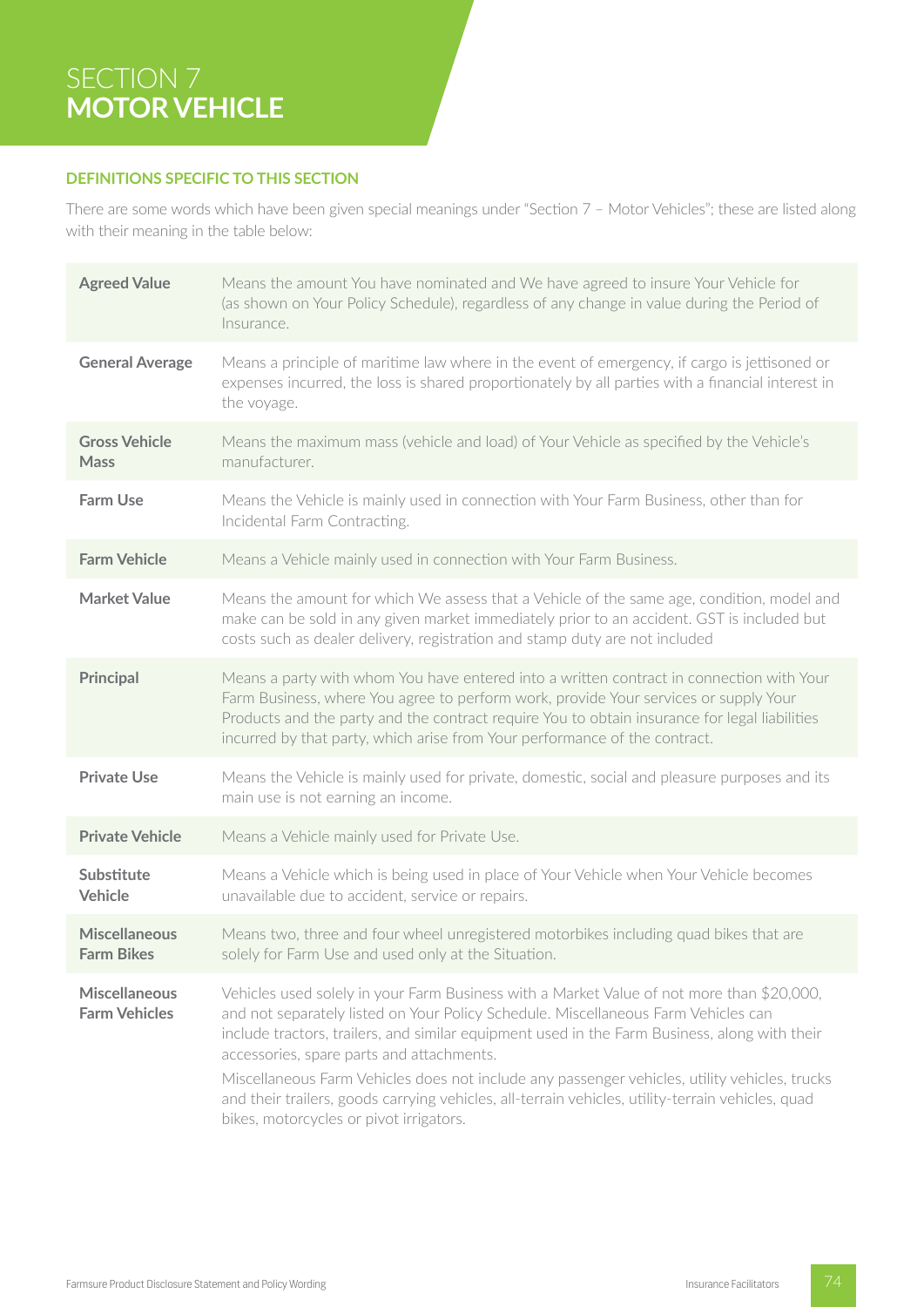### **WHAT IS COVERED UNDER MOTOR VEHICLE**

This Section covers:

Private Vehicles:

■ Sedans, utilities, wagons, vans and four-wheel drives used predominately for Private use

Farm Vehicles:

- **•** Sedans, utilities, wagons, vans and four-wheel drives;
- **■** Headers, harvesters, tractors, quad-bikes, irrigators, trucks and trailers, used predominately in Your Farm Business

Farm Vehicles also includes Caravans for both Private and Farm Use

#### **COVER OPTIONS**

The following two (2) cover options are available under this Section. Your Policy Schedule will show which options You have selected

| <b>COVER A</b><br>Comprehensive<br>Cover<br>(accidental loss,<br>damage and<br>Theft, and third-<br>party liability) | Comprehensive covers You for accidental loss or damage, Theft or attempted Theft of Your<br>Vehicle, as well as for third-party liability (Cover B below). We also provide the Additional<br>Benefits that apply to Your Vehicle and are listed below as part of Comprehensive Cover.<br>We will insure Your Vehicle during the Period of Insurance, anywhere in Australia, subject to<br>the terms and conditions contained in this Section.<br>Cover also includes manufacturer's standard accessories, as well as any special equipment or<br>non-standard accessories that You have notified Us of and We have agreed to cover. These<br>will be shown on Your Policy Schedule. |
|----------------------------------------------------------------------------------------------------------------------|-------------------------------------------------------------------------------------------------------------------------------------------------------------------------------------------------------------------------------------------------------------------------------------------------------------------------------------------------------------------------------------------------------------------------------------------------------------------------------------------------------------------------------------------------------------------------------------------------------------------------------------------------------------------------------------|
| <b>COVER B</b><br>Third-Party<br>Liability Only<br>Cover<br>(only available<br>for registered<br>Vehicles)           | Third Party Liability Only covers You for:<br><b>1. PROPERTY DAMAGE</b><br>We cover Your legal liability to pay for Property Damage caused by the use of Your Vehicle, or a<br>Substitute Vehicle, if registered.<br>This cover is also extended to include legal liability for Property Damage caused by:                                                                                                                                                                                                                                                                                                                                                                          |
|                                                                                                                      | • goods being carried by or falling from Your Vehicle;<br>the loading and unloading of goods from Your Vehicle;<br>u.<br>• the transportation of Dangerous Goods, although We will not pay for more than \$100,000<br>for any Property Damage, unless Your Policy Schedule shows otherwise;<br>another person driving Your Vehicle, with Your permission, including Your employer, principal<br>or partner;                                                                                                                                                                                                                                                                         |

- a passenger in Your Vehicle with Your permission, while travelling in or on, or getting in or on, or getting out of, or off Your Vehicle;
- anything that is legally attached to, or being towed by Your Vehicle.

The maximum amount We will pay up to for liability under this Section for all claims arising from any one Insured Loss or series of Insured Losses resulting from the one original cause is shown on Your Policy Schedule: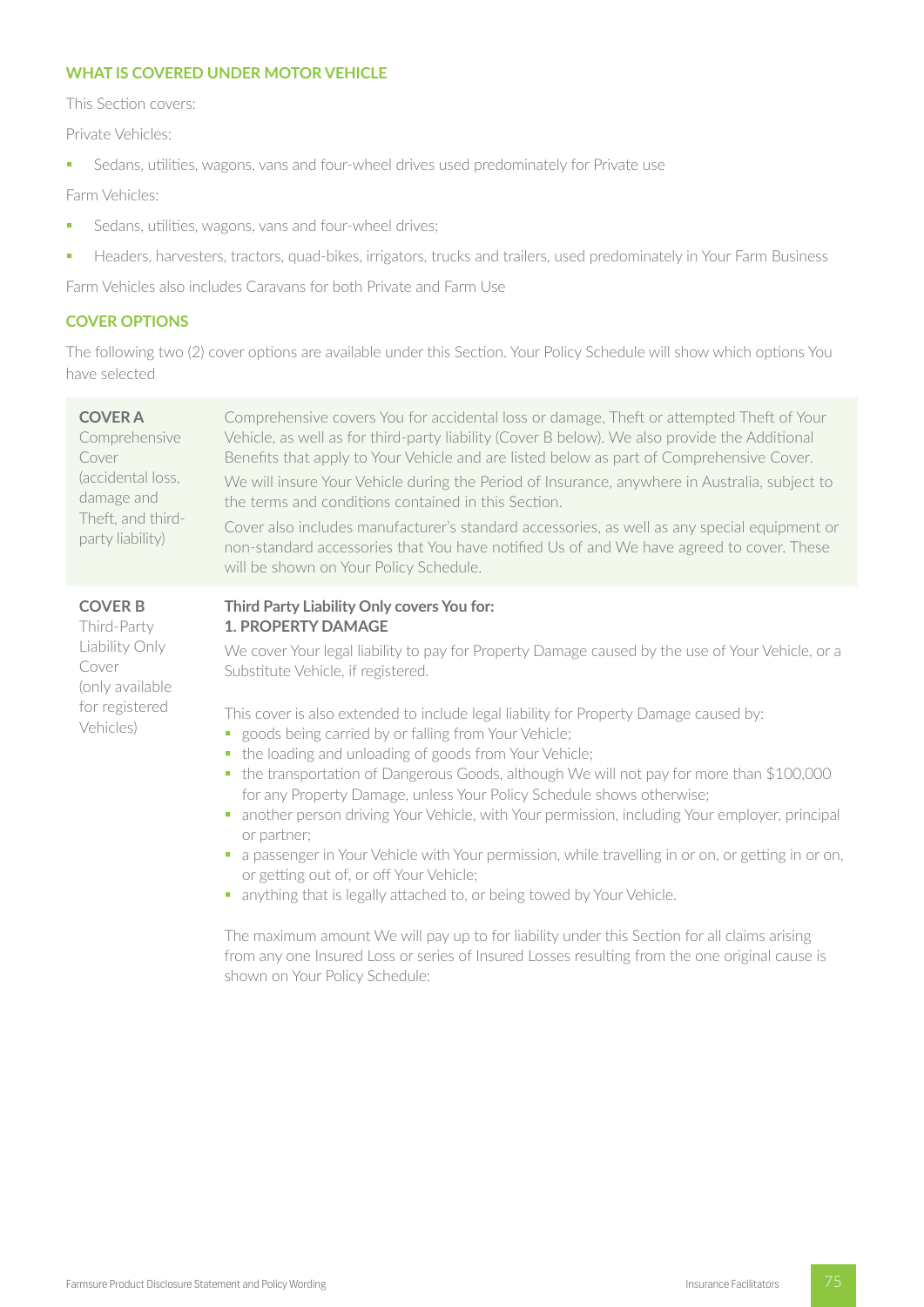#### **COVER B** (cont)

Third-Party Liability Only Cover (only available for registered Vehicles)

#### **2. DEATH OR BODILY INJURY**

Supplementary Bodily Injury – Additional cover (other than "Compulsory Third Party"). This cover applies to both Comprehensive and Third-Party Liability Only cover.

We will also cover You, or a current licensed driver of Your Vehicle driving with Your consent, for legal liability for death or bodily injury, caused by the use of Your registered Vehicle, including one or more of the following:

- driving, using or being in charge of Your Vehicle;
- goods being carried by or falling from Your Vehicle;
- loading goods onto Your Vehicle or unloading goods from Your Vehicle from a fixed place of rest directly beside Your Vehicle; or
- a passenger in Your Vehicle with Your permission, while travelling in or on, or getting in or on, or getting out of, or off Your Vehicle.

This cover does not include legal liability for death or bodily injury to:

- You or any members of Your family;
- any Employee, servant or agent of Yours;
- any person driving or in charge of Your Vehicle; or
- any contractor or subcontractor employed or engaged by You.

This cover does not apply if You or the driver of Your Vehicle:

- are indemnified for the Insured Loss by any statutory or government policy or scheme, even if any such benefit has been refused; or
- should have been indemnified for the Insured Loss by any statutory or government policy or scheme, but You or the driver of Your Vehicle did not take out the relevant statutory or government insurance policy or scheme cover.

This cover does not apply if the Insured Loss that gives rise to the legal liability or any part of it is covered or indemnified in any way by any:

- statutory or compulsory insurance policy or any statutory or compulsory insurance; or
- § compensation scheme or fund even if the amount recoverable is nil.

This cover does not apply for any amount of any claim above what is recoverable under any statutory or compulsory insurance policy or any statutory or compulsory insurance, compensation scheme or fund.

For the purpose of this benefit, Your Vehicle also includes a Substitute Vehicle.

This benefit needs to be read in conjunction with the General Exclusions and General Conditions applicable to all Sections of this Policy.

#### **ADDITIONAL BENEFITS**

# **COVER A - COMPREHENSIVE COVER**

All Additional Benefits are payable in addition to the Sum Insured following an accepted claim for accidental loss or damage, Theft or attempted Theft under "Cover A – Comprehensive Cover" unless otherwise shown.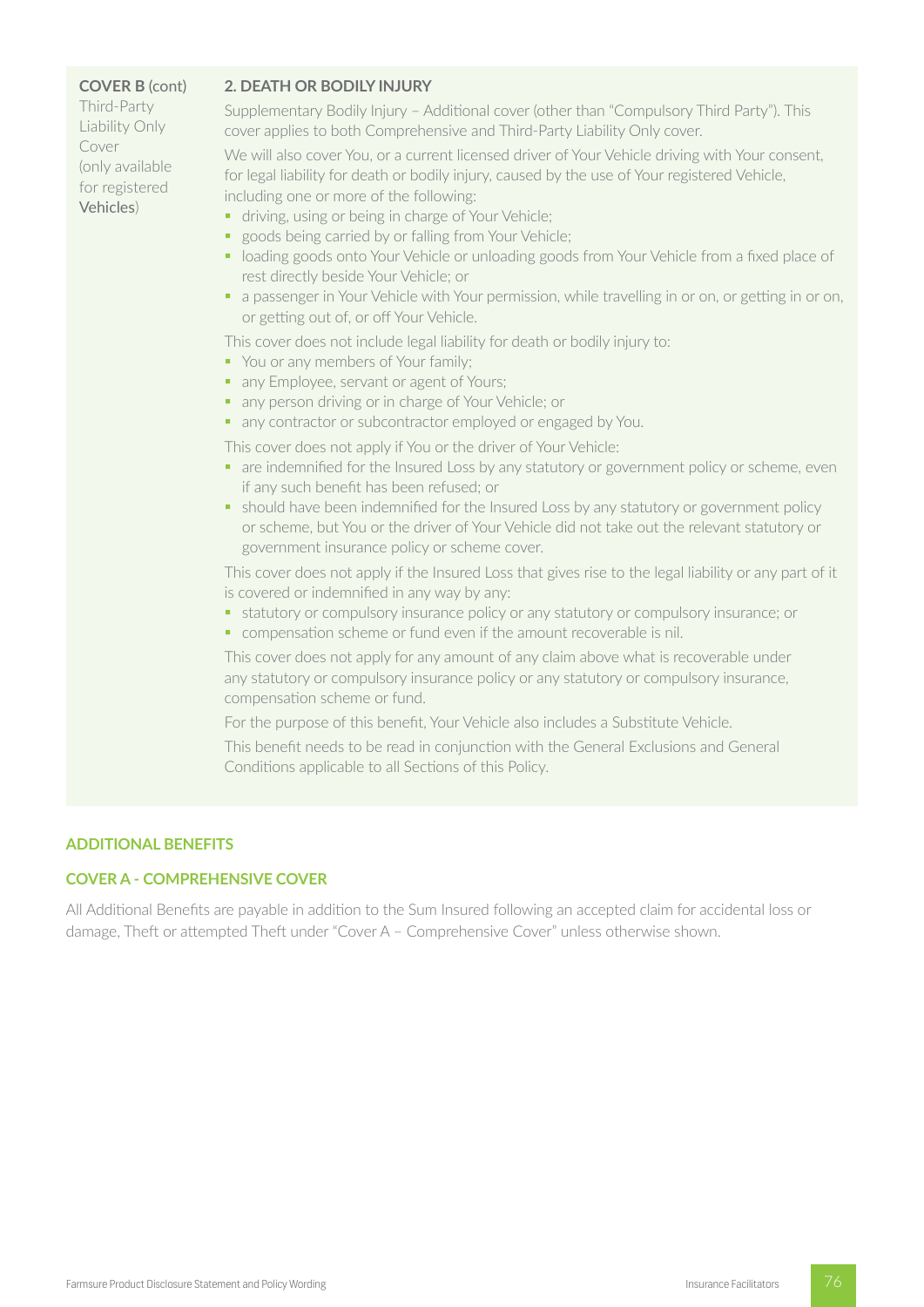| <b>Additional</b><br><b>Benefit</b>            | <b>Description</b>                                                                                                                                                                                                                                                                                                                                                                                                                                                                                                                                                                                                                                                                                                                                                                                                                                                                                                                                                                                                                                                          | <b>Private</b><br><b>Vehicles</b>          | Farm<br><b>Vehicles</b>                                       |
|------------------------------------------------|-----------------------------------------------------------------------------------------------------------------------------------------------------------------------------------------------------------------------------------------------------------------------------------------------------------------------------------------------------------------------------------------------------------------------------------------------------------------------------------------------------------------------------------------------------------------------------------------------------------------------------------------------------------------------------------------------------------------------------------------------------------------------------------------------------------------------------------------------------------------------------------------------------------------------------------------------------------------------------------------------------------------------------------------------------------------------------|--------------------------------------------|---------------------------------------------------------------|
| <b>Additions</b><br>and<br>deletions           | We will automatically include cover on any replacement or additional<br>Vehicle You acquire, purchase, lease, hire purchase or mortgage during<br>the Period of Insurance, provided that:<br>• the replacement Vehicle is of a similar type to a Vehicle already<br>insured under this Policy at the commencement of the Period of<br>Insurance - the existing cover option (including Excesses) will apply<br>unless You advise otherwise;<br>the replacement Vehicle will automatically receive the<br>ш<br>comprehensive cover option for the class of Vehicle purchased<br>(including normal Excesses) unless You advise otherwise.<br>• If We are unable to provide cover on this replacement Vehicle, We<br>will advise You in writing and give You until 4pm five (5) working<br>days from the date of Our written notification to organise alternate<br>cover elsewhere;<br>• You must notify Us within thirty (30) days of the change of existing<br>or additional Vehicle for cover to be maintained;<br>You must pay any required additional premium We request. | \$100,000<br>maximum<br>any one<br>Vehicle | \$300,000<br>maximum<br>any one<br>Vehicle                    |
| Caravan<br><b>Contents</b>                     | If You have insured Your Caravan for Comprehensive cover We will<br>also cover Your caravan contents while they are in your Caravan for<br>loss or damage caused by:<br>$(a)$ fire;<br>(b) collision or overturning of your caravan;<br>(c) storm; or<br>(d) theft following violent and forcible entry into your locked caravan.<br>We will only pay for the new replacement cost of any item which can<br>be purchased in Australia less an allowance for age, wear, tear, and<br>depreciation.<br>For the purpose of this additional benefit 'Caravan Contents means<br>contents permanently stored within your caravan such as crockery,<br>linen, DVD player and personal possessions you take with you when<br>you are using your caravan like linen, clothing and CDs.<br>Under this additional benefit we do not cover money, unset<br>gemstones, gold or silver nuggets, any animal bird or fish, trade<br>tools, stocks or samples, mobile phone or two-way radios, or GPS or<br>personal music devices of any kind if stolen from your caravan whilst<br>parked. | Not<br>Available                           | \$10,000<br>(Maximum<br>during the<br>Period of<br>Insurance) |
| <b>Disabled</b><br>Vehicle<br>under tow        | We will cover Your liability for any accidental loss or damage or Theft<br>or attempted Theft to any disabled Vehicle while being towed by Your<br>Vehicle, provided the towing does not involve any financial gain or<br>reward.                                                                                                                                                                                                                                                                                                                                                                                                                                                                                                                                                                                                                                                                                                                                                                                                                                           | Not<br>Covered                             | Reasonable<br>costs are<br>included                           |
| <b>Emergency</b><br>or<br>temporary<br>repairs | We will pay reasonable costs if needed, including giving You<br>the authority on Our behalf, to carry out reasonable temporary<br>or emergency repairs to enable You to get Your Vehicle to Your<br>destination, a repairer or place of safety after an Insured Loss.<br>However, further repair work must not be completed until We give<br>Our consent.                                                                                                                                                                                                                                                                                                                                                                                                                                                                                                                                                                                                                                                                                                                   | \$500<br>any one<br>Vehicle                | \$1,000<br>any one<br>Vehicle                                 |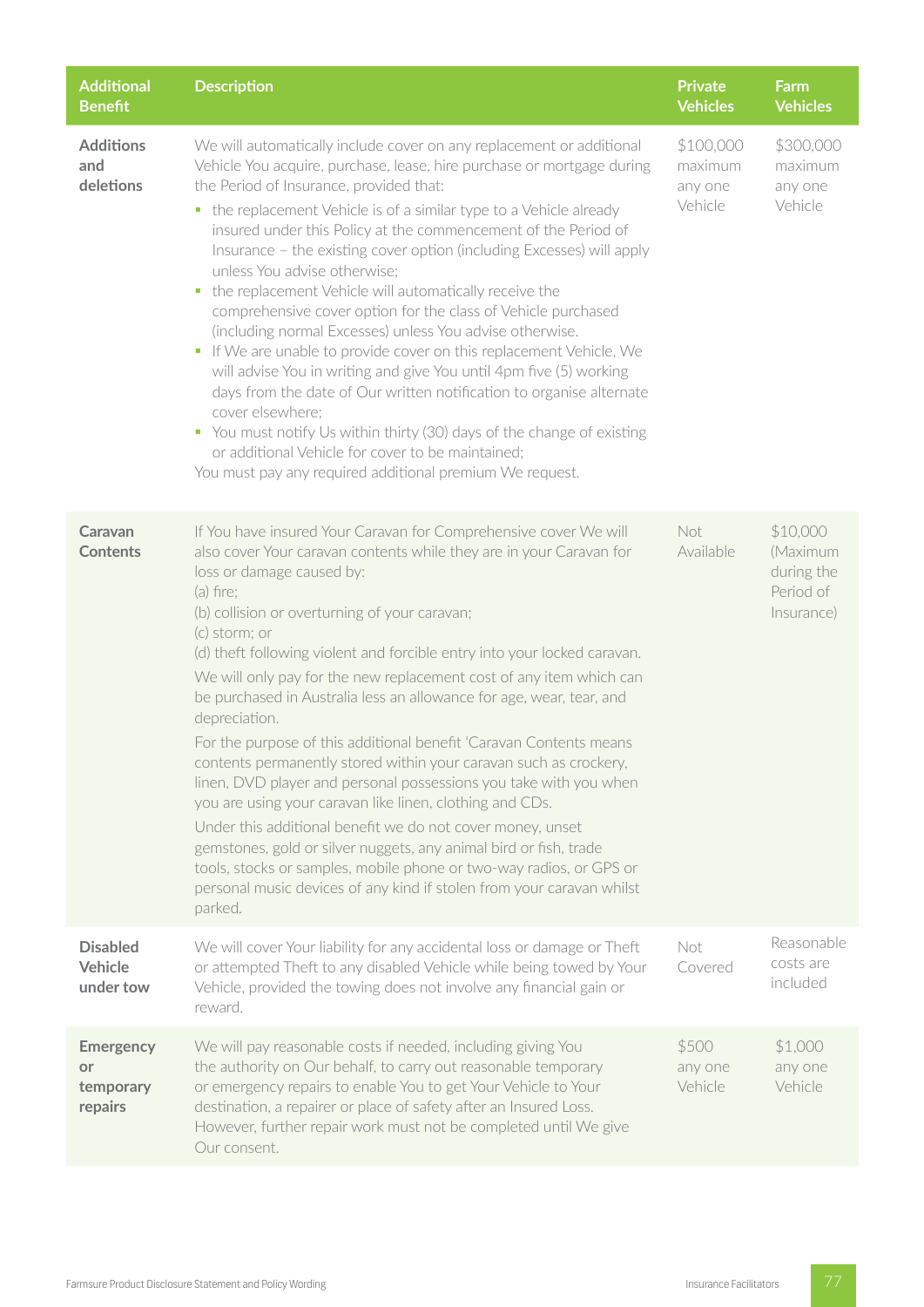| <b>Finance</b><br>payout                                   | Where:<br>• Your Vehicle is declared a Total Loss and is the subject of a lease or<br>similar financial agreement;<br>the terms of the lease or similar agreement require You to make a<br>u.<br>payment (the "termination payment") to the other party in order to<br>terminate that agreement; and<br>the amount of that termination payment is greater than the<br>ш<br>amount We will pay You in respect of the Total Loss of Your Vehicle,<br>calculated in accordance with the Basis of Claim Settlement.<br>We will pay You, or any other party whom You direct Us to pay,<br>an additional 20% of the Sum Insured or Market Value, or \$5,000,<br>whichever is the lesser, also calculated in accordance with the Basis of<br>Claim Settlement.<br>This settlement excludes any arrears, penalties or charges in relation<br>to Your lease or similar agreement, but includes any discount in<br>respect of finance charges and/or interest for the unexpired term of<br>the secured finance agreement.<br>We will not pay if We are not required to do so by the provider of the<br>lease or similar agreement. | 20%<br>of the<br>Agreed<br>Value or<br>Market<br>Value, or<br>\$5,000<br>whichever<br>is lesser | 20%<br>of the<br>Agreed<br>Value or<br>Market<br>Value, or<br>\$5,000<br>whichever<br>is lesser |
|------------------------------------------------------------|--------------------------------------------------------------------------------------------------------------------------------------------------------------------------------------------------------------------------------------------------------------------------------------------------------------------------------------------------------------------------------------------------------------------------------------------------------------------------------------------------------------------------------------------------------------------------------------------------------------------------------------------------------------------------------------------------------------------------------------------------------------------------------------------------------------------------------------------------------------------------------------------------------------------------------------------------------------------------------------------------------------------------------------------------------------------------------------------------------------------------|-------------------------------------------------------------------------------------------------|-------------------------------------------------------------------------------------------------|
| Fire brigade,<br><b>Police</b><br>and other<br>authorities | We will cover You for costs charged by the following authorities as<br>a result of an insured and claimable event involving Your Vehicle<br>requiring and resulting in the attendance at the site of members of:<br>• the Police;<br>ambulance;<br>٠<br>fire brigade; or<br>٠<br>• any other emergency personnel.<br>The maximum amount We will pay is \$25,000, provided this benefit,<br>or part of, is not otherwise provided for under any other additional<br>benefit, Section or business document.                                                                                                                                                                                                                                                                                                                                                                                                                                                                                                                                                                                                                | Not<br>Covered                                                                                  | \$25,000<br>(maximum<br>during the<br>Period of<br>Insurance)                                   |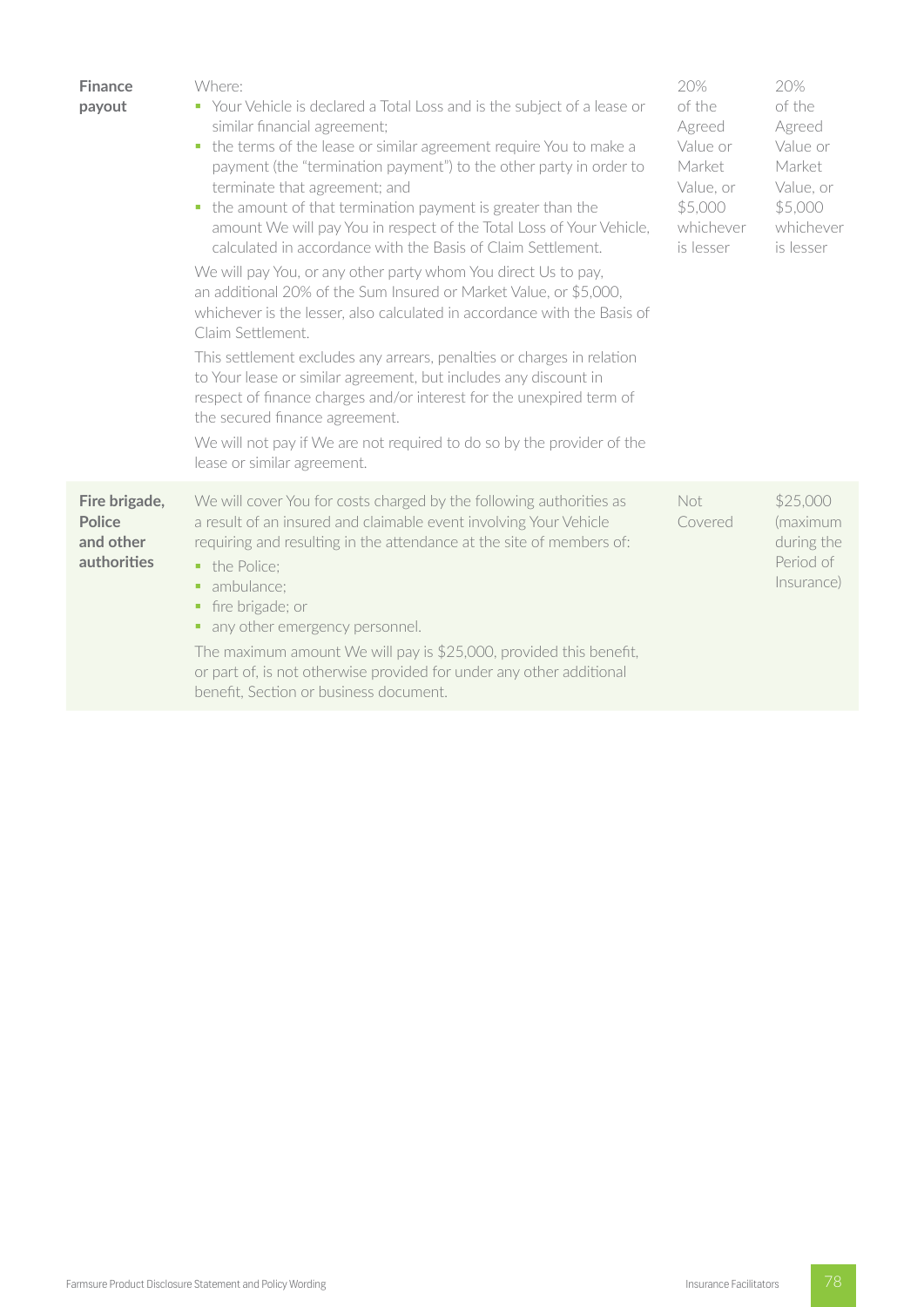**Hire Vehicle following theft** If Your Vehicle is damaged following a theft or attempted theft and We have agreed to pay Your claim, We will, at Our option, arrange hire of, pay the cost of, or reimburse You the reasonable cost of hiring a hire Vehicle for up to thirty (30) days (including the cost of insurance). The hire Vehicle must be of a similar make and model to Your Vehicle. You are responsible for: ■ notifying Us of the accident after which time, Our reimbursement will apply; • hiring the hire Vehicle including all running costs, extras (other than insurance), deposit, security bond, upgrade costs and the like; • any other non-rental costs which You may be liable to pay for under a hire agreement including the Excess; paying all costs including insurance for any period You continue to use the hire Vehicle after this benefit stops; and • providing a copy of the rental agreement and all relevant receipts. This Additional Cover Option ceases before the thirty (30) day limit expires when: ■ We offer You a Total Loss settlement; § We repair Your Vehicle and return it to You; or • We have settled Your claim, whichever happens first. If Your claim is withdrawn or not accepted by Us, You may have to refund to Us any payments for the hire Vehicle We have already made. This Additional Cover option excludes any: ■ costs or covers otherwise insured under any other Section(s) of this Policy, another insurance policy or any other business document; • insurance coverage applicable under the rental hire agreement; ■ difference between Your hire costs and Our maximum reimbursement amount under this Policy; **•** responsibility on Us if a replacement vehicle is not available; cover where the only damage to the Vehicle is windscreen or window glass. \$2,000 (maximum during the Period of Insurance) \$10,000 (Harvesters, headers, irrigators, tractors, including their attachments, sedans, utilities and four-wheel drives only) (maximum during the Period of Insurance) **Journey disruption** We will pay You the reasonable costs of: • transportation for the occupants to a suitable destination point; or • emergency accommodation for the occupants, provided that: • the Vehicle was unsafe or unroadworthy to drive; ■ there is an accepted comprehensive cover claim on Your Vehicle; and § Your Vehicle was more than 100 kilometres from the Situation. Not Covered \$2,000 (maximum during the Period of Insurance)

The maximum amount We will pay is \$2,000.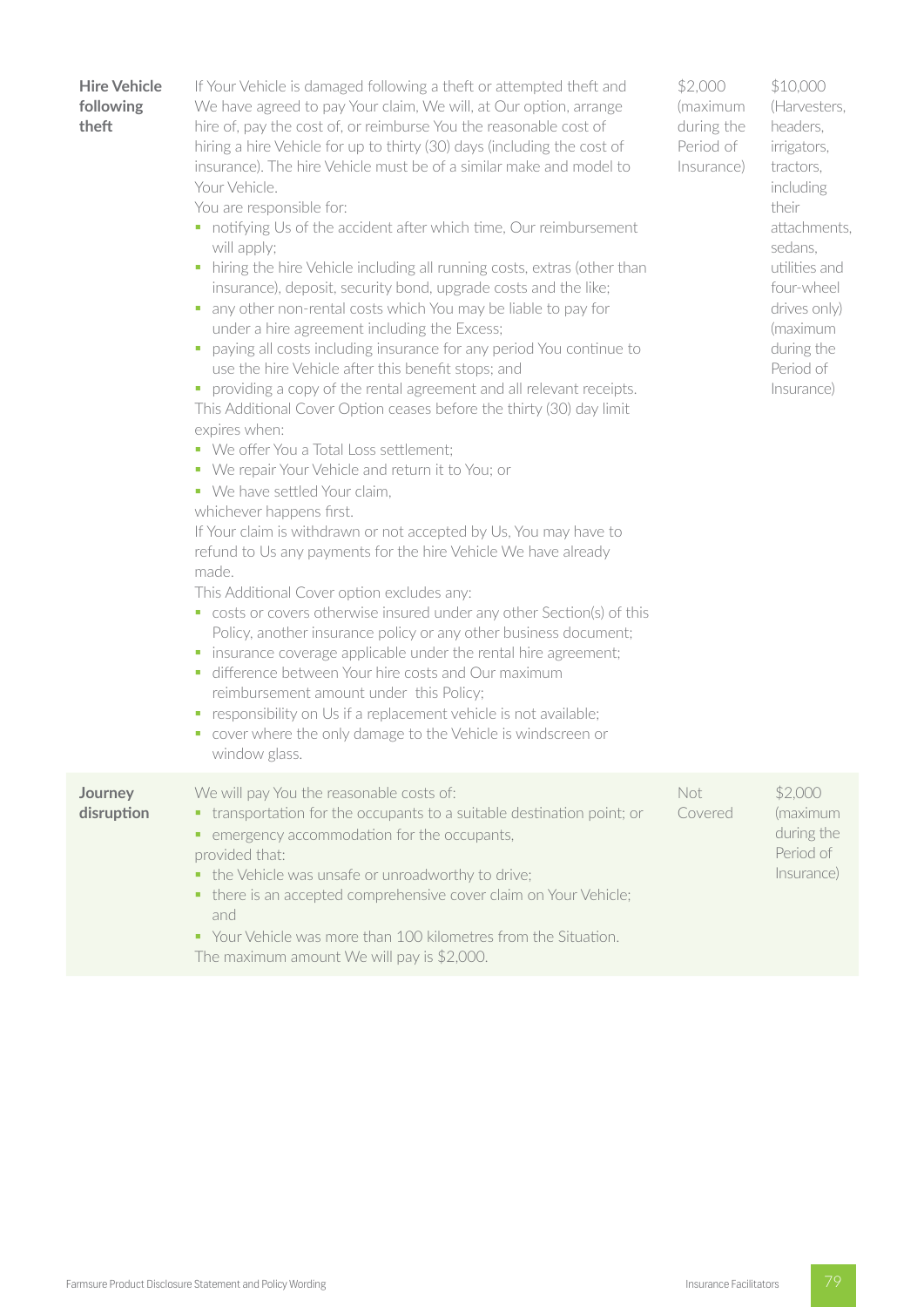| <b>Keys and</b><br>locks             | We will pay the reasonable cost of replacing the keys (including a<br>remote for keyless entry) or replacing or recoding Your Vehicle's locks,<br>keys or barrels if the keys to Your Vehicle:<br>• have been stolen (even if the Vehicle was not);<br>• have been damaged or lost after an Insured Loss as a result of<br>which We have paid a claim under Comprehensive Cover; or<br>• may have been duplicated and there are reasonable grounds to<br>believe so.<br>Where the Theft of keys or damage to the barrels have occurred, this<br>benefit will only apply where this:<br>has been reported to Police; and<br>$\blacksquare$<br>• was not carried out by family members, Visitors or persons who<br>reside with You.<br>Cover under this benefit:<br>• does not apply where cover is available under another Policy; or<br>• does not entitle You to claim for a Substitute Vehicle or any other<br>additional benefit.<br>You must pay any applicable Excesses for any claim accepted under<br>this additional benefit.                                                                                                                                                                                                                                      | \$1,000<br>any one<br>Insured<br>Loss<br>during the<br>Period of<br>Insurance | \$3,000<br>any one<br>Insured<br>Loss<br>during the<br>Period of<br>Insurance                    |
|--------------------------------------|----------------------------------------------------------------------------------------------------------------------------------------------------------------------------------------------------------------------------------------------------------------------------------------------------------------------------------------------------------------------------------------------------------------------------------------------------------------------------------------------------------------------------------------------------------------------------------------------------------------------------------------------------------------------------------------------------------------------------------------------------------------------------------------------------------------------------------------------------------------------------------------------------------------------------------------------------------------------------------------------------------------------------------------------------------------------------------------------------------------------------------------------------------------------------------------------------------------------------------------------------------------------------|-------------------------------------------------------------------------------|--------------------------------------------------------------------------------------------------|
| <b>Legal and</b><br>defence<br>costs | When an Insured Loss is covered by this Section, We will pay legal<br>costs and expenses, up to the Sum Insured, incurred by You or any<br>other covered persons with Our written consent in settlement or<br>defence of claims for Compensation arising out of the accident.<br>Furthermore, We will pay reasonable legal expenses incurred up to<br>the Sum Insured, with Our written consent for representation at any<br>formal legal enquiry or at any Coroner's inquest.<br>• However, if the liability limit shown in the Policy Section is less<br>than the total amount paid or payable to settle or dispose of all<br>claims that arise out of the one Insured Loss then We will only pay<br>a proportion of the legal costs and expenses. Our proportion will<br>be that proportion that the liability limit represents to the total<br>amount paid or payable to settle or dispose of all claims that arise<br>out of the one Insured Loss.<br>This benefit does not include:<br>• legal expenses or court costs relating to any prosecution or other<br>action for infringement of any legislation, regulation, bylaw or court<br>order; and<br>legal costs to defend criminal acts or fines for breaches of road<br>traffic statutes, regulations or bylaws. | Not<br>Covered                                                                | \$10,000<br>Sum<br>Insured<br>any one<br>Insured<br>Loss<br>during the<br>Period of<br>Insurance |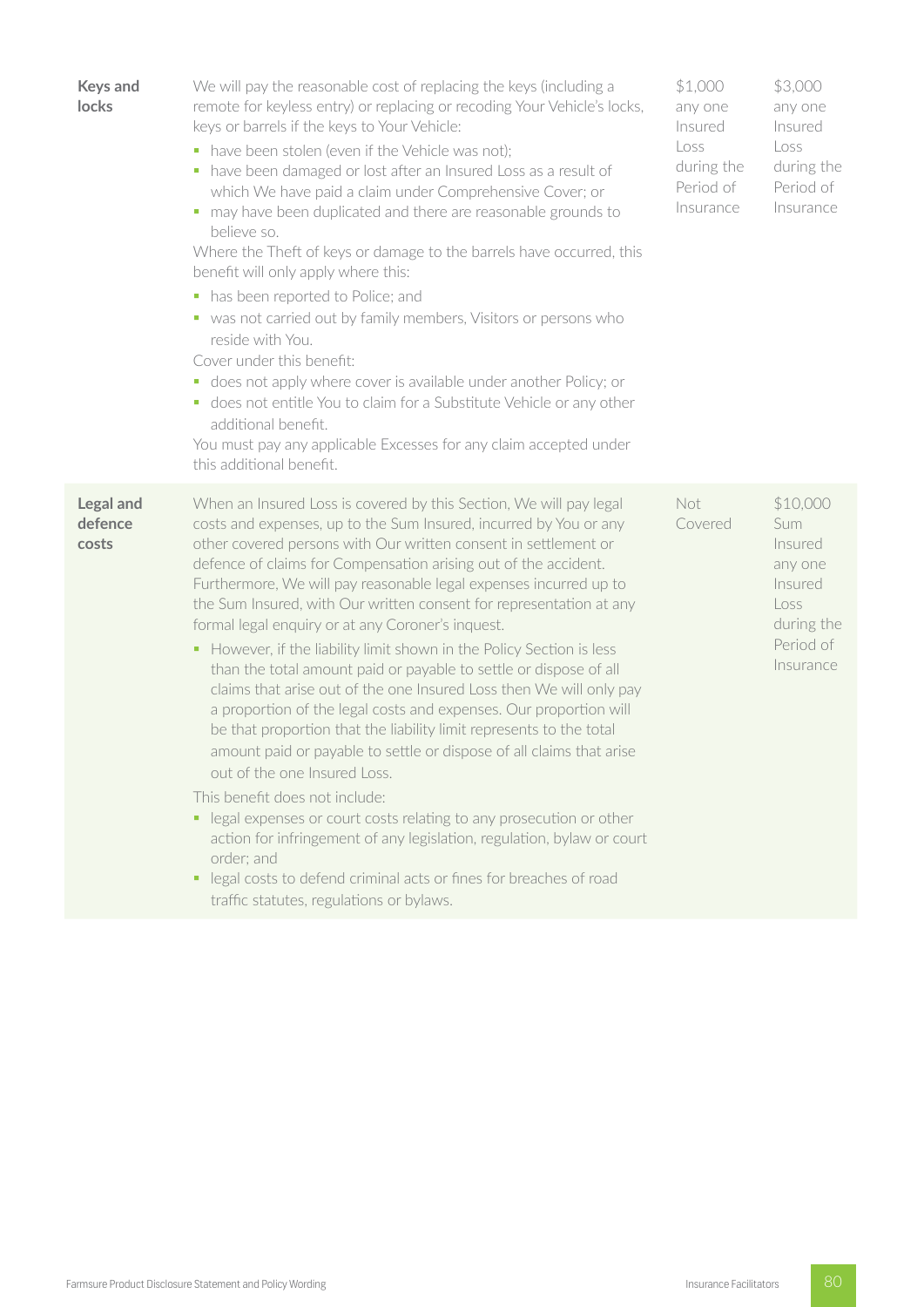| <b>New Vehicle</b><br>replacement<br>cost | In the event of Your comprehensively insured Vehicle being assessed<br>as a Total Loss, We will at Our option:<br>• replace it with a new Vehicle of the same make, model and series;<br>or<br>if unavailable, a similar make and model, provided it is available in<br>ш<br>Australia; or<br>provide the equivalent value of Your original Vehicle's replacement<br>u,<br>cost towards the purchase of an alternative make if You make that<br>choice; and<br>include the original manufacturer's standard equipment,<br>Е<br>modifications, accessories, tools, spare parts and options included<br>at the time of purchase; and<br>pay all on-road costs but any refund of registration fees and<br>ш<br>compulsory third-party insurance (CTP) on the Total Loss Vehicle<br>must be refunded to Us; and<br>continue to cover the replacement Vehicle until the end of the<br>Period of Insurance for no additional premium.<br>This basis of settlement applies when Your Vehicle is not more than<br>twenty-four (24) months old from:<br>• the date of original registration as a new or demonstration Vehicle;<br><b>or</b><br>• for a new unregistered Vehicle, the actual purchase date.<br>If You elect not to replace Your Vehicle with the equal or similar<br>model, or the alternative make is not available, We will pay the lesser<br>of:<br>• the Market Value; or<br>the Agreed Value shown in Your Policy Schedule,<br>٠<br>at the time of the Insured Loss.<br>In relation to deleted, superseded, run-out or demonstration models<br>where Your Vehicle's model has been deleted from a manufacturer's<br>range, or the model is superseded by a Vehicle that is in Our opinion<br>significantly different to Your Vehicle; or the vehicle was bought as<br>an end to a series, run-out or demonstration model We may, at Our<br>option, pay only the amount of the actual purchase price that You<br>paid for Your Vehicle, including on-road costs if they were included in<br>the purchase price. | Market<br>Value or<br>Agreed<br>Value<br>up to 24<br>months                                                          | Market<br>Value<br>up to 24<br>months<br>(Sedans,<br>Wagons,<br>Utilities,<br>Vans and<br>Four-<br>Wheel<br>Drives<br>Only) |
|-------------------------------------------|---------------------------------------------------------------------------------------------------------------------------------------------------------------------------------------------------------------------------------------------------------------------------------------------------------------------------------------------------------------------------------------------------------------------------------------------------------------------------------------------------------------------------------------------------------------------------------------------------------------------------------------------------------------------------------------------------------------------------------------------------------------------------------------------------------------------------------------------------------------------------------------------------------------------------------------------------------------------------------------------------------------------------------------------------------------------------------------------------------------------------------------------------------------------------------------------------------------------------------------------------------------------------------------------------------------------------------------------------------------------------------------------------------------------------------------------------------------------------------------------------------------------------------------------------------------------------------------------------------------------------------------------------------------------------------------------------------------------------------------------------------------------------------------------------------------------------------------------------------------------------------------------------------------------------------------------------------------------------------------------------------------------------|----------------------------------------------------------------------------------------------------------------------|-----------------------------------------------------------------------------------------------------------------------------|
| Personal<br><b>Effects</b>                | We will pay for personal effects and clothing owned by You which are<br>damaged in an Insured Loss involving Your Vehicle, or are stolen from<br>or with Your locked Vehicle.<br>The maximum amount We will pay is \$500 any one Vehicle or any<br>one Insured Loss.                                                                                                                                                                                                                                                                                                                                                                                                                                                                                                                                                                                                                                                                                                                                                                                                                                                                                                                                                                                                                                                                                                                                                                                                                                                                                                                                                                                                                                                                                                                                                                                                                                                                                                                                                      | \$500<br>any one<br>Vehicle<br>or any<br>Insured<br>Loss<br>whichever<br>is the<br>lesser<br>during the<br>Period of | \$500<br>any one<br>Vehicle<br>or any<br>Insured<br>Loss<br>whichever<br>is the<br>lesser<br>during the<br>Period of        |

Insurance

Period of Insurance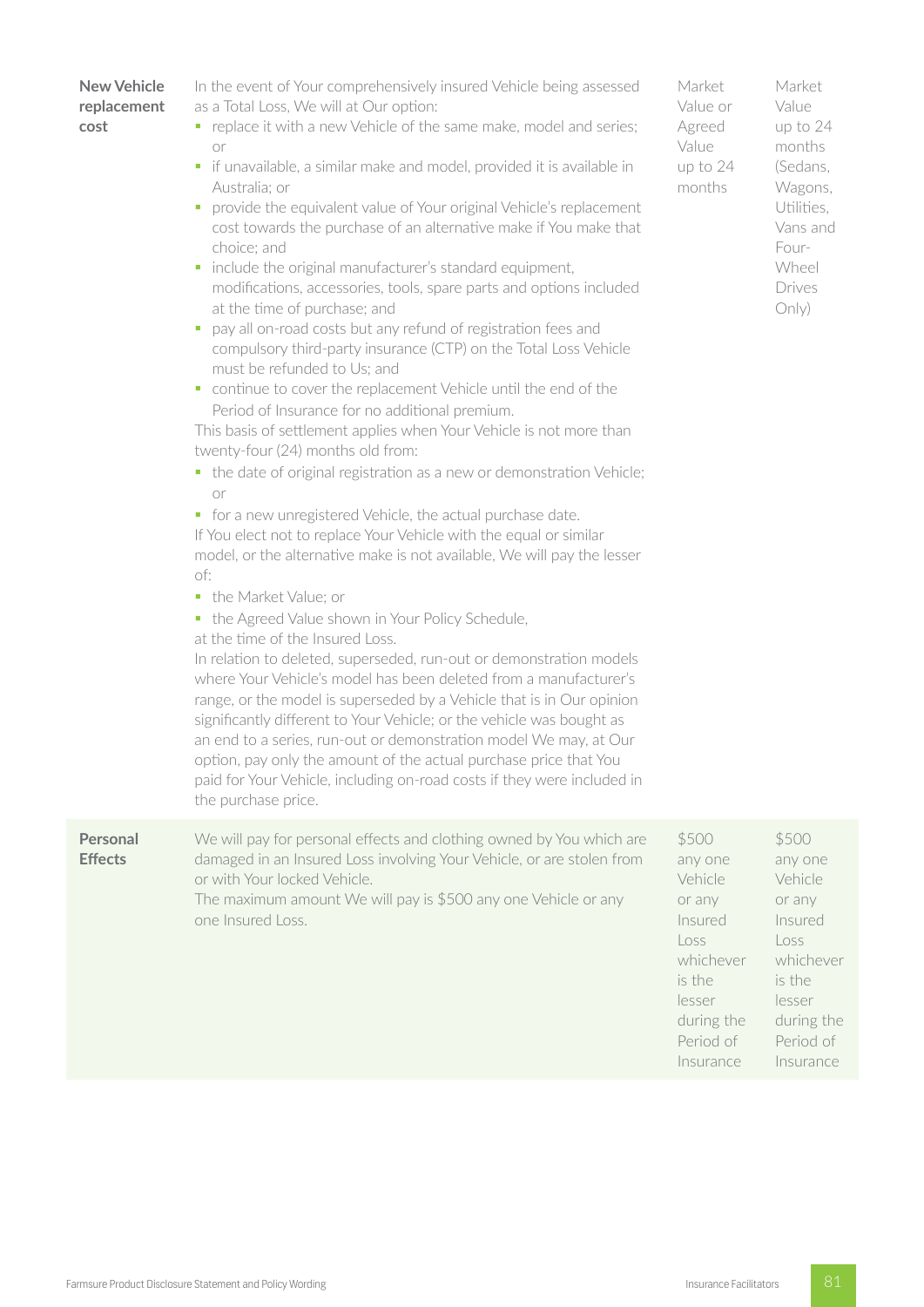| Removal of<br>debris/load            | We will cover the reasonable costs necessarily incurred after an<br>Insured Loss involving Your Vehicle:<br>• for the clean-up and removal of debris and spillage;<br>• to recover and reload any load lost or fallen from Your Vehicle back<br>onto Your Vehicle; or<br>if necessary, to transfer any load lost or fallen from Your Vehicle to<br>u.<br>another Vehicle (including use of a professional carrier) as part of<br>removal to either the nearest place of safety or the original final<br>destination.<br>However this Additional Benefit only provides cover for an amount<br>in addition to the clean-up and removal costs involving Your Vehicle's<br>load not otherwise insured under another Section or another<br>insurance policy.<br>We will not pay for:<br>any payment, fine and/or penalty that may be imposed by State,<br>ш<br>Territory or Federal Government, Local Government or any other<br>statutory authority or legal fine. | Not<br>Covered                                               | \$20,000<br>(maximum<br>during the<br>Period of<br>Insurance) |
|--------------------------------------|----------------------------------------------------------------------------------------------------------------------------------------------------------------------------------------------------------------------------------------------------------------------------------------------------------------------------------------------------------------------------------------------------------------------------------------------------------------------------------------------------------------------------------------------------------------------------------------------------------------------------------------------------------------------------------------------------------------------------------------------------------------------------------------------------------------------------------------------------------------------------------------------------------------------------------------------------------------|--------------------------------------------------------------|---------------------------------------------------------------|
| Sea<br>transportation                | When a Vehicle(s) is being transported by sea in Australian waters,<br>We will pay amounts in addition to the Sum Insured for which You<br>are held legally responsible to contribute in respect of Your Vehicle(s),<br>for expenses and salvage costs incurred by a shipowner where<br>necessary for the safety of the ship and its cargo and General Average<br>is declared.                                                                                                                                                                                                                                                                                                                                                                                                                                                                                                                                                                                 | Included                                                     | Included                                                      |
| Signwriting                          | We will pay the reasonable cost of reinstating any signwriting,<br>artwork, fixed advertising signs or materials attached to and forming a<br>permanent part of Your Vehicle following an Insured Loss and covered<br>under "Cover A - Comprehensive Cover".                                                                                                                                                                                                                                                                                                                                                                                                                                                                                                                                                                                                                                                                                                   | Not<br>Covered                                               | \$2,000<br>(maximum<br>during the<br>Period of<br>Insurance)  |
| Towing,<br>storage and<br>protection | We will pay the reasonable and necessary costs of towing, recovery,<br>removal, storage and protection of Your damaged, non-driveable and<br>unsafe Vehicle to:<br>a place of safety (including the farm Situation) or any other place<br>۰.<br>We agree to; or<br>the nearest repairer, an authorised repairer We nominate or a<br>repairer of Your choice that We agree to; or<br>• move the Vehicle between repairers or between the Situation and<br>the repairer; or<br>• an assessing centre.<br>We will not pay for:<br>storage costs for any period after Your claim is settled;<br>ш,<br>• costs involving the removal of vehicle debris and/or its load.                                                                                                                                                                                                                                                                                             | Reasonable<br>Costs are<br>Included                          | Reasonable<br>Costs are<br>Included                           |
| <b>Trailer</b>                       | Where You are towing a trailer and it is damaged, We will pay for any<br>loss or damage to the trailer while attached to the Vehicle. This cover<br>excludes caravans.                                                                                                                                                                                                                                                                                                                                                                                                                                                                                                                                                                                                                                                                                                                                                                                         | \$1,000<br>(maximum<br>during the<br>Period of<br>Insurance) | \$1,000<br>(maximum<br>during the<br>Period of<br>Insurance)  |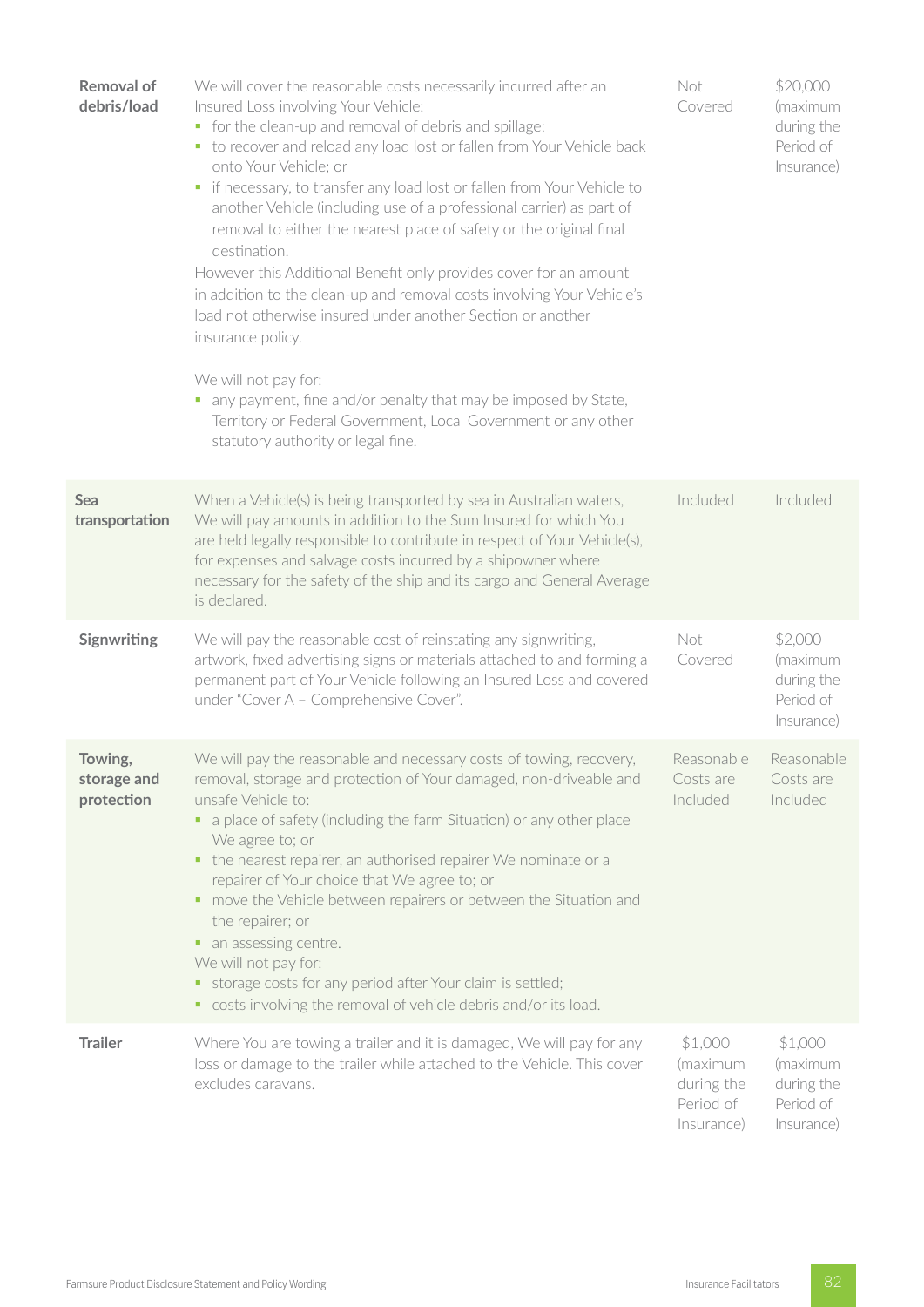| <b>Unspecified</b><br><b>Accessories</b> | We automatically cover any manufacturers standard accessories,<br>special equipment and non-standard accessories that are fitted to<br>Your Farm Vehicle, up to \$5,000 any one Farm Vehicle.                                                                                                                            | Not.<br>Covered                                              | $Up$ to<br>\$5,000<br>any one<br>Farm<br>Vehicle             |
|------------------------------------------|--------------------------------------------------------------------------------------------------------------------------------------------------------------------------------------------------------------------------------------------------------------------------------------------------------------------------|--------------------------------------------------------------|--------------------------------------------------------------|
| Vehicle<br>return and<br>pick-up         | We will pay the reasonable cost of returning Your Vehicle to the<br>Situation following:<br>repairs; or<br>recovery after Theft.<br>Where the costs of necessary repairs plus returning Your Vehicle<br>exceeds the relevant Market Value or Agreed Value, We reserve the<br>right to consider the Vehicle a Total Loss. | \$3,000<br>(maximum<br>during the<br>Period of<br>Insurance) | \$3,000<br>(maximum<br>during the<br>Period of<br>Insurance) |

# **COVER B - THIRD PARTY LIABILITY ONLY**

| <b>Additional</b><br><b>Benefit</b>        | <b>Description</b>                                                                                                                                                                                                                                                                                                                                                                                                                                                                                                                                                                                                                                                                                                                                                                                                                                                                                                                                                                                                                                                                                                                                                                                                                                                                                                                                                                                                                                            | <b>Sub-Limit</b>                                                                                       |
|--------------------------------------------|---------------------------------------------------------------------------------------------------------------------------------------------------------------------------------------------------------------------------------------------------------------------------------------------------------------------------------------------------------------------------------------------------------------------------------------------------------------------------------------------------------------------------------------------------------------------------------------------------------------------------------------------------------------------------------------------------------------------------------------------------------------------------------------------------------------------------------------------------------------------------------------------------------------------------------------------------------------------------------------------------------------------------------------------------------------------------------------------------------------------------------------------------------------------------------------------------------------------------------------------------------------------------------------------------------------------------------------------------------------------------------------------------------------------------------------------------------------|--------------------------------------------------------------------------------------------------------|
| Substitute<br>Vehicle                      | When Your Vehicle is not in a useable condition due to an accident, service<br>or repair, We will cover Your legal liability to pay Compensation for loss of<br>or damage to someone else's property arising out of the use of a Substitute<br>Vehicle, not owned or supplied by You.<br>Only one Substitute Vehicle can be used at any one time, and must be of<br>similar type to the unusable Vehicle.<br>However, We will not cover:<br>• Your legal liability if the Substitute Vehicle is unregistered;<br>• accidental loss or damage, Theft or attempted Theft of the Substitute Vehicle;<br>or<br>• a Substitute Vehicle which is a caravan.                                                                                                                                                                                                                                                                                                                                                                                                                                                                                                                                                                                                                                                                                                                                                                                                         | Included                                                                                               |
| <b>Uninsured</b><br>motorist<br>protection | Where Your Vehicle is insured for Cover Option B (Third-Party Liability Only) as<br>indicated in Your Policy Schedule, We will pay for accidental loss or damage to<br>Your Vehicle which gave rise to the claim, provided that:<br>• the Insured Loss is deemed by Us to be totally the fault of the authorised<br>driver of another Vehicle;<br>• You provide Vehicle details of the driver at fault, including the registration<br>number:<br>• You provide the name and address of the driver/owner of the other Vehicle;<br>• there is no third-party liability insurance cover in place over the other Vehicle;<br>and<br>• the third-party Vehicle was not owned or registered in Your name or in the<br>name of a person who is Your relative or any person with whom You normally<br>reside.<br>The maximum amount We will pay for all claims arising from any one Insured<br>Loss or series of Insured Loss(es) arising out of one cause or event is the lesser<br>of \$5,000 or the Market Value of Your Vehicle at the time of the Insured Loss.<br>The basic Excess applicable to the Vehicle insured under the Third-Party<br>Liability cover will still apply.<br>We will, at Our option, either:<br>• repair Your Vehicle to its condition immediately prior to the accident;<br>pay You the cost of repairs to Your Vehicle; or<br>٠<br>pay You the current Market Value at which time, the Vehicle (at Our option)<br>becomes Our property. | Up to<br>\$5,000<br>or Market<br>Value.<br>whichever is<br>lesser during<br>the Period of<br>Insurance |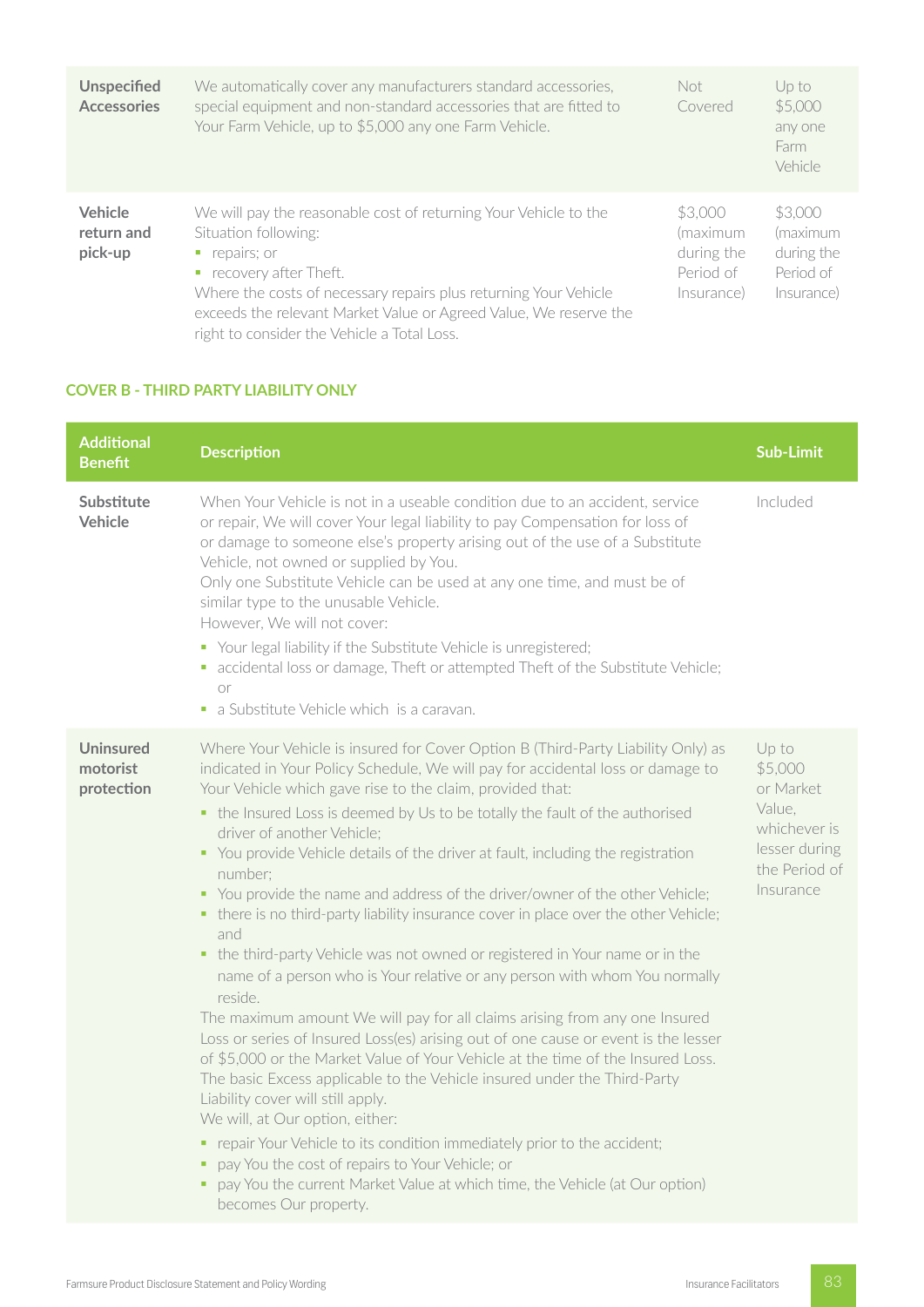#### **ADDITIONAL COVER OPTIONS**

# **COVER A - COMPREHENSIVE COVER ONLY**

The following Additional Cover Options are available for the payment of an additional premium. If chosen, and We have agreed, the additional cover will be shown on Your Policy Schedule.

Optional Cover Option 'Unspecified Farm Motor' is only available for:

- **Miscellaneous Farm Vehicles;**
- **•** Miscellaneous Farm Bikes.

| <b>Additional Cover</b><br><b>Option</b> | Description                                                                                                                                                                                                                                                     | <b>Sub-Limit</b>                                                                                                                     |
|------------------------------------------|-----------------------------------------------------------------------------------------------------------------------------------------------------------------------------------------------------------------------------------------------------------------|--------------------------------------------------------------------------------------------------------------------------------------|
| <b>Unspecified</b><br><b>Farm Motor</b>  | There are two (2) covers available under Unspecified Farm Motor.<br>You can choose to take out either, or both.                                                                                                                                                 | Miscellaneous Farm Vehicles<br>\$20,000 or 20% of the sum                                                                            |
|                                          | When Miscellaneous Farm Vehicles or Miscellaneous Farm Bikes<br>are shown on Your Policy Schedule we will pay the sub limit per<br>item amount up to the Sum Insured on Your Policy Schedule in<br>aggregate.                                                   | insured for any one item<br>whichever is the lesser up to<br>the sum insured on Your Policy<br>Schedule in the aggregate;            |
|                                          | The Unspecified Farm Motor cover option is not available for<br>passenger Vehicles, trucks and their trailers, goods carrying<br>Vehicles, or registered motorcycles of all types, including all-<br>terrain Vehicles, utility terrain Vehicles and quad bikes. | Miscellaneous Farm Bikes<br>limited to \$5,000 per item<br>and up to the sum insured on<br>Your Policy Schedule in the<br>aggregate. |

Optional Cover Option 'Windscreen' is only available for:

- Sedans;
- Wagons;
- **•** Utilities;
- **•** Four Wheel Drives;
- § Vans.

| <b>Additional Cover</b><br><b>Option</b>                   | <b>Description</b>                                                                                                                                                                                                                           | Sub-Limit                                                             |
|------------------------------------------------------------|----------------------------------------------------------------------------------------------------------------------------------------------------------------------------------------------------------------------------------------------|-----------------------------------------------------------------------|
| Windscreen<br>(If shown on Your<br><b>Policy Schedule)</b> | We will pay the reasonable costs to repair or replace accidentally<br>broken windscreen or window glass, which meets Australian<br>Design Rules where the only damage to Your Vehicle is the<br>windscreen or window glass.                  | First broken windscreen or<br>window glass per Period of<br>Insurance |
|                                                            | "Broken or damaged" means a fracture that extends through the<br>entire thickness of the glass. In the case of laminated glass, the<br>fracture must extend through all layers, or the damage must be<br>sufficient to prevent registration. |                                                                       |
|                                                            | This Additional Cover Option applies to one windscreen claim for<br>each Period of Insurance and there will be no Excess applied to<br>Your claim if You choose this Additional Cover Option.                                                |                                                                       |

Optional Cover Option 'Hire Vehicle' is only available for Private Vehicles:

- Sedans;
- § Wagons;
- **•** Utilities;
- **•** Four Wheel Drives;
- § Vans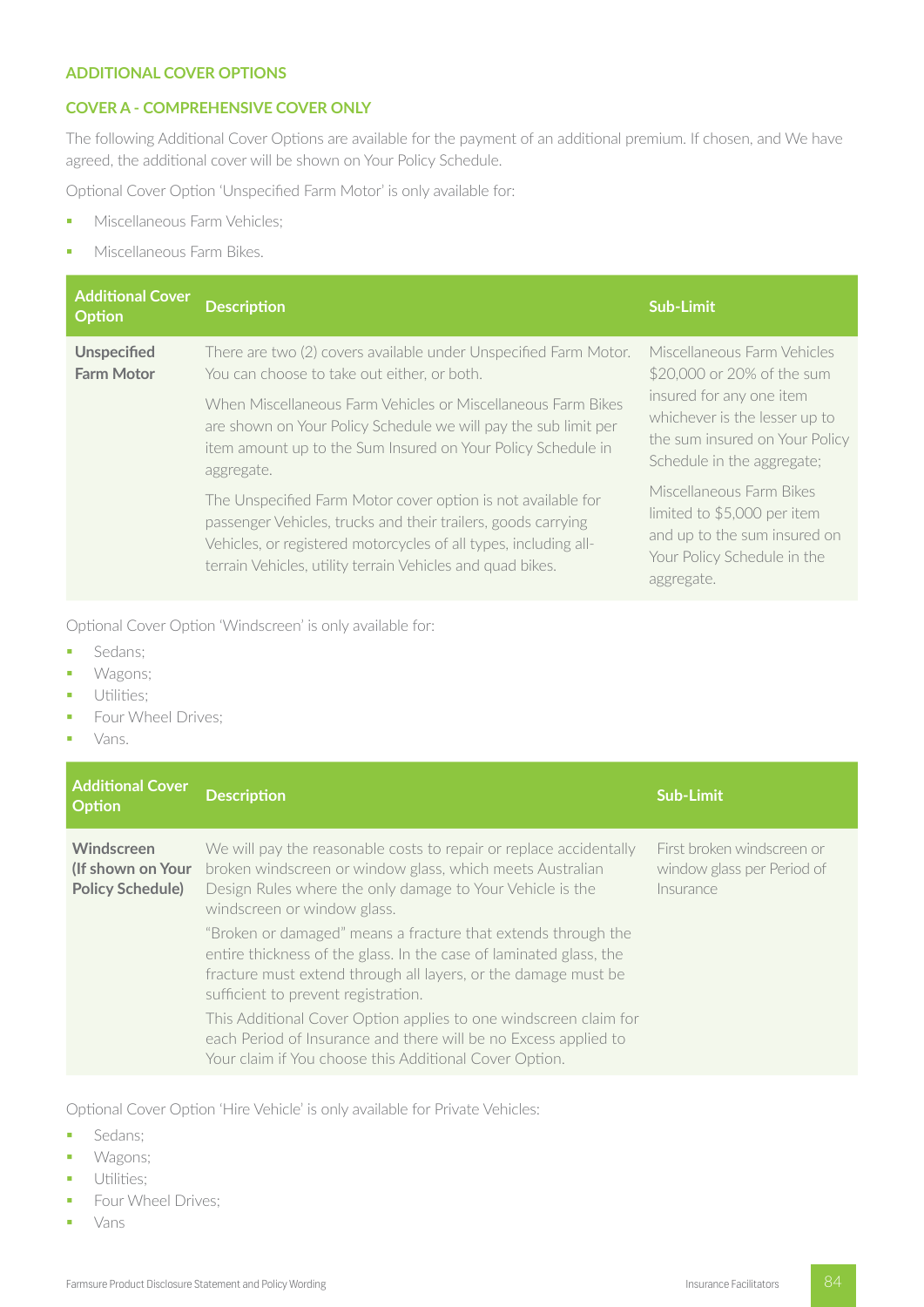| <b>Additional Cover</b><br><b>Option</b>                                                                                                   | <b>Description</b>                                                                                                                                                                                                                                                                                                                                                                                                                                                                                                                                                                                                                                                                                                                                                                                                                                                                                                                                                                                                                                                                                                                                                                                                                                                                                                                                                                                                                                                                                                                                                                                                                                                                                                                                                                                                                                                                                                                                                                                                                                                             | <b>Sub-Limit</b>                                                                  |
|--------------------------------------------------------------------------------------------------------------------------------------------|--------------------------------------------------------------------------------------------------------------------------------------------------------------------------------------------------------------------------------------------------------------------------------------------------------------------------------------------------------------------------------------------------------------------------------------------------------------------------------------------------------------------------------------------------------------------------------------------------------------------------------------------------------------------------------------------------------------------------------------------------------------------------------------------------------------------------------------------------------------------------------------------------------------------------------------------------------------------------------------------------------------------------------------------------------------------------------------------------------------------------------------------------------------------------------------------------------------------------------------------------------------------------------------------------------------------------------------------------------------------------------------------------------------------------------------------------------------------------------------------------------------------------------------------------------------------------------------------------------------------------------------------------------------------------------------------------------------------------------------------------------------------------------------------------------------------------------------------------------------------------------------------------------------------------------------------------------------------------------------------------------------------------------------------------------------------------------|-----------------------------------------------------------------------------------|
| <b>Hire Vehicle after</b><br>an accidental loss or<br>damage claim<br>(Vehicles covered<br>under Part 1 - Private<br><b>Vehicles only)</b> | If Your Vehicle is damaged and We have agreed to pay Your claim,<br>We will, at Our option, arrange the hire of, pay the cost of, or<br>reimburse You the reasonable cost of hiring a Substitute Vehicle for<br>up to thirty (30) days (including the cost of insurance). The Substitute<br>Vehicle must be of a similar make and model to Your Vehicle.<br>You are responsible for:<br>• notifying Us of the Insured Loss after which time, Our<br>reimbursement will apply;<br>hiring the Vehicle including all running costs, extras (other than<br>٠<br>insurance), deposit, security bond, upgrade costs and the like;<br>any other non-rental costs which You may be liable to pay for under<br>٠<br>a hire agreement including the Excess;<br>paying all costs including insurance for any period You continue to<br>٠<br>use the hire Vehicle after this benefit stops; and<br>• providing a copy of the rental agreement and all relevant receipts.<br>This Additional Cover Option ceases before the thirty (30) day limit<br>expires when:<br>• We offer You a Total Loss settlement;<br>• We repair Your Vehicle and return it to You; or<br>• We have settled Your claim,<br>Which ever happens first.<br>If Your claim is withdrawn or not accepted by Us, You may have to<br>refund Us any payments for the hire Vehicle We have already made.<br>This Additional Cover Option excludes any:<br>• costs or covers otherwise insured under any other Section(s) of this<br>Policy, another policy or any other business document;<br>insurance coverage applicable under the rental hire agreement;<br>ш<br>the difference between Your hire costs and Our reimbursement;<br>ш<br>responsibility on Us if a replacement vehicle is not available;<br>• cover where the only damage to the Vehicle is windscreen or<br>window glass; or<br>cover when the Vehicle is stolen and You may be able to claim<br>under Additional Benefit "Hire Vehicle following Theft".<br>The maximum amount We will pay is \$1,500 for any one Vehicle or<br>any one Insured Loss. | \$1,500 per Vehicle<br>per each Insured<br>Loss during the<br>Period of Insurance |
| <b>BASIS OF CLAIM SETTLEMENT</b>                                                                                                           |                                                                                                                                                                                                                                                                                                                                                                                                                                                                                                                                                                                                                                                                                                                                                                                                                                                                                                                                                                                                                                                                                                                                                                                                                                                                                                                                                                                                                                                                                                                                                                                                                                                                                                                                                                                                                                                                                                                                                                                                                                                                                |                                                                                   |

We will, at Our option, either pay to repair or replace Your Vehicle, or pay You the Market Value or Sum Insured, whichever is the lesser amount.

# **If Your Vehicle Can Be Repaired**

When We consider it economical to repair Your damaged Vehicle, We:

- will repair Your Vehicle to the same or reasonably similar condition and standard it was immediately before the Insured Loss;
- will pay the reasonable cost of the repairs for Your Vehicle;
- § may ask You to contribute an additional amount if it is necessary to repair the Vehicle to a better condition than it was prior to when the accidental loss or damage occurred. This includes but is not limited to radiators, engines, paintwork, bodywork or interior trim;
- will pay any applicable Additional Benefits; or
- will replace or repair to a similar condition, if damaged, additional cover items described under "Cover A Comprehensive Cover".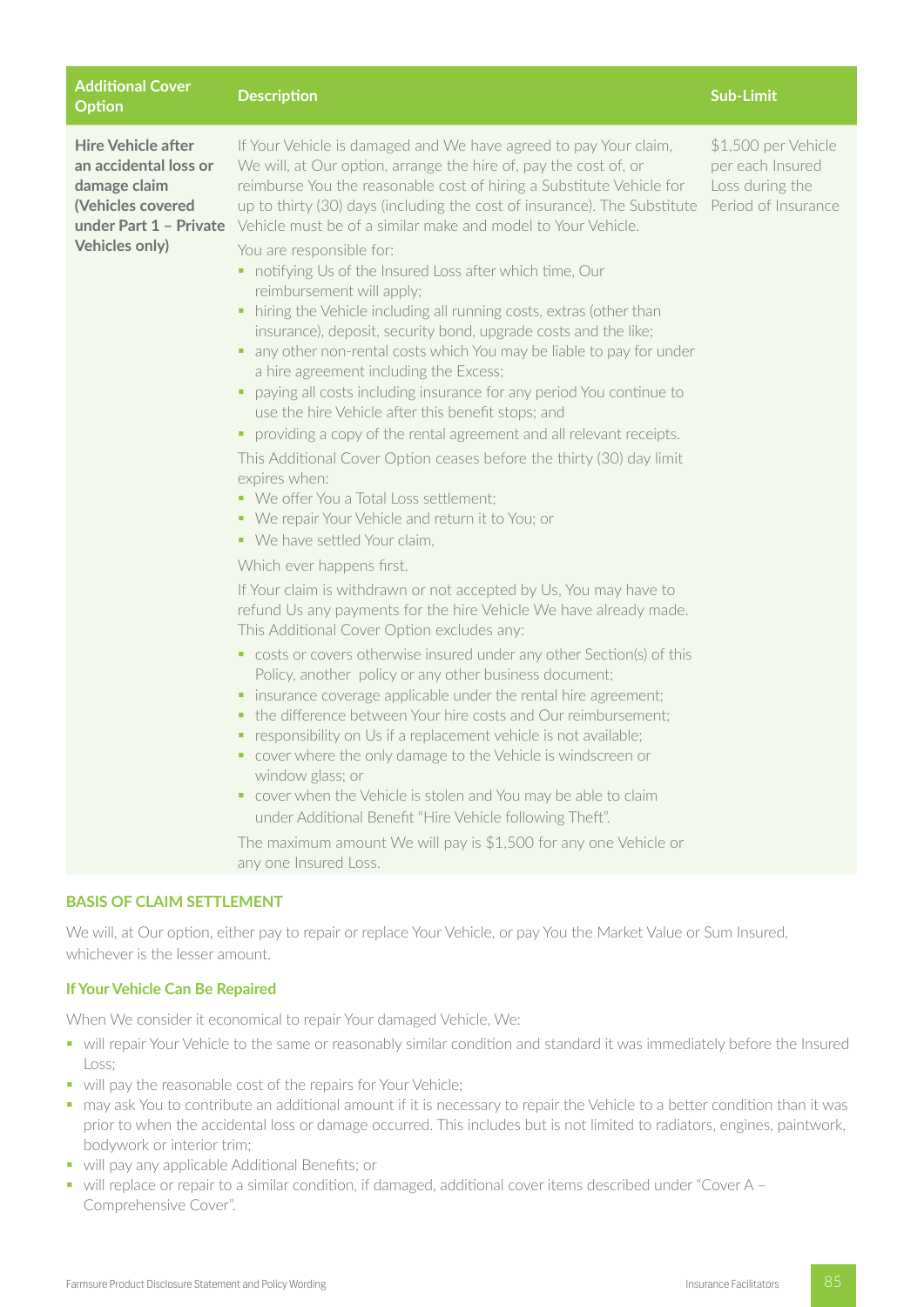### **Authorising Repairs**

Repairs cannot be authorised without Our consent and will not be paid for if that consent has not been given. Before repairs can be authorised We may require Your Vehicle to be inspected on site by an assessor appointed by Us, however We may authorise cover for a comprehensively insured Vehicle as provided for under the following Additional Benefits:

- **•** emergency and temporary repairs:
- towing, storage and protection; or
- glass replacement.

Once We agree to accept and authorise Your claim for a partial loss, the repairs can be completed at the repairer of Your choice. Alternatively, We can arrange the repairs with an authorised repairer if one is available, or offer You a choice of repairers within Your area.

If for some reason the chosen repairer is not licensed or does not meet Our standards for safety, fairness, quality, effectiveness and pricing, We will move Your Vehicle to an appropriate repairer of Our choice to carry out repairs.

#### **Non-Authorised Repairers**

If You choose Your own repairer and We have not authorised the repairs, We:

- may seek a comparative repair estimate from another repairer and pay an amount equal to the reasonable repair costs after assessing, reviewing and possibly adjusting Your repairer's quote; and
- will not provide any guarantees for the quality of the workmanship and materials in relation to the repairs.

We will not be held liable or responsible for:

- non-completion of repairs within a time frame that You have requested;
- additional costs incurred due to delays in the delivery of parts; or
- costs incurred where the repairer is unable to match existing paintwork.

#### **Guarantee and Warranty**

We guarantee materials and the workmanship of repairs completed by an authorised repairer when authorised by Us. This guarantee is for the life of the Vehicle while You are the registered owner and is in addition to Your statutory rights against the repairer and warranties that You have from the repairer directly. We will arrange for repairs authorised by Us to be rectified at no cost to You if We agree that the repairs are defective. Before arranging for any defective repairs to be rectified, We must have the opportunity to inspect the Vehicle.

However, We will not pay for:

- defects caused by deterioration or natural wear and tear of the repaired surfaces;
- use of the Vehicle including exposure to the elements;
- rust or corrosion unless directly attributable to the repairs; or
- rectification work carried out by a repairer other than the original authorised repairer unless agreed in advance by Us.

#### **Imported Vehicles**

 If Your Vehicle is imported and any part is not available in Australia, We will only pay for the cost of parts used in the repair of Your Vehicle up to the manufacturer's recommended list price in Australia. However, if such list is not available, We will only pay for the cost of parts including surface freight from the nearest reasonable source of supply.

You are not covered for loss of use caused by any delay in the repair process due to the importation of parts.

#### **Pair or Sets**

Where an insured item consists of a pair or set (e.g. mag wheels), We will only pay for the repair or replacement of the part lost, damaged or stolen.

#### **Subletting of Specialist Repairs**

We may arrange in conjunction with the repairer, the need to engage the services of a specific specialist repairer and/or supplier which results in some of the repair work being sublet to such specialist repairer or supplier.

#### **Tyre Replacement**

If a tyre is damaged as a direct result of an Insured Loss, We will pay the reasonable costs of replacing a tyre with a new tyre of similar make and specification to the tyre that is damaged and unable to be used again, provided that the condition of the damaged tyre's remaining tread conformed with all legal requirements at the time of loss and was not recapped or re-treaded.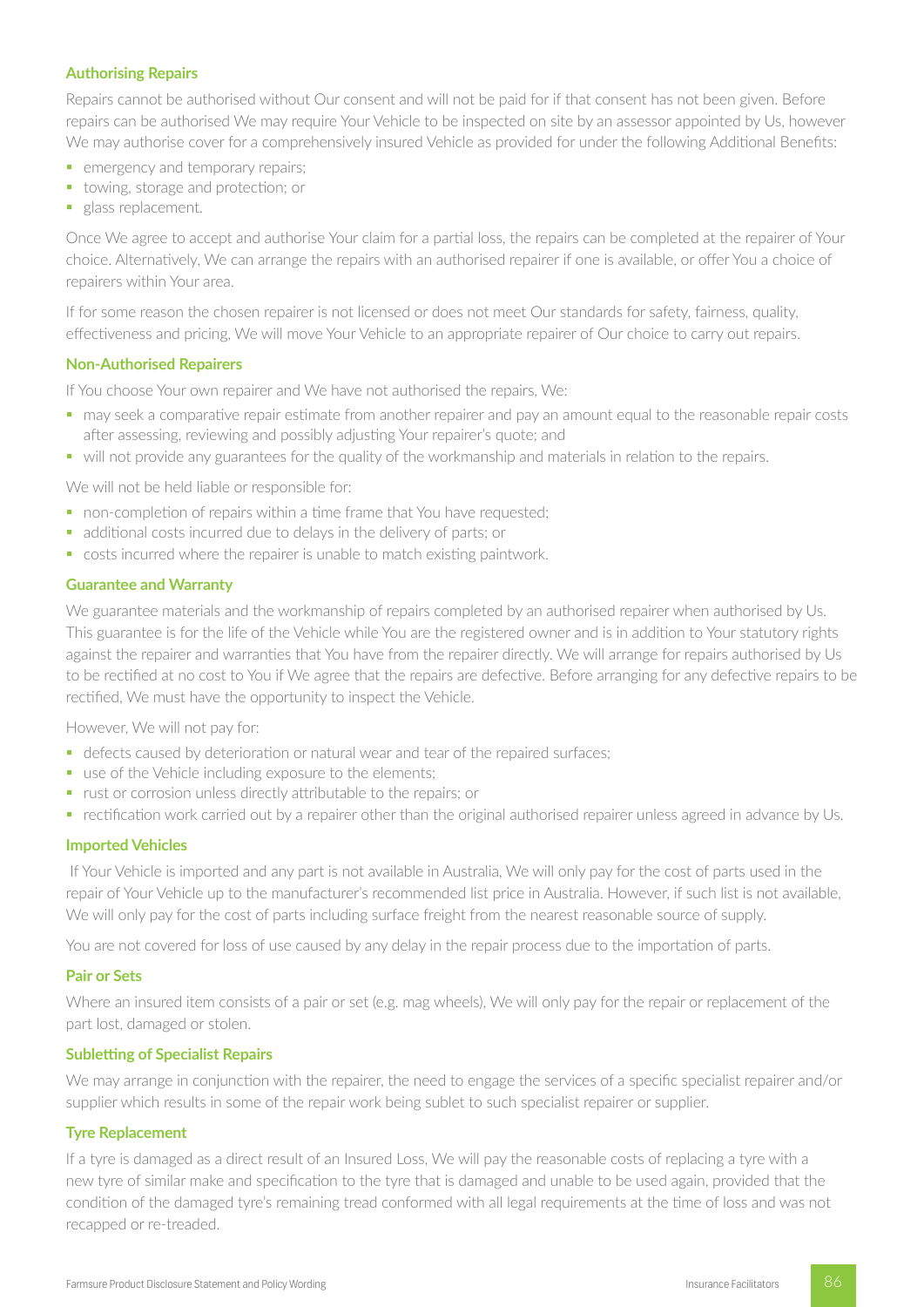#### **Undamaged Areas**

We do not repair undamaged areas of Your Vehicle to create a uniform appearance.

#### **Unrepaired Damage**

If Your Vehicle had any unrepaired damage before an Insured Loss, then You may be required to contribute to the repair costs. This may occur when the unrepaired damage results in Us having to repair more areas of Your Vehicle than:

- were affected by the Insured Loss; or
- We needed to replace.

#### **Replacement of Damaged Parts**

Parts used in the repair of Your Vehicle will be new or used original manufacturer's parts consistent with the age and condition of Your Vehicle. If unavailable, new parts not manufactured by the original manufacturer or their supplier will be used, provided that the parts comply with the applicable Australian Design Rules.

Recycled or reusable parts which are not manufactured by a supplier to the Vehicle's original manufacturer will only be used where new parts are not available and if used, will be those which in Our opinion:

- are consistent with the age and condition of Your Vehicle;
- do not affect the safety or structural integrity of the Vehicle;
- comply with the Vehicle manufacturer's specifications and applicable Australian Design Rules;
- do not adversely affect the post-repair appearance of the Vehicle; and
- do not void or affect the warranty provided by the Vehicle manufacturer.

Only manufacturer's approved parts will be used on Vehicles under warranty but this does not extend to include Vehicles under an extended warranty or for windscreen replacement.

We may also use where available, appropriate and when consistent with the age and condition of Your Vehicle, original equipment manufacturer's parts, with the exception of glass, radiators and air-conditioning components where Australian compliant parts may be used.

When any part of the Vehicle or Insured Property is not available in Australia, We will in accordance with the Basis of Claim Settlement, pay no more than:

- the manufacturer's latest list price or quoted prices; or
- the actual cost of having the part/s made in Australia,

whichever is the lesser.

We will also include, where applicable, surface freight from the nearest reasonable source of supply.

You will be responsible for the cost of any air-conditioning refit, re-gas or modification required by law.

#### **Total Loss**

We will determine Your Vehicle to be a Total Loss when:

- § Your Vehicle is damaged and it has been determined it cannot be repaired to a safe condition;
- the cost to repair Your Vehicle plus salvage value exceeds the Market Value;
- Your stolen or lost Vehicle was not recovered.

#### **Private Use Vehicles:**

Following a Total Loss for Private Use Vehicle, We will either pay:

- the Market Value if "Market Value" is shown on Your Policy Schedule; or
- if an Agreed Value if "Agreed Value" is shown on Your Policy Schedule, We will at Our option pay You either the Agreed Value, or replace Your Vehicle with an equivalent one.

#### **Farm Use Vehicles:**

Following a Total Loss for Farm Use Vehicle, We will pay the lesser of:

- the Market Value if "Market Value" is shown on Your Policy Schedule; or
- the Sum Insured shown on Your Policy Schedule, We will at Our option pay You either the Sum Insured, or replace Your Vehicle with an equivalent one.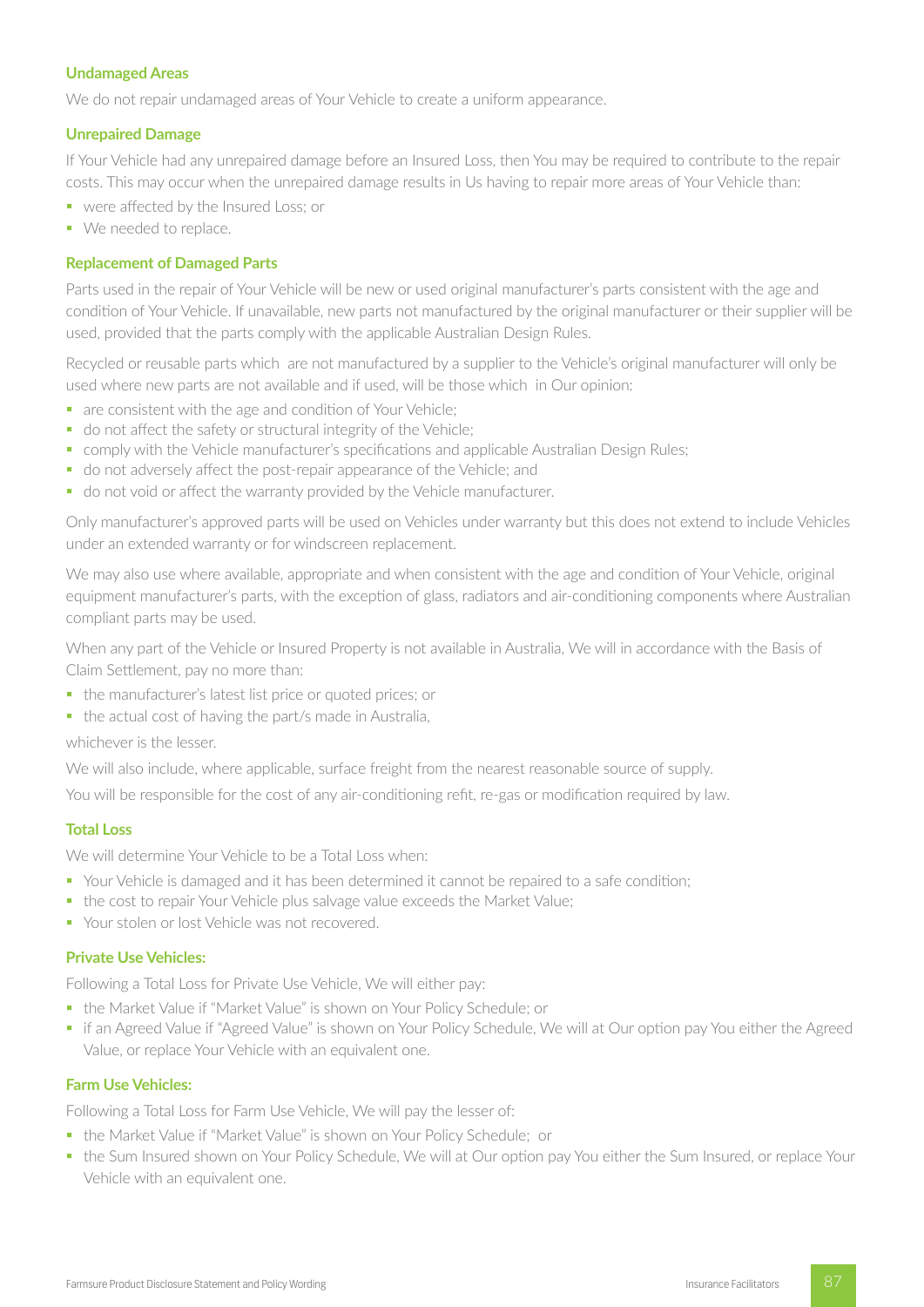# **Salvage**

If Your Vehicle is a Total Loss and We have agreed to a Basis of Claims Settlement:

- the wreckage of Your Vehicle will become Our property; and
- We will keep the proceeds of any salvage sale;

unless otherwise agreed as part of the claim settlement.

# **Unpaid Premium And Cover When Your Vehicle Is A Total Loss**

If Your Vehicle is a Total Loss and We have accepted Your claim:

- the amount of any unpaid premium for the Period of Insurance will be deducted from the amount payable to You; and
- all cover on the Vehicle will cease and no refund of unused premium will be made.

#### **Total Loss Liability**

Once We have confirmed that We consider Your Vehicle to be a Total Loss and pay Your claim, all cover on that Vehicle will cease.

# **WHAT IS NOT COVERED**

The following are to be read in conjunction with the General Exclusions and General Conditions which are applicable to all Sections of this Policy and forming part of this Policy.

Under this Section, We will not pay claims for accidental loss or damage, Theft or attempted Theft, or liability caused by, contributed to, arising out of or in connection with:

| <b>Breakdown or</b><br>failure                        | Any structural, mechanical, electrical, electronic or hydraulic breakdown, failure or breakage,<br>unless as a result of an Insured Loss which is covered under the Policy.                                                                                                                                                                                                                                                                                                                                                                                                                                                                                                                                                                                                                                                                                                                                                                                |
|-------------------------------------------------------|------------------------------------------------------------------------------------------------------------------------------------------------------------------------------------------------------------------------------------------------------------------------------------------------------------------------------------------------------------------------------------------------------------------------------------------------------------------------------------------------------------------------------------------------------------------------------------------------------------------------------------------------------------------------------------------------------------------------------------------------------------------------------------------------------------------------------------------------------------------------------------------------------------------------------------------------------------|
| Data, coding                                          | The corruption, destruction or alteration of or damage to data, coding, program or software; or<br>the unavailability of data or reduction in the functionality, availability or operation of hardware,<br>software and embedded chips.<br>However, this exclusion will not apply where such accidental loss or damage occurs as a direct<br>result of an event which is otherwise covered under this Policy.                                                                                                                                                                                                                                                                                                                                                                                                                                                                                                                                              |
| Driving under the<br>influence of drugs<br>or alcohol | Your Vehicle being driven by, or in the charge or control of, You or any other person:<br>• who is under the influence of any drug or intoxicating substance to the level such that it is an<br>offence under the State or Territory law where the Insured Loss took place, or<br>in whose breath, urine, blood or oral fluid the concentration of drugs or alcohol is at or above<br>٠<br>the level to make it an offence to be in control, in charge of, or driving a Vehicle under the<br>State or Territory laws in which the Insured Loss took place; or<br>• who fails or refuses to provide a specimen or sample of breath, urine, blood or oral fluid to<br>comply with the laws of the State or Territory in which the Insured Loss took place.<br>However, this exclusion will not apply if You can prove that You were not aware that Your Vehicle<br>was being driven by, or in the charge or control of, a person so affected or so behaving. |
| Driving after an<br>accident                          | Your Vehicle being driven in a damaged condition after the Insured Loss unless We agree that<br>You could not have reasonably known that the damage had occurred or was occurring, or We<br>agree You had reasonable cause.                                                                                                                                                                                                                                                                                                                                                                                                                                                                                                                                                                                                                                                                                                                                |
| <b>Faulty</b><br>workmanship                          | Faulty workmanship, incorrect, improper, or lack of maintenance.                                                                                                                                                                                                                                                                                                                                                                                                                                                                                                                                                                                                                                                                                                                                                                                                                                                                                           |
| Fuel system<br>compliance/<br>incorrect fuel          | Your Vehicle:<br>being used with a fuel system that does not comply with the relevant Australian Standards<br>$\blacksquare$<br>Code where the Insured Loss arises directly or indirectly from or by such fuel system,<br>being fuelled with the incorrect fuel;<br>ш<br>any loss arising from a lack of oil.<br>$\blacksquare$                                                                                                                                                                                                                                                                                                                                                                                                                                                                                                                                                                                                                            |
| Hire, lease or loan                                   | The Vehicle being subject to any agreement for hire, lease, let or loan by You to any other party.                                                                                                                                                                                                                                                                                                                                                                                                                                                                                                                                                                                                                                                                                                                                                                                                                                                         |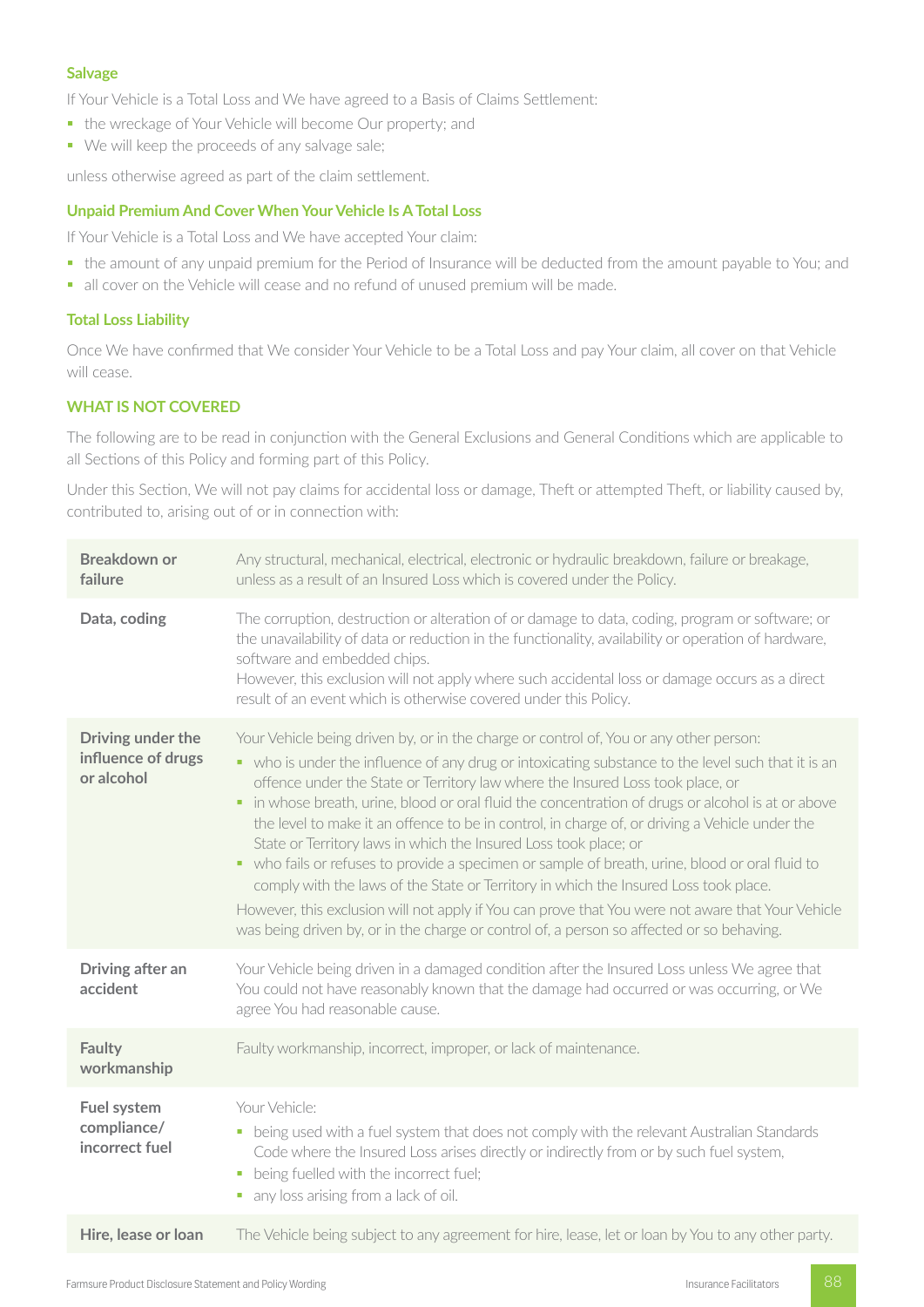| <b>Modifications or</b><br>alterations      | Your Vehicle:<br>being operated with illegal modifications or alterations;<br>being altered or modified to increase the Vehicle's performance unless previously agreed to by<br>Us.<br>The Vehicle must at all times comply with the relevant act, regulations or any relevant law, bylaw,<br>the Australian Standards code, Australian Design Rules or the manufacturer's standard design.<br>If your Vehicle is altered or modified, You must notify Us in writing as soon as practicable and<br>cover will only be provided once We have confirmed in writing that it is in place subject to any<br>additional premium. If We do not accept the alteration or modification We may not continue to<br>insure the Vehicle or pay a claim.                                                                                                                                                                                                                                                                                                                                                                                                                                                                                                                         |
|---------------------------------------------|--------------------------------------------------------------------------------------------------------------------------------------------------------------------------------------------------------------------------------------------------------------------------------------------------------------------------------------------------------------------------------------------------------------------------------------------------------------------------------------------------------------------------------------------------------------------------------------------------------------------------------------------------------------------------------------------------------------------------------------------------------------------------------------------------------------------------------------------------------------------------------------------------------------------------------------------------------------------------------------------------------------------------------------------------------------------------------------------------------------------------------------------------------------------------------------------------------------------------------------------------------------------|
| <b>Personal injury</b>                      | Your Vehicle being the cause of Personal Injury:<br>• to anyone who was Your Employee at the time of the Insured Loss;<br>• if You or anyone else was required by law to have insurance under any statutory or<br>compulsory insurance or compensation scheme or fund; or<br>• to Yourself or where You cause injury or cause death to someone who normally lives with You.                                                                                                                                                                                                                                                                                                                                                                                                                                                                                                                                                                                                                                                                                                                                                                                                                                                                                        |
| Pollutants and/or<br><b>Dangerous Goods</b> | The actual, alleged or threatened discharge, dispersal, release, seepage or escape of Pollutants,<br>contaminants and Dangerous Goods (including asbestos) from Your Vehicle.<br>However, this exclusion shall not apply in regard to Your legal liability which:<br>• is caused by or in connection with the normal Farm Business, ownership, possession or use by<br>You or on Your behalf of Your Vehicle;<br>• is caused by a single, sudden, unexpected, unintended and clearly identifiable event;<br>• takes place in its entirety at a specific time and place;<br>• is in relation to substances that You are legally and correctly transporting (including loading and<br>unloading) and the quantities thereof (excluding asbestos); and<br>" does not relate to any property, land, air, water course or body of water which You own,<br>occupy or have in Your custody or control.<br>We will cover, caused by an Insured Loss:<br>the removal of debris/load;<br>• the costs, charges and expenses incurred by or on behalf of a public authority for<br>administration of the removal and/or clean-up costs;<br>But We will not cover any fine or penalty that may be imposed by Government, Local<br>Government, or any other statutory authority. |
| <b>Prevention and</b><br>safety             | Your failure to take reasonable steps to protect, secure or safeguard Your Vehicle against further<br>accidental loss or damage or Theft or attempted Theft and liability after:<br>• it breaks down:<br>is damaged in an Insured Loss; or<br>ш<br>• You have been notified that Your stolen Vehicle has been found.                                                                                                                                                                                                                                                                                                                                                                                                                                                                                                                                                                                                                                                                                                                                                                                                                                                                                                                                               |
| Property in control                         | Loss or damage to property where the property belongs to or is held in trust by or in the custody<br>or control of You, any person driving, using or in charge of Your Vehicle, or any person entitled to<br>indemnity under this Section.                                                                                                                                                                                                                                                                                                                                                                                                                                                                                                                                                                                                                                                                                                                                                                                                                                                                                                                                                                                                                         |
| <b>Racing/Testing</b>                       | Your Vehicle while engaged in any kind of motorsport event or demonstration, racing, pace<br>making, contest, reliability trial, rally, speed attempt, trial, hill climbing, burnout, experiments, stunt<br>work, film work, video or audio work or recording, or test (other than for a road test following<br>service or repair). This includes being used on a competition race track, circuit, course or arena.                                                                                                                                                                                                                                                                                                                                                                                                                                                                                                                                                                                                                                                                                                                                                                                                                                                |
| <b>Reckless or</b><br>deliberate conduct    | Recklessness or a deliberate act by You or any person acting on Your behalf or by the reckless or<br>deliberate failure to comply with any statutory obligations, bylaws, regulations, industry codes of<br>practice and recognised standards imposed by any public authority.                                                                                                                                                                                                                                                                                                                                                                                                                                                                                                                                                                                                                                                                                                                                                                                                                                                                                                                                                                                     |
| Repossession                                | By any person lawfully repossessing or attempting to lawfully repossess Your Vehicle, where Your<br>Vehicle is used as security for a debt.                                                                                                                                                                                                                                                                                                                                                                                                                                                                                                                                                                                                                                                                                                                                                                                                                                                                                                                                                                                                                                                                                                                        |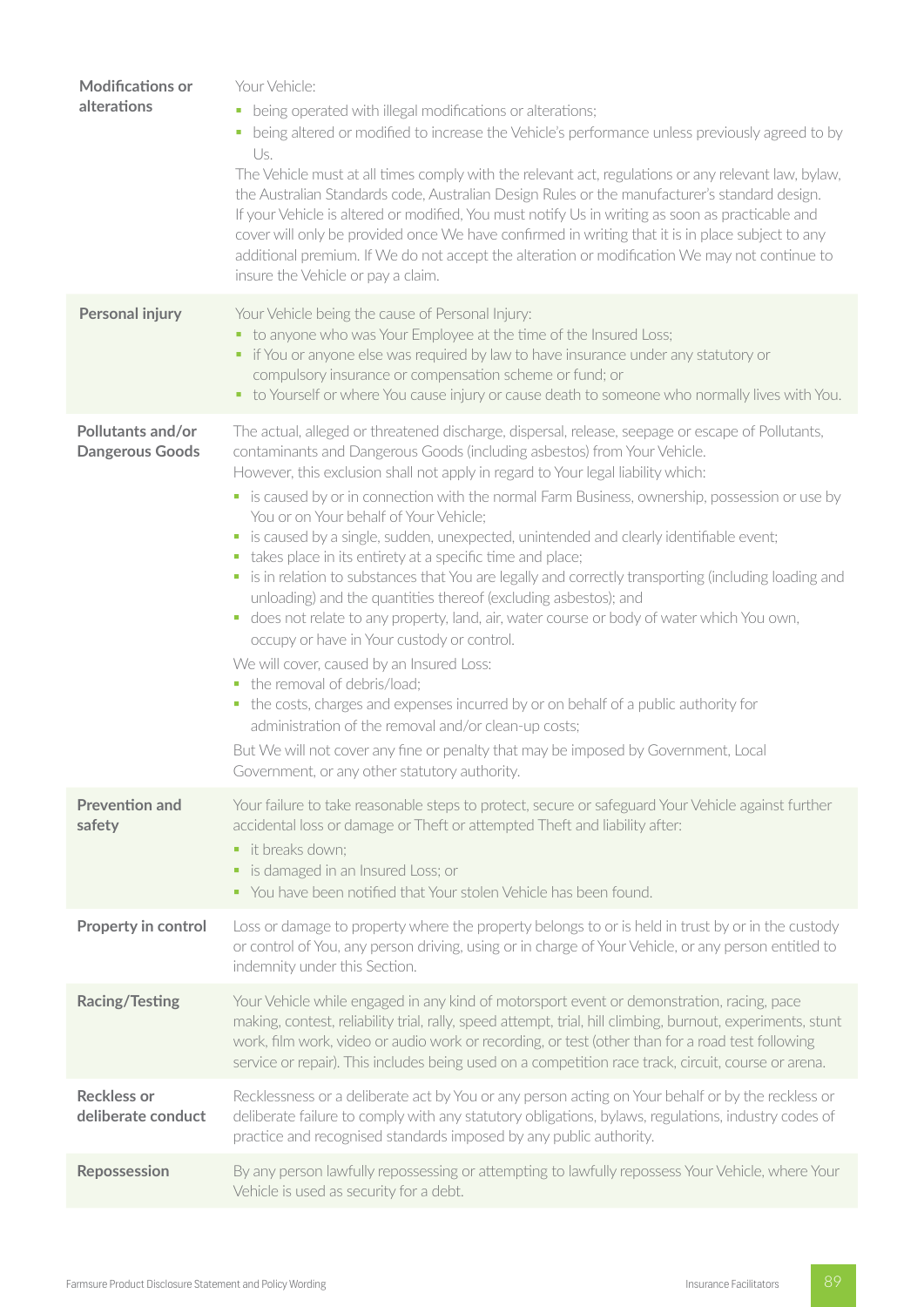| <b>Tool of Trade</b>                                | Liability arising from the use of Your Vehicle or any item of plant or equipment attached to Your<br>Vehicle while being used as a Tool of Trade at the Situation or a worksite in connection with the<br>Farm Business. However, this does not exclude Your Vehicle being used for normal Farm Business<br>and travelling between worksites or transporting goods.                                                                                                                                                                                                                                                       |
|-----------------------------------------------------|---------------------------------------------------------------------------------------------------------------------------------------------------------------------------------------------------------------------------------------------------------------------------------------------------------------------------------------------------------------------------------------------------------------------------------------------------------------------------------------------------------------------------------------------------------------------------------------------------------------------------|
| <b>Total Loss liability</b>                         | Liability after We confirm that We will pay Your claim for the Total Loss of Your Vehicle.                                                                                                                                                                                                                                                                                                                                                                                                                                                                                                                                |
| <b>Tyres</b>                                        | Damage caused by the brake application, road cuts, punctures, bursts, blowouts or shredding<br>of tread, or damage to rubber tracks through cuts and/or ruptures, unless caused as a result of<br>accidental loss or damage or Theft (or attempted Theft) which is covered under this Policy.                                                                                                                                                                                                                                                                                                                             |
| Underground,<br>underground<br>services or on rails | Your Vehicle:<br>• operating underground (drilling, tunnelling, shovelling, hauling etc.);<br>• being underground in a mine, mining shaft, a tunnel under construction or similar while being<br>driven or stationary;<br>being adapted and used to run on rail or tram tracks or cables other than as cargo;<br>damaging any non-visible underground property or services unless it can be established that<br>You or Your Employees took all the necessary steps to locate the property or service through<br>the relevant organisations such as "Dial Before You Dig" which are available to provide such<br>services. |
| <b>Unlawful acts</b>                                | You or any person driving Your Vehicle who is entitled to cover under this Policy, doing so:<br>• for an unlawful purpose; or<br>as a result of, or occasioned by, You stealing, converting, absconding with, or otherwise<br>misappropriating Your Vehicle, or deliberately inflicting accidental loss or damage with, or to Your<br>Vehicle.                                                                                                                                                                                                                                                                            |
| <b>Unlicensed or</b><br>unauthorised at<br>law      | Your Vehicle being driven by You or any person with Your consent who is not correctly licensed<br>or is not complying with the conditions of their licence under any relevant laws, by laws and<br>regulations for that class of Vehicle or for the purpose for which it is being used, and who You<br>knew or ought to have reasonably known was not licensed, entitled or authorised to do so by<br>law.                                                                                                                                                                                                                |
| Unregistered<br>Vehicle                             | Your Vehicle not complying with legislation that requires it to be registered or in respect of which<br>compulsory liability or statutory indemnity is required by virtue of any legislation (whether or not<br>that insurance has been effected) at the time of the Insured Loss giving rise to the claim.                                                                                                                                                                                                                                                                                                               |
| Unroadworthy/<br><b>Unsafe Vehicles</b>             | Your Vehicle being used in an unsafe, unroadworthy or dangerous condition.<br>However, this exclusion will not apply if You can prove that the condition:<br>did not cause or contribute to the Insured Loss; and<br>could not have been reasonably detected by You.                                                                                                                                                                                                                                                                                                                                                      |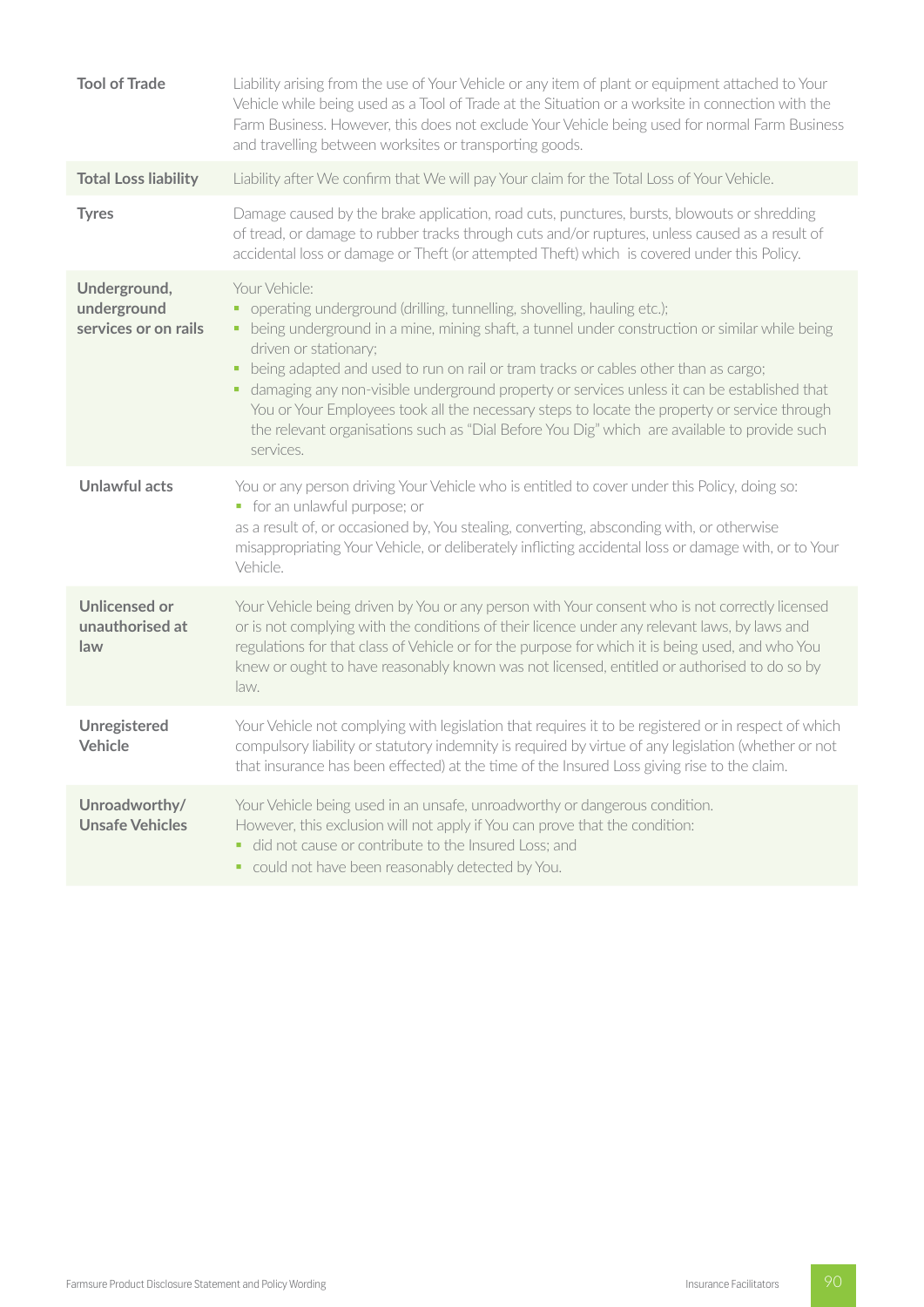| Use of Your<br>Vehicle or<br><b>Substitute Vehicle</b>  | Your Vehicle being used:<br>• other than in accordance with the definition of Vehicle use;<br>• for the conveyance of passengers for hire, fare or reward other than;<br>under a vehicle-sharing or pooling arrangement which does not constitute a commercial<br>u.<br>arrangement; or<br>• a travelling allowance being paid by an employer.<br>for hire, fare or reward, paying of hire, let on hire, wet hire or dry hire;<br>ш<br>as part of a show, carnival, festival, parade float or any other similar type use or activity;<br>• for motor trade use including experiments, tests, trials, demonstration or towing purposes; or<br>for Conveying, towing, lifting, hauling, carrying, operating or being used in a manner so that<br>ш<br>Your Vehicle, the number of passengers or load exceeds:<br>1) the limits for which Your Vehicle was designed, constructed, registered or licensed<br>(whichever is the lesser);<br>2) the weight that is permitted by law, bylaw, regulation, permit or advisory sign; or<br>3) any dimension (including height) that is permitted by law, bylaw, regulation, permit or<br>advisory sign.<br>However, We will not refuse Your claim if You can prove that the accidental loss or damage or<br>liability was not caused or contributed to by actions under (1), (2) or (3) above. |
|---------------------------------------------------------|--------------------------------------------------------------------------------------------------------------------------------------------------------------------------------------------------------------------------------------------------------------------------------------------------------------------------------------------------------------------------------------------------------------------------------------------------------------------------------------------------------------------------------------------------------------------------------------------------------------------------------------------------------------------------------------------------------------------------------------------------------------------------------------------------------------------------------------------------------------------------------------------------------------------------------------------------------------------------------------------------------------------------------------------------------------------------------------------------------------------------------------------------------------------------------------------------------------------------------------------------------------------------------------------------------------------------------------|
| Vehicle on<br>consignment or in<br>stock                | Vehicles on consignment or part of another person's stock in trade.<br>However, if requested, cover for consignment may be granted subject to Our agreement in<br>writing.                                                                                                                                                                                                                                                                                                                                                                                                                                                                                                                                                                                                                                                                                                                                                                                                                                                                                                                                                                                                                                                                                                                                                           |
| <b>Vibration</b>                                        | Caused by or through the vibration of Your Vehicle and/or its load.                                                                                                                                                                                                                                                                                                                                                                                                                                                                                                                                                                                                                                                                                                                                                                                                                                                                                                                                                                                                                                                                                                                                                                                                                                                                  |
| <b>Voluntary parting</b><br>with possession or<br>title | You or any person acting on Your behalf (or with Your authority) transferring the title or parting<br>with possession of Your Vehicle whether voluntarily or induced to do so by any fraudulent<br>scheme, trick, false pretence or fraudulent business transaction.                                                                                                                                                                                                                                                                                                                                                                                                                                                                                                                                                                                                                                                                                                                                                                                                                                                                                                                                                                                                                                                                 |
| <b>Weather exposure</b>                                 | Exposure to atmospheric or industrial conditions other than as a direct result of a specific and<br>insured Storm related event.                                                                                                                                                                                                                                                                                                                                                                                                                                                                                                                                                                                                                                                                                                                                                                                                                                                                                                                                                                                                                                                                                                                                                                                                     |

#### **SPECIAL CONDITION – MOTOR VEHICLE**

The following condition is specific to this Section and is to be read in conjunction with the "General Conditions". If it is not met, then We may not be able to provide You with any cover.

**Harvesting compliance and prevention** When using harvesting equipment and/or machinery, the following must be adhered to: • Compliance with all Bushfire regulations and/or codes of practice in force in the State or Territory in which the Situation is located or where the equipment is being operated;

- You must cease operating harvesting machinery on days or periods declared by any government authority to be "harvest ban" days or periods;
- Two functioning fire extinguishers must be carried on the harvesting and Hay, Grain, Silage baling equipment at all times and must be in current date.

#### **EXCESS TYPES AND APPLICATION**

Excesses are cumulative and apply to all claims as shown on Your Policy Schedule, unless otherwise specified.

#### **Details:**

We require as many details as possible of those involved in the Insured Loss including but not limited to:

- full names, addresses and phone numbers of drivers and passengers;
- Vehicle details including registration number(s);
- insurance details;
- addresses, contact details and owner names of other damaged property.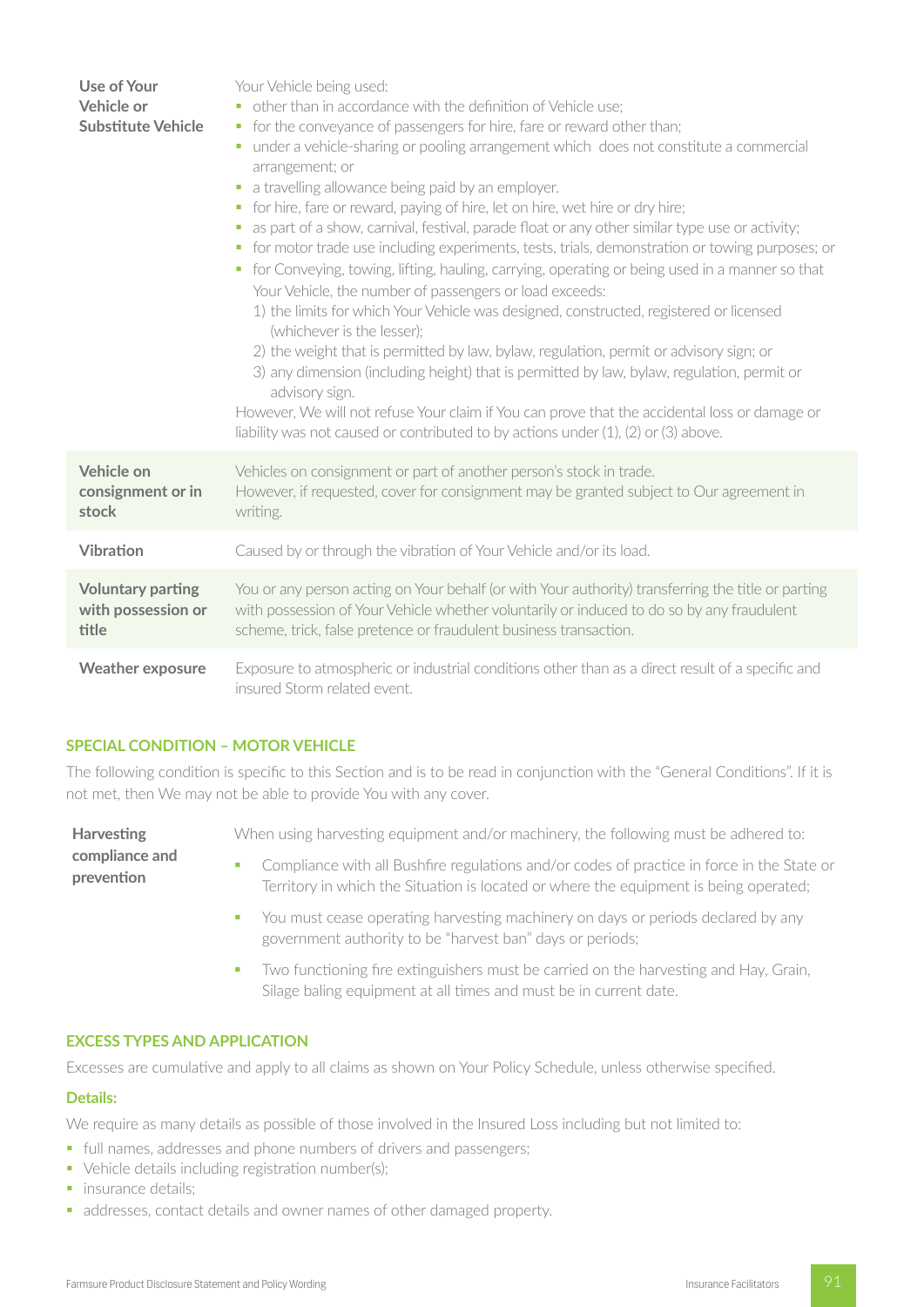We will decide whether the Excess is:

- § paid by You to Us on request; or
- § deducted from the amount of the claim; or
- paid by You to a supplier or repairer on Our request.

# **The Following Excesses Apply to this Section (Excesses Applicable to Vehicles)**

| <b>Additional</b><br><b>Excess</b>              | Where shown on Your Policy Schedule, the Additional Excess is in addition to the basic Excess.                                                                                                                                                                                                                                                                                                                                                                                                                                                                                                                                                                                                                                                                                                                                                                   |
|-------------------------------------------------|------------------------------------------------------------------------------------------------------------------------------------------------------------------------------------------------------------------------------------------------------------------------------------------------------------------------------------------------------------------------------------------------------------------------------------------------------------------------------------------------------------------------------------------------------------------------------------------------------------------------------------------------------------------------------------------------------------------------------------------------------------------------------------------------------------------------------------------------------------------|
| Age and<br>inexperienced<br>driver Excess       | There will be an additional Age and Inexperienced Driver Excess, as shown on Your Policy<br>Schedule, if at the time of loss or damage Your Vehicle was being driven by:<br>A driver under 21; or<br>A driver aged between 21 and 25; or<br>• A driver aged 25 years and over, and held an Australian licence less than two (2) years.                                                                                                                                                                                                                                                                                                                                                                                                                                                                                                                           |
| <b>Basic Excess</b>                             | The basic Excess applies to:<br>• each insured Vehicle as shown on Your Policy Schedule and is the first amount You must pay on<br>each and every claim;<br>• one or more insured Vehicles each and every claim which have suffered loss or damage when<br>being used individually or as a combination.<br>The basic Excess may comprise the following:<br>• a minimum Excess amount; or<br>• a voluntary Excess amount as a result of You selecting a higher Excess; or<br>• an imposed Excess due to current underwriting criteria.<br>Where the basic Excess is a percentage of the Sum Insured, that percentage of the Sum Insured<br>will apply, irrespective of any Market Value variation during the Period of Insurance, unless You<br>have requested an amendment to the Sum Insured during that period and We have approved<br>that change in writing. |
| Heavy vehicle<br>inexperienced<br>driver Excess | Your basic Excess will be increased by the greater of \$5,000 or 100% of the minimum basic<br>Excess where You suffer a loss on a rigid body or articulated Vehicle or trailer, including<br>harvesters and headers:<br>• Where the driver or person in charge of the Vehicle:<br>• has less than two (2) years driving experience in Australia; or<br>• is under twenty-five (25) years of age.                                                                                                                                                                                                                                                                                                                                                                                                                                                                 |
| Imposed<br><b>Excess</b>                        | Where shown on Your Policy Schedule, this Imposed Excess is in addition to the basic Excess.                                                                                                                                                                                                                                                                                                                                                                                                                                                                                                                                                                                                                                                                                                                                                                     |
| Learner<br>driver Excess                        | If at the time of an accident a learner driver is in control of an insured Vehicle, the Excesses will<br>be those that apply to the licensed passenger who is instructing the learner.                                                                                                                                                                                                                                                                                                                                                                                                                                                                                                                                                                                                                                                                           |
| <b>Outside of</b><br>radius Excess              | Your basic Excess will be increased by the greater of \$5,000 or 100% where You suffer a loss on<br>on a rigid body or articulated Vehicle or trailer which is:<br>• over a Gross Vehicle Mass of 10 tonne, and<br>• is more than 500 km from the Situation shown on Your Policy Schedule at the time of the<br>Insured Loss<br>If you make occasional trips outside of 500km as part of Your Farm Business and You advise us<br>of this in writing when you take out Your Policy, the Outside of Radius Excess may not apply.<br>'Occasional' in this case means no more than one time per month.                                                                                                                                                                                                                                                               |
| <b>Tipping</b><br><b>Excess</b>                 | If Your Vehicle is a rigid body tipper or a tipping trailer, and at the time of loss or damage, the<br>tipping hoist was in use and was fully or partially extended or retracted, the basic Excess shall be<br>doubled for each Vehicle and each claim on that Vehicle.<br>Any other applicable Excesses that are additional to the base Excess will also apply and are<br>cumulative.                                                                                                                                                                                                                                                                                                                                                                                                                                                                           |